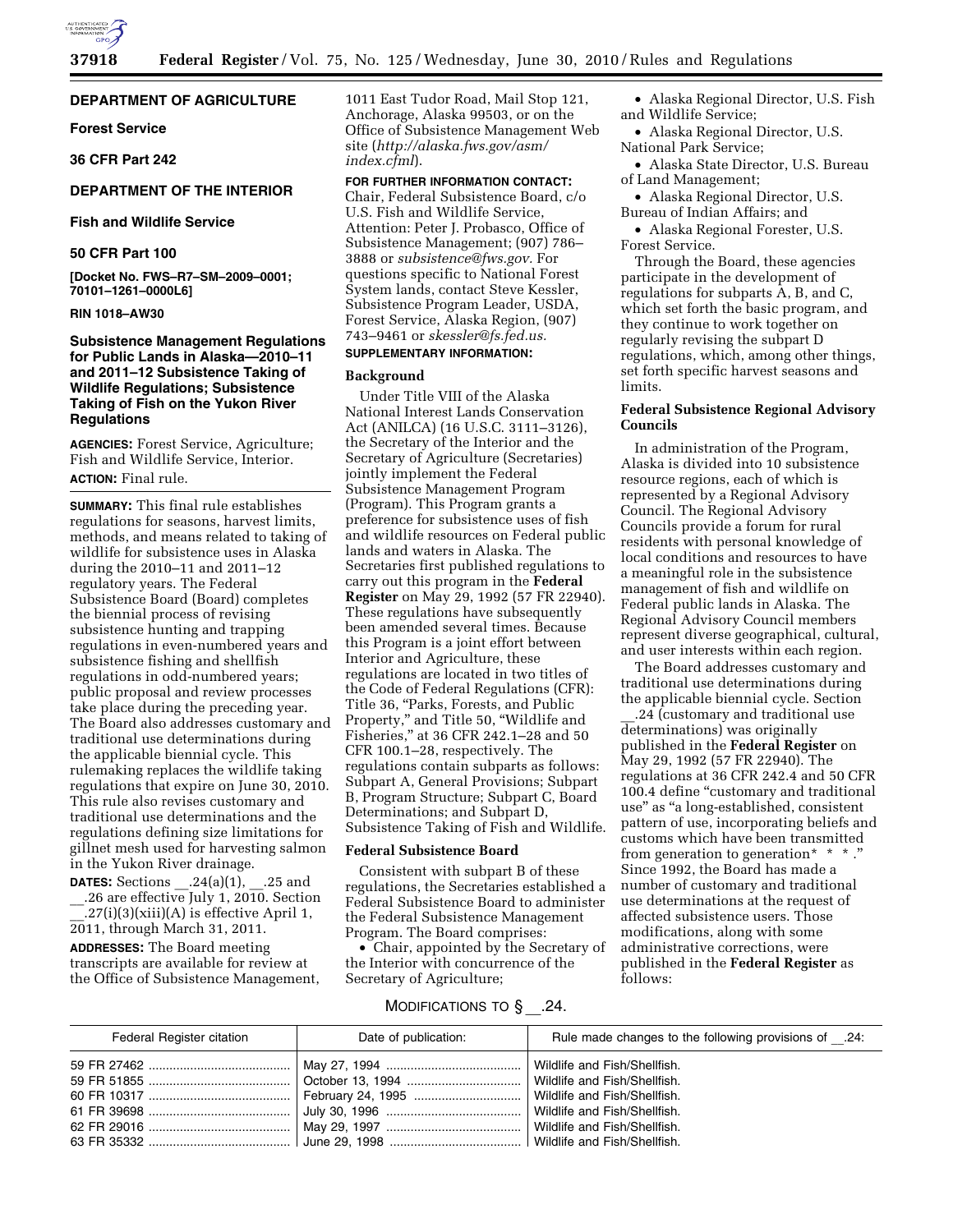| MODIFICATIONS TO § | .24.—Continued |
|--------------------|----------------|
|--------------------|----------------|

| Federal Register citation                                                                                               | Date of publication:                                                                                               | Rule made changes to the following provisions of .24: |  |
|-------------------------------------------------------------------------------------------------------------------------|--------------------------------------------------------------------------------------------------------------------|-------------------------------------------------------|--|
|                                                                                                                         |                                                                                                                    | Wildlife and Fish/Shellfish.                          |  |
|                                                                                                                         |                                                                                                                    | Fish/Shellfish.                                       |  |
|                                                                                                                         |                                                                                                                    | Wildlife.                                             |  |
|                                                                                                                         |                                                                                                                    | Wildlife.                                             |  |
|                                                                                                                         |                                                                                                                    | Fish/Shellfish.                                       |  |
|                                                                                                                         |                                                                                                                    | Wildlife.                                             |  |
|                                                                                                                         |                                                                                                                    | Fish/Shellfish.                                       |  |
|                                                                                                                         |                                                                                                                    | Wildlife.                                             |  |
|                                                                                                                         |                                                                                                                    | Fish/Shellfish.                                       |  |
|                                                                                                                         | Note: The Board met May 20–22, 2003, but did not make any additional customary and traditional use determinations. |                                                       |  |
|                                                                                                                         |                                                                                                                    | Fish/Shellfish.                                       |  |
|                                                                                                                         |                                                                                                                    | Wildlife.                                             |  |
|                                                                                                                         |                                                                                                                    | Fish/Shellfish.                                       |  |
|                                                                                                                         |                                                                                                                    | Wildlife.                                             |  |
|                                                                                                                         |                                                                                                                    | Fish/Shellfish.                                       |  |
|                                                                                                                         |                                                                                                                    | Wildlife.                                             |  |
|                                                                                                                         |                                                                                                                    | Fish/Shellfish.                                       |  |
| Note: The Board met December 11–13, 2007, but did not make any additional customary and traditional use determinations. |                                                                                                                    |                                                       |  |
|                                                                                                                         |                                                                                                                    | Wildlife/Fish.                                        |  |
|                                                                                                                         |                                                                                                                    | Wildlife.                                             |  |
|                                                                                                                         |                                                                                                                    | Fish/Shellfish.                                       |  |
|                                                                                                                         |                                                                                                                    |                                                       |  |

#### **Current Rule for Wildlife**

The Departments published a proposed rule on May 15, 2009 (74 FR 22867), to amend the wildlife sections of subparts C and D of 36 CFR part 242 and 50 CFR part 100. The proposed rule opened a comment period, which closed on November 5, 2009. The Departments advertised the proposed rule by mail, radio, and newspaper. During that period, the Regional Councils met and, in addition to other Regional Council business, received suggestions for proposals from the public. The Board received a total of 107 proposals for changes to subparts C and D. After the comment period closed, the Board prepared a booklet describing the proposals and distributed it to the public. The proposals were also available online. The public then had an additional 30 days in which to comment on the proposals for changes to the regulations.

The 10 Regional Advisory Councils met again, received public comments, and formulated their recommendations to the Board on proposals for their respective regions. The Regional Advisory Councils had a substantial role in reviewing the proposed rule and making recommendations for the final rule. Moreover, a Council Chair, or a designated representative, presented each Council's recommendations at the Board meeting on May 18–20, 2010. These final regulations reflect Board review and consideration of Regional Advisory Council recommendations and public comments. The public received extensive opportunity to review and comment on all changes. In section

\_\_\_.24(a)(1) corrections to the spelling of certain village names and an updated format have been made, resulting in a more readable document.

Of the 107 proposals, 38 were on the Board's regular agenda and 69 were on the consensus agenda. The consensus agenda is made up of proposals for which there is agreement among the affected Subsistence Regional Advisory Councils, a majority of the Interagency Staff Committee voting members, and the Alaska Department of Fish and Game concerning a proposed regulatory action. Anyone may request that the Board remove a proposal from the consensus agenda and place it on the non-consensus agenda. The Board votes en masse on the consensus agenda after deliberation and action on all other proposals. Of the proposals on the consensus agenda, the Board adopted 16, adopted 15 with modification, rejected 29, deferred 6, and took no action on 3. Analysis and justification for the action taken on each proposal on the consensus agenda are available for review at the Office of Subsistence Management, 1011 East Tudor Road, Mail Stop 121, Anchorage, Alaska 99503, or on the Office of Subsistence Management Web site (*http:// alaska.fws.gov/asm/index.cfml*). Of the proposals on the regular agenda, the Board adopted 11, adopted 14 with modification, rejected 6, deferred 5, and took no action on 2.

#### **Current Rule for Fish**

The Departments published a proposed rule on April 17, 2008 (73 FR 20887), to amend the fish and shellfish sections of subparts C and D of 36 CFR part 242 and 50 CFR part 100. The proposed rule opened a comment period, which closed on June 30, 2008. During February and March 2008, the Regional Advisory Councils met and received suggestions for proposals from the public. The Board received a total of 15 proposals for changes to subparts C and D. After the comment period closed, the Board prepared a booklet describing the proposals and distributed it to the public. The proposals were also available online. The public then had an additional 30 days in which to comment on the proposals for changes to the regulations.

The 10 Regional Advisory Councils met again, received public comments, and formulated their recommendations to the Board on proposals for their respective regions. The Regional Councils had a substantial role in reviewing the proposed rule and making recommendations for the final rule. The Board met on January 13–15, 2009. During that meeting, the Board decided to further defer two proposals for the Yukon River that had initially been deferred in July 2008 to a point in time not to exceed April 2009. The new deferment would not go beyond April 2010. This action allowed more time to gather additional evidence on the proposals, address the Board's concern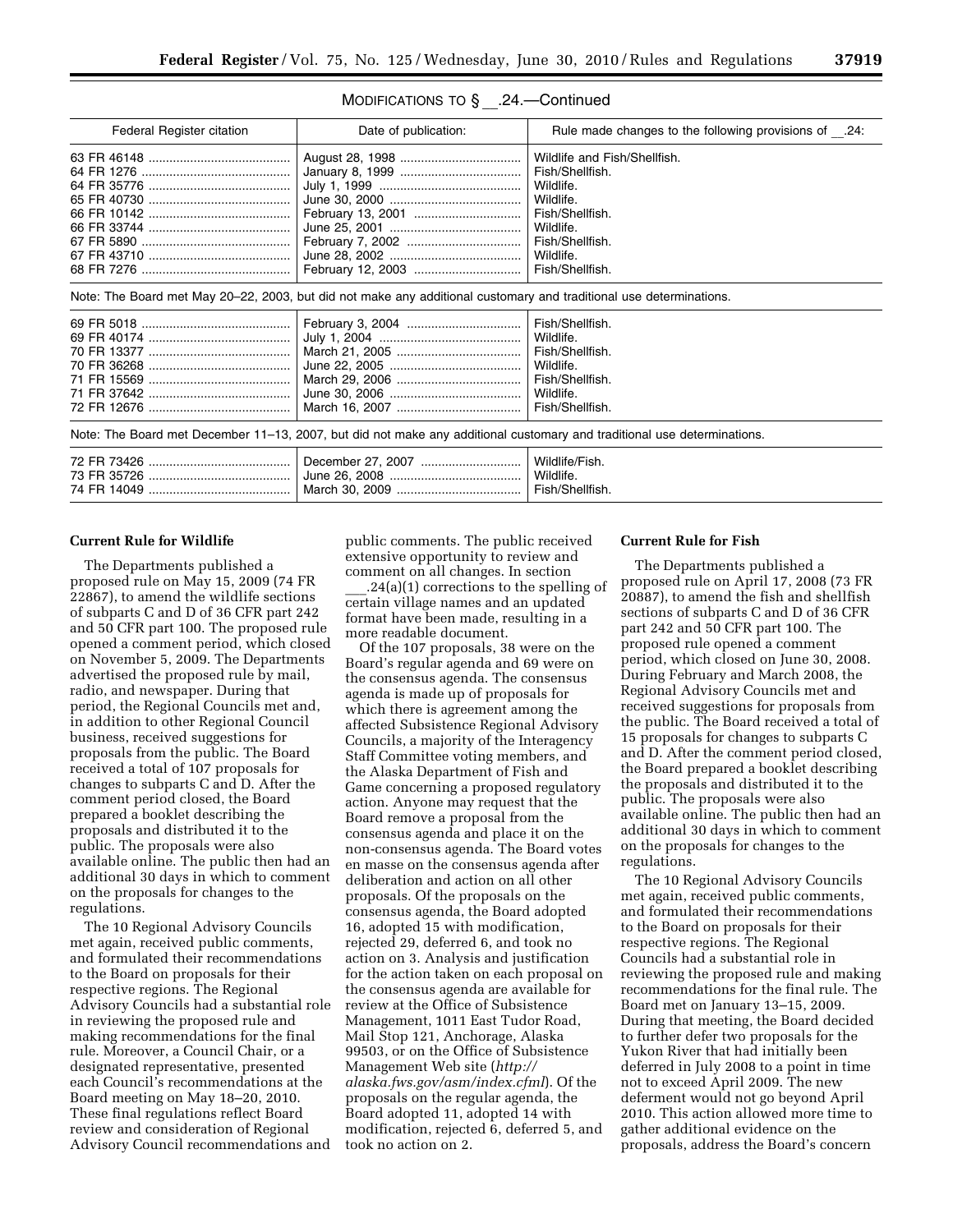regarding unnecessary restrictions on subsistence users, and allowed time for the Alaska Board of Fisheries to consider similar action. After public notice, the Board met again on April 13, 2010, and addressed these two proposals. The Board adopted one with modification and took no action on the second.

## **Summary of Non-Consensus Proposals Rejected or Deferred by the Board**

The Board rejected, deferred, or took no action on 14 non-consensus proposals. The rejected proposals were recommended for rejection by one or more of the Regional Councils unless noted below.

The Board continued to defer a proposal, submitted in 2008, to remove unit-specific regulations related to the statewide sale of brown bear handicrafts made of skin, hide, pelt, or fur and then limit the sale of brown bear handicrafts made of claws, bones, teeth, sinew, or skulls to occur only between Federally qualified subsistence users. This deferment will allow the Federal-State workgroup, which includes Regional Advisory Council representatives, to complete its work.

The Board rejected a proposal to restrict the taking of deer in parts of Unit 4 to residents of Hoonah based on concerns that it would be detrimental to the satisfaction of rural subsistence needs and it was not supported by substantial evidence since measures are already in place that address the concerns during the deer population recovery. This action was contrary to the Council recommendation.

The Board took no action on a proposal for moose in Unit 13E based on a request from the proponent to withdraw the proposal.

The Board rejected a proposal to add black bears to the species list for furbearers in Units 12, 20, and 25. This proposal was found to violate recognized principles of wildlife conservation. This action was contrary to one of the two Council recommendations.

The Board rejected a proposal that would have required that moose meat remain on the bone until the meat was removed from the field in Unit 25. This proposal was found unnecessarily restrictive and therefore detrimental to the satisfaction of subsistence needs. This action was contrary to the Council recommendation.

The Board rejected a proposal to exclude residents of Fort Greely from the customary and traditional use determinations for caribou and moose based on concerns that it was not supported by substantial evidence and would be detrimental to the satisfaction of subsistence needs for some users. This action was contrary to the Council recommendation.

The Board deferred a proposal to increase the harvest limit for brown bears in Unit 25. This action was taken to allow a workgroup time to develop conservation plans, and then to address this proposal and provide recommendations that could align Federal and State regulations. This deferral would not extend past the next wildlife cycle. The Board's intent is to take action on this proposal when the workgroup completes its recommendation.

The Board deferred a proposal to increase the harvest limit for black bears in Unit 25. This action was taken to allow time for an ongoing study to address black bear population density in the area. The Board will address this action following completion of the study.

The Board rejected a proposal to rescind the delegated authority given to a field office manager and to decrease the harvest limit for caribou in Unit 13. This proposal would have been unnecessarily restrictive to subsistence users and would remove management flexibility to address conservation concerns.

The Board rejected a proposal to adjust the harvest limit and shorten the season for moose in Unit 13. This proposal would have been unnecessarily restrictive to subsistence users.

The Board deferred a proposal to establish a joint Federal-State hunt for Chisana caribou in Unit 12. This action was taken to allow time for the final management plan to be completed for the Chisana caribou herd, as well as to address concerns that were raised by the public during review of the proposal.

The Board deferred a proposal to recognize customary and traditional uses of moose for Unit 19A residents of Aniak, Chuathbaluk, Kalskag, and Lower Kalskag in a portion Unit 21E to allow a workgroup to be established to address subsistence users' concerns.

The Board took no action on a proposal that would have reduced the depth of gillnets used to harvest salmon in the Yukon River drainage based on a lack of substantial evidence. This action was different than one of the four Council recommendations; that Council's recommendation was to oppose the proposal.

## **Summary of Non-Consensus Proposals Adopted by the Board**

The Board adopted or adopted with modification 36 non-consensus

proposals. Modifications were suggested by the affected Regional Council(s), developed during the analysis process, or developed during the Board's public deliberations. All of the adopted proposals were recommended for adoption by at least one of the Regional Councils unless noted below.

#### *Statewide*

The Board adopted four proposals which do not affect wildlife populations, but clarify existing regulations or simplify regulations by use of delegation of authority letters.

#### *Southeast Alaska*

The Board adopted two proposals, one with modification to delegate inseason management authority for wildlife on a species-by-species basis, by letter, to the same managers as presently identified in regulation. This action simplifies current regulations.

The Board adopted a proposal to close marten trapping in the Kuiu Island portion of Unit 3 based on conservation concerns. The season will reopen for Federally qualified users on July 1, 2012.

The Board adopted a proposal to recognize customary and traditional uses of moose for residents of Units 1, 2, 3, 4, and 5 in Unit 1C based on the eight factors for determining customary and traditional use, and took no action on a similar proposal based on this action.

The Board adopted a proposal with modification to shorten the wolverine trapping season in five units based on conservation concerns.

#### *Southcentral Alaska*

The Board adopted two proposals to recognize customary and traditional uses of caribou and moose for residents of Hope and Sunrise in Unit 7 based on the eight factors for determining customary and traditional use, and established a caribou season by Federal registration permit to allow opportunity for subsistence users.

The Board adopted a proposal to independently manage the wolverine trapping and lynx seasons in Unit 11 based on its benefit to subsistence users and a stable wolverine population.

#### *Yukon-Kuskokwim Delta*

The Board adopted a proposal with modification, to limit the pool of eligible users for moose on the Kuskokwim River segment of Unit 18, based on an ANILCA 804 analysis.

The Board adopted a proposal with modification to increase the harvest limit and length of season for moose in Unit 18, thereby providing additional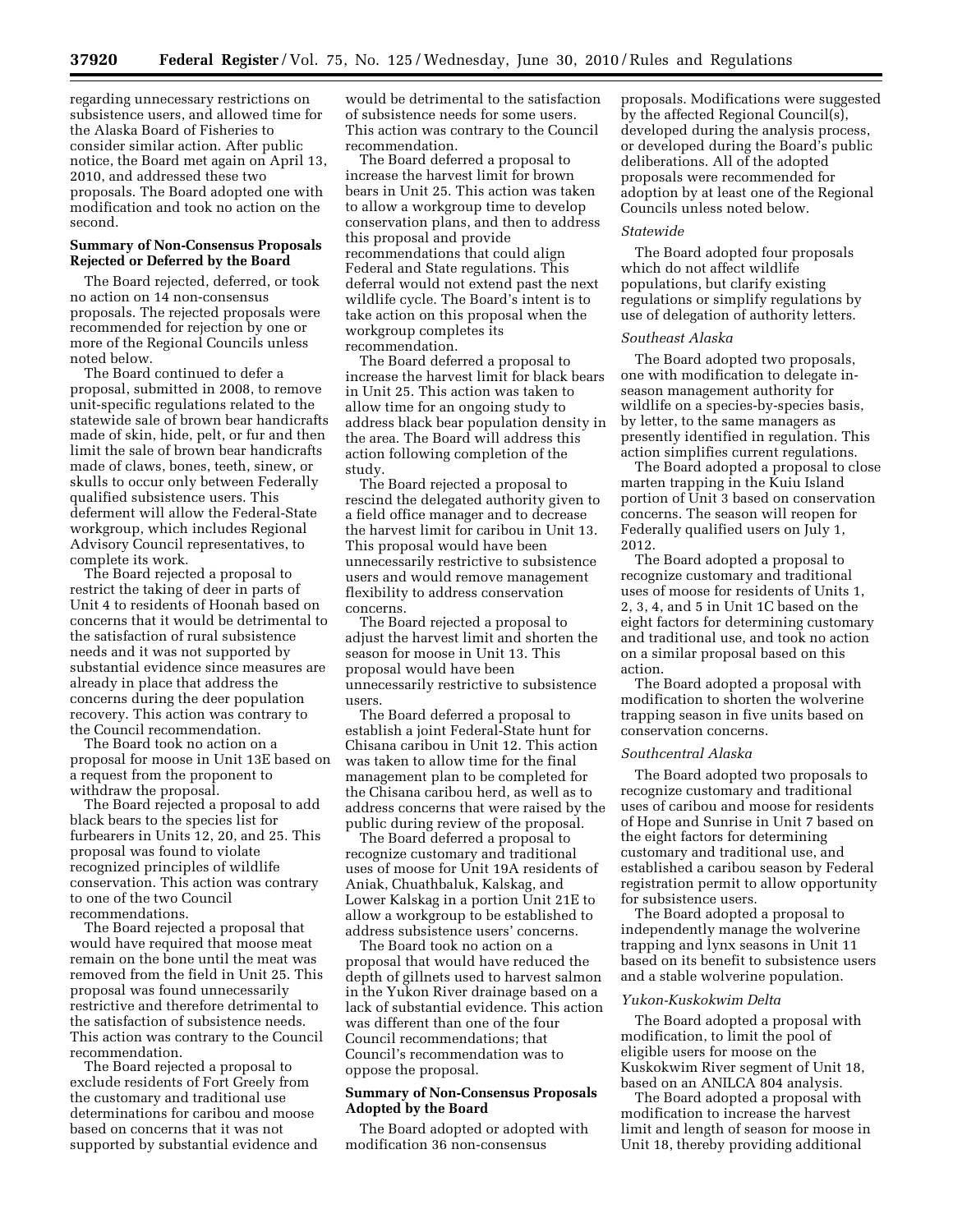opportunity for subsistence users in the lower Yukon areas of Unit 18. This action was based on a healthy moose population.

The Board adopted a proposal with modification to allow the take of moose from a boat under power in a portion of Unit 18 based on current practices of subsistence users in that area.

#### *Western Interior*

The Board adopted a proposal with modification to adjust the harvest seasons and limits for moose in Unit 24B to provide opportunity for subsistence users and to align with Alaska Board of Game action.

The Board adopted a proposal to shift the season for moose and align Federal and State seasons in portions of Units 21D, 24C, and 24D and to establish ''to be announced'' seasons to allow additional opportunity for subsistence users while addressing conservation concerns.

#### *Seward Peninsula*

The Board adopted a proposal with modification to lift the closure to harvest coyotes in Unit 22. This allows individuals the opportunity to hunt and trap under State regulations.

The Board adopted a proposal to include Unit 22 in the existing regulations that allow the use of brown bear parts to make handicrafts for sale. This allows for increased utilization of brown bears harvested by subsistence users.

The Board adopted a proposal to allow the harvest of up to three musk oxen and one moose during regularly established seasons in Unit 22E for the Kingikmiut Dance Festival based on its benefit to subsistence users.

The Board adopted a proposal with modification to lengthen the season for moose in Unit 22A to provide additional harvest opportunity for subsistence users.

#### *Eastern Interior*

The Board adopted a proposal to lengthen the moose season in Unit 25C to match the seasons in adjoining units. This provides additional harvest opportunity to subsistence users.

The Board adopted a proposal with modification to lengthen the season for moose in Unit 25D; this action provides additional harvest opportunity for subsistence users.

The Board adopted a proposal to decrease the harvest limit and adjust the season for wolves in Unit 20C, that portion within Denali National Park and Preserve. This action was requested by subsistence users and is not likely to be detrimental to the satisfaction of subsistence needs.

#### *Multi-Region*

The Board adopted a proposal with modification to increase the length of the winter season and to require a Federal permit for moose in Unit 21E. This action provides additional harvest opportunity for subsistence users.

#### *Yukon River*

The Board adopted a proposal with modification to limit the size of gillnet stretch mesh used to harvest salmon in the Yukon River drainage. This action was based on conservation concerns and will become effective in 2011 to match a phase-in period adopted by the Alaska Board of Fisheries. This action was contrary to two of the four Council recommendations.

These final regulations reflect Board review and consideration of Regional Council recommendations and public comments. Because this rule concerns public lands managed by an agency or agencies in both the Departments of Agriculture and the Interior, identical text will be incorporated into 36 CFR part 242 and 50 CFR part 100.

## **Conformance with Statutory and Regulatory Authorities**

## *Administrative Procedure Act Compliance*

The Board has provided extensive opportunity for public input and involvement in compliance with Administrative Procedure Act requirements, including publishing a proposed rule in the **Federal Register**, participation in multiple Regional Council meetings, additional public review and comment on all proposals for regulatory change, and opportunity for additional public comment during the Board meeting prior to deliberation. Additionally, an administrative mechanism exists (and has been used by the public) to request reconsideration of the Board's decision on any particular proposal for regulatory change (36 CFR 242.20 and 50 CFR 100.20). Therefore, the Board believes that sufficient public notice and opportunity for involvement have been given to affected persons regarding Board decisions.

In the more than 20 years the Program has been operating, no benefit to the public has been demonstrated by delaying the effective date of the subsistence regulations. A lapse in

regulatory control could affect the continued viability of fish or wildlife populations and future subsistence opportunities for rural Alaskans, and would generally fail to serve the overall public interest. Therefore, the Board finds good cause pursuant to 5 U.S.C. 553(d)(3) to make this rule effective upon the date set forth in **DATES** to ensure continued operation of the subsistence program.

## *National Environmental Policy Act Compliance*

A Draft Environmental Impact Statement (DEIS) for developing a Federal Subsistence Management Program was distributed for public comment on October 7, 1991. That document described the major issues associated with Federal subsistence management as identified through public meetings, written comments, and staff analyses and examined the environmental consequences of four alternatives. Proposed regulations (subparts A, B, and C) that would implement the preferred alternative were included in the DEIS as an appendix. The DEIS and the proposed administrative regulations presented a framework for a regulatory cycle regarding subsistence hunting and fishing regulations (subpart D). The Final Environmental Impact Statement (FEIS) was published on February 28, 1992.

Based on the public comments received, the analysis contained in the FEIS, and the recommendations of the Federal Subsistence Board and the Department of the Interior's Subsistence Policy Group, the Secretary of the Interior, with the concurrence of the Secretary of Agriculture, through the U.S. Department of Agriculture-Forest Service, implemented Alternative IV as identified in the DEIS and FEIS (Record of Decision on Subsistence Management for Federal Public Lands in Alaska (ROD), signed April 6, 1992). The DEIS and the selected alternative in the FEIS defined the administrative framework of a regulatory cycle for subsistence hunting and fishing regulations. The final rule for subsistence management regulations for public lands in Alaska, subparts A, B, and C, implemented the Federal Subsistence Management Program and included a framework for a regulatory cycle for the subsistence taking of wildlife and fish. The following **Federal Register** documents pertain to this rulemaking: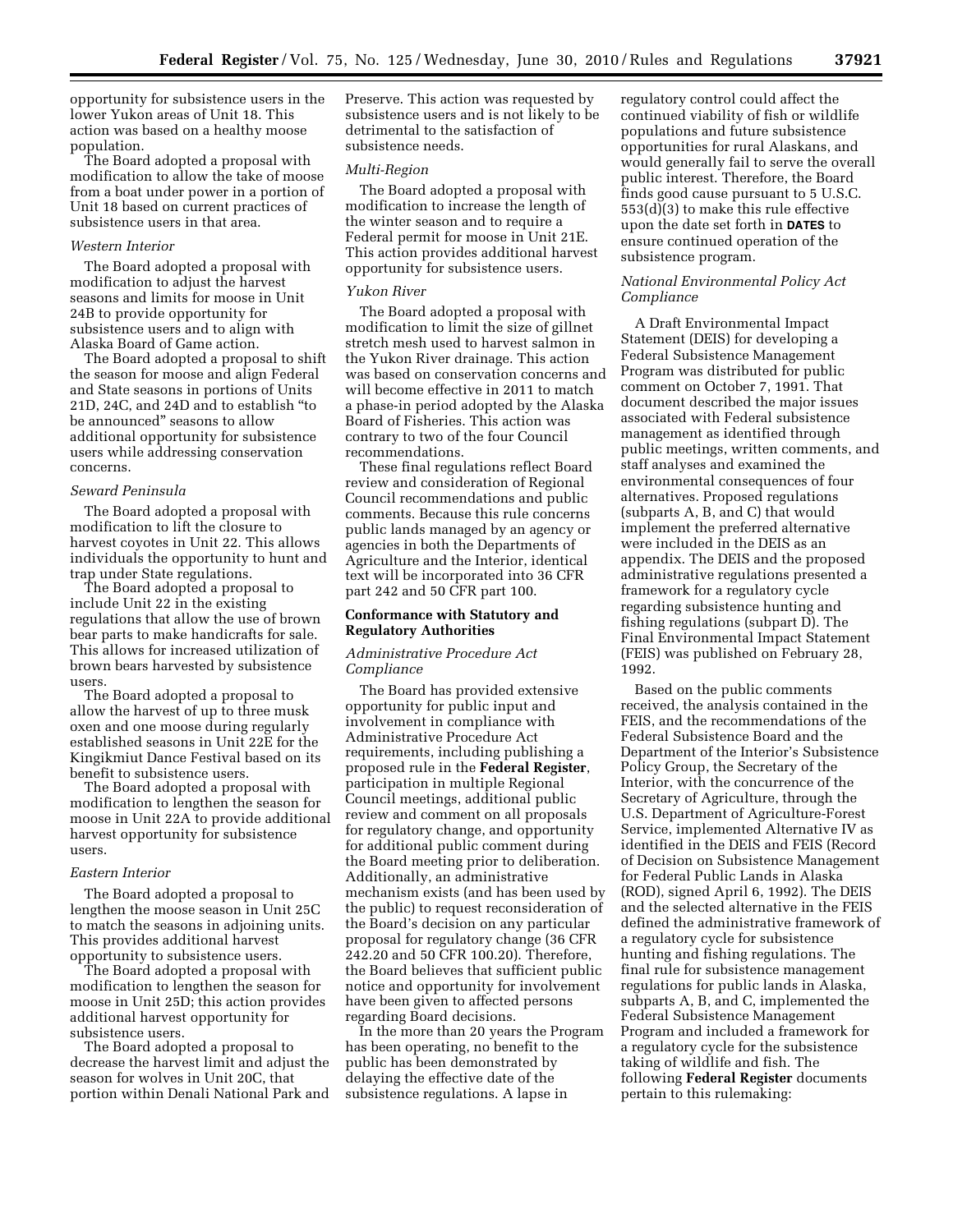## SUBSISTENCE MANAGEMENT REGULATIONS FOR PUBLIC LANDS IN ALASKA, SUBPARTS A, B, AND C: FEDERAL REGISTER DOCUMENTS PERTAINING TO THE FINAL RULE

| <b>Federal Register citation</b>       | Date of publication           | Category          | Details                                                                                                                                                                                                                                                                                                                                                                                                                                                                                                                                                                                                                                                                                                                                                                                                                                                                                                  |
|----------------------------------------|-------------------------------|-------------------|----------------------------------------------------------------------------------------------------------------------------------------------------------------------------------------------------------------------------------------------------------------------------------------------------------------------------------------------------------------------------------------------------------------------------------------------------------------------------------------------------------------------------------------------------------------------------------------------------------------------------------------------------------------------------------------------------------------------------------------------------------------------------------------------------------------------------------------------------------------------------------------------------------|
| 57 FR 22940                            | May 29, 1992                  | Final Rule        | "Subsistence Management Regulations for Public Lands in<br>Alaska; Final Rule" was published in the Federal Register.                                                                                                                                                                                                                                                                                                                                                                                                                                                                                                                                                                                                                                                                                                                                                                                    |
|                                        | January 8, 1999    Final Rule |                   | Amended the regulations to include subsistence activities oc-<br>curring on inland navigable waters in which the United<br>States has a reserved water right and to identify specific<br>Federal land units where reserved water rights exist. Ex-<br>tended the Federal Subsistence Board's management to all<br>Federal lands selected under the Alaska Native Claims Set-<br>tlement Act and the Alaska Statehood Act and situated<br>within the boundaries of a Conservation System Unit, Na-<br>tional Recreation Area, National Conservation Area, or any<br>new national forest or forest addition, until conveyed to the<br>State of Alaska or to an Alaska Native Corporation. Speci-<br>fied and clarified the Secretaries' authority to determine<br>when hunting, fishing, or trapping activities taking place in<br>Alaska off the public lands interfere with the subsistence<br>priority. |
|                                        |                               |                   | Expanded the authority that the Board may delegate to agen-<br>cy field officials and clarified the procedures for enacting<br>emergency or temporary restrictions, closures, or openings.                                                                                                                                                                                                                                                                                                                                                                                                                                                                                                                                                                                                                                                                                                               |
|                                        |                               |                   | Amended the operating regulations in response to comments<br>on the June 12, 2001, interim rule. Also corrected some in-<br>advertent errors and oversights of previous rules.                                                                                                                                                                                                                                                                                                                                                                                                                                                                                                                                                                                                                                                                                                                           |
| 68 FR 7703    February 18, 2003        |                               | Direct Final Rule | Clarified how old a person must be to receive certain subsist-<br>ence use permits and removed the requirement that Re-<br>gional Councils must have an odd number of members.                                                                                                                                                                                                                                                                                                                                                                                                                                                                                                                                                                                                                                                                                                                           |
|                                        |                               | Final Rule.       | Because no adverse comments were received on the direct<br>final rule (67 FR 30559), the direct final rule was adopted.                                                                                                                                                                                                                                                                                                                                                                                                                                                                                                                                                                                                                                                                                                                                                                                  |
|                                        |                               | Final Rule        | Clarified the membership qualifications for Regional Advisory<br>Council membership and relocated the definition of "regu-<br>latory year" from subpart A to subpart D of the regulations.                                                                                                                                                                                                                                                                                                                                                                                                                                                                                                                                                                                                                                                                                                               |
|                                        |                               |                   | Revised jurisdiction in marine waters and clarified jurisdiction<br>relative to military lands.                                                                                                                                                                                                                                                                                                                                                                                                                                                                                                                                                                                                                                                                                                                                                                                                          |
|                                        |                               |                   | Revised the jurisdiction of the subsistence program by adding<br>submerged lands and waters in the area of Makhnati Is-<br>land, near Sitka, AK. This allowed subsistence users to<br>harvest marine resources in this area under seasons, har-<br>vest limits, and methods specified in the regulations.                                                                                                                                                                                                                                                                                                                                                                                                                                                                                                                                                                                                |
| 72 FR 25688   May 7, 2007   Final Rule |                               |                   | Revised nonrural determinations.                                                                                                                                                                                                                                                                                                                                                                                                                                                                                                                                                                                                                                                                                                                                                                                                                                                                         |

An environmental assessment was prepared in 1997 on the expansion of Federal jurisdiction over fisheries and is available from the office listed under **FOR FURTHER INFORMATION CONTACT**. The Secretary of the Interior with the concurrence of the Secretary of Agriculture determined that the expansion of Federal jurisdiction did not constitute a major Federal action significantly affecting the human environment and, therefore, signed a Finding of No Significant Impact.

#### *Section 810 of ANILCA*

An ANILCA Section 810 analysis was completed as part of the FEIS process on the Federal Subsistence Management Program. The intent of all Federal subsistence regulations is to accord subsistence uses of fish and wildlife on public lands a priority over the taking of fish and wildlife on such lands for other purposes, unless restriction is necessary to conserve healthy fish and wildlife populations. The final section

810 analysis determination appeared in the April 6, 1992, ROD and concluded that the Program, under Alternative IV with an annual process for setting subsistence regulations, may have some local impacts on subsistence uses, but will not likely restrict subsistence uses significantly.

During the subsequent environmental assessment process for extending fisheries jurisdiction, an evaluation of the effects of this rule was conducted in accordance with section 810. That evaluation also supported the Secretaries' determination that the rule will not reach the "may significantly restrict'' threshold that would require notice and hearings under ANILCA section 810(a).

## *Paperwork Reduction Act*

An agency may not conduct or sponsor and you are not required to respond to a collection of information unless it displays a currently valid Office of Management and Budget

(OMB) control number. This proposed rule does not contain any new collections of information that require OMB approval. OMB has reviewed and approved the following collections of information associated with the subsistence regulations at 36 CFR part 242 and 50 CFR part 100: Subsistence hunting and fishing applications, permits, and reports, Federal Subsistence Regional Advisory Council Membership Application/Nomination and Interview Forms (OMB Control No. 1018–0075 expires January 31, 2013).

## *Regulatory Planning and Review (Executive Order 12866)*

The Office of Management and Budget (OMB) has determined that this rule is not significant and has not reviewed this rule under Executive Order 12866. OMB bases its determination upon the following four criteria:

(a) Whether the rule will have an annual effect of \$100 million or more on the economy or adversely affect an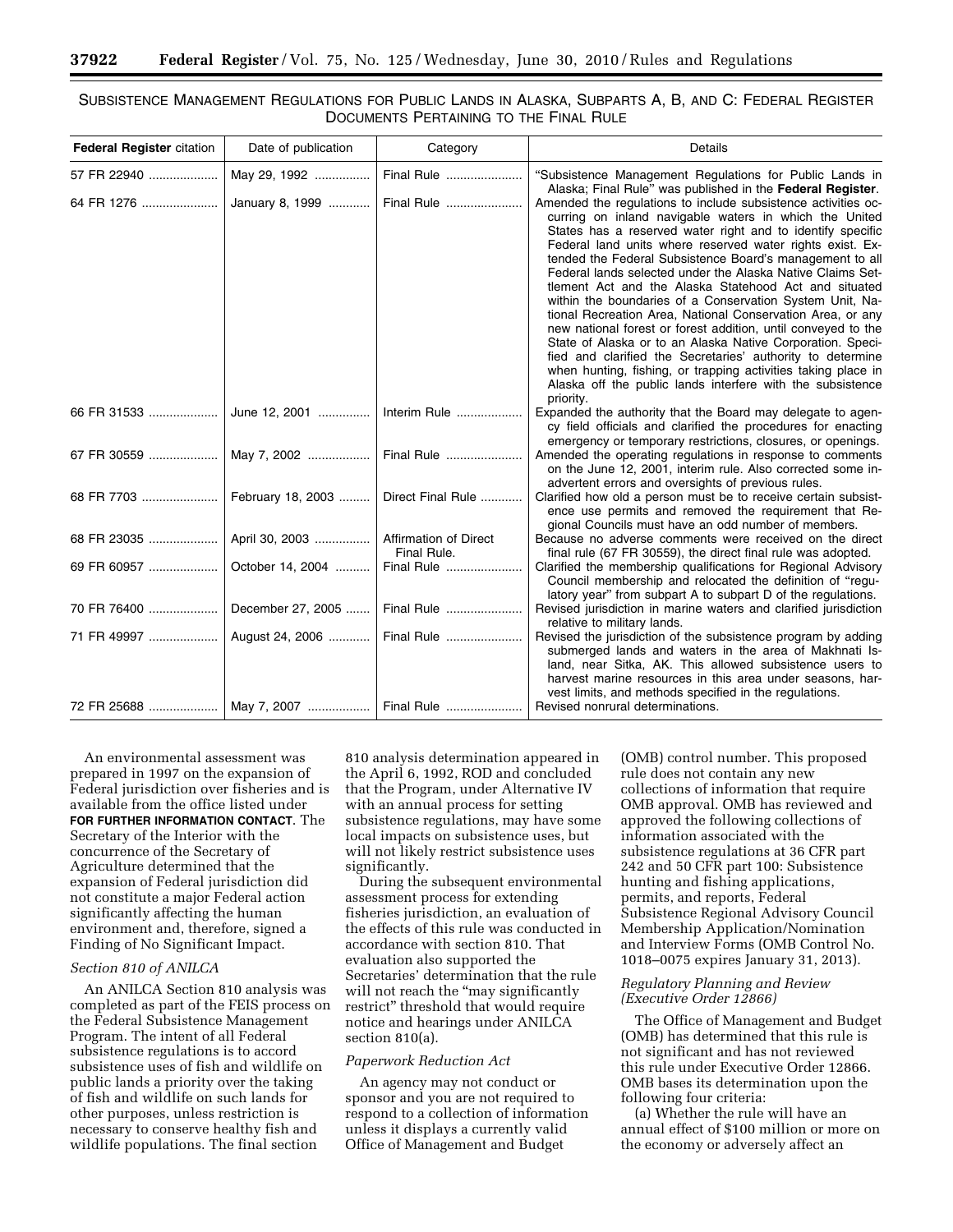economic sector, productivity, jobs, the environment, or other units of the government.

(b) Whether the rule will create inconsistencies with other agencies' actions.

(c) Whether the rule will materially affect entitlements, grants, user fees, loan programs, or the rights and obligations of their recipients.

(d) Whether the rule raises novel legal or policy issues.

## *Regulatory Flexibility Act*

The Regulatory Flexibility Act of 1980 (5 U.S.C. 601 *et seq.*) requires preparation of flexibility analyses for rules that will have a significant effect on a substantial number of small entities, which include small businesses, organizations, or governmental jurisdictions. In general, the resources to be harvested under this rule are already being harvested and consumed by the local harvester and do not result in an additional dollar benefit to the economy. However, we estimate that two million pounds of meat are harvested by subsistence users annually and, if given an estimated dollar value of \$3.00 per pound, this amount would equate to about \$6 million in food value statewide. Based upon the amounts and values cited above, the Departments certify that this rulemaking will not have a significant economic effect on a substantial number of small entities within the meaning of the Regulatory Flexibility Act.

## *Small Business Regulatory Enforcement Fairness Act*

Under the Small Business Regulatory Enforcement Fairness Act (5 U.S.C. 801 *et seq.*), this rule is not a major rule. It does not have an effect on the economy of \$100 million or more, will not cause a major increase in costs or prices for consumers, and does not have significant adverse effects on competition, employment, investment, productivity, innovation, or the ability of U.S.-based enterprises to compete with foreign-based enterprises.

### *Executive Order 12630*

Title VIII of ANILCA requires the Secretaries to administer a subsistence priority on public lands. The scope of this Program is limited by definition to certain public lands. Likewise, these regulations have no potential takings of private property implications as defined by Executive Order 12630.

#### *Unfunded Mandates Reform Act*

The Secretaries have determined and certify pursuant to the Unfunded Mandates Reform Act, 2 U.S.C. 1502 *et seq.,* that this rulemaking will not impose a cost of \$100 million or more in any given year on local or State governments or private entities. The implementation of this rule is by Federal agencies and there is no cost imposed on any State or local entities or tribal governments.

#### *Executive Order 12988*

The Secretaries have determined that these regulations meet the applicable standards provided in Sections 3(a) and 3(b)(2) of Executive Order 12988, regarding civil justice reform.

#### *Executive Order 13132*

In accordance with Executive Order 13132, the rule does not have sufficient Federalism implications to warrant the preparation of a Federalism Assessment. Title VIII of ANILCA precludes the State from exercising subsistence management authority over fish and wildlife resources on Federal lands unless it meets certain requirements.

## *Executive Order 13175*

The Alaska National Interest Lands Conservation Act does not specifically provide rights to tribes for the subsistence taking of wildlife, fish, and shellfish. However, the Secretaries have elected to provide tribes an opportunity to consult on this rule. The Board provided a variety of opportunities for consultation through: Proposing changes to the existing rule; commenting on proposed changes to the existing rule; engaging in dialogue at the Regional Advisory Council meetings; engaging in dialogue at the Board's meetings; and providing input in person, by mail, e-mail, or phone at any time during the rulemaking process.

#### *Executive Order 13211*

This Executive Order requires agencies to prepare Statements of Energy Effects when undertaking certain actions. However, this rule is not a significant regulatory action under E.O. 13211, affecting energy supply, distribution, or use, and no Statement of Energy Effects is required.

#### **Drafting Information**

Theo Matuskowitz drafted these regulations under the guidance of Peter J. Probasco of the Office of Subsistence Management, Alaska Regional Office, U.S. Fish and Wildlife Service, Anchorage, Alaska. Additional assistance was provided by

• Daniel Sharp, Alaska State Office, Bureau of Land Management;

• Sandy Rabinowitch and Nancy Swanton, Alaska Regional Office, National Park Service;

• Dr. Glenn Chen and Patricia Petrivelli, Alaska Regional Office, Bureau of Indian Affairs;

• Jerry Berg, Alaska Regional Office, U.S. Fish and Wildlife Service; and

• Steve Kessler, Alaska Regional Office, U.S. Forest Service.

#### **List of Subjects**

## *36 CFR Part 242*

Administrative practice and procedure, Alaska, Fish, National forests, Public lands, Reporting and recordkeeping requirements, Wildlife.

#### *50 CFR Part 100*

Administrative practice and procedure, Alaska, Fish, National forests, Public lands, Reporting and recordkeeping requirements, Wildlife.

#### **Regulation Promulgation**

■ For the reasons set out in the preamble, the Federal Subsistence Board amends title 36, part 242, and title 50, part 100, of the Code of Federal Regulations, as set forth below.

## **PART**ll**—SUBSISTENCE MANAGEMENT REGULATIONS FOR PUBLIC LANDS IN ALASKA**

■ 1. The authority citation for both 36 CFR part 242 and 50 CFR part 100 continues to read as follows:

**Authority:** 16 U.S.C. 3, 472, 551, 668dd, 3101–3126; 18 U.S.C. 3551–3586; 43 U.S.C. 1733.

#### **Subpart C—Board Determinations**

■ 2. In subpart C of 36 CFR part 242 and 50 CFR part 100, § .24(a)(1) is revised to read as follows:

## **§** \_\_**.24 Customary and traditional use determinations.**

 $(a) * * * *$ 

(1) *Wildlife determinations.* The rural Alaska residents of the listed communities and areas have a customary and traditional use of the specified species on Federal public lands within the listed areas:

| Area    | Species | Determination                                                                             |
|---------|---------|-------------------------------------------------------------------------------------------|
| Unit 1C |         | Residents of Unit 1C, 1D, 3, Hoonah, Pelican, Point<br>Baker, Sitka, and Tenakee Springs. |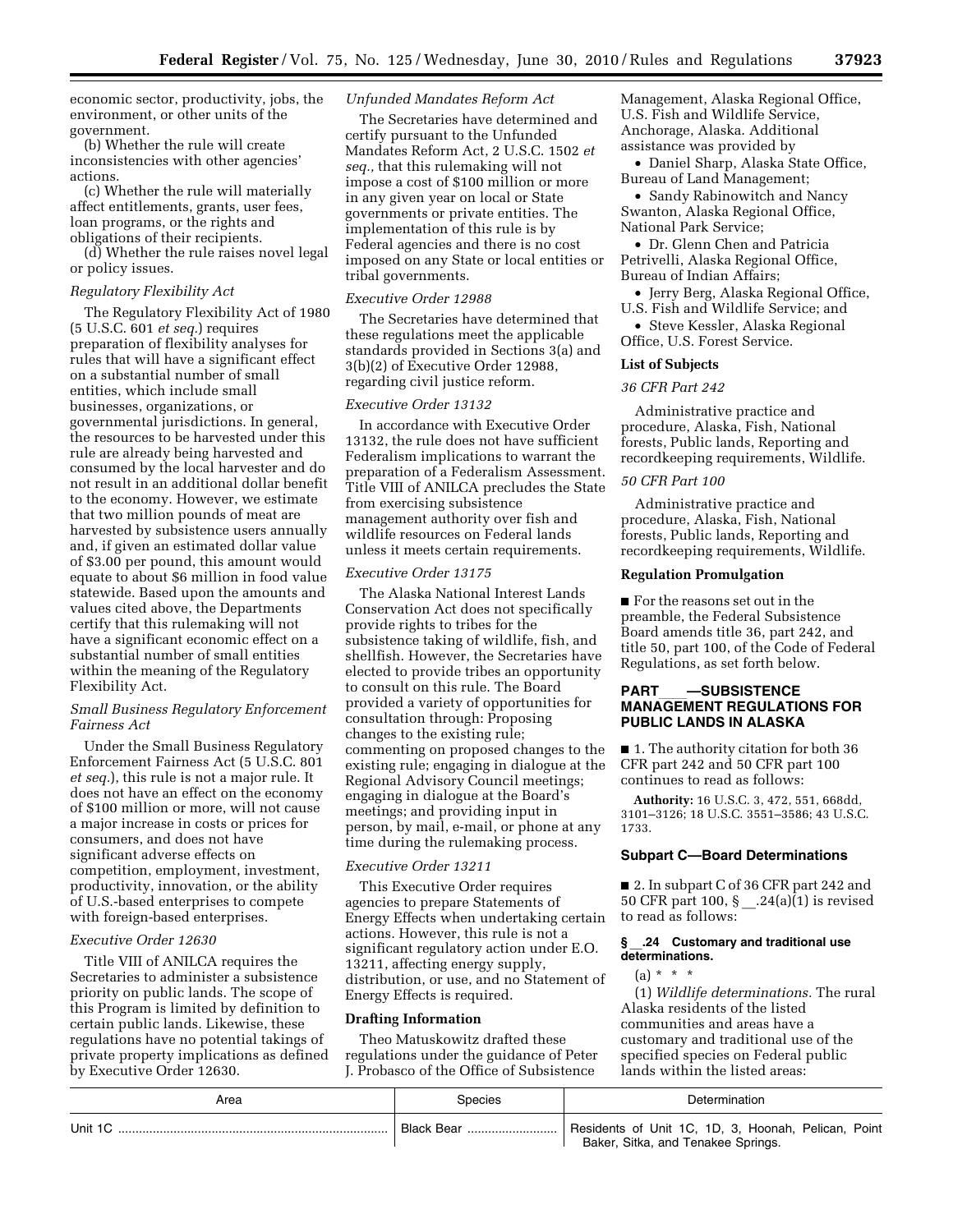$\equiv$ 

Ξ

| Area                              | Species                  | Determination                                                                                                                      |
|-----------------------------------|--------------------------|------------------------------------------------------------------------------------------------------------------------------------|
|                                   | Brown Bear               | Residents of Unit 1A, except no subsistence for resi-<br>dents of Hyder.                                                           |
|                                   | Brown Bear               | Residents of Unit 1A, Petersburg, and Wrangell, except<br>no subsistence for residents of Hyder.                                   |
|                                   | Brown Bear               | Residents of Unit 1C, Haines, Hoonah, Kake, Klukwan,<br>Skagway, and Wrangell, except no subsistence for<br>residents of Gustavus. |
|                                   | Brown Bear               | Residents of ID.                                                                                                                   |
| Unit 1A ………………………………………………………………… |                          | Residents of Units 1A and 2.                                                                                                       |
|                                   |                          | Residents of Units 1A, 1B, 2, and 3.                                                                                               |
|                                   |                          | Residents of 1C, 1D, Hoonah, Kake, and Petersburg.<br>No Federal subsistence priority.                                             |
|                                   |                          | Residents of Units 1B and 3.                                                                                                       |
|                                   |                          | Residents of Haines, Kake, Klukwan, Petersburg, and                                                                                |
|                                   |                          | Hoonah.                                                                                                                            |
|                                   | Moose                    | Residents of Units 1, 2, 3, and 4.                                                                                                 |
|                                   | Moose                    | Residents of Units 1, 2, 3, 4, and 5.<br>Residents of Unit 1D.                                                                     |
| Unit 2 …………………………………………………………………  |                          | Residents of Unit 1A, 2, and 3.                                                                                                    |
|                                   |                          | Residents of Unit 1B, 3, Port Alexander, Port Protec-                                                                              |
|                                   |                          | tion, Pt. Baker, and Meyer's Chuck.                                                                                                |
|                                   | Moose                    | Residents of Units 1B, 2, and 3.                                                                                                   |
|                                   | Brown Bear               | Residents of Unit 4 and Kake.                                                                                                      |
| Unit 4 …………………………………………………………………… |                          | Residents of Unit 4, Kake, Gustavus, Haines, Peters-                                                                               |
|                                   |                          | burg, Pt. Baker, Klukwan, Port Protection, Wrangell,<br>and Yakutat.                                                               |
| Unit 4 …………………………………………………………………… |                          | Residents of Sitka, Hoonah, Tenakee, Pelican, Funter<br>Bay, Angoon, Port Alexander, and Elfin Cove.                               |
|                                   | Black Bear               | Residents of Unit 5A.                                                                                                              |
| Unit 5 …………………………………………………………………  | Brown Bear               | Residents of Yakutat.                                                                                                              |
|                                   |                          | Residents of Yakutat.                                                                                                              |
| Unit 5 …………………………………………………………………… |                          | Residents of Unit 5A.                                                                                                              |
|                                   | Moose                    | Residents of Unit 5A.                                                                                                              |
| Unit 5 …………………………………………………………………… |                          | Residents of Unit 5A.                                                                                                              |
|                                   | Black Bear               | Residents of Yakutat and Unit 6C and 6D, except no<br>subsistence for Whittier.                                                    |
|                                   | Black Bear               | Residents of Unit 6C and 6D, except no subsistence for<br>Whittier.                                                                |
|                                   | Brown Bear               | No Federal subsistence priority.                                                                                                   |
| Unit 6A ………………………………………………………………… |                          | Residents of Unit 5A and 6C, Chenega Bay, and<br>Tatitlek.                                                                         |
|                                   |                          | Residents of Unit 6C and D.                                                                                                        |
|                                   | Moose                    | Residents of Units 5A, 6A, 6B and 6C.                                                                                              |
|                                   | Moose                    | Residents of Units 6A, 6B and 6C.                                                                                                  |
|                                   | Moose                    | No Federal subsistence priority.                                                                                                   |
|                                   |                          | Residents of Units 5A, 6, 9, 10 (Unimak Island only),<br>11-13 and the residents of Chickaloon, and 16-26.                         |
| Unit 6. remainder                 | Wolf                     | Residents of Units 6, 9, 10 (Unimak Island only), 11-<br>13 and the residents of Chickaloon, and 16-26.                            |
|                                   | Brown Bear               | No Federal subsistence priority.                                                                                                   |
| Unit 7 …………………………………………………………………… |                          | Residents of Hope.                                                                                                                 |
|                                   |                          | Residents of Port Graham and Nanwalek.                                                                                             |
|                                   | Moose                    | Residents of Chenega Bay, Cooper Landing, Hope,                                                                                    |
|                                   |                          | and Tatitlek.                                                                                                                      |
|                                   |                          | Residents of Cooper Landing and Hope.                                                                                              |
|                                   | Ruffed Grouse            | No Federal subsistence priority.                                                                                                   |
| Unit 8 …………………………………………………………………  | Brown Bear               | No Federal subsistence priority.                                                                                                   |
|                                   |                          | Residents of Old Harbor, Akhiok, Larsen Bay, Karluk,<br>Ouzinkie, and Port Lions.                                                  |
| Unit 8 …………………………………………………………………… |                          | Residents of Unit 8.                                                                                                               |
|                                   |                          | Residents of Unit 8.                                                                                                               |
|                                   |                          | No Federal subsistence priority.                                                                                                   |
|                                   |                          | No Federal subsistence priority.                                                                                                   |
|                                   | Black Bear               | Residents of Units 9A, 9B, 17A, 17B, and 17C.                                                                                      |
|                                   | Brown Bear<br>Brown Bear | Residents of Pedro Bay.<br>Residents of Unit 9B.                                                                                   |
|                                   | Brown Bear               | Residents of Unit 9C, Igiugig, Kakhonak, and Levelock.                                                                             |
|                                   | Brown Bear               | Residents of Unit 9D and 10 (Unimak Island).                                                                                       |
|                                   | Brown Bear               | Residents of Chignik, Chignik Lagoon, Chignik Lake,                                                                                |
|                                   |                          | Egegik, Ivanof Bay, Perryville, Pilot Point, Ugashik,<br>and Port Heiden/Meshik.                                                   |
|                                   |                          | Residents of Unit 9B, 9C, and 17.                                                                                                  |
|                                   | Caribou                  | Residents of Unit 9B, 9C, 17, and Egegik.                                                                                          |
|                                   |                          | Residents of Unit 9D, Akutan, and False Pass.                                                                                      |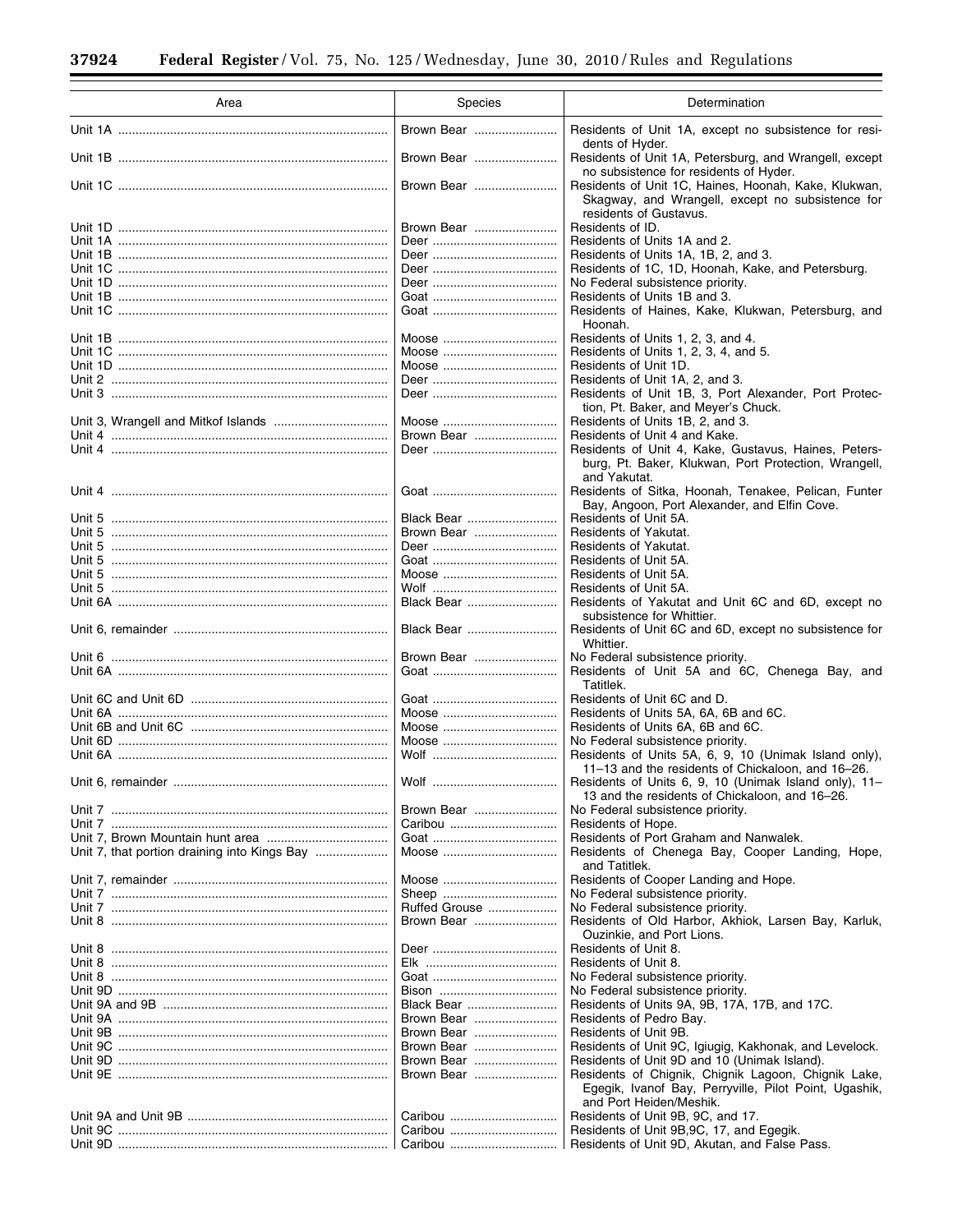$\equiv$ 

| Area                                                                                                                                                                                                                                                        | Species                                                     | Determination                                                                                                                                                                                                                                                                                                                                                                                               |
|-------------------------------------------------------------------------------------------------------------------------------------------------------------------------------------------------------------------------------------------------------------|-------------------------------------------------------------|-------------------------------------------------------------------------------------------------------------------------------------------------------------------------------------------------------------------------------------------------------------------------------------------------------------------------------------------------------------------------------------------------------------|
|                                                                                                                                                                                                                                                             | Caribou                                                     | Residents of Unit 9B, 9C, 9E, 17, Nelson Lagoon and<br>Sand Point.                                                                                                                                                                                                                                                                                                                                          |
|                                                                                                                                                                                                                                                             | Moose<br>Moose                                              | Residents of Unit 9A, 9B, 9C, and 9E.<br>Residents of Cold Bay, False Pass, King Cove, Nelson                                                                                                                                                                                                                                                                                                               |
|                                                                                                                                                                                                                                                             |                                                             | Lagoon, and Sand Point.<br>Residents of Iliamna, Newhalen, Nondalton, Pedro Bay,<br>Port Alsworth, and residents of Lake Clark National<br>Park and Preserve within Unit 9B.                                                                                                                                                                                                                                |
| Unit 9 ……………………………………………………………………                                                                                                                                                                                                                           |                                                             | No determination.<br>Residents of Units 6, 9, 10 (Unimak Island only), 11-13                                                                                                                                                                                                                                                                                                                                |
|                                                                                                                                                                                                                                                             | Beaver<br>Brown Bear                                        | and the residents of Chickaloon, and 16-26.<br>Residents of Units 9A, 9B, 9C, 9E, and 17.<br>Residents of Units 9D and 10 (Unimak Island).                                                                                                                                                                                                                                                                  |
|                                                                                                                                                                                                                                                             |                                                             | Residents of Akutan, False Pass, King Cove, and Sand<br>Point.                                                                                                                                                                                                                                                                                                                                              |
|                                                                                                                                                                                                                                                             | Caribou                                                     | No determination.<br>Residents of Units 6, 9, 10 (Unimak Island only), 11-13<br>and the residents of Chickaloon, and 16-26.                                                                                                                                                                                                                                                                                 |
|                                                                                                                                                                                                                                                             |                                                             | No Federal subsistence priority.                                                                                                                                                                                                                                                                                                                                                                            |
|                                                                                                                                                                                                                                                             | Black Bear                                                  | Residents of Chistochina, Chitina, Copper Center,<br>Gakona, Glennallen, Gulkana, Kenny Lake, Mentasta<br>Lake, Slana, Tazlina, Tonsina, and Units 11 and 12.                                                                                                                                                                                                                                               |
|                                                                                                                                                                                                                                                             | Black Bear                                                  | Residents of Chistochina, Chitina, Copper Center,<br>Gakona, Glennallen, Gulkana, Kenny Lake, Mentasta<br>Lake, Nabesna Road (mileposts 25-46), Slana,<br>Tazlina, Tok Cutoff Road (mileposts 79-110),                                                                                                                                                                                                      |
|                                                                                                                                                                                                                                                             | Brown Bear                                                  | Tonsina, and Units 11.<br>Residents of Chistochina, Chitina, Copper Center,<br>Gakona, Glennallen, Gulkana, Kenny Lake, Mentasta                                                                                                                                                                                                                                                                            |
|                                                                                                                                                                                                                                                             | Brown Bear                                                  | Lake, Slana, Tazlina, Tonsina, and Units 11 and 12.<br>Residents of Chistochina, Chitina, Copper Center,<br>Gakona, Glennallen, Gulkana, Kenny Lake, Mentasta<br>Lake, Nabesna Road (mileposts 25-46), Slana,<br>Tazlina, Tok Cutoff Road (mileposts 79-110),                                                                                                                                               |
|                                                                                                                                                                                                                                                             | Caribou                                                     | Tonsina, and Units 11.<br>Residents of Unit 11, 12, 13A-D, Chickaloon, Healy<br>Lake, and Dot Lake.                                                                                                                                                                                                                                                                                                         |
|                                                                                                                                                                                                                                                             | Caribou                                                     | Residents of Unit 11, 13A-D, and Chickaloon.<br>Residents of Unit 11, Chitina, Chistochina, Copper<br>Center, Gakona, Glennallen, Gulkana, Mentasta                                                                                                                                                                                                                                                         |
|                                                                                                                                                                                                                                                             | Moose                                                       | Lake, Slana, Tazlina, Tonsina, and Dot Lake.<br>Residents of Unit 11, 12, 13A-D, Chickaloon, Healy<br>Lake, and Dot Lake.                                                                                                                                                                                                                                                                                   |
|                                                                                                                                                                                                                                                             | Moose                                                       | Residents of Unit 11, 13A-D, and Chickaloon.<br>Residents of Unit 12, Chistochina, Chitina, Copper                                                                                                                                                                                                                                                                                                          |
|                                                                                                                                                                                                                                                             |                                                             | Center, Dot Lake, Gakona, Glennallen, Gulkana,<br>Healy Lake, Kenny Lake, Mentasta Lake, Slana,<br>McCarthy/South Wrangell/South Park,<br>Tazlina,<br>Tonsina, residents along the Nabesna Road-Mile-<br>post 0-46 (Nabesna Road), and residents along the<br>McCarthy Road-Milepost 0-62 (McCarthy Road).                                                                                                  |
|                                                                                                                                                                                                                                                             |                                                             | Residents of Chisana, Chistochina, Chitina, Copper<br>Center, Gakona, Glennallen, Gulkana, Kenny Lake,<br>Mentasta Lake, Slana, McCarthy/South Wrangell/<br>South Park, Tazlina, Tonsina, residents along the<br>Tok Cutoff—Milepost 79–110 (Mentasta Pass), resi-<br>dents along the Nabesna Road-Milepost 0-46<br>(Nabesna Road), and residents along the McCarthy<br>Road—Milepost 0–62 (McCarthy Road). |
|                                                                                                                                                                                                                                                             |                                                             | Residents of Units 6, 9, 10 (Unimak Island only), 11-13<br>and the residents of Chickaloon, and 16–26.                                                                                                                                                                                                                                                                                                      |
|                                                                                                                                                                                                                                                             | Grouse (Spruce, Blue,<br>Ruffed and Sharp-tailed).          | Residents of Units 11, 12, 13 and the residents of<br>Chickaloon, Unit 15, 16, 20D, 22 and 23.                                                                                                                                                                                                                                                                                                              |
|                                                                                                                                                                                                                                                             | Ptarmigan (Rock, Willow<br>and White-tailed).<br>Brown Bear | Residents of Units 11, 12, 13 and the residents of<br>Chickaloon, 15, 16, 20D, 22 and 23.<br>Residents of Unit 12, Dot Lake, Chistochina, Gakona,                                                                                                                                                                                                                                                           |
|                                                                                                                                                                                                                                                             | Caribou                                                     | Mentasta Lake, and Slana.<br>Residents of Unit 12, Dot Lake, Healy Lake, and                                                                                                                                                                                                                                                                                                                                |
| Unit 12, that portion within the Tetlin National Wildlife<br>Refuge and those lands within the Wrangell-St. Elias<br>National Preserve north and east of a line formed by<br>the Pickerel Lake Winter Trail from the Canadian bor-<br>der to Pickerel Lake. | Moose                                                       | Mentasta Lake.<br>Residents of Unit 12C, 13C, Dot Lake, Healy Lake.                                                                                                                                                                                                                                                                                                                                         |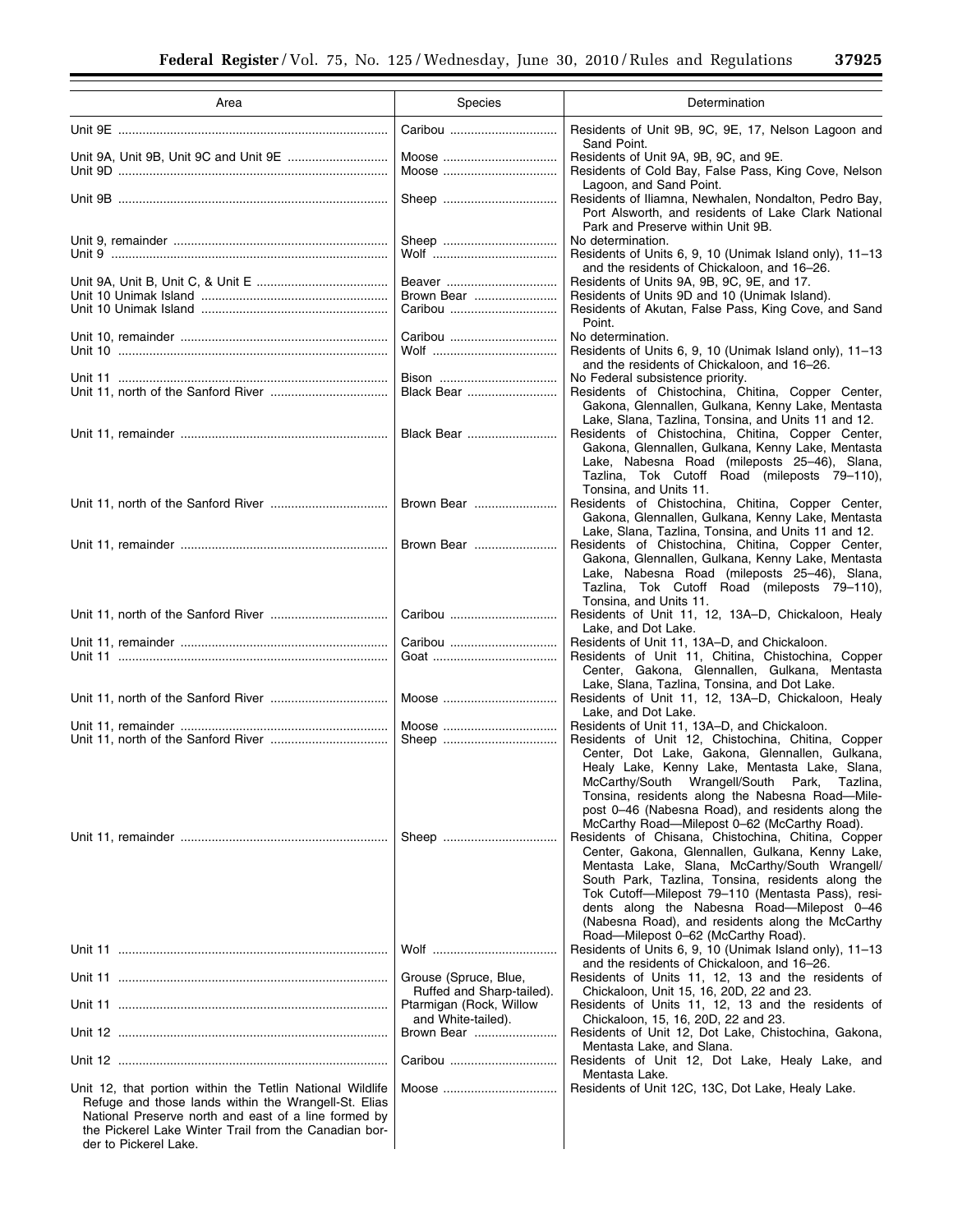Ξ

 $\equiv$ 

| Area                                                                                                                                                                       | Species                                          | Determination                                                                                                                                                                                                                                    |
|----------------------------------------------------------------------------------------------------------------------------------------------------------------------------|--------------------------------------------------|--------------------------------------------------------------------------------------------------------------------------------------------------------------------------------------------------------------------------------------------------|
| Unit 12, that portion east of the Nabesna River and<br>Nabesna Glacier, and south of the Winter Trail run-<br>ning southeast from Pickerel Lake to the Canadian<br>border. | Moose                                            | Residents of Unit 12, 13C, and Healy Lake.                                                                                                                                                                                                       |
|                                                                                                                                                                            | Moose                                            | Residents of Unit 11 north of 62nd parallel, Unit 12,<br>13A-D and the residents of Chickaloon, Dot Lake,<br>and Healy Lake.                                                                                                                     |
|                                                                                                                                                                            |                                                  | Residents of Unit 12, Chistochina, Dot Lake, Healy                                                                                                                                                                                               |
|                                                                                                                                                                            |                                                  | Lake, and Mentasta Lake.<br>Residents of Units 6, 9, 10 (Unimak Island only), 11-13                                                                                                                                                              |
|                                                                                                                                                                            | Brown Bear                                       | and the residents of Chickaloon, and 16-26.<br>Residents of Unit 13 and Slana.                                                                                                                                                                   |
|                                                                                                                                                                            | Caribou                                          | Residents of Unit 11, 12 (along the Nabesna Road and<br>Tok Cutoff Road, mileposts 79-110), 13 residents of<br>Unit 20D except Fort Greely, and the residents of<br>Chickaloon.                                                                  |
|                                                                                                                                                                            | Caribou                                          | Residents of Unit 11, 12 (along the Nabesna Road and<br>Tok Cutoff Road, mileposts 79-110), 13 Chickaloon,<br>Dot Lake and Healy Lake.                                                                                                           |
|                                                                                                                                                                            | Caribou                                          | Residents of Unit 11, 12 (along the Nabesna Road) 13,<br>and the residents of Chickaloon.                                                                                                                                                        |
|                                                                                                                                                                            | Caribou                                          | Residents of Unit 11, 12 (along the Nabesna Road) 13,<br>Chickaloon, McKinley Village, and the area along the<br>Parks Highway between mileposts 216 and 239 (ex-<br>cept no subsistence for residents of Denali National<br>Park headquarters). |
|                                                                                                                                                                            |                                                  | No Federal subsistence priority.                                                                                                                                                                                                                 |
|                                                                                                                                                                            | Moose<br>Moose                                   | Residents of Unit 13, Chickaloon, and Slana.<br>Residents of Unit 13, 20D except for Fort Greely, and                                                                                                                                            |
|                                                                                                                                                                            | Moose                                            | the residents of Chickaloon and Slana.<br>Residents of Unit 12, 13 and the residents of                                                                                                                                                          |
|                                                                                                                                                                            |                                                  | Chickaloon, Healy Lake Dot Lake and Slana.                                                                                                                                                                                                       |
|                                                                                                                                                                            | Moose                                            | Residents of Unit 13, Chickaloon, McKinley Village,<br>Slana, and the area along the Parks Highway be-<br>tween mileposts 216 and 239 (except no subsistence<br>for residents of Denali National Park headquarters).                             |
|                                                                                                                                                                            |                                                  | No Federal subsistence priority.                                                                                                                                                                                                                 |
|                                                                                                                                                                            |                                                  | Residents of Units 6, 9, 10 (Unimak Island only), 11-13<br>and the residents of Chickaloon, and 16-26.                                                                                                                                           |
|                                                                                                                                                                            | Grouse (Spruce, Blue,<br>Ruffed & Sharp-tailed). | Residents of Unit 11, 13 and the residents of<br>Chickaloon, 15, 16, 20D, 22 & 23.                                                                                                                                                               |
|                                                                                                                                                                            | Ptarmigan (Rock, Willow<br>and White-tailed).    | Residents of Unit 11, 13 and the residents of<br>Chickaloon, 15, 16, 20D, 22 & 23.                                                                                                                                                               |
|                                                                                                                                                                            | Brown Bear                                       | No Federal subsistence priority.                                                                                                                                                                                                                 |
|                                                                                                                                                                            | Moose                                            | No Federal subsistence priority.                                                                                                                                                                                                                 |
|                                                                                                                                                                            |                                                  | No Federal subsistence priority.<br>No Federal subsistence priority.                                                                                                                                                                             |
|                                                                                                                                                                            | Black Bear                                       | Residents of Ninilchik.                                                                                                                                                                                                                          |
|                                                                                                                                                                            | Black Bear                                       | Residents of Ninilchik, Port Graham, and Nanwalek.                                                                                                                                                                                               |
|                                                                                                                                                                            | Brown Bear                                       | Residents of Ninilchik.                                                                                                                                                                                                                          |
|                                                                                                                                                                            | Brown Bear                                       | No Federal subsistence priority.                                                                                                                                                                                                                 |
|                                                                                                                                                                            | Moose                                            | Residents of Cooper Landing, Ninilchik, Nanwalek, Port<br>Graham, and Seldovia.                                                                                                                                                                  |
|                                                                                                                                                                            | Moose                                            | Residents of Ninilchik, Nanwalek, Port Graham, and<br>Seldovia.                                                                                                                                                                                  |
|                                                                                                                                                                            | Ptarmigan (Rock, Willow<br>and White-tailed).    | No Federal subsistence priority.<br>Residents of Unit 15.                                                                                                                                                                                        |
|                                                                                                                                                                            | Grouse (Spruce)                                  | Residents of Unit 15.                                                                                                                                                                                                                            |
|                                                                                                                                                                            | Grouce (Ruffed)                                  | No Federal subsistence priority.                                                                                                                                                                                                                 |
|                                                                                                                                                                            | Black Bear                                       | Residents of Unit 16B.                                                                                                                                                                                                                           |
|                                                                                                                                                                            | Brown Bear                                       | No Federal subsistence priority.                                                                                                                                                                                                                 |
| Unit 16A …………………………………………………………………                                                                                                                                         | Moose<br>Moose                                   | No Federal subsistence priority.<br>Residents of Unit 16B.                                                                                                                                                                                       |
|                                                                                                                                                                            | Sheep                                            | No Federal subsistence priority.                                                                                                                                                                                                                 |
|                                                                                                                                                                            |                                                  | Residents of Units 6, 9, 10 (Unimak Island only), 11–13                                                                                                                                                                                          |
|                                                                                                                                                                            | Grouce (Spruce and<br>Ruffed).                   | and the residents of Chickaloon, and 16–26.<br>Residents of Unit 11, 13 and the residents of<br>Chickaloon, 15, 16, 20D, 22 & 23.                                                                                                                |
|                                                                                                                                                                            | Ptarmigan (Rock, Willow<br>and White-tailed).    | Residents of Unit 11, 13 and the residents of<br>Chickaloon, 15, 16, 20D, 22 & 23.                                                                                                                                                               |
| Unit 17A and that portion of 17B draining into Nuyakuk<br>Lake and Tikchik Lake.                                                                                           | Black Bear                                       | Residents of Unit 9A and B, 17, Akiak, and Akiachak.                                                                                                                                                                                             |
|                                                                                                                                                                            |                                                  | Residents of Unit 9A and B, and 17.                                                                                                                                                                                                              |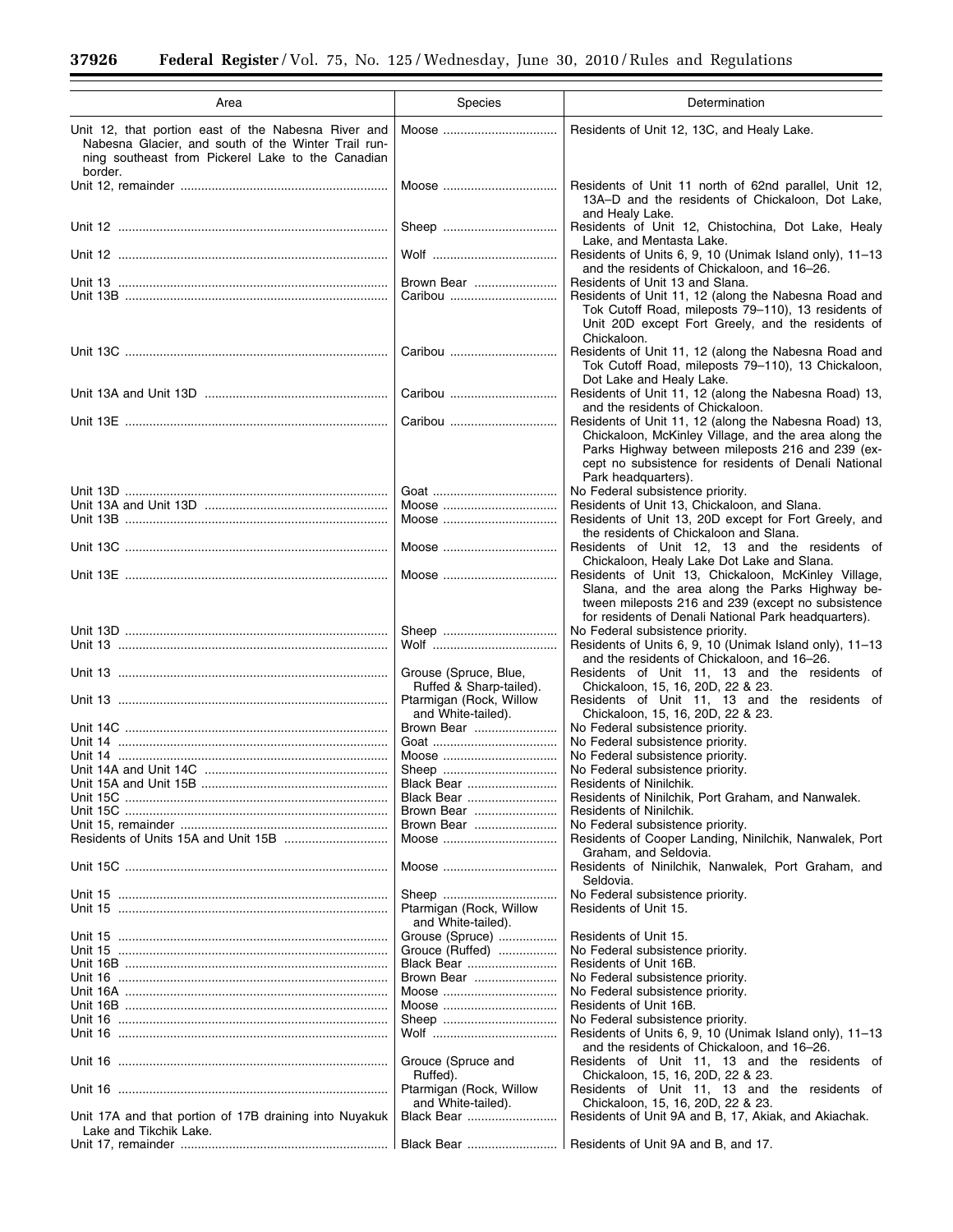| Area                                                                                                                                                                                                                                                                                                                                  | Species                  | Determination                                                                                                                                                                         |
|---------------------------------------------------------------------------------------------------------------------------------------------------------------------------------------------------------------------------------------------------------------------------------------------------------------------------------------|--------------------------|---------------------------------------------------------------------------------------------------------------------------------------------------------------------------------------|
| Unit 17A and 17B, those portions north and west of a<br>line beginning from the Unit 18 boundary at the north-<br>west end of Nenevok Lake, to the southern point of<br>upper Togiak Lake, and northeast to the northern<br>point of Nuyakuk Lake, northeast to the point where<br>the Unit 17 boundary intersects the Shotgun Hills. | Brown Bear               | Residents of Kwethluk.                                                                                                                                                                |
|                                                                                                                                                                                                                                                                                                                                       | Brown Bear               | Residents of Unit 17, Akiak, Akiachak, Goodnews Bay,<br>and Platinum.                                                                                                                 |
| Unit 17B, that portion draining into Nuyakuk Lake and<br>Tikchik Lake.                                                                                                                                                                                                                                                                | Brown Bear               | Residents of Akiak and Akiachak.                                                                                                                                                      |
| Unit 17A, that portion west of the Izavieknik River,<br>Upper Togiak Lake, Togiak Lake, and the main course<br>of the Togiak River.                                                                                                                                                                                                   | Brown Bear               | Residents of Unit 17.<br>Residents of Goodnews Bay, Platinum, Quinhagak,<br>Eek, Tuntutuliak, and Napakiak.                                                                           |
| Unit 17A, that portion north of Togiak Lake that includes<br>Izavieknik River drainages.                                                                                                                                                                                                                                              | Caribou                  | Residents of Akiak, Akiachak, and Tuluksak.                                                                                                                                           |
| Unit 17A and 17B, those portions north and west of a<br>line beginning from the Unit 18 boundary at the north-<br>west end of Nenevok Lake, to the southern point of<br>upper Togiak Lake, and northeast to the northern<br>point of Nuyakuk Lake, northeast of the point where<br>the Unit 17 boundary intersects the Shotgun Hills. | Caribou                  | Residents of Kwethluk.                                                                                                                                                                |
| Unit 17B, that portionof Togiak and National Wildlife Ref-<br>uge within Unit 17B.                                                                                                                                                                                                                                                    | Caribou                  | Residents of Bethel, Goodnews Bay,<br>Platinum,<br>Tuluksak,<br>Quinhagak,<br>Eek,<br>Akiak,<br>Akiachak,<br>Tuntutuliak, and Napakiak.                                               |
|                                                                                                                                                                                                                                                                                                                                       |                          | Residents of Unit 9B, 17, Lime Village, and Stony<br>River.                                                                                                                           |
| Unit 17A and 17B, those portions north and west of a<br>line beginning from the Unit 18 boundary at the north-<br>west end of Nenevok Lake, to the southern point of<br>upper Togiak Lake, and northeast to the northern<br>point of Nuyakuk Lake, northeast of the point where<br>the Unit 17 boundary intersects the Shotgun Hills. | Moose                    | Residents of Kwethluk.                                                                                                                                                                |
| Unit 17A, that portion north of Togiak Lake that includes<br>Izavieknik River drainages.                                                                                                                                                                                                                                              |                          | Residents of Akiak, Akiachak.                                                                                                                                                         |
|                                                                                                                                                                                                                                                                                                                                       | Moose                    | Residents of Unit 17, Goodnews Bay and Platinum;<br>however, no subsistence for residents of Akiachak,<br>Akiak and Quinhagak.                                                        |
| Unit 17B, that portion within the Togiak National Wildlife<br>Refuge.                                                                                                                                                                                                                                                                 | Moose                    | Residents of Akiak, Akiachak.                                                                                                                                                         |
|                                                                                                                                                                                                                                                                                                                                       | Moose                    | Residents of Unit 17, Nondalton, Levelock, Goodnews<br>Bay, and Platinum.                                                                                                             |
|                                                                                                                                                                                                                                                                                                                                       |                          | Residents of Units 6, 9, 10 (Unimak Island only), 11-13<br>and the residents of Chickaloon, and 16-26.                                                                                |
|                                                                                                                                                                                                                                                                                                                                       | Beaver<br>Black Bear     | Residents of Units 9A, 9B, 9C, 9E, and 17.<br>Residents of Unit 18, Unit 19A living downstream of the<br>Holokuk River, Holy Cross, Stebbins, St. Michael,<br>Twin Hills, and Togiak. |
|                                                                                                                                                                                                                                                                                                                                       | Brown Bear               | Residents of Akiachak, Akiak, Eek, Goodnews Bay,<br>Kwethluk,<br>Mt. Village,<br>Napaskiak,<br>Platinum,<br>Quinhagak, St. Marys, and Tuluksak.                                       |
|                                                                                                                                                                                                                                                                                                                                       | Caribou                  | Residents of Unit 18, Manokotak, Stebbins, St. Michael,<br>Togiak, Twin Hills, and Upper Kalskag.                                                                                     |
| Unit 18, that portion of the Yukon River drainage up-<br>stream of Russian Mission and that portion of the<br>Kuskokwim River drainage upstream of, but not in-<br>cluding, the Tuluksak River drainage.                                                                                                                              | Moose                    | Residents of Unit 18, Upper Kalskag, Aniak, and<br>Chuathbaluk.                                                                                                                       |
| Unit 18, that portion north of a line from Cape Romanzof<br>to Kusilvak Mountain to Mountain Village, and all<br>drainages north of the Yukon River downstream from<br>Marshall.                                                                                                                                                      | Moose                    | Residents of Unit 18, St. Michael, Stebbins, and Upper<br>Kalskag.                                                                                                                    |
|                                                                                                                                                                                                                                                                                                                                       | Moose<br>Musk ox         | Residents of Unit 18 and Upper Kalskag.<br>No Federal subsistence priority.                                                                                                           |
|                                                                                                                                                                                                                                                                                                                                       |                          | Residents of Units 6, 9, 10 (Unimak Island only), 11-13<br>and the residents of Chickaloon, and 16–26.                                                                                |
|                                                                                                                                                                                                                                                                                                                                       | Brown Bear               | No Federal subsistence priority.<br>Residents of Units 19 and 18 within the Kuskokwim<br>River drainage upstream from, and including, the<br>Johnson River.                           |
|                                                                                                                                                                                                                                                                                                                                       | Brown Bear<br>Brown Bear | No Federal subsistence priority.<br>Residents of Units 19A and D, Tuluksak and Lower<br>Kalskag.                                                                                      |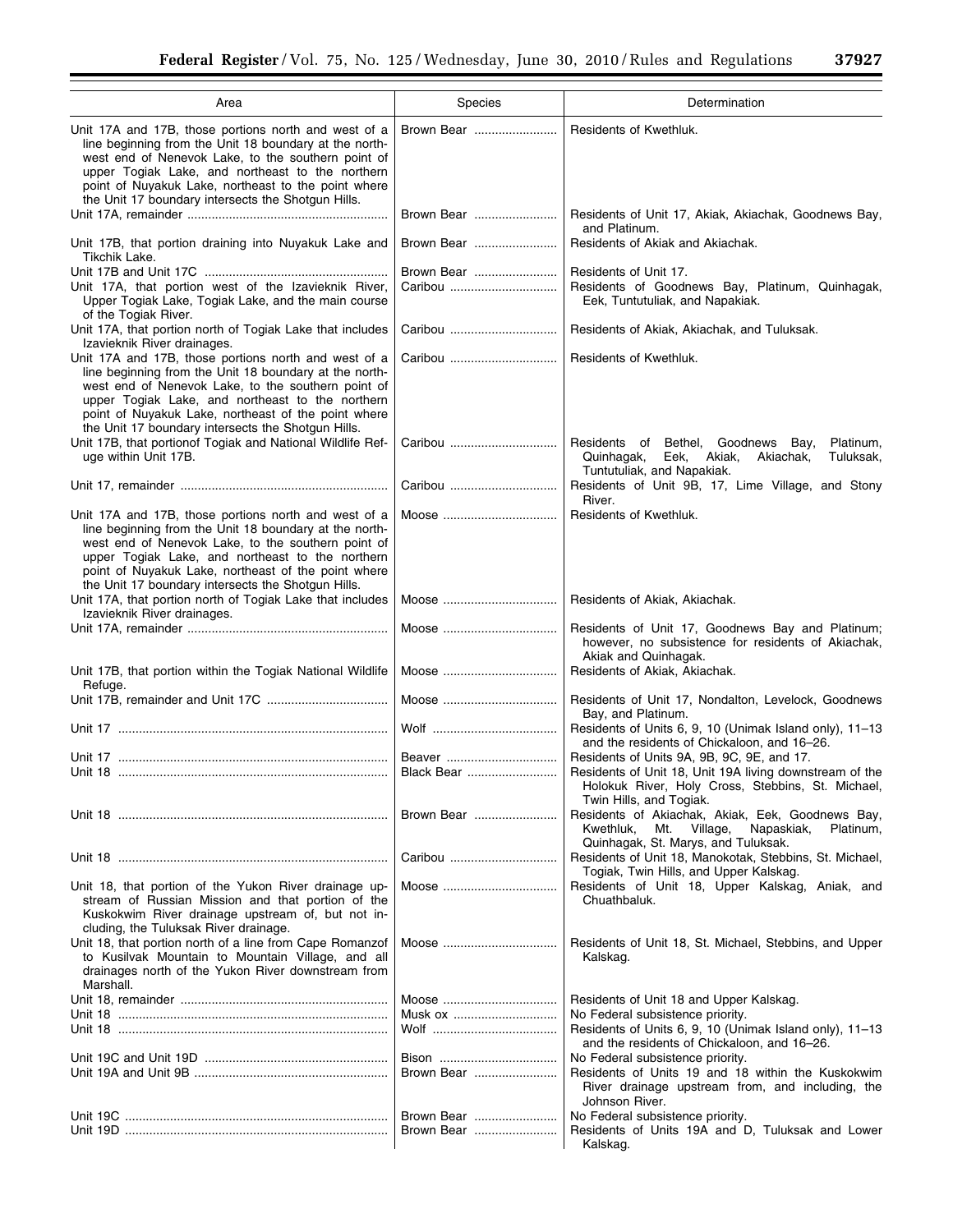Ξ

 $\equiv$ 

| Area                                  | Species                                        | Determination                                                                                                                                                                                                                                                                                                                                                                                                                                                           |
|---------------------------------------|------------------------------------------------|-------------------------------------------------------------------------------------------------------------------------------------------------------------------------------------------------------------------------------------------------------------------------------------------------------------------------------------------------------------------------------------------------------------------------------------------------------------------------|
|                                       | Caribou                                        | Residents of Units 19A and 19B, Unit 18 within the<br>Kuskokwim River drainage upstream from, and in-<br>cluding, the Johnson River, and residents of St.                                                                                                                                                                                                                                                                                                               |
|                                       | Caribou                                        | Marys, Marshall, Pilot Station, Russian Mission.<br>Residents of Unit 19C, Lime Village, McGrath, Nikolai,                                                                                                                                                                                                                                                                                                                                                              |
|                                       | Caribou                                        | and Telida.<br>Residents of Unit 19D, Lime Village, Sleetmute, and                                                                                                                                                                                                                                                                                                                                                                                                      |
|                                       | Moose                                          | Stony River.<br>Residents of Unit 18 within Kuskokwim River drainage<br>upstream from and including the Johnson River, and<br>residents of Unit 19.                                                                                                                                                                                                                                                                                                                     |
|                                       | Moose                                          | Residents of Eek and Quinhagak.                                                                                                                                                                                                                                                                                                                                                                                                                                         |
|                                       | Moose                                          | Residents of Unit 19.                                                                                                                                                                                                                                                                                                                                                                                                                                                   |
|                                       | Moose                                          | Residents of Unit 19 and Lake Minchumina.                                                                                                                                                                                                                                                                                                                                                                                                                               |
|                                       |                                                | Residents of Units 6, 9, 10 (Unimak Island only), 11-13<br>and the residents of Chickaloon, and 16-26.                                                                                                                                                                                                                                                                                                                                                                  |
|                                       |                                                | No Federal subsistence priority.                                                                                                                                                                                                                                                                                                                                                                                                                                        |
|                                       | Black Bear                                     | Residents of Unit 20F, Stevens Village, and Manley.                                                                                                                                                                                                                                                                                                                                                                                                                     |
|                                       | Brown Bear                                     | Residents of Unit 12 and Dot Lake.                                                                                                                                                                                                                                                                                                                                                                                                                                      |
|                                       | Brown Bear                                     | Residents of Unit 20F, Stevens Village, and Manley.<br>Residents of Cantwell, Nenana, and those domiciled                                                                                                                                                                                                                                                                                                                                                               |
|                                       |                                                | between mileposts 216 and 239 of the Parks High-<br>way. No subsistence priority for residents of house-<br>holds of the Denali National Park Headquarters.                                                                                                                                                                                                                                                                                                             |
|                                       | Caribou                                        | Residents of Unit 20B, Nenana, and Tanana.                                                                                                                                                                                                                                                                                                                                                                                                                              |
|                                       | Caribou                                        | Residents of Unit 20C living east of the Teklanika<br>River, residents of Cantwell, Lake Minchumina,<br>Manley Hot Springs, Minto, Nenana, Nikolai, Tanana,<br>Telida, and those domiciled between mileposts 216<br>and 239 of the Parks Highway and between mile-<br>posts 300 and 309. No subsistence priority for resi-<br>dents of households of the Denali National Park                                                                                           |
|                                       | Caribou                                        | Headquarters.<br>Residents of 20D, 20E, and Unit 12 north of the<br>Wrangell-St. Elias National Park and Preserve.                                                                                                                                                                                                                                                                                                                                                      |
|                                       | Caribou                                        | Residents of 20F, 25D, and Manley.                                                                                                                                                                                                                                                                                                                                                                                                                                      |
|                                       | Moose                                          | Residents of Cantwell, Minto, Nenana, McKinley Vil-<br>lage, and the area along the Parks Highway between<br>mileposts 216 and 239, except no subsistence for<br>residents of households of the Denali National Park<br>Headquarters.                                                                                                                                                                                                                                   |
| Unit 20B, Minto Flats Management Area |                                                | Residents of Minto and Nenana.                                                                                                                                                                                                                                                                                                                                                                                                                                          |
|                                       | Moose                                          | Residents of Unit 20B, Nenana, and Tanana.                                                                                                                                                                                                                                                                                                                                                                                                                              |
|                                       | Moose                                          | Residents of Unit 20C (except that portion within Denali<br>National Park and Preserve and that portion east of<br>the Teklanika River), Cantwell, "Manley", Minto,<br>Nenana, those domiciled between mileposts 300 and<br>309 of the Parks Highway, Nikolai, Tanana, Telida,<br>McKinley Village, and the area along the Parks High-<br>way between mileposts 216 and 239. No subsistence<br>for residents of households of the Denali National<br>Park Headquarters. |
|                                       | Moose                                          | Residents of Unit 20D and residents of Tanacross.                                                                                                                                                                                                                                                                                                                                                                                                                       |
|                                       | Moose                                          | Residents of Unit 20E, Unit 12 north of the Wrangell-St.<br>Elias National Preserve, Circle, Central, Dot Lake,<br>Healy Lake, and Mentasta Lake.                                                                                                                                                                                                                                                                                                                       |
|                                       | Moose                                          | Residents of Unit 20F, Manley, Minto, and Stevens Vil-<br>lage.                                                                                                                                                                                                                                                                                                                                                                                                         |
|                                       |                                                | Residents of Unit 20F, Stevens Village, and "Manley".<br>Residents of Units 6, 9, 10 (Unimak Island only), 11-13                                                                                                                                                                                                                                                                                                                                                        |
|                                       | Grouse, (Spruce, Ruffed                        | and the residents of Chickaloon, and 16–26.<br>Residents of Units 11, 13 and the residents of                                                                                                                                                                                                                                                                                                                                                                           |
|                                       | and Sharp-tailed).<br>Ptarmigan (Rock and Wil- | Chickaloon, 15, 16, 20D, 22, and 23.<br>Residents of Units 11, 13 and the residents of                                                                                                                                                                                                                                                                                                                                                                                  |
|                                       | low).                                          | Chickaloon, 15, 16, 20D, 22, and 23.                                                                                                                                                                                                                                                                                                                                                                                                                                    |
|                                       | Brown Bear                                     | Residents of Units 21 and 23.<br>Residents of Units 21A, 21D, 21E, Aniak, Chuathbaluk,                                                                                                                                                                                                                                                                                                                                                                                  |
|                                       |                                                | Crooked Creek, McGrath, and Takotna.<br>Residents of Units 21B, 21C, 21D, and Tanana.                                                                                                                                                                                                                                                                                                                                                                                   |
|                                       | Caribou                                        | Residents of Units 21B, 21C, 21D, and Huslia.                                                                                                                                                                                                                                                                                                                                                                                                                           |
|                                       |                                                | Residents of Units 21A, 21E, Aniak, Chuathbaluk,                                                                                                                                                                                                                                                                                                                                                                                                                        |
|                                       |                                                | Crooked Creek, McGrath, and Takotna.                                                                                                                                                                                                                                                                                                                                                                                                                                    |
|                                       | Moose                                          | Residents of Units 21A, 21E, Takotna, McGrath, Aniak,<br>and Crooked Creek.                                                                                                                                                                                                                                                                                                                                                                                             |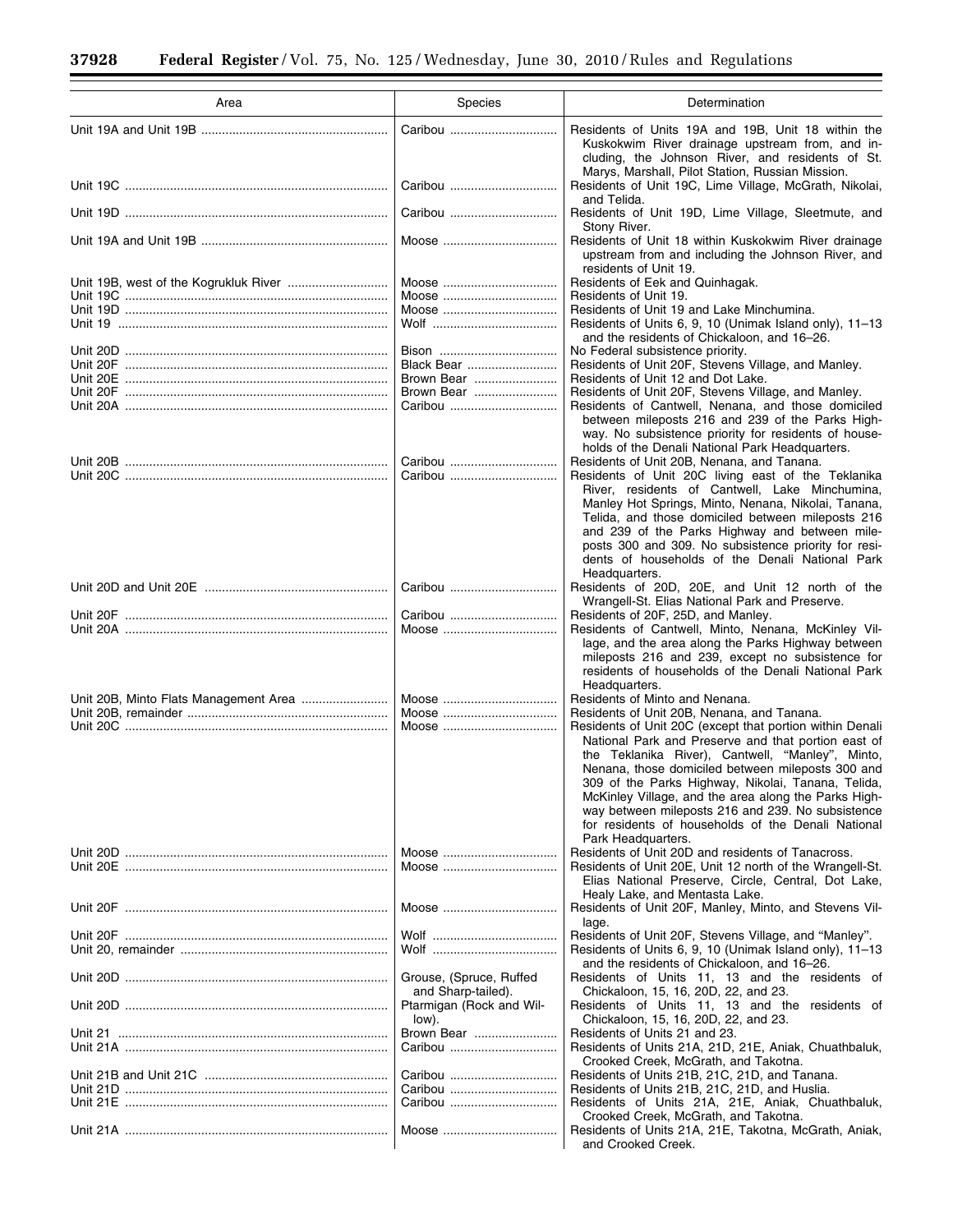| Area                                                                                                                                                                      | Species                           | Determination                                                                                                                                                                                                                                 |
|---------------------------------------------------------------------------------------------------------------------------------------------------------------------------|-----------------------------------|-----------------------------------------------------------------------------------------------------------------------------------------------------------------------------------------------------------------------------------------------|
|                                                                                                                                                                           | Moose                             | Residents of Units 21B, 21C, Tanana, Ruby, and Ga-                                                                                                                                                                                            |
|                                                                                                                                                                           |                                   | lena.                                                                                                                                                                                                                                         |
|                                                                                                                                                                           | Moose                             | Residents of Units 21D, Huslia, and Ruby.                                                                                                                                                                                                     |
|                                                                                                                                                                           | Moose                             | Residents of Unit 21E and Russian Mission.                                                                                                                                                                                                    |
|                                                                                                                                                                           |                                   | Residents of Units 6, 9, 10 (Ununitimak Island only),<br>11-13 and the residents of Chickaloon, and 16-26.                                                                                                                                    |
|                                                                                                                                                                           | Black Bear                        | Residents of Unit 22A and Koyuk.                                                                                                                                                                                                              |
|                                                                                                                                                                           | Black Bear                        | Residents of Unit 22B.                                                                                                                                                                                                                        |
|                                                                                                                                                                           | Black Bear                        | No Federal subsistence priority.                                                                                                                                                                                                              |
|                                                                                                                                                                           | Brown Bear                        | <b>Residents of Unit 22</b>                                                                                                                                                                                                                   |
|                                                                                                                                                                           | Caribou                           | Residents of Unit 21D west of the Koyukuk and Yukon                                                                                                                                                                                           |
|                                                                                                                                                                           |                                   | Rivers, 22 (except residents of St. Lawrence Island),<br>23, 24, Kotlik, Emmonak, Hooper Bay, Scammon<br>Bay, Chevak, Marshall, Mountain Village, Pilot Sta-<br>tion, Pitka's Point, Russian Mission, St. Marys,<br>Nunam Iqua, and Alakanuk. |
|                                                                                                                                                                           |                                   | Residents of Unit 21D west of the Koyukuk and Yukon                                                                                                                                                                                           |
|                                                                                                                                                                           |                                   | Rivers, 22 (except residents of St. Lawrence Island),                                                                                                                                                                                         |
|                                                                                                                                                                           |                                   | 23, and 24.                                                                                                                                                                                                                                   |
|                                                                                                                                                                           | Moose                             | Residents of Unit 22.                                                                                                                                                                                                                         |
|                                                                                                                                                                           | Musk ox                           | All rural residents.                                                                                                                                                                                                                          |
|                                                                                                                                                                           | Musk ox                           | Residents of Unit 22B and 22C.                                                                                                                                                                                                                |
|                                                                                                                                                                           | Musk ox                           | Residents of Unit 22B.                                                                                                                                                                                                                        |
|                                                                                                                                                                           | Musk ox                           | Residents of Unit 22C.                                                                                                                                                                                                                        |
|                                                                                                                                                                           | Musk ox                           | Residents of Units 22B, 22C, 22D, and 22E (excluding                                                                                                                                                                                          |
|                                                                                                                                                                           |                                   | St. Lawrence Island).                                                                                                                                                                                                                         |
|                                                                                                                                                                           | Musk ox                           | Residents of Units 22E (excluding Little Diomede Is-<br>land).                                                                                                                                                                                |
|                                                                                                                                                                           |                                   | Residents of Units 23, 22, 21D north and west of the<br>Yukon River, and Kotlik.                                                                                                                                                              |
|                                                                                                                                                                           | Grouse (Spruce)                   | Residents of Units 11, 13 and the residents of<br>Chickaloon, 15, 16, 20D, 22, and 23.                                                                                                                                                        |
|                                                                                                                                                                           | Ptarmigan (Rock and Wil-<br>low). | Residents of Units 11, 13 and the residents of<br>Chickaloon, 15, 16, 20D, 22, and 23.                                                                                                                                                        |
|                                                                                                                                                                           | Black Bear                        | Residents of Unit 23, Alatna, Allakaket, Bettles, Evans-<br>ville, Galena, Hughes, Huslia, and Koyukuk.                                                                                                                                       |
|                                                                                                                                                                           | Brown Bear                        | Residents of Units 21 and 23.                                                                                                                                                                                                                 |
|                                                                                                                                                                           | Caribou                           | Residents of Unit 21D west of the Koyukuk and Yukon<br>Rivers, Galena, 22, 23, 24 including residents of<br>Wiseman but not including other residents of the Dal-                                                                             |
|                                                                                                                                                                           |                                   | ton Highway Corridor Management Area, and 26A.                                                                                                                                                                                                |
|                                                                                                                                                                           | Moose                             | Residents of Unit 23.                                                                                                                                                                                                                         |
| Unit 23, south of Kotzebue Sound and west of and in-                                                                                                                      | Musk ox                           | Residents of Unit 23 south of Kotzebue Sound and                                                                                                                                                                                              |
| cluding the Buckland River drainage.                                                                                                                                      |                                   | west of and including the Buckland River drainage.                                                                                                                                                                                            |
|                                                                                                                                                                           | Musk ox                           | Residents of Unit 23 east and north of the Buckland<br>River drainage.                                                                                                                                                                        |
|                                                                                                                                                                           | Sheep                             | Residents of Point Lay and Unit 23 north of the Arctic<br>Circle.                                                                                                                                                                             |
|                                                                                                                                                                           |                                   | Residents of Units 6, 9, 10 (Unimak Island only), 11-13                                                                                                                                                                                       |
|                                                                                                                                                                           | Grouse (Spruce and                | and the residents of Chickaloon, and 16–26.<br>Residents of Units 11, 13 and the residents of                                                                                                                                                 |
|                                                                                                                                                                           | Ruffed).                          | Chickaloon, 15, 16, 20D, 22, and 23.                                                                                                                                                                                                          |
|                                                                                                                                                                           | Ptarmigan (Rock, Willow           | Residents of Units 11, 13 and the residents of                                                                                                                                                                                                |
|                                                                                                                                                                           | and White-tailed).                | Chickaloon, 15, 16, 20D, 22, and 23.                                                                                                                                                                                                          |
| Unit 24, that portion south of Caribou Mountain, and<br>within the public lands composing or immediately ad-<br>jacent to the Dalton Highway Corridor Management          | Black Bear                        | Residents of Stevens Village, Unit 24 and Wiseman,<br>but not including any other residents of the Dalton<br>Highway Corridor Management Area.                                                                                                |
| Area.                                                                                                                                                                     |                                   |                                                                                                                                                                                                                                               |
|                                                                                                                                                                           | Black Bear                        | Residents of Unit 24 and Wiseman, but not including<br>any other residents of the Dalton Highway Corridor                                                                                                                                     |
|                                                                                                                                                                           |                                   | Management Area.                                                                                                                                                                                                                              |
| Unit 24, that portion south of Caribou Mountain, and<br>within the public lands composing or immediately ad-<br>jacent to the Dalton Highway Corridor Management<br>Area. | Brown Bear                        | Residents of Stevens Village and residents of Unit 24.                                                                                                                                                                                        |
|                                                                                                                                                                           | Brown Bear                        | Residents of Unit 24.                                                                                                                                                                                                                         |
| Unit 24 …………………………………………………………………                                                                                                                                         | Caribou                           | Residents of Unit 24, Galena, Kobuk, Koyukuk, Ste-                                                                                                                                                                                            |
|                                                                                                                                                                           |                                   | vens Village, and Tanana.                                                                                                                                                                                                                     |
|                                                                                                                                                                           | Moose                             | Residents of Unit 24, Koyukuk, and Galena.<br>Residents of Unit 24 residing north of the Arctic Circle,                                                                                                                                       |
|                                                                                                                                                                           |                                   | Allakaket, Alatna, Hughes, and Huslia.<br>Residents of Units 6, 9, 10 (Unimak Island only), 11-13                                                                                                                                             |
|                                                                                                                                                                           |                                   | and the residents of Chickaloon and 16-26.<br>Residents of Unit 25D.                                                                                                                                                                          |
|                                                                                                                                                                           |                                   |                                                                                                                                                                                                                                               |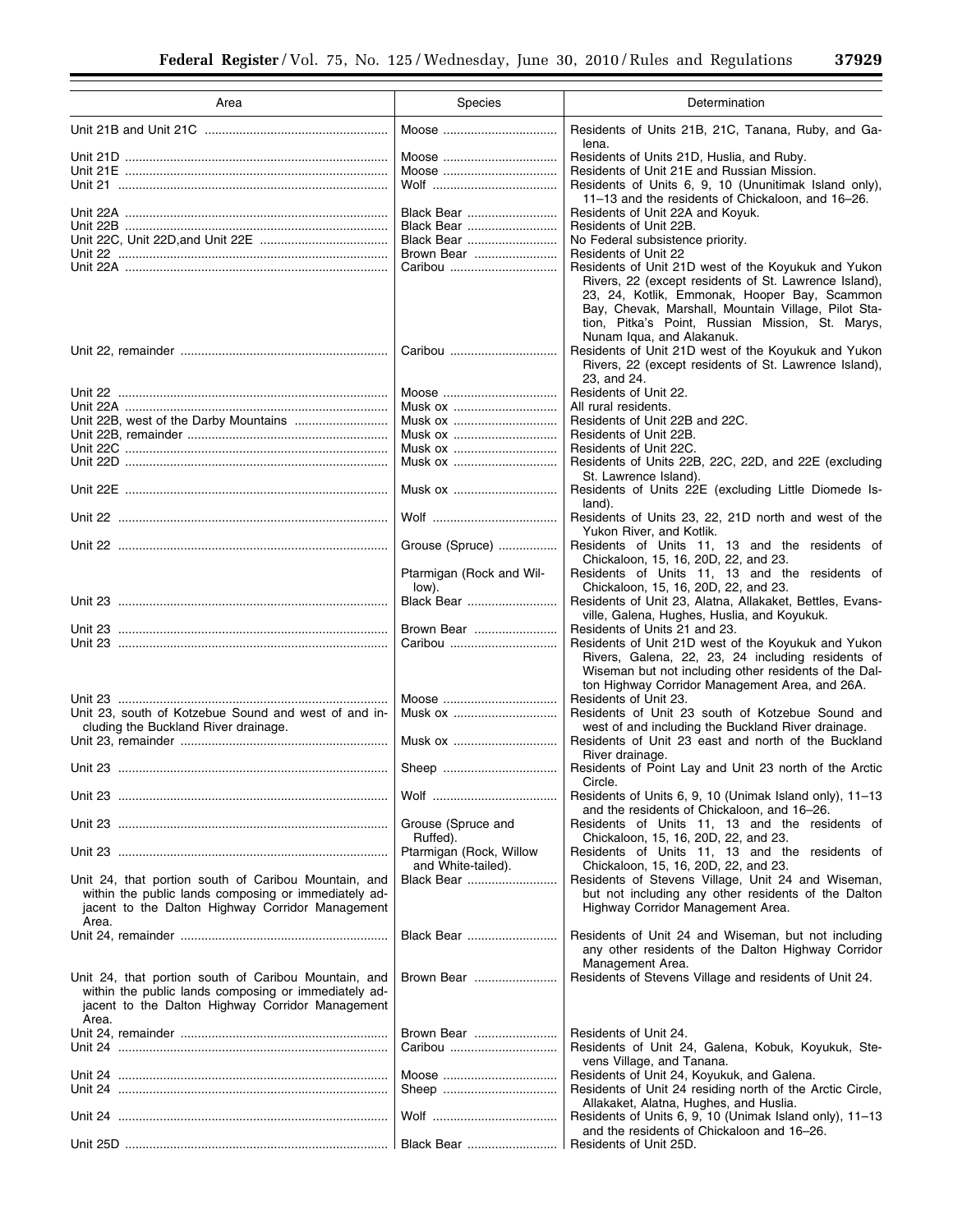| Area | Species    | Determination                                                                                                                          |
|------|------------|----------------------------------------------------------------------------------------------------------------------------------------|
|      | Brown Bear | Residents of Unit 25D.                                                                                                                 |
|      | Brown Bear | Residents of Unit 25 and Eagle.                                                                                                        |
|      |            | Residents of 20F, 25D, and Manley                                                                                                      |
|      |            | Residents of Unit 25A and 25D.                                                                                                         |
|      | Moose      | Residents of Unit 25D West.                                                                                                            |
|      | Moose      | Residents of remainder of Unit 25.                                                                                                     |
|      |            | Residents of Arctic Village, Chalkyitsik, Fort Yukon,<br>Kaktovik, and Venetie.                                                        |
|      | Sheep      | No Federal subsistence priority.                                                                                                       |
|      |            | Residents of Unit 25D.                                                                                                                 |
|      |            | Residents of Units 6, 9, 10 (Unimak Island only), 11–13<br>and the residents of Chickaloon, and 16-26.                                 |
|      | Brown Bear | Residents of Unit 26 (except the Prudhoe Bay-<br>Deadhorse Industrial Complex), Anaktuvuk Pass, and<br>Point Hope.                     |
|      | Caribou    | Residents of Unit 26, Anaktuvuk Pass, and Point Hope.                                                                                  |
|      | Caribou    | Residents of Unit 26, Anaktuvuk Pass, Point Hope, and<br>residents of Unit 24 within the Dalton Highway Cor-<br>ridor Management Area. |
|      | Moose      | Residents of Unit 26 (except the Prudhoe Bay-<br>Deadhorse Industrial Complex), Point Hope, and<br>Anaktuvuk Pass.                     |
|      | Musk ox    | Residents of Anaktuvuk Pass, Atgasuk, Barrow,<br>Nuigsut, Point Hope, Point Lay, and Wainwright.                                       |
|      | Musk ox    | Residents of Anaktuvuk Pass, Nuigsut, and Kaktovik.                                                                                    |
|      | Musk ox    | Residents of Kaktovik.                                                                                                                 |
|      |            | Residents of Unit 26, Anaktuvuk Pass, and Point Hope.                                                                                  |
|      |            | Residents of Unit 26, Anaktuvuk Pass, Point Hope, and<br>Wiseman.                                                                      |
|      |            | Residents of Unit 26, Anaktuvuk Pass, Arctic Village,<br>Chalkyitsik, Fort Yukon, Point Hope, and Venetie.                             |
|      |            | Residents of Units 6, 9, 10 (Unimak Island only), 11-13<br>and the residents of Chickaloon, and 16-26.                                 |

## **Subpart D—Subsistence Taking of Fish and Wildlife**

\* \* \* \* \*

■ 3. In subpart D of 36 CFR part 242 and 50 CFR part 100, § \_\_.25 is revised to read as follows:

## § \_\_\_\_.25 Subsistence taking of fish,<br>wildlife, and shellfish: general regulations.

(a) *Definitions.* The following definitions apply to all regulations contained in this part:

*Abalone iron* means a flat device which is used for taking abalone and which is more than 1 inch (24 mm) in width and less than 24 inches (610 mm) in length, with all prying edges rounded and smooth.

*ADF&G* means the Alaska Department of Fish and Game.

*Airborne* means transported by aircraft.

*Aircraft* means any kind of airplane, glider, or other device used to transport people or equipment through the air, excluding helicopters.

*Airport* means an airport listed in the Federal Aviation Administration's Alaska Airman's Guide and chart supplement.

*Anchor* means a device used to hold a fishing vessel or net in a fixed position relative to the beach; this includes using part of the seine or lead, a ship's anchor, or being secured to another vessel or net that is anchored.

*Animal* means those species with a vertebral column (backbone).

*Antler* means one or more solid, hornlike appendages protruding from the head of a caribou, deer, elk, or moose.

*Antlered* means any caribou, deer, elk, or moose having at least one visible antler.

*Antlerless* means any caribou, deer, elk, or moose not having visible antlers attached to the skull.

*Bait* means any material excluding a scent lure that is placed to attract an animal by its sense of smell or taste; however, those parts of legally taken animals that are not required to be salvaged and which are left at the kill site are not considered bait.

*Beach seine* means a floating net which is designed to surround fish and is set from and hauled to the beach.

*Bear* means black bear, or brown or grizzly bear.

*Big game* means black bear, brown bear, bison, caribou, Sitka black-tailed deer, elk, mountain goat, moose, musk ox, Dall sheep, wolf, and wolverine.

*Bow* means a longbow, recurve bow, or compound bow, excluding a crossbow or any bow equipped with a mechanical device that holds arrows at full draw.

*Broadhead* means an arrowhead that is not barbed and has two or more steel cutting edges having a minimum cutting diameter of not less than seven-eighths of an inch.

*Brow tine* means a tine on the front portion of a moose antler, typically projecting forward from the base of the antler toward the nose.

*Buck* means any male deer.

*Bull* means any male moose, caribou, elk, or musk oxen.

*Calf* means a moose, caribou, elk, musk ox, or bison less than 12 months old.

*Cast net* means a circular net with a mesh size of no more than 12 inches and weights attached to the perimeter, which, when thrown, surrounds the fish and closes at the bottom when retrieved.

*Char* means the following species: Arctic char (*Salvelinus alpinis*), lake trout (*Salvelinus namaycush*), brook trout (*Salvelinus fontinalis*), and Dolly Varden (*Salvelinus malma*).

*Closed season* means the time when fish, wildlife, or shellfish may not be taken.

*Crab* means the following species: red king crab (*Paralithodes camshatica*), blue king crab (*Paralithodes platypus*), brown king crab (*Lithodes aequispina*), scarlet king crab *Lithodes couesi,* all species of tanner or snow crab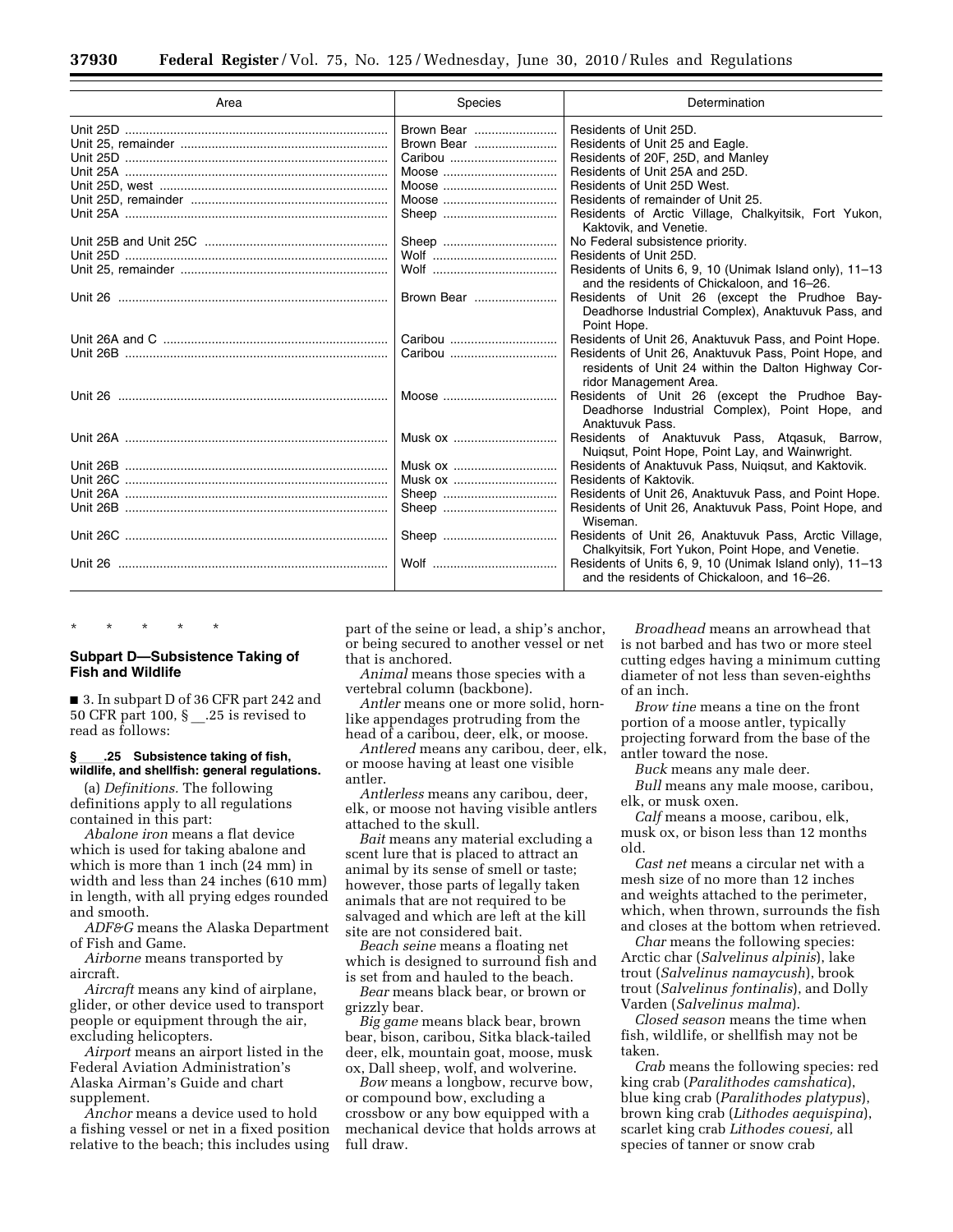(*Chionoecetes* spp.), and Dungeness crab (*Cancer magister*).

*Cub bear* means a brown or grizzly bear in its first or second year of life, or a black bear (including cinnamon and blue phases) in its first year of life.

*Depth of net* means the perpendicular distance between cork line and lead line expressed as either linear units of measure or as a number of meshes, including all of the web of which the net is composed.

*Designated hunter or fisherman*  means a Federally qualified hunter or fisherman who may take all or a portion of another Federally qualified hunter's or fisherman's harvest limit(s) only under situations approved by the Board.

*Dip net* means a bag-shaped net supported on all sides by a rigid frame; the maximum straight-line distance between any two points on the net frame, as measured through the net opening, may not exceed 5 feet; the depth of the bag must be at least onehalf of the greatest straight-line distance, as measured through the net opening; no portion of the bag may be constructed of webbing that exceeds a stretched measurement of 4.5 inches; the frame must be attached to a single rigid handle and be operated by hand.

*Diving gear* means any type of hard hat or skin diving equipment, including SCUBA equipment; a tethered, umbilical, surface-supplied unit; or snorkel.

*Drainage* means all of the lands and waters comprising a watershed, including tributary rivers, streams, sloughs, ponds, and lakes, which contribute to the water supply of the watershed.

*Drawing permit* means a permit issued to a limited number of Federally qualified subsistence users selected by means of a random drawing.

*Drift gillnet* means a drifting gillnet that has not been intentionally staked, anchored, or otherwise fixed in one place.

*Edible meat* means the breast meat of ptarmigan and grouse, and, those parts of caribou, deer, elk, mountain goat, moose, musk oxen, and Dall sheep that are typically used for human consumption, which are: The meat of the ribs, neck, brisket, front quarters as far as the distal (bottom) joint of the radius-ulna (knee), hindquarters as far as the distal joint (bottom) of the tibiafibula (hock) and that portion of the animal between the front and hindquarters; however, *edible meat* of species listed in this definition does not include: Meat of the head, meat that has been damaged and made inedible by the method of taking, bones, sinew, and incidental meat reasonably lost as a

result of boning or close trimming of the bones, or viscera. For black bear, brown and grizzly bear, "edible meat" means the meat of the front quarter and hindquarters and meat along the backbone (backstrap).

*Federally qualified subsistence user*  means a rural Alaska resident qualified to harvest fish or wildlife on Federal public lands in accordance with the Federal Subsistence Management Regulations in this part.

*Field* means an area outside of established year-round dwellings, businesses, or other developments usually associated with a city, town, or village; *field* does not include permanent hotels or roadhouses on the State road system or at State or Federally maintained airports.

*Fifty-inch (50-inch) moose* means a bull moose with an antler spread of 50 inches or more.

*Fish wheel* means a fixed, rotating device, with no more than four baskets on a single axle, for catching fish, which is driven by river current or other means.

*Fresh water of streams and rivers*  means the line at which fresh water is separated from salt water at the mouth of streams and rivers by a line drawn headland to headland across the mouth as the waters flow into the sea.

*Full curl horn* means the horn of a Dall sheep ram; the tip of which has grown through 360 degrees of a circle described by the outer surface of the horn, as viewed from the side, or that both horns are broken, or that the sheep is at least 8 years of age as determined by horn growth annuli.

*Furbearer* means a beaver, coyote, arctic fox, red fox, lynx, marten, mink, weasel, muskrat, river (land) otter, red squirrel, flying squirrel, ground squirrel, marmot, wolf, or wolverine.

*Fyke net* means a fixed, funneling (fyke) device used to entrap fish.

*Gear* means any type of fishing apparatus.

*Gillnet* means a net primarily designed to catch fish by entanglement in a mesh that consists of a single sheet of webbing which hangs between cork line and lead line, and which is fished from the surface of the water.

*Grappling hook* means a hooked device with flukes or claws, which is attached to a line and operated by hand.

*Groundfish* or *bottomfish* means any marine fish except halibut, osmerids, herring and salmonids.

*Grouse* collectively refers to all species found in Alaska, including spruce grouse, ruffed grouse, sooty grouse (formerly blue), and sharp-tailed grouse.

*Hand purse seine* means a floating net which is designed to surround fish and which can be closed at the bottom by pursing the lead line; pursing may only be done by hand power, and a freerunning line through one or more rings attached to the lead line is not allowed.

*Handicraft* means a finished product made by a rural Alaskan resident from the nonedible byproducts of fish or wildlife and is composed wholly or in some significant respect of natural materials. The shape and appearance of the natural material must be substantially changed by the skillful use of hands, such as sewing, weaving, drilling, lacing, beading, carving, etching, scrimshawing, painting, or other means, and incorporated into a work of art, regalia, clothing, or other creative expression, and can be either traditional or contemporary in design. The handicraft must have substantially greater monetary and aesthetic value than the unaltered natural material alone.

*Handline* means a hand-held and operated line, with one or more hooks attached.

*Hare or hares* collectively refers to all species of hares (commonly called rabbits) in Alaska and includes snowshoe hare and tundra hare.

*Harvest limit* means the number of any one species permitted to be taken by any one person or designated group, per specified time period, in a Unit or portion of a Unit in which the taking occurs even if part or all of the harvest is preserved. A fish, when landed and killed by means of rod and reel, becomes part of the harvest limit of the person originally hooking it.

*Herring pound* means an enclosure used primarily to contain live herring over extended periods of time.

*Highway* means the drivable surface of any constructed road.

*Household* means that group of people residing in the same residence.

*Hung measure* means the maximum length of the cork line when measured wet or dry with traction applied at one end only.

*Hunting* means the taking of wildlife within established hunting seasons with archery equipment or firearms, and as authorized by a required hunting license.

*Hydraulic clam digger* means a device using water or a combination of air and water used to harvest clams.

*Jigging gear* means a line or lines with lures or baited hooks, drawn through the water by hand, and which are operated during periods of ice cover from holes cut in the ice, or from shore ice and which are drawn through the water by hand.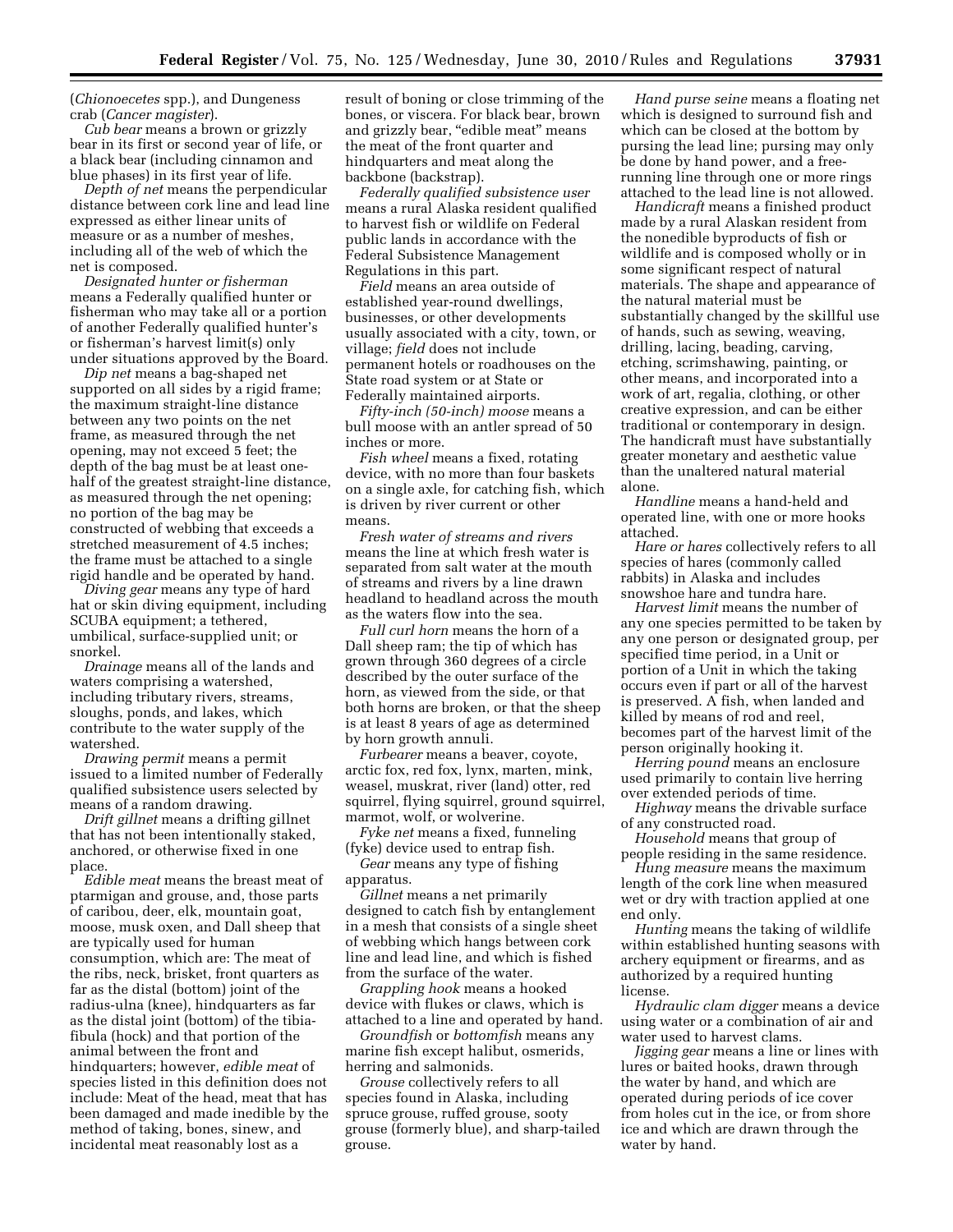*Lead* means either a length of net employed for guiding fish into a seine, set gillnet, or other length of net, or a length of fencing employed for guiding fish into a fish wheel, fyke net, or dip net.

*Legal limit of fishing gear* means the maximum aggregate of a single type of fishing gear permitted to be used by one individual or boat, or combination of boats in any particular regulatory area, district, or section.

*Long line* means either a stationary, buoyed, or anchored line, or a floating, free-drifting line with lures or baited hooks attached.

*Marmot* collectively refers to all species of marmot that occur in Alaska, including the hoary marmot, Alaska marmot, and the woodchuck.

*Mechanical clam digger* means a mechanical device used or capable of being used for the taking of clams.

*Mechanical jigging machine* means a mechanical device with line and hooks used to jig for halibut and bottomfish, but does not include hand gurdies or rods with reels.

*Mile* means a nautical mile when used in reference to marine waters or a statute mile when used in reference to fresh water.

*Motorized vehicle* means a motordriven land, air, or water conveyance.

*Open season* means the time when wildlife may be taken by hunting or trapping; an open season includes the first and last days of the prescribed season period.

*Otter* means river or land otter only, excluding sea otter.

*Permit hunt* means a hunt for which State or Federal permits are issued by registration or other means.

*Poison* means any substance that is toxic or poisonous upon contact or ingestion.

*Possession* means having direct physical control of wildlife at a given time or having both the power and intention to exercise dominion or control of wildlife either directly or through another person or persons.

*Possession limit* means the maximum number of fish, grouse, or ptarmigan a person or designated group may have in possession if they have not been canned, salted, frozen, smoked, dried, or otherwise preserved so as to be fit for human consumption after a 15-day period.

*Pot* means a portable structure designed and constructed to capture and retain live fish and shellfish in the water.

*Ptarmigan* collectively refers to all species found in Alaska, including white-tailed ptarmigan, rock ptarmigan, and willow ptarmigan.

*Purse seine* means a floating net which is designed to surround fish and which can be closed at the bottom by means of a free-running line through one or more rings attached to the lead line.

*Ram* means a male Dall sheep. *Registration permit* means a permit that authorizes hunting and is issued to a person who agrees to the specified hunting conditions. Hunting permitted by a registration permit begins on an announced date and continues throughout the open season, or until the season is closed by Board action. Registration permits are issued in the order requests are received and/or are based on priorities as determined by 50 CFR 100.17 and 36 CFR 242.17.

*Regulatory year* means July 1–June 30, except for fish and shellfish, for which it means April 1–March 31.

*Ring net* means a bag-shaped net suspended between no more than two frames; the bottom frame may not be larger in perimeter than the top frame; the gear must be nonrigid and collapsible so that free movement of fish or shellfish across the top of the net is not prohibited when the net is employed.

*Rockfish* means all species of the genus *Sebastes.* 

*Rod and reel* means either a device upon which a line is stored on a fixed or revolving spool and is deployed through guides mounted on a flexible pole, or a line that is attached to a pole. In either case, bait or an artificial fly or lure is used as terminal tackle. This definition does not include the use of rod and reel gear for snagging.

*Salmon* means the following species: pink salmon (*Oncorhynchus gorbuscha*); sockeye salmon (*Oncorhynchus nerka*); Chinook salmon (*Oncorhynchus tshawytscha*); coho salmon (*Oncorhynchus kisutch*); and chum salmon (*Oncorhynchus keta*).

*Salmon stream* means any stream used by salmon for spawning, rearing, or for traveling to a spawning or rearing area.

*Salvage* means to transport the edible meat, skull, or hide, as required by regulation, of a regulated fish, wildlife, or shellfish to the location where the edible meat will be consumed by humans or processed for human consumption in a manner which saves or prevents the edible meat from waste, and preserves the skull or hide for human use.

*Scallop dredge* means a dredge-like device designed specifically for and capable of taking scallops by being towed along the ocean floor.

*Sea urchin rake* means a hand-held implement, no longer than 4 feet,

equipped with projecting prongs used to gather sea urchins.

*Sealing* means placing a mark or tag on a portion of a harvested animal by an authorized representative of the ADF&G; *sealing* includes collecting and recording information about the conditions under which the animal was harvested, and measurements of the specimen submitted for sealing or surrendering a specific portion of the animal for biological information.

*Set gillnet* means a gillnet that has been intentionally set, staked, anchored, or otherwise fixed.

*Seven-eighths curl horn* means the horn of a male Dall sheep, the tip of which has grown through seven-eights (315 degrees) of a circle, described by the outer surface of the horn, as viewed from the side, or with both horns broken.

*Shovel* means a hand-operated implement for digging clams.

*Skin, hide, pelt, or fur* means any tanned or untanned external covering of an animal's body. However, for bear, the skin, hide, pelt, or fur means the external covering with claws attached.

*Snagging* means hooking or attempting to hook a fish elsewhere than in the mouth.

*Spear* means a shaft with a sharp point or fork-like implement attached to one end, which is used to thrust through the water to impale or retrieve fish, and which is operated by hand.

*Spike-fork moose* means a bull moose with only one or two tines on either antler; male calves are not spike-fork bulls.

*Stretched measure* means the average length of any series of 10 consecutive meshes measured from inside the first knot and including the last knot when wet; the 10 meshes, when being measured, must be an integral part of the net, as hung, and measured perpendicular to the selvages; measurements will be made by means of a metal tape measure while the 10 meshes being measured are suspended vertically from a single peg or nail, under 5-pound weight.

*Subsistence fishing permit* means a subsistence harvest permit issued by the Alaska Department of Fish and Game or the Federal Subsistence Board.

*Take* or *Taking* means to fish, pursue, hunt, shoot, trap, net, capture, collect, kill, harm, or attempt to engage in any such conduct.

*Tine* or *antler point* refers to any point on an antler, the length of which is greater than its width and is at least one inch.

*To operate fishing gear* means any of the following: To deploy gear in the water; to remove gear from the water; to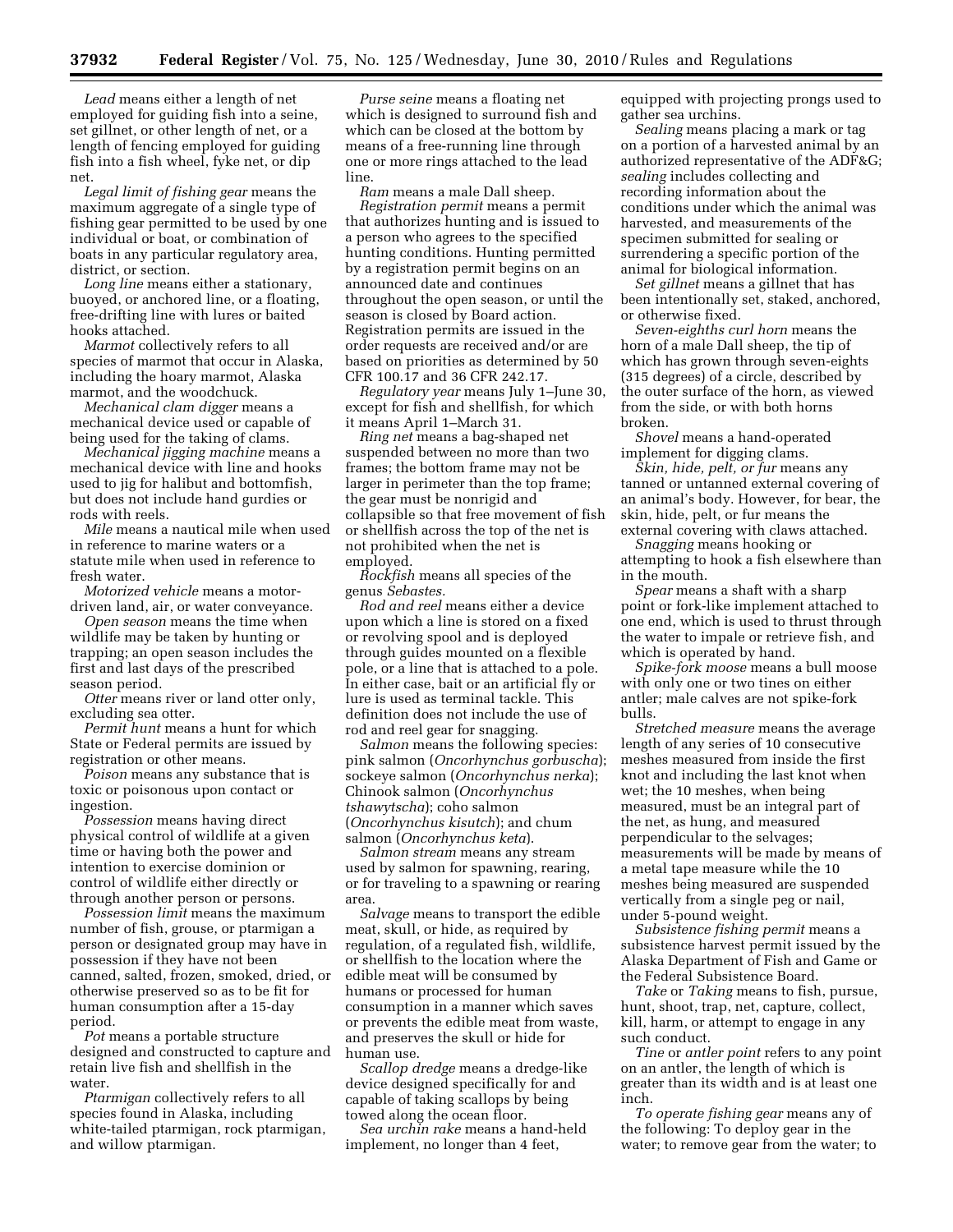remove fish or shellfish from the gear during an open season or period; or to possess a gillnet containing fish during an open fishing period, except that a gillnet which is completely clear of the water is not considered to be operating for the purposes of minimum distance requirement.

*Transportation* means to ship, convey, carry, or transport by any means whatever and deliver or receive for such shipment, conveyance, carriage, or transportation.

*Trapping* means the taking of furbearers within established trapping seasons and with a required trapping license.

*Trawl* means a bag-shaped net towed through the water to capture fish or shellfish, and includes beam, otter, or pelagic trawl.

*Troll gear* means a power gurdy troll gear consisting of a line or lines with lures or baited hooks which are drawn through the water by a power gurdy; hand troll gear consisting of a line or lines with lures or baited hooks which are drawn through the water from a vessel by hand trolling, strip fishing, or other types of trolling, and which are retrieved by hand power or handpowered crank and not by any type of electrical, hydraulic, mechanical, or other assisting device or attachment; or dinglebar troll gear consisting of one or more lines, retrieved and set with a troll gurdy or hand troll gurdy, with a terminally attached weight from which one or more leaders with one or more lures or baited hooks are pulled through the water while a vessel is making way.

*Trophy* means a mount of a big game animal, including the skin of the head (cape) or the entire skin, in a lifelike representation of the animal, including a lifelike representation made from any part of a big game animal; ''trophy'' also includes a ''European mount'' in which the horns or antlers and the skull or a portion of the skull are mounted for display.

*Trout* means the following species: cutthroat trout (*Oncorhynchus clarki)*  and rainbow/steelhead trout (*Oncorhynchus mykiss*).

*Unclassified wildlife or unclassified species* means all species of animals not otherwise classified by the definitions in this paragraph (a), or regulated under other Federal law as listed in paragraph (i) of this section.

*Ungulate* means any species of hoofed mammal, including deer, caribou, elk, moose, mountain goat, Dall sheep, and musk ox.

*Unit* and *Subunit* means one of the geographical areas in the State of Alaska known as Game Management Units, or GMUs, as defined in the codified Alaska

Department of Fish and Game regulations found in Title 5 of the Alaska Administrative Code and collectively listed in this part as Units or Subunits.

*Wildlife* means any hare, ptarmigan, grouse, ungulate, bear, furbearer, or unclassified species and includes any part, product, egg, or offspring thereof, or carcass or part thereof.

(b) Taking fish, wildlife, or shellfish for subsistence uses by a prohibited method is a violation of this part. Seasons are closed unless opened by Federal regulation. Hunting, trapping, or fishing during a closed season or in an area closed by this part is prohibited. You may not take for subsistence fish, wildlife, or shellfish outside established Unit or Area seasons, or in excess of the established Unit or Area harvest limits, unless otherwise provided for by the Board. You may take fish, wildlife, or shellfish under State regulations on public lands, except as otherwise<br>restricted at §§ .26 through restricted at §§\_\_\_\_.26 through \_\_\_\_.28.<br>Unit/Area-specific restrictions or allowances for subsistence taking of fish, wildlife, or shellfish are identified<br>at §§ .26 through .28. at §§<sub>\_\_\_\_\_</sub>.26 through \_\_\_\_.28.<br>(c) *Harvest limits.* 

(1) Harvest limits authorized by this section and harvest limits established in State regulations may not be accumulated unless specified otherwise

in §§\_\_\_\_.26, \_\_\_\_.27. or \_\_\_\_.28.<br>(2) Fish, wildlife, or shellfish taken by a designated individual for another<br>person pursuant to  $\S$  \_\_\_\_\_.10(d)(5)(i person pursuant to §\_\_\_\_.10(d)(5)(ii)<br>counts toward the individual harvest limit of the person for whom the fish, wildlife, or shellfish is taken.

(3) A harvest limit may apply to the number of fish, wildlife, or shellfish that can be taken daily, seasonally and/or during a regulatory year or held in possession.

(4) Unless otherwise provided, any person who gives or receives fish, wildlife, or shellfish must furnish, upon a request made by a Federal or State agent, a signed statement describing the following: Names and addresses of persons who gave and received fish, wildlife, or shellfish; the time and place that the fish, wildlife, or shellfish was taken; and identification of species transferred. Where a qualified subsistence user has designated another qualified subsistence user to take fish, wildlife, or shellfish on his or her behalf in accordance with § \_\_\_\_.10(d)(5)(ii),<br>the permit must be furnished in place of a signed statement.

(d) *Fishing by designated harvest permit.* 

(1) Any species of fish that may be taken by subsistence fishing under this part may be taken under a designated harvest permit.

(2) If you are a Federally qualified subsistence user, you (beneficiary) may designate another Federally qualified subsistence user to take fish on your behalf. The designated fisherman must obtain a designated harvest permit prior to attempting to harvest fish and must return a completed harvest report. The designated fisherman may fish for any number of beneficiaries but may have no more than two harvest limits in his/ her possession at any one time.

(3) The designated fisherman must have in possession a valid designated fishing permit when taking, attempting to take, or transporting fish taken under this section, on behalf of a beneficiary.

(4) The designated fisherman may not fish with more than one legal limit of gear.

(5) You may not designate more than one person to take or attempt to take fish on your behalf at one time. You may not personally take or attempt to take fish at the same time that a designated fisherman is taking or attempting to take fish on your behalf.

(e) *Hunting by designated harvest permit.* If you are a Federally qualified subsistence user (recipient), you may designate another Federally qualified subsistence user to take deer, moose and caribou on your behalf unless you are a member of a community operating under a community harvest system or unless unit-specific regulations in §ll.26 preclude or modify the use of the designated hunter system or allow the harvest of additional species by a designated hunter. The designated hunter must obtain a designated hunter permit and must return a completed harvest report. The designated hunter may hunt for any number of recipients but may have no more than two harvest limits in his/her possession at any one time, unless otherwise specified in unit-

specific regulations in §\_\_\_\_.26.<br>(f) A rural Alaska resident who has been designated to take fish, wildlife, or shellfish on behalf of another rural Alaska resident in accordance with §ll.10(d)(5)(ii) must promptly deliver the fish, wildlife, or shellfish to that rural Alaska resident and may not charge the recipient for his/her services in taking the fish, wildlife, or shellfish or claim for themselves the meat or any part of the harvested fish, wildlife, or shellfish.

(g) *Cultural/educational program permits.* 

(1) A qualifying program must have instructors, enrolled students, minimum attendance requirements, and standards for successful completion of the course. Applications must be submitted to the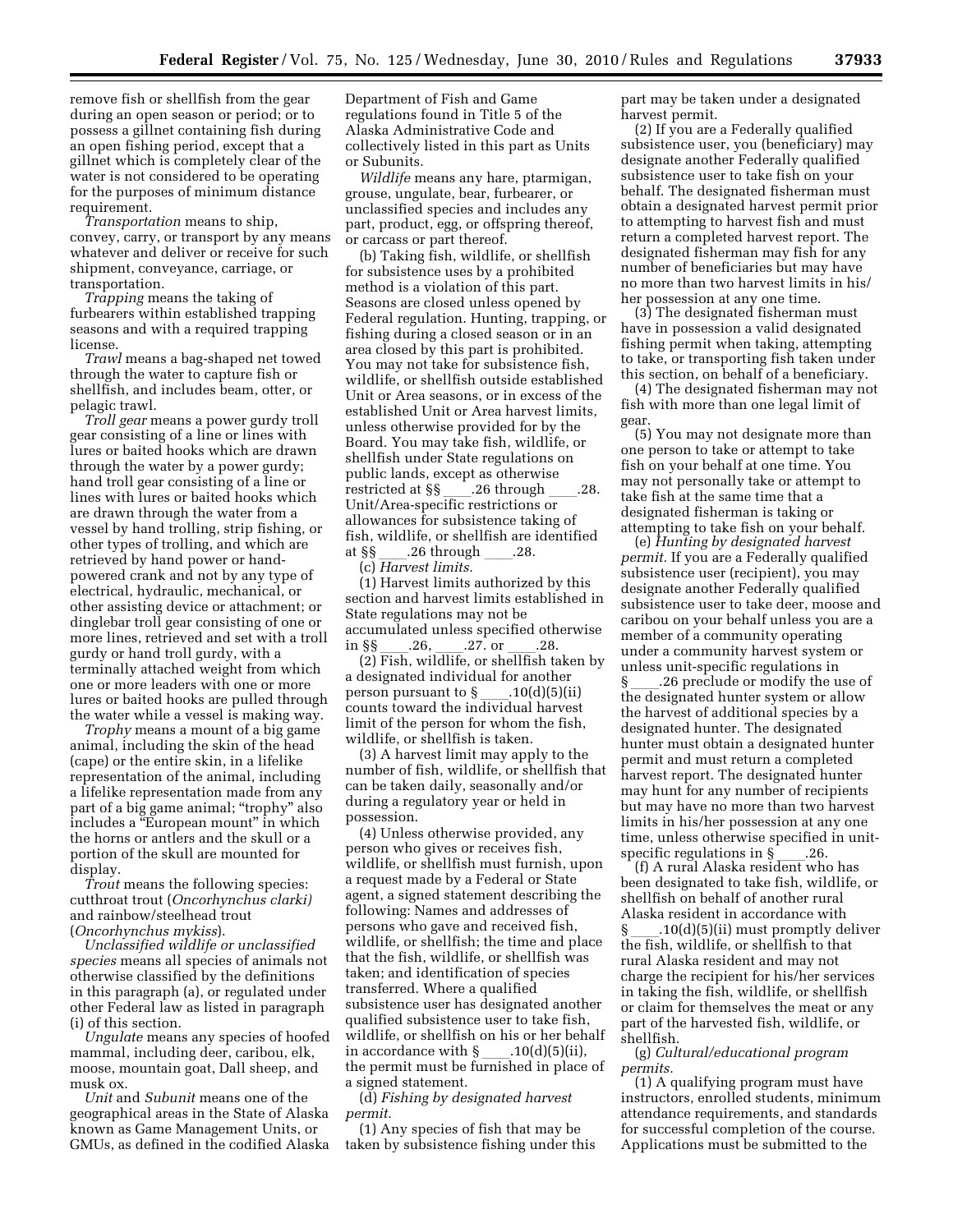Federal Subsistence Board through the Office of Subsistence Management and should be submitted 60 days prior to the earliest desired date of harvest. Harvest must be reported and any animals harvested will count against any established Federal harvest quota for the area in which it is harvested.

(2) Requests for follow-up permits must be submitted to the in-season or local manager and should be submitted 60 days prior to the earliest desired date of harvest.

(h) *Permits.* If a subsistence fishing or hunting permit is required by this part, the following permit conditions apply unless otherwise specified in this section:

(1) You may not take more fish, wildlife, or shellfish for subsistence use than the limits set out in the permit;

(2) You must obtain the permit prior to fishing or hunting;

(3) You must have the permit in your possession and readily available for inspection while fishing, hunting, or transporting subsistence-taken fish, wildlife, or shellfish;

(4) If specified on the permit, you must keep accurate daily records of the harvest, showing the number of fish, wildlife, or shellfish taken, by species, location and date of harvest, and other such information as may be required for management or conservation purposes; and

(5) If the return of harvest information necessary for management and conservation purposes is required by a permit and you fail to comply with such reporting requirements, you are ineligible to receive a subsistence permit for that activity during the following regulatory year, unless you demonstrate that failure to report was due to loss in the mail, accident, sickness, or other unavoidable circumstances.

(i) You may not possess, transport, give, receive, or barter fish, wildlife, or shellfish that was taken in violation of Federal or State statutes or a regulation promulgated hereunder.

(j) *Utilization of fish, wildlife, or shellfish.* 

(1) You may not use wildlife as food for a dog or furbearer, or as bait, except as allowed for in §ll.26, §ll.27, or

 $\S$  \_\_\_\_.28, or except for the following:<br>(i) The hide skin viscers head or (i) The hide, skin, viscera, head, or bones of wildlife;

(ii) The skinned carcass of a furbearer;

(iii) Squirrels, hares (rabbits), grouse, or ptarmigan; however, you may not use the breast meat of grouse and ptarmigan as animal food or bait;

(iv) Unclassified wildlife.

(2) If you take wildlife for subsistence, you must salvage the following parts for human use:

(i) The hide of a wolf, wolverine, coyote, fox, lynx, marten, mink, weasel, or otter;

(ii) The hide and edible meat of a brown bear, except that the hide of brown bears taken in Units 5, 9B, 17, 18, portions of 19A and 19B, 21D, 22, 23, 24, and 26A need not be salvaged;

(iii) The hide and edible meat of a black bear;

(iv) The hide or meat of squirrels, hares, marmots, beaver, muskrats, or unclassified wildlife.

(3) You must salvage the edible meat of ungulates, bear, grouse, and ptarmigan.

(4) You may not intentionally waste or destroy any subsistence-caught fish or shellfish; however, you may use for bait or other purposes whitefish, herring, and species for which bag limits, seasons, or other regulatory methods and means are not provided in this section, as well as the head, tail, fins, and viscera of legally taken subsistence fish.

(5) Failure to salvage the edible meat may not be a violation if such failure is caused by circumstances beyond the control of a person, including theft of the harvested fish, wildlife, or shellfish, unanticipated weather conditions, or unavoidable loss to another animal.

(6) If you are a Federally qualified subsistence user, you may sell handicraft articles made from the skin, hide, pelt, or fur, including claws, of a black bear.

(i) In Units 1, 2, 3, 4, and 5, you may sell handicraft articles made from the skin, hide, pelt, fur, claws, bones, teeth, sinew, or skulls of a black bear taken from Units 1, 2, 3, or 5.

(ii) [Reserved].

(7) If you are a Federally qualified subsistence user, you may sell handicraft articles made from the skin, hide, pelt, or fur, including claws, of a brown bear taken from Units 1–5, 9A– C, 9E, 12, 17, 20, 22, 23, 24B (only that portion within Gates of the Arctic National Park), 25, or 26.

(i) In Units 1, 2, 3, 4, and 5, you may sell handicraft articles made from the skin, hide, pelt, fur, claws, bones, teeth, sinew, or skulls of a brown bear taken from Units 1, 4, or 5.

(ii) [Reserved].

(8) If you are a Federally qualified subsistence user, you may sell the raw fur or tanned pelt with or without claws attached from legally harvested furbearers.

(9) If you are a Federally qualified subsistence user, you may sell handicraft articles made from the

nonedible byproducts (including, but not limited to, skin, shell, fins, and bones) of subsistence-harvested fish or shellfish.

(10) If you are a Federally qualified subsistence user, you may sell handicraft articles made from nonedible byproducts of wildlife harvested for subsistence uses (excluding bear), to include; skin, hide, pelt, fur, claws, bones (except skulls of moose, caribou, elk, deer, sheep, goat and musk ox), teeth, sinew, antlers and/or horns (if not attached to any part of the skull or made to represent a big game trophy) and hooves.

(11) The sale of handicrafts made from the nonedible byproducts of wildlife, when authorized in this part, may not constitute a significant commercial enterprise.

(12) You may sell the horns and antlers not attached to any part of the skull from legally harvested caribou (except caribou harvested in Unit 23), deer, elk, goat, moose, musk ox, and sheep.

(13) You may sell the raw/untanned and tanned hide or cape from a legally harvested caribou, deer, elk, goat, moose, musk ox, and sheep.

(k) The regulations found in this part do not apply to the subsistence taking and use of fish, wildlife, or shellfish regulated pursuant to the Fur Seal Act of 1966 (80 Stat. 1091, 16 U.S.C. 1187); the Endangered Species Act of 1973 (87 Stat. 884, 16 U.S.C. 1531–1543); the Marine Mammal Protection Act of 1972 (86 Stat. 1027; 16 U.S.C. 1361–1407); and the Migratory Bird Treaty Act (40 Stat. 755; 16 U.S.C. 703–711), or to any amendments to these Acts. The taking and use of fish, wildlife, or shellfish, covered by these Acts, will conform to the specific provisions contained in these Acts, as amended, and any implementing regulations.

(l) Rural residents, nonrural residents, and nonresidents not specifically prohibited by Federal regulations from fishing, hunting, or trapping on public lands in an area may fish, hunt, or trap on public lands in accordance with the appropriate State regulations.

■ 4. In subpart D of 36 CFR part 242 and 50 CFR part 100, § .26 is added to read as follows:

### **§**ll**.26 Subsistence taking of wildlife.**

(a) You may take wildlife for subsistence uses by any method, except as prohibited in this section or by other Federal statute. Taking wildlife for subsistence uses by a prohibited method is a violation of this part. Seasons are closed unless opened by Federal regulation. Hunting or trapping during a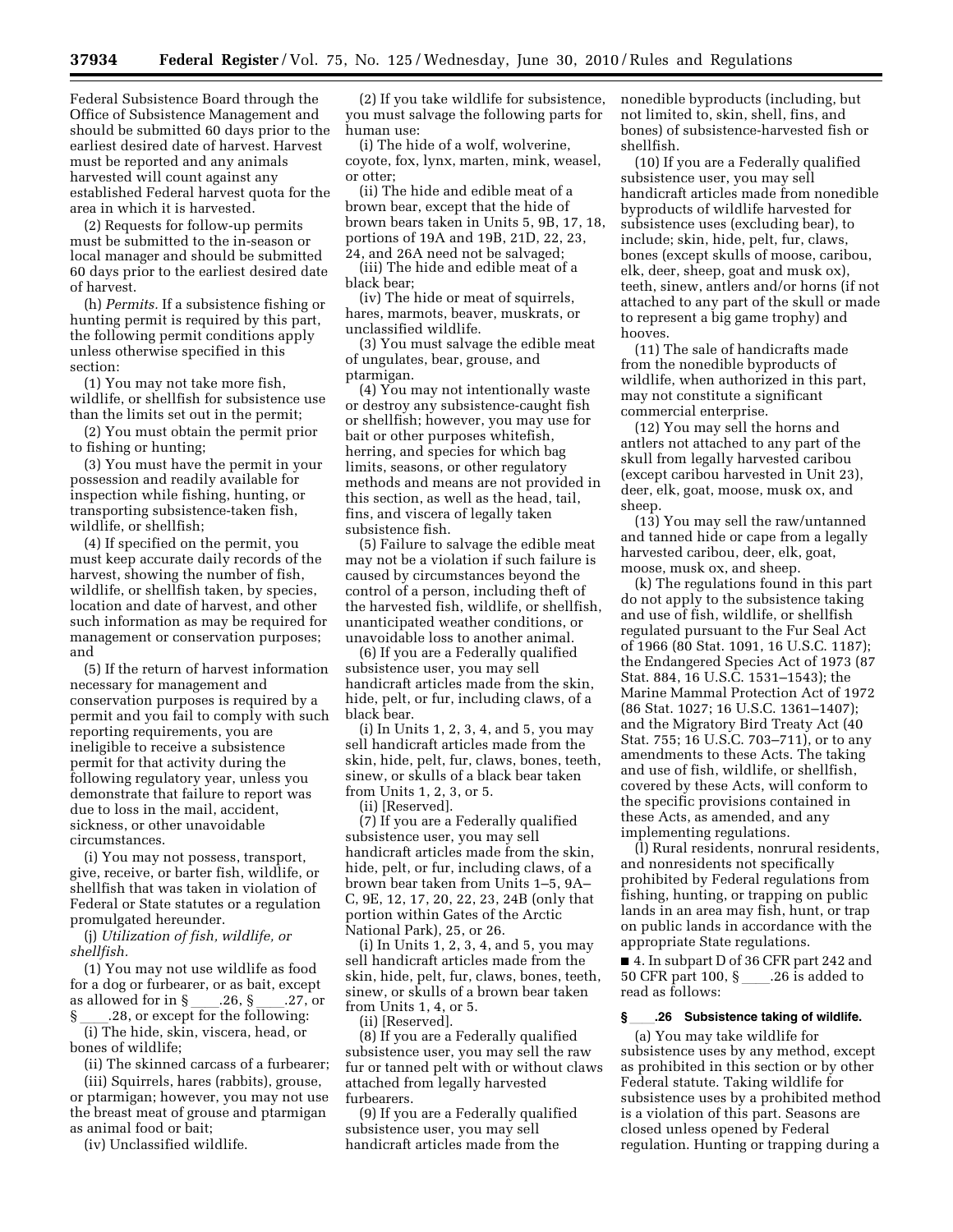closed season or in an area closed by this part is prohibited.

(b) Except for special provisions found at paragraphs (n)(1) through (26) of this section, the following methods and means of taking wildlife for subsistence uses are prohibited:

(1) Shooting from, on, or across a highway;

(2) Using any poison;

(3) Using a helicopter in any manner, including transportation of individuals, equipment, or wildlife; however, this prohibition does not apply to transportation of an individual, gear, or wildlife during an emergency rescue operation in a life-threatening situation;

(4) Taking wildlife from a motorized land or air vehicle when that vehicle is in motion, or from a motor-driven boat when the boat's progress from the motor's power has not ceased;

(5) Using a motorized vehicle to drive, herd, or molest wildlife;

(6) Using or being aided by use of a machine gun, set gun, or a shotgun larger than 10 gauge;

(7) Using a firearm other than a shotgun, muzzle-loaded rifle, rifle, or pistol using center-firing cartridges, for the taking of ungulates, bear, wolves, or wolverine, except that—

(i) An individual in possession of a valid trapping license may use a firearm that shoots rimfire cartridges to take wolves and wolverine;

(ii) Only a muzzle-loading rifle of .54 caliber or larger, or a .45-caliber muzzleloading rifle with a 250-grain, or larger, elongated slug may be used to take brown bear, black bear, elk, moose, musk ox, and mountain goat;

(8) Using or being aided by use of a pit, fire, artificial light, radio communication, artificial salt lick, explosive, barbed arrow, bomb, smoke, chemical, conventional steel trap with a jaw spread over 9 inches, or conibear style trap with a jaw spread over 11 inches;

(9) Using a snare, except that an individual in possession of a valid hunting license may use nets and snares to take unclassified wildlife, ptarmigan, grouse, or hares; and, individuals in possession of a valid trapping license may use snares to take furbearers;

(10) Using a trap to take ungulates or bear;

(11) Using hooks to physically snag, impale, or otherwise take wildlife; however, hooks may be used as a trap drag;

(12) Using a crossbow to take ungulates, bear, wolf, or wolverine in any area restricted to hunting by bow and arrow only;

(13) Taking of ungulates, bear, wolf, or wolverine with a bow, unless the bow is capable of casting an inch-wide broadhead-tipped arrow at least 175 yards horizontally, and the arrow and broadhead together weigh at least 1 ounce (437.5 grains);

(14) Using bait for taking ungulates, bear, wolf, or wolverine; except, you may use bait to take wolves and wolverine with a trapping license, and you may use bait to take black bears with a hunting license as authorized in Unit-specific regulations at paragraphs (n)(1) through (26) of this section. Baiting of black bears is subject to the following restrictions:

(i) Before establishing a black bear bait station, you must register the site with ADF&G;

(ii) When using bait, you must clearly mark the site with a sign reading ''black bear bait station'' that also displays your hunting license number and ADF&Gassigned number;

(iii) You may use only biodegradable materials for bait; you may use only the head, bones, viscera, or skin of legally harvested fish and wildlife for bait;

(iv) You may not use bait within  $\frac{1}{4}$ mile of a publicly maintained road or trail;

(v) You may not use bait within 1 mile of a house or other permanent dwelling, or within 1 mile of a developed campground or developed recreational facility;

(vi) When using bait, you must remove litter and equipment from the bait station site when done hunting;

(vii) You may not give or receive payment for the use of a bait station, including barter or exchange of goods;

(viii) You may not have more than two bait stations with bait present at any one time;

(15) Taking swimming ungulates, bears, wolves, or wolverine;

(16) Taking or assisting in the taking of ungulates, bear, wolves, wolverine, or other furbearers before 3 a.m. following the day in which airborne travel occurred (except for flights in regularly scheduled commercial aircraft); however, this restriction does not apply to subsistence taking of deer, the setting of snares or traps, or the removal of furbearers from traps or snares;

(17) Taking a bear cub or a sow accompanied by cub(s).

(c) Wildlife taken in defense of life or property is not a subsistence use; wildlife so taken is subject to State regulations.

(d) The following methods and means of trapping furbearers for subsistence uses pursuant to the requirements of a trapping license are prohibited, in addition to the prohibitions listed at paragraph (b) of this section:

(1) Disturbing or destroying a den, except that you may disturb a muskrat pushup or feeding house in the course of trapping;

(2) Disturbing or destroying any beaver house;

(3) Taking beaver by any means other than a steel trap or snare, except that you may use firearms in certain Units with established seasons as identified in Unit-specific regulations found in this subpart;

(4) Taking otter with a steel trap having a jaw spread of less than 57⁄8 inches during any closed mink and marten season in the same Unit;

(5) Using a net or fish trap (except a blackfish or fyke trap);

(6) Taking or assisting in the taking of furbearers by firearm before 3 a.m. on the day following the day on which airborne travel occurred; however, this does not apply to a trapper using a firearm to dispatch furbearers caught in a trap or snare.

(e) *Possession and transportation of wildlife.* 

(1) Except as specified in paragraphs  $(e)(2)$  or  $(f)(1)$  of this section, or as otherwise provided, you may not take a species of wildlife in any unit, or portion of a unit, if your total take of that species already obtained anywhere in the State under Federal and State regulations equals or exceeds the harvest limit in that unit.

(2) An animal taken under Federal or State regulations by any member of a community with an established community harvest limit for that species counts toward the community harvest limit for that species. Except for wildlife taken pursuant to § \_\_\_ .10(d)(5)(iii) or<br>as otherwise provided for by this part, an animal taken as part of a community harvest limit counts toward every community member's harvest limit for that species taken under Federal or State of Alaska regulations.

(f) *Harvest limits.* 

(1) The harvest limit specified for a trapping season for a species and the harvest limit set for a hunting season for the same species are separate and distinct. This means that if you have taken a harvest limit for a particular species under a trapping season, you may take additional animals under the harvest limit specified for a hunting season or vice versa.

(2) A brown/grizzly bear taken in a Unit or portion of a Unit having a harvest limit of "one brown/grizzly bear per year'' counts against a ''one brown/ grizzly bear every four regulatory years'' harvest limit in other Units. You may not take more than one brown/grizzly bear in a regulatory year. (3) [Reserved].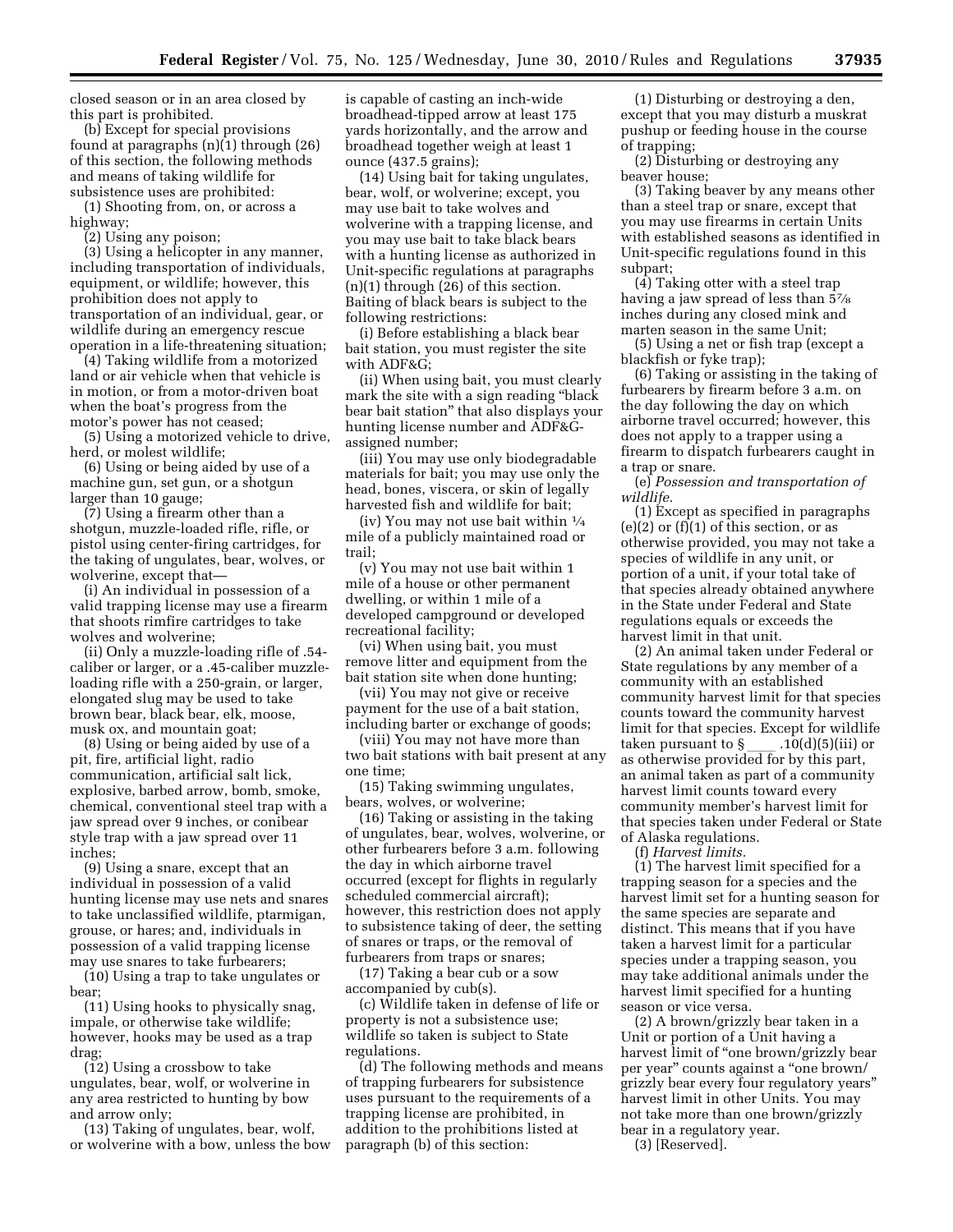(g) *Evidence of sex and identity.*  (1) If subsistence take of Dall sheep is restricted to a ram, you may not possess or transport a harvested sheep unless both horns accompany the animal.

(2) If the subsistence taking of an ungulate, except sheep, is restricted to one sex in the local area, you may not possess or transport the carcass of an animal taken in that area unless sufficient portions of the external sex organs remain attached to indicate conclusively the sex of the animal, except that in Units 1–5 antlers are also considered proof of sex for deer if the antlers are naturally attached to an entire carcass, with or without the viscera; and except in Units 11, 13, 19, 21, and 24, where you may possess either sufficient portions of the external sex organs (still attached to a portion of the carcass) or the head (with or without antlers attached; however, the antler stumps must remain attached) to indicate the sex of the harvested moose; however, this paragraph (g)(2) does not apply to the carcass of an ungulate that has been butchered and placed in storage or otherwise prepared for consumption upon arrival at the location where it is to be consumed.

(3) If a moose harvest limit requires an antlered bull, an antler size, or configuration restriction, you may not possess or transport the moose carcass or its parts unless both antlers accompany the carcass or its parts. If you possess a set of antlers with less than the required number of brow tines on one antler, you must leave the antlers naturally attached to the unbroken, uncut skull plate; however, this paragraph (g)(3) does not apply to a moose carcass or its parts that have been butchered and placed in storage or otherwise prepared for consumption after arrival at the place where it is to be stored or consumed.

(h) *Removing harvest from the field.*  You must leave all edible meat on the bones of the front quarters and hind quarters of caribou and moose harvested in Units 9, 17, 18, and 19B prior to October 1 until you remove the meat from the field or process it for human consumption. You must leave all edible meat on the bones of the front quarters, hind quarters, and ribs of moose harvested in Unit 21 prior to October 1 until you remove the meat from the field or process it for human consumption. You must leave all edible meat on the bones of the front quarters, hind quarters, and ribs of caribou and moose harvested in Unit 24 prior to October 1 until you remove the meat from the field or process it for human consumption. Meat of the front quarters, hind quarters, or ribs from a harvested moose or

caribou may be processed for human consumption and consumed in the field; however, meat may not be removed from the bones for purposes of transport out of the field.

(i) *Returning of tags, marks, or collars.*  If you take an animal that has been marked or tagged for scientific studies, you must, within a reasonable time, notify the ADF&G or the agency identified on the collar or marker when and where the animal was taken. You also must retain any ear tag, collar, radio, tattoo, or other identification with the hide until it is sealed, if sealing is required; in all cases, you must return any identification equipment to the ADF&G or to an agency identified on such equipment.

(j) *Sealing of bear skins and skulls.*  (1) Sealing requirements for bear apply to brown bears taken in all Units, except as specified in this paragraph, and black bears of all color phases taken in Units 1–7, 11–17, and 20.

(2) You may not possess or transport from Alaska the untanned skin or skull of a bear unless the skin and skull have been sealed by an authorized representative of ADF&G in accordance with State or Federal regulations, except that the skin and skull of a brown bear taken under a registration permit in Units 5, 9B, 9E, 17, 18, 19A and 19B downstream of and including the Aniak River drainage, 21D, 22, 23, 24, and 26A need not be sealed unless removed from the area.

(3) You must keep a bear skin and skull together until a representative of the ADF&G has removed a rudimentary premolar tooth from the skull and sealed both the skull and the skin; however, this provision does not apply to brown bears taken within Units 5, 9B, 9E, 17, 18, 19A and 19B downstream of and including the Aniak River drainage, 21D, 22, 23, 24, and 26A and which are not removed from the Unit.

(i) In areas where sealing is required by Federal regulations, you may not possess or transport the hide of a bear that does not have the penis sheath or vaginal orifice naturally attached to indicate conclusively the sex of the bear.

(ii) If the skin or skull of a bear taken in Units 9B, 17, 18, and 19A and 19B downstream of and including the Aniak River drainage is removed from the area, you must first have it sealed by an ADF&G representative in Bethel, Dillingham, or McGrath; at the time of sealing, the ADF&G representative must remove and retain the skin of the skull and front claws of the bear.

(iii) If you remove the skin or skull of a bear taken in Units 21D, 22, 23, 24, and 26A from the area or present it for

commercial tanning within the area, you must first have it sealed by an ADF&G representative in Barrow, Galena, Nome, or Kotzebue; at the time of sealing, the ADF&G representative must remove and retain the skin of the skull and front claws of the bear.

(iv) If you remove the skin or skull of a bear taken in Unit 5 from the area, you must first have it sealed by an ADF&G representative in Yakutat.

(v) If you remove the skin or skull of a bear taken in Unit 9E from Unit 9, you must first have it sealed by an authorized sealing representative. At the time of sealing, the representative must remove and retain the skin of the skull and front claws of the bear.

(4) You may not falsify any information required on the sealing certificate or temporary sealing form provided by the ADF&G in accordance with State regulations.

(k) *Sealing of beaver, lynx, marten, otter, wolf, and wolverine.* You may not possess or transport from Alaska the untanned skin of a marten taken in Units 1–5, 7, 13E, or 14–16 or the untanned skin of a beaver, lynx, otter, wolf, or wolverine, whether taken inside or outside the State, unless the skin has been sealed by an authorized representative in accordance with State or Federal regulations.

(1) In Unit 18, you must obtain an ADF&G seal for beaver skins only if they are to be sold or commercially tanned.

(2) In Unit 2, you must seal any wolf taken on or before the 30th day after the date of taking.

(l) If you take a species listed in paragraph (k) of this section but are unable to present the skin in person, you must complete and sign a temporary sealing form and ensure that the completed temporary sealing form and skin are presented to an authorized representative of ADF&G for sealing consistent with requirements listed in paragraph (k) of this section.

(m) You may take wildlife, outside of established season or harvest limits, for food in traditional religious ceremonies, which are part of a funerary or mortuary cycle, including memorial potlatches, under the following provisions:

(1) The harvest does not violate recognized principles of wildlife conservation and uses the methods and means allowable for the particular species published in the applicable Federal regulations. The appropriate Federal land manager will establish the number, species, sex, or location of harvest, if necessary, for conservation purposes. Other regulations relating to ceremonial harvest may be found in the unit-specific regulations in  $\S$ . 26(n).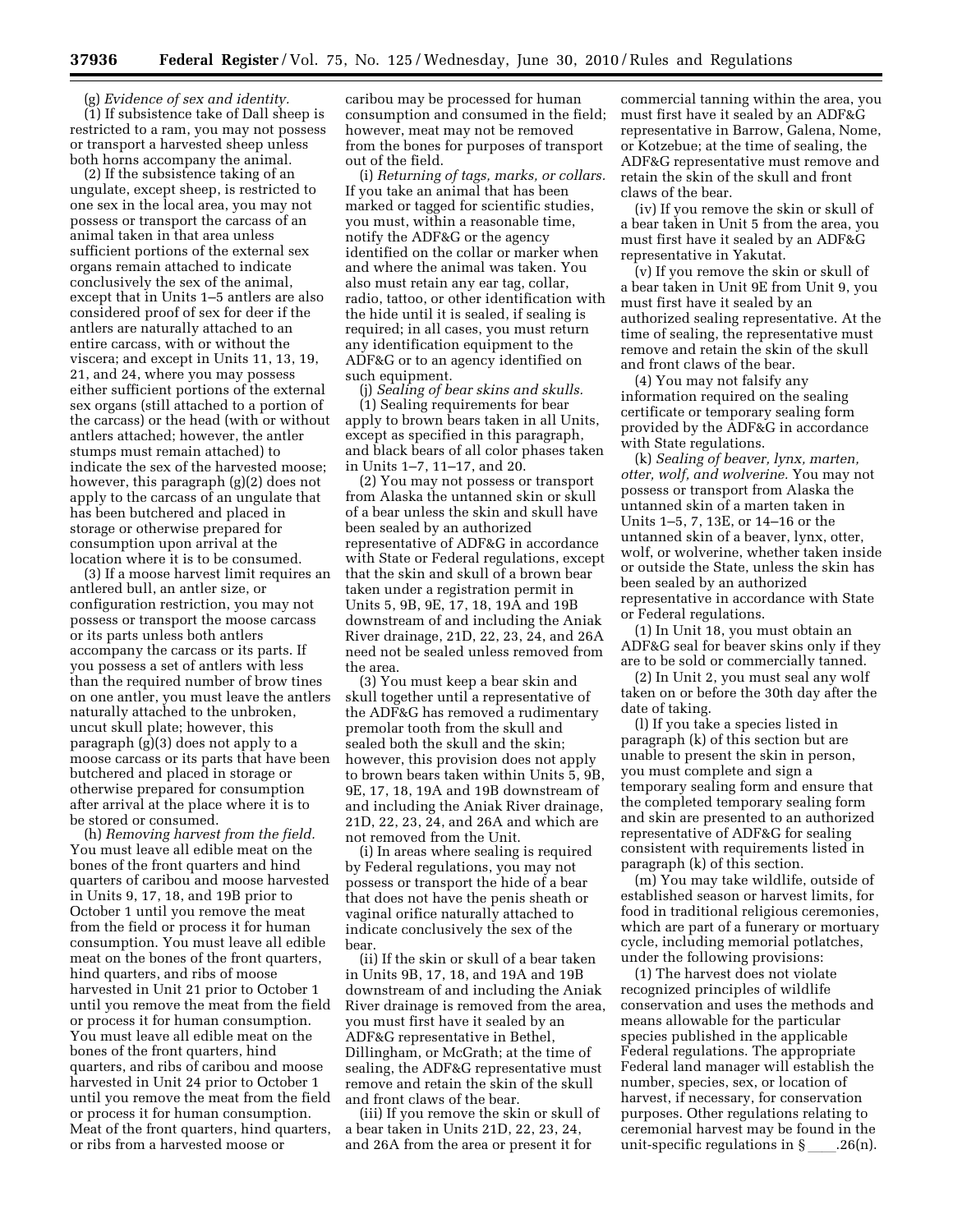(2) No permit or harvest ticket is required for harvesting under this section; however, the harvester must be a Federally qualified subsistence user with customary and traditional use in the area where the harvesting will occur.

(3) In Units 1–26 (except for Koyukon/Gwich'in potlatch ceremonies in Units 20F, 21, 24, or 25):

(i) A tribal chief, village or tribal council president, or the chief's or president's designee for the village in which the religious/cultural ceremony will be held, or a Federally qualified subsistence user outside of a village or tribal-organized ceremony, must notify the nearest Federal land manager that a wildlife harvest will take place. The notification must include the species, harvest location, and number of animals expected to be taken.

(ii) Immediately after the wildlife is taken, the tribal chief, village or tribal council president or designee, or other Federally qualified subsistence user must create a list of the successful hunters and maintain these records, including the name of the decedent for whom the ceremony will be held. If requested, this information must be available to an authorized representative of the Federal land manager.

(iii) The tribal chief, village or tribal council president or designee, or other Federally qualified subsistence user outside of the village in which the religious/cultural ceremony will be held must report to the Federal land manager the harvest location, species, sex, and number of animals taken as soon as practicable, but not more than 15 days after the wildlife is taken.

(4) In Units 20F, 21, 24, and 25 (for Koyukon/Gwich'in potlatch ceremonies only):

(i) Taking wildlife outside of established season and harvest limits is authorized if it is for food for the traditional Koyukon/Gwich'in Potlatch Funerary or Mortuary ceremony and if it is consistent with conservation of healthy populations.

(ii) Immediately after the wildlife is taken, the tribal chief, village or tribal council president, or the chief's or president's designee for the village in which the religious ceremony will be held must create a list of the successful hunters and maintain these records. The list must be made available, after the

harvest is completed, to a Federal land manager upon request.

(iii) As soon as practical, but not more than 15 days after the harvest, the tribal chief, village council president, or designee must notify the Federal land manager about the harvest location, species, sex, and number of animals taken.

(n) *Unit regulations.* You may take for subsistence unclassified wildlife, all squirrel species, and marmots in all Units, without harvest limits, for the period of July 1–June 30. Unit-specific restrictions or allowances for subsistence taking of wildlife are identified at paragraphs (n)(1) through (26) of this section.

(1) *Unit 1.* Unit 1 consists of all mainland drainages from Dixon Entrance to Cape Fairweather, and those islands east of the center line of Clarence Strait from Dixon Entrance to Caamano Point, and all islands in Stephens Passage and Lynn Canal north of Taku Inlet:

(i) Unit 1A consists of all drainages south of the latitude of Lemesurier Point including all drainages into Behm Canal, excluding all drainages of Ernest Sound;

(ii) Unit 1B consists of all drainages between the latitude of Lemesurier Point and the latitude of Cape Fanshaw including all drainages of Ernest Sound and Farragut Bay, and including the islands east of the center lines of Frederick Sound, Dry Strait (between Sergief and Kadin Islands), Eastern Passage, Blake Channel (excluding Blake Island), Ernest Sound, and Seward Passage;

(iii) Unit 1C consists of that portion of Unit 1 draining into Stephens Passage and Lynn Canal north of Cape Fanshaw and south of the latitude of Eldred Rock including Berners Bay, Sullivan Island, and all mainland portions north of Chichagof Island and south of the latitude of Eldred Rock, excluding drainages into Farragut Bay;

(iv) Unit 1D consists of that portion of Unit 1 north of the latitude of Eldred Rock, excluding Sullivan Island and the drainages of Berners Bay;

(v) In the following areas, the taking of wildlife for subsistence uses is prohibited or restricted on public lands:

(A) Public lands within Glacier Bay National Park are closed to all taking of wildlife for subsistence uses;

(B) Unit 1A—in the Hyder area, the Salmon River drainage downstream

from the Riverside Mine, excluding the Thumb Creek drainage, is closed to the taking of bear;

(C) Unit 1B—the Anan Creek drainage within 1 mile of Anan Creek downstream from the mouth of Anan Lake, including the area within a 1-mile radius from the mouth of Anan Creek Lagoon, is closed to the taking of bear;

(D) Unit 1C:

(*1*) You may not hunt within onefourth mile of Mendenhall Lake, the U.S. Forest Service Mendenhall Glacier Visitor's Center, and the Center's parking area;

(*2*) You may not take mountain goat in the area of Mt. Bullard bounded by the Mendenhall Glacier, Nugget Creek from its mouth to its confluence with Goat Creek, and a line from the mouth of Goat Creek north to the Mendenhall Glacier;

(vi) You may not trap furbearers for subsistence uses in Unit 1C, Juneau area, on the following public lands:

(A) A strip within one-quarter mile of the mainland coast between the end of Thane Road and the end of Glacier Highway at Echo Cove;

(B) That area of the Mendenhall Valley bounded on the south by the Glacier Highway, on the west by the Mendenhall Loop Road and Montana Creek Road and Spur Road to Mendenhall Lake, on the north by Mendenhall Lake, and on the east by the Mendenhall Loop Road and Forest Service Glacier Spur Road to the Forest Service Visitor Center;

(C) That area within the U.S. Forest Service Mendenhall Glacier Recreation Area;

(D) A strip within one-quarter mile of the following trails as designated on U.S. Geological Survey maps: Herbert Glacier Trail, Windfall Lake Trail, Peterson Lake Trail, Spaulding Meadows Trail (including the loop trail), Nugget Creek Trail, Outer Point Trail, Dan Moller Trail, Perseverance Trail, Granite Creek Trail, Mt. Roberts Trail and Nelson Water Supply Trail, Sheep Creek Trail, and Point Bishop Trail;

(vii) Unit-specific regulations: (A) You may hunt black bear with bait in Units 1A, 1B, and 1D between April 15 and June 15;

(B) You may not shoot ungulates, bear, wolves, or wolverine from a boat, unless you are certified as disabled.

| Harvest limits | Open season      |
|----------------|------------------|
| <b>HUNTING</b> |                  |
|                | Sept. 1-June 30. |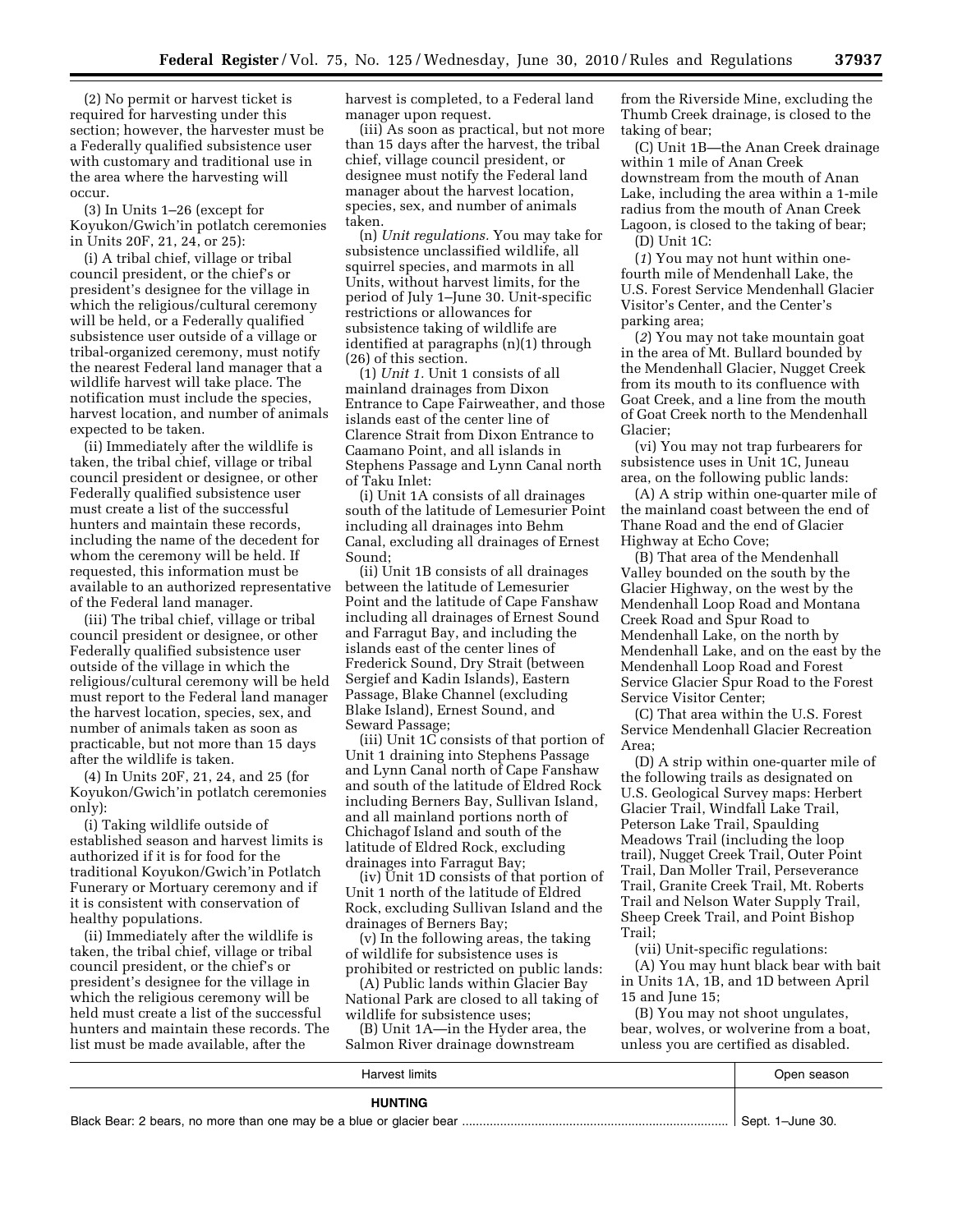۳

| <b>Harvest limits</b>                                                                                                                         | Open season                          |
|-----------------------------------------------------------------------------------------------------------------------------------------------|--------------------------------------|
|                                                                                                                                               | Sept. 15-Dec. 31.<br>Mar. 15-May 31. |
| Deer:                                                                                                                                         |                                      |
|                                                                                                                                               | Aug. 1-Dec. 31.                      |
|                                                                                                                                               | Aug. 1-Dec. 31.                      |
|                                                                                                                                               | Aug. 1-Dec. 31.                      |
| Goat:                                                                                                                                         |                                      |
|                                                                                                                                               | No open season.                      |
| Unit 1B—that portion north of LeConte Bay—1 goat by State registration permit only; the taking of kids or nan-                                | Aug. 1-Dec. 31.                      |
| nies accompanied by kids is prohibited.                                                                                                       |                                      |
| Unit 1A and Unit 1B—that portion on the Cleveland Peninsula south of the divide between Yes Bay and Santa                                     | No open season.                      |
| Anna Inlet.                                                                                                                                   |                                      |
| Unit 1A and Unit 1B—remainder -2 goats; a State registration permit will be required for the taking of the first                              | Aug. 1-Dec. 31.                      |
| goat and a Federal registration permit for the taking of a second goat. The taking of kids or nannies accom-<br>panied by kids is prohibited. |                                      |
| Unit 1C—that portion draining into Lynn Canal and Stephens Passage between Antler River and Eagle Glacier                                     | Oct. 1-Nov. 30.                      |
| and River, and all drainages of the Chilkat Range south of the Endicott River-1 goat by State registration per-<br>mit only.                  |                                      |
| Unit 1C—that portion draining into Stephens Passage and Taku Inlet between Eagle Glacier and River and Taku                                   | No open season.                      |
| Glacier.                                                                                                                                      |                                      |
|                                                                                                                                               | Aug. 1-Nov. 30.                      |
| Unit 1D—that portion lying north of the Katzehin River and northeast of the Haines highway—1 goat by State                                    |                                      |
|                                                                                                                                               | Sept. 15-Nov. 30.                    |
| registration permit only.                                                                                                                     |                                      |
| Unit 1D—that portion lying between Taiya Inlet and River and the White Pass and Yukon Railroad                                                | No open season.                      |
|                                                                                                                                               | Aug. 1-Dec. 31.                      |
| Moose:                                                                                                                                        |                                      |
|                                                                                                                                               | Sept.-Oct. 15.                       |
| Unit 1B-1 antlered bull with spike-fork or 50-inch antlers or 3 or more brow tines on one side, or antlers with 2                             | Sept.-Oct. 15.                       |
| brow tines on both sides, by State registration permit only.                                                                                  |                                      |
| Unit 1C—that portion south of Point Hobart including all Port Houghton drainages—1 antlered bull with spike-fork                              | Sept.-Oct. 15.                       |
| or 50-inch antlers or 3 or more brow tines on one side, or antlers with 2 brow tines on both sides, by State                                  |                                      |
| registration permit only.                                                                                                                     |                                      |
| Unit 1C-remainder, excluding drainages of Berners Bay-1 antlered bull by State registration permit only                                       | Sept.-Oct. 15.                       |
|                                                                                                                                               | No open season.                      |
|                                                                                                                                               | No open season.                      |
|                                                                                                                                               | Sept. 1-Apr. 30.                     |
|                                                                                                                                               | Nov. 1-Feb. 15.                      |
|                                                                                                                                               | Sept. 1-Apr. 30.                     |
|                                                                                                                                               | Dec. 1-Feb. 15.                      |
|                                                                                                                                               | Aug. 1-Apr. 30.                      |
|                                                                                                                                               | Nov. 10-Feb. 15.                     |
|                                                                                                                                               |                                      |
|                                                                                                                                               | Aug. 1-May 15.                       |
|                                                                                                                                               | Aug. 1-May 15.                       |
| <b>TRAPPING</b>                                                                                                                               |                                      |
|                                                                                                                                               | Dec. 1-May 15.                       |
|                                                                                                                                               | Dec. 1-Feb. 15.                      |
|                                                                                                                                               | Dec. 1-Feb. 15.                      |
|                                                                                                                                               | Dec. 1-Feb. 15.                      |
|                                                                                                                                               | Dec. 1-Feb. 15.                      |
|                                                                                                                                               | Dec. 1-Feb. 15.                      |
|                                                                                                                                               | Dec. 1-Feb. 15.                      |
|                                                                                                                                               |                                      |
|                                                                                                                                               | Dec. 1-Feb. 15.                      |
|                                                                                                                                               | Nov. 10-Apr. 30.                     |
|                                                                                                                                               | Nov. 10-Mar. 1.                      |

(2) *Unit 2.* Unit 2 consists of Prince of Wales Island and all islands west of the center lines of Clarence Strait and Kashevarof Passage, south and east of the center lines of Sumner Strait, and

east of the longitude of the westernmost point on Warren Island.

(i) Unit-specific regulations:

(A) You may use bait to hunt black bear between April 15 and June 15;

(B) You may not shoot ungulates, bear, wolves, or wolverine from a boat, unless you are certified as disabled.

÷

(ii) [Reserved]

| Harvest limits                                                                                                                                                                                                                    | Open season      |
|-----------------------------------------------------------------------------------------------------------------------------------------------------------------------------------------------------------------------------------|------------------|
| <b>HUNTING</b>                                                                                                                                                                                                                    |                  |
|                                                                                                                                                                                                                                   | Sept. 1-June 30. |
| Deer:                                                                                                                                                                                                                             |                  |
|                                                                                                                                                                                                                                   | July 24-Dec. 31. |
| Female deer may be taken only during the period Oct. 15–Dec. 31. You are required to report all harvest using a<br>joint Federal/State harvest report. The harvest limit may be reduced to 4 deer based on conservation concerns. |                  |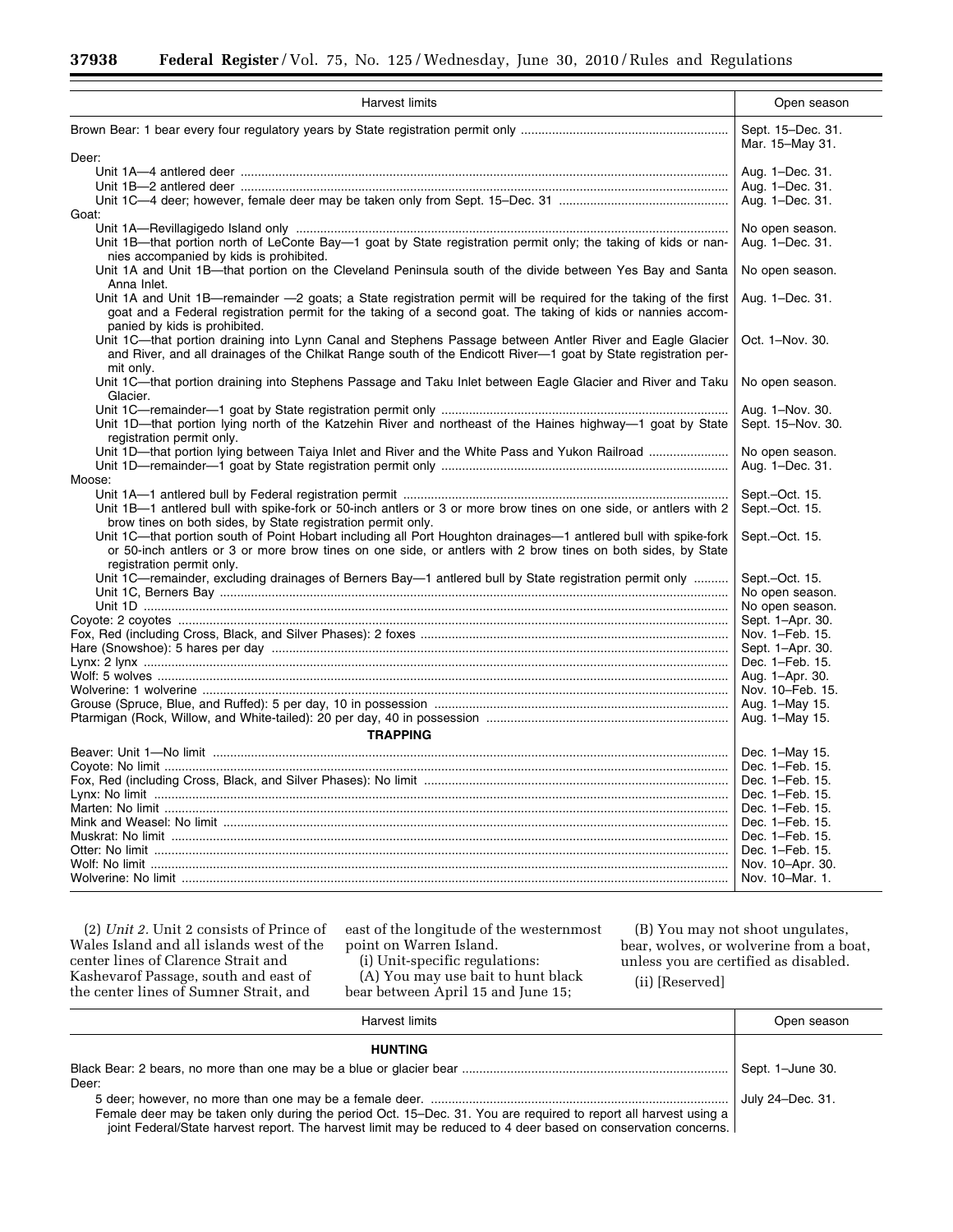| <b>Harvest limits</b>                                                                                                                                                                                                                                                                                                                                                                                                                                                                                                    | Open season                                              |
|--------------------------------------------------------------------------------------------------------------------------------------------------------------------------------------------------------------------------------------------------------------------------------------------------------------------------------------------------------------------------------------------------------------------------------------------------------------------------------------------------------------------------|----------------------------------------------------------|
| The Federal public lands on Prince of Wales Island, excluding the southeast portion (lands south of the West<br>Arm of Cholmondeley Sound draining into Cholmondeley Sound or draining eastward into Clarence Strait), are<br>closed to hunting of deer from Aug. 1 to Aug. 15, except by Federally qualified subsistence users hunting<br>under these regulations.<br>Wolf: 5 wolves. Federal hunting and trapping season may be closed when the combined Federal-State harvest quota<br>is reached.<br><b>TRAPPING</b> | Sept. 1-Apr. 30.<br>Sept. 1-Mar. 31.<br>Nov. 10-Feb. 15. |
|                                                                                                                                                                                                                                                                                                                                                                                                                                                                                                                          |                                                          |

#### (3) *Unit 3.*

(i) Unit 3 consists of all islands west of Unit 1B, north of Unit 2, south of the center line of Frederick Sound, and east of the center line of Chatham Strait including Coronation, Kuiu, Kupreanof, Mitkof, Zarembo, Kashevaroff, Woronkofski, Etolin, Wrangell, and Deer Islands.

(ii) In the following areas, the taking of wildlife for subsistence uses is prohibited or restricted on public lands:

(A) In the Petersburg vicinity, you may not take ungulates, bear, wolves, and wolverine along a strip one-fourth mile wide on each side of the Mitkof Highway from Milepost 0 to Crystal Lake campground;

(B) You may not take black bears in the Petersburg Creek drainage on Kupreanof Island;

(C) You may not hunt in the Blind Slough draining into Wrangell Narrows and a strip one-fourth mile wide on

each side of Blind Slough, from the hunting closure markers at the southernmost portion of Blind Island to the hunting closure markers one mile south of the Blind Slough bridge.

(iii) Unit-specific regulations:

(A) You may use bait to hunt black bear between April 15 and June 15;

(B) You may not shoot ungulates, bear, wolves, or wolverine from a boat, unless you are certified as disabled.

| <b>Harvest limits</b>                                                                                                                                                                | Open season                                                                                                                                           |
|--------------------------------------------------------------------------------------------------------------------------------------------------------------------------------------|-------------------------------------------------------------------------------------------------------------------------------------------------------|
| <b>HUNTING</b>                                                                                                                                                                       |                                                                                                                                                       |
| Deer:                                                                                                                                                                                | Sept. 1-June 30.                                                                                                                                      |
|                                                                                                                                                                                      | Oct. 15-Oct. 31.<br>Aug. 1-Nov. 30.<br>Dec. 1-Dec. 31, season<br>to be announced.                                                                     |
| Moose: 1 antlered bull with spike-fork or 50-inch antlers or 3 or more brow tines on either antler, or antlers with 2<br>brow tines on both sides by State registration permit only. | Sept. 15-Oct. 15.                                                                                                                                     |
| <b>TRAPPING</b>                                                                                                                                                                      | Sept. 1-Apr. 30.<br>Nov. 1-Feb. 15.<br>Sept. 1-Apr. 30.<br>Dec. 1-Feb. 15.<br>Aug. 1-Apr. 30.<br>Nov. 10–Feb. 15.<br>Aug. 1-May 15.<br>Aug. 1-May 15. |
| Beaver:<br>Marten:                                                                                                                                                                   | Dec. 1-Apr. 15.<br>Dec. 1-May 15.<br>Dec. 1-Feb. 15.<br>Dec. 1-Feb. 15.<br>Dec. 1-Feb. 15.                                                            |
|                                                                                                                                                                                      | Dec. 1–Feb. 15.<br>No open season (season<br>to reopen to Federally<br>qualified users on July<br>$1, 2012$ ).                                        |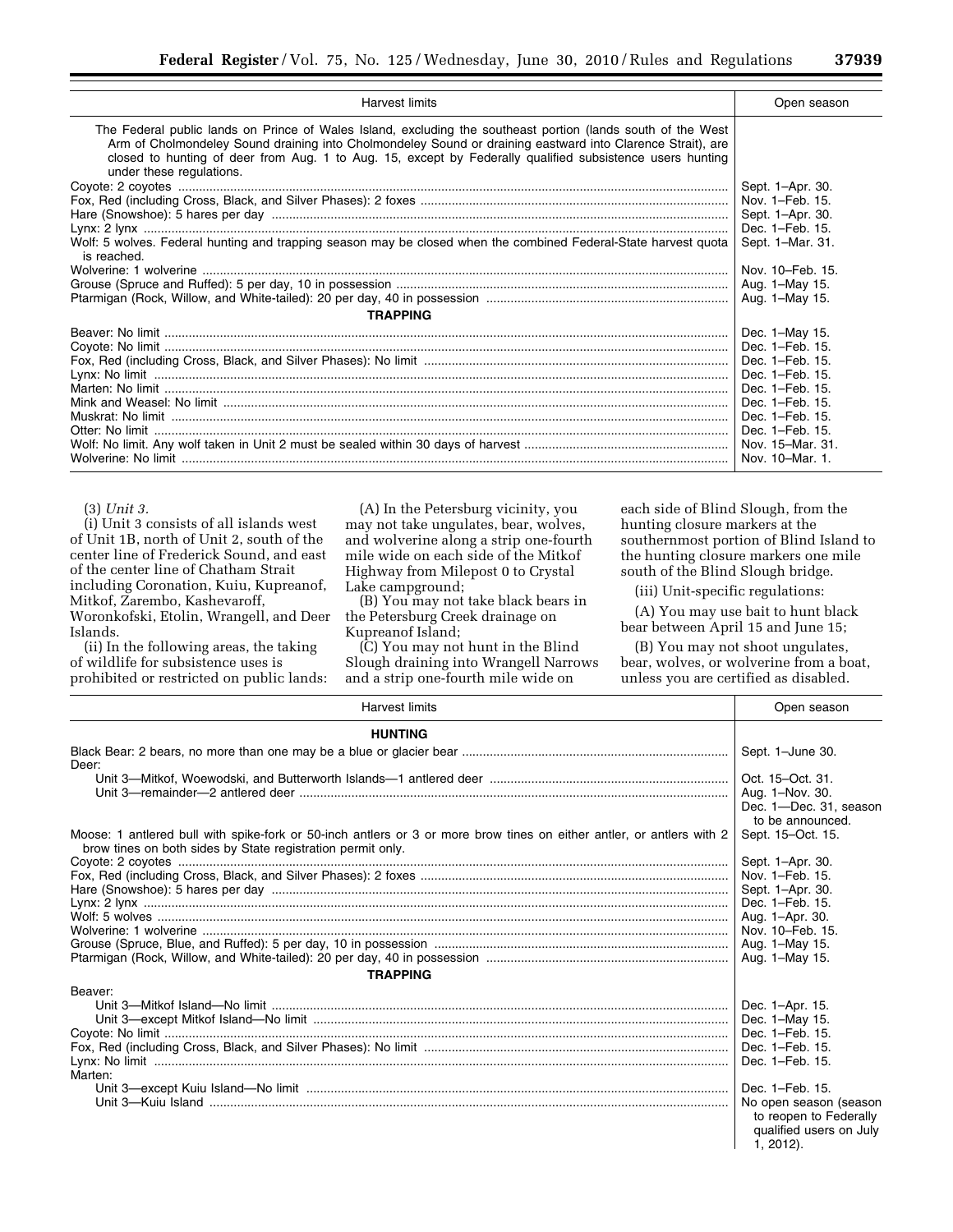| Harvest limits                                             | Open season                                                                                   |
|------------------------------------------------------------|-----------------------------------------------------------------------------------------------|
| Muskrat: No limit<br>Wolf: No limit<br>Wolverine: No limit | Dec. $1-Feb. 15$<br>Dec. 1-Feb. 15.<br>Dec. 1-Feb. 15.<br>Nov. 10-Apr. 30.<br>Nov. 10-Mar. 1. |

#### (4) *Unit 4.*

(i) Unit 4 consists of all islands south and west of Unit 1C and north of Unit 3 including Admiralty, Baranof, Chichagof, Yakobi, Inian, Lemesurier, and Pleasant Islands.

(ii) In the following areas, the taking of wildlife for subsistence uses is prohibited or restricted on public lands:

(A) You may not take brown bears in the Seymour Canal Closed Area (Admiralty Island) including all drainages into northwestern Seymour Canal between Staunch Point and the southernmost tip of the unnamed peninsula separating Swan Cove and King Salmon Bay including Swan and Windfall Islands;

(B) You may not take brown bears in the Salt Lake Closed Area (Admiralty Island) including all lands within onefourth mile of Salt Lake above Klutchman Rock at the head of Mitchell Bay;

(C) You may not take brown bears in the Port Althorp Closed Area (Chichagof Island), that area within the Port Althorp watershed south of a line from Point Lucan to Salt Chuck Point (Trap Rock);

(D) You may not use any motorized land vehicle for brown bear hunting in the Northeast Chichagof Controlled Use Area (NECCUA) consisting of all portions of Unit 4 on Chichagof Island north of Tenakee Inlet and east of the drainage divide from the northwest

point of Gull Cove to Port Frederick Portage, including all drainages into Port Frederick and Mud Bay.

(iii) Unit-specific regulations:

(A) You may shoot ungulates from a boat. You may not shoot bear, wolves, or wolverine from a boat, unless you are certified as disabled;

(B) Five Federal registration permits will be issued by the Sitka or Hoonah District Ranger for the taking of brown bear for educational purposes associated with teaching customary and traditional subsistence harvest and use practices. Any bear taken under an educational permit does not count in an individual's one bear every four regulatory years limit.

| <b>Harvest limits</b>                                                                                                                                                                                                                                                                                                                                                                                                                                                                                                                                                                                                                | Open season                          |
|--------------------------------------------------------------------------------------------------------------------------------------------------------------------------------------------------------------------------------------------------------------------------------------------------------------------------------------------------------------------------------------------------------------------------------------------------------------------------------------------------------------------------------------------------------------------------------------------------------------------------------------|--------------------------------------|
| <b>HUNTING</b>                                                                                                                                                                                                                                                                                                                                                                                                                                                                                                                                                                                                                       |                                      |
| Brown Bear:<br>Unit 4—Chichagof Island south and west of a line that follows the crest of the island from Rock Point (58° N. lat.,<br>136°21' W. long.) to Rodgers Point (57°35' N. lat., 135°33' W. long.) including Yakobi and other adjacent is-<br>lands; Baranof Island south and west of a line which follows the crest of the island from Nismeni Point (57°34′<br>N. lat., 135°25' W. long.) to the entrance of Gut Bay (56°44' N. lat. 134°38' W. long.) including the drainages<br>into Gut Bay and including Kruzof and other adjacent islands—1 bear every four regulatory years by State reg-<br>istration permit only. | Sept. 15-Dec. 31.<br>Mar. 15-May 31. |
|                                                                                                                                                                                                                                                                                                                                                                                                                                                                                                                                                                                                                                      | Sept. 15-Dec. 31.<br>Mar. 15-May 20. |
|                                                                                                                                                                                                                                                                                                                                                                                                                                                                                                                                                                                                                                      | Aug. 1-Jan. 31.                      |
|                                                                                                                                                                                                                                                                                                                                                                                                                                                                                                                                                                                                                                      | Aug. 1-Dec. 31.                      |
|                                                                                                                                                                                                                                                                                                                                                                                                                                                                                                                                                                                                                                      | Sept. 1-Apr. 30.                     |
|                                                                                                                                                                                                                                                                                                                                                                                                                                                                                                                                                                                                                                      | Nov. 1-Feb. 15.                      |
|                                                                                                                                                                                                                                                                                                                                                                                                                                                                                                                                                                                                                                      | Sept. 1-Apr. 30.                     |
|                                                                                                                                                                                                                                                                                                                                                                                                                                                                                                                                                                                                                                      | Dec. 1-Feb. 15.                      |
|                                                                                                                                                                                                                                                                                                                                                                                                                                                                                                                                                                                                                                      | Aug. 1-Apr. 30.                      |
|                                                                                                                                                                                                                                                                                                                                                                                                                                                                                                                                                                                                                                      | Nov. 10–Feb. 15.                     |
|                                                                                                                                                                                                                                                                                                                                                                                                                                                                                                                                                                                                                                      | Aug. 1-May 15.                       |
|                                                                                                                                                                                                                                                                                                                                                                                                                                                                                                                                                                                                                                      | Aug. 1-May 15.                       |
| <b>TRAPPING</b>                                                                                                                                                                                                                                                                                                                                                                                                                                                                                                                                                                                                                      |                                      |
|                                                                                                                                                                                                                                                                                                                                                                                                                                                                                                                                                                                                                                      | Dec. 1-May 15.                       |
|                                                                                                                                                                                                                                                                                                                                                                                                                                                                                                                                                                                                                                      | Dec. 1-Feb. 15.                      |
|                                                                                                                                                                                                                                                                                                                                                                                                                                                                                                                                                                                                                                      | Dec. 1-Feb. 15.                      |
|                                                                                                                                                                                                                                                                                                                                                                                                                                                                                                                                                                                                                                      | Dec. 1-Feb. 15.                      |
|                                                                                                                                                                                                                                                                                                                                                                                                                                                                                                                                                                                                                                      | Dec. 1-Feb. 15.                      |
|                                                                                                                                                                                                                                                                                                                                                                                                                                                                                                                                                                                                                                      | Dec. 1-Feb. 15.                      |
|                                                                                                                                                                                                                                                                                                                                                                                                                                                                                                                                                                                                                                      | Dec. 1-Feb. 15.                      |
|                                                                                                                                                                                                                                                                                                                                                                                                                                                                                                                                                                                                                                      | Dec. 1-Feb. 15.                      |
|                                                                                                                                                                                                                                                                                                                                                                                                                                                                                                                                                                                                                                      | Nov. 10-Apr. 30.                     |
|                                                                                                                                                                                                                                                                                                                                                                                                                                                                                                                                                                                                                                      | Nov. 10-Mar. 1.                      |

(5) *Unit 5.* 

(i) Unit 5 consists of all Gulf of Alaska drainages and islands between Cape Fairweather and the center line of Icy Bay, including the Guyot Hills:

(A) Unit 5A consists of all drainages east of Yakutat Bay, Disenchantment

Bay, and the eastern edge of Hubbard Glacier, and includes the islands of Yakutat and Disenchantment Bays;

(B) Unit 5B consists of the remainder of Unit 5.

(ii) You may not take wildlife for subsistence uses on public lands within Glacier Bay National Park.

(iii) Unit-specific regulations:

(A) You may use bait to hunt black bear between April 15 and June 15;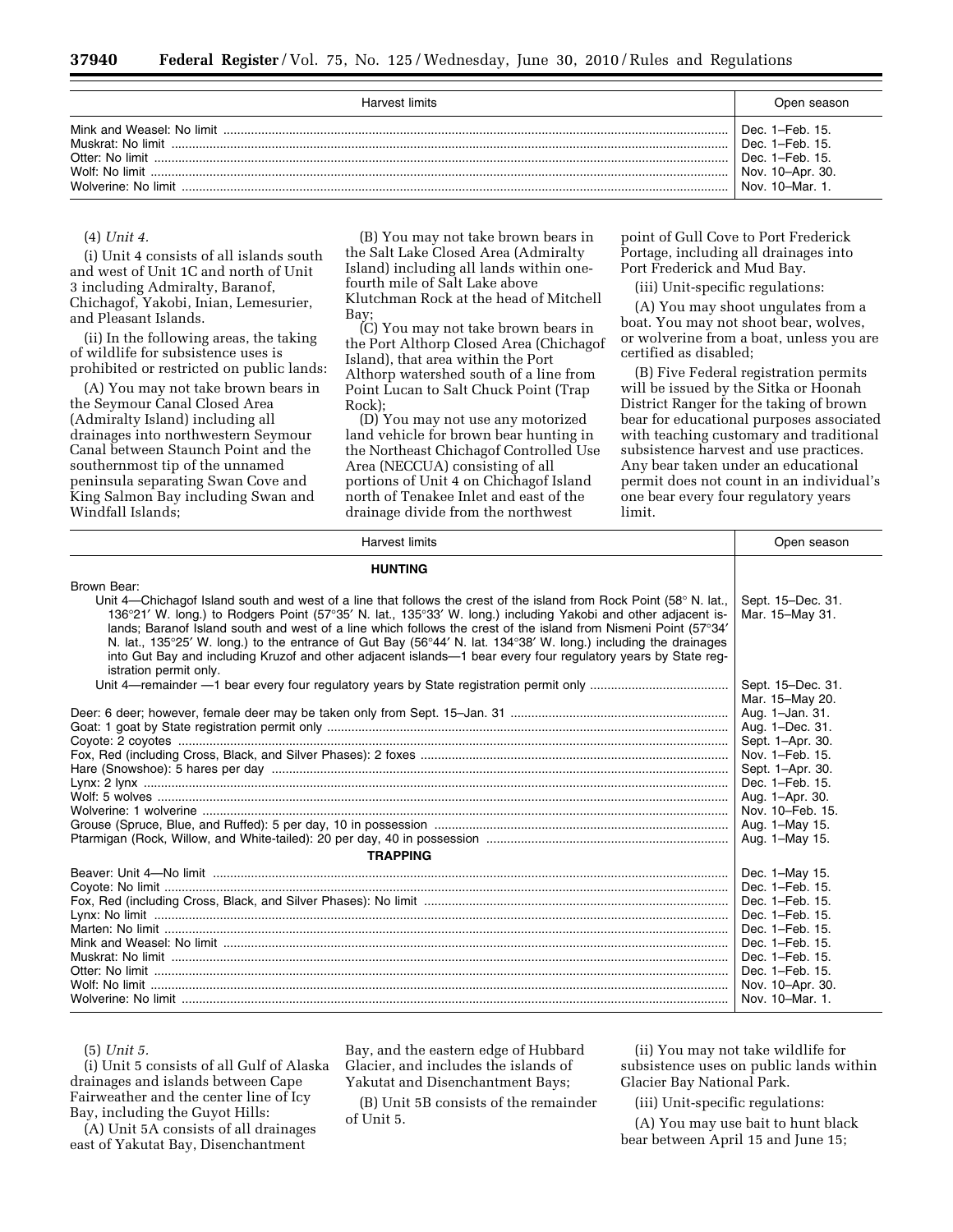(B) You may not shoot ungulates, bear, wolves, or wolverine from a boat, unless you are certified as disabled;

(C) You may hunt brown bear in Unit 5 with a Federal registration permit in lieu of a State metal locking tag; if you

have obtained a Federal registration permit prior to hunting.

| <b>HUNTING</b><br>Sept. 1-June 30.<br>Sept. 1-May 31.<br>Deer:<br>Nov. 1-Nov. 30.<br>No open season.<br>Goat:<br>Unit 5A—that area between the Hubbard Glacier and the West Nunatak Glacier on the north and east sides of<br>No open season.<br>Nunatak Fjord.<br>Unit 5A remainder-1 goat by Federal registration permit. The harvest quota will be announced prior to the sea-<br>Aug. 1-Jan. 31.<br>son. A minimum of four goats in the harvest quota will be reserved for Federally qualified subsistence user.<br>Aug. 1-Jan. 31.<br>Unit 5A, Nunatak Bench-1 moose by State registration permit only. The season will be closed when 5 moose<br>Nov. 15-Feb. 15.<br>have been taken from the Nunatak Bench.<br>Unit 5A, except Nunatak Bench—1 bull by joint State/Federal registration permit only. From Oct. 8–21, public<br>Oct. 8-Nov. 15.<br>lands will be closed to taking of moose, except by residents of Unit 5A hunting under these regulations.<br>Unit 5B-1 antlered bull by State registration permit only. The season will be closed when 25 antlered bulls have<br>Sept. 1-Dec. 15.<br>been taken from the entirety of Unit 5B.<br>Sept. 1-Apr. 30.<br>Nov. 1-Feb. 15.<br>Sept. 1-Apr. 30. | <b>Harvest limits</b> | Open season     |
|------------------------------------------------------------------------------------------------------------------------------------------------------------------------------------------------------------------------------------------------------------------------------------------------------------------------------------------------------------------------------------------------------------------------------------------------------------------------------------------------------------------------------------------------------------------------------------------------------------------------------------------------------------------------------------------------------------------------------------------------------------------------------------------------------------------------------------------------------------------------------------------------------------------------------------------------------------------------------------------------------------------------------------------------------------------------------------------------------------------------------------------------------------------------------------------------------------------|-----------------------|-----------------|
|                                                                                                                                                                                                                                                                                                                                                                                                                                                                                                                                                                                                                                                                                                                                                                                                                                                                                                                                                                                                                                                                                                                                                                                                                  |                       |                 |
|                                                                                                                                                                                                                                                                                                                                                                                                                                                                                                                                                                                                                                                                                                                                                                                                                                                                                                                                                                                                                                                                                                                                                                                                                  |                       |                 |
|                                                                                                                                                                                                                                                                                                                                                                                                                                                                                                                                                                                                                                                                                                                                                                                                                                                                                                                                                                                                                                                                                                                                                                                                                  |                       |                 |
|                                                                                                                                                                                                                                                                                                                                                                                                                                                                                                                                                                                                                                                                                                                                                                                                                                                                                                                                                                                                                                                                                                                                                                                                                  |                       |                 |
|                                                                                                                                                                                                                                                                                                                                                                                                                                                                                                                                                                                                                                                                                                                                                                                                                                                                                                                                                                                                                                                                                                                                                                                                                  |                       |                 |
|                                                                                                                                                                                                                                                                                                                                                                                                                                                                                                                                                                                                                                                                                                                                                                                                                                                                                                                                                                                                                                                                                                                                                                                                                  | Moose:                |                 |
|                                                                                                                                                                                                                                                                                                                                                                                                                                                                                                                                                                                                                                                                                                                                                                                                                                                                                                                                                                                                                                                                                                                                                                                                                  |                       |                 |
|                                                                                                                                                                                                                                                                                                                                                                                                                                                                                                                                                                                                                                                                                                                                                                                                                                                                                                                                                                                                                                                                                                                                                                                                                  |                       |                 |
|                                                                                                                                                                                                                                                                                                                                                                                                                                                                                                                                                                                                                                                                                                                                                                                                                                                                                                                                                                                                                                                                                                                                                                                                                  |                       |                 |
|                                                                                                                                                                                                                                                                                                                                                                                                                                                                                                                                                                                                                                                                                                                                                                                                                                                                                                                                                                                                                                                                                                                                                                                                                  |                       |                 |
|                                                                                                                                                                                                                                                                                                                                                                                                                                                                                                                                                                                                                                                                                                                                                                                                                                                                                                                                                                                                                                                                                                                                                                                                                  |                       |                 |
|                                                                                                                                                                                                                                                                                                                                                                                                                                                                                                                                                                                                                                                                                                                                                                                                                                                                                                                                                                                                                                                                                                                                                                                                                  |                       |                 |
|                                                                                                                                                                                                                                                                                                                                                                                                                                                                                                                                                                                                                                                                                                                                                                                                                                                                                                                                                                                                                                                                                                                                                                                                                  |                       | Dec. 1-Feb. 15. |
| Aug. 1-Apr. 30.                                                                                                                                                                                                                                                                                                                                                                                                                                                                                                                                                                                                                                                                                                                                                                                                                                                                                                                                                                                                                                                                                                                                                                                                  |                       |                 |
| Nov. 10–Feb. 15.                                                                                                                                                                                                                                                                                                                                                                                                                                                                                                                                                                                                                                                                                                                                                                                                                                                                                                                                                                                                                                                                                                                                                                                                 |                       |                 |
| Aug. 1-May 15.                                                                                                                                                                                                                                                                                                                                                                                                                                                                                                                                                                                                                                                                                                                                                                                                                                                                                                                                                                                                                                                                                                                                                                                                   |                       |                 |
| Aug. 1-May 15.                                                                                                                                                                                                                                                                                                                                                                                                                                                                                                                                                                                                                                                                                                                                                                                                                                                                                                                                                                                                                                                                                                                                                                                                   |                       |                 |
|                                                                                                                                                                                                                                                                                                                                                                                                                                                                                                                                                                                                                                                                                                                                                                                                                                                                                                                                                                                                                                                                                                                                                                                                                  |                       |                 |
| <b>TRAPPING</b>                                                                                                                                                                                                                                                                                                                                                                                                                                                                                                                                                                                                                                                                                                                                                                                                                                                                                                                                                                                                                                                                                                                                                                                                  |                       |                 |
| Nov. 10-May 15.                                                                                                                                                                                                                                                                                                                                                                                                                                                                                                                                                                                                                                                                                                                                                                                                                                                                                                                                                                                                                                                                                                                                                                                                  |                       |                 |
| Nov. 10-Feb. 15.                                                                                                                                                                                                                                                                                                                                                                                                                                                                                                                                                                                                                                                                                                                                                                                                                                                                                                                                                                                                                                                                                                                                                                                                 |                       |                 |
| Nov 10–Feb. 15.                                                                                                                                                                                                                                                                                                                                                                                                                                                                                                                                                                                                                                                                                                                                                                                                                                                                                                                                                                                                                                                                                                                                                                                                  |                       |                 |
| Dec. 1-Feb. 15.                                                                                                                                                                                                                                                                                                                                                                                                                                                                                                                                                                                                                                                                                                                                                                                                                                                                                                                                                                                                                                                                                                                                                                                                  |                       |                 |
| Nov. 10–Feb. 15.                                                                                                                                                                                                                                                                                                                                                                                                                                                                                                                                                                                                                                                                                                                                                                                                                                                                                                                                                                                                                                                                                                                                                                                                 |                       |                 |
| Nov. 10–Feb. 15.                                                                                                                                                                                                                                                                                                                                                                                                                                                                                                                                                                                                                                                                                                                                                                                                                                                                                                                                                                                                                                                                                                                                                                                                 |                       |                 |
| Dec. 1-Feb. 15.                                                                                                                                                                                                                                                                                                                                                                                                                                                                                                                                                                                                                                                                                                                                                                                                                                                                                                                                                                                                                                                                                                                                                                                                  |                       |                 |
| Nov. 10–Feb. 15.                                                                                                                                                                                                                                                                                                                                                                                                                                                                                                                                                                                                                                                                                                                                                                                                                                                                                                                                                                                                                                                                                                                                                                                                 |                       |                 |
| Nov. 10-Apr. 30.                                                                                                                                                                                                                                                                                                                                                                                                                                                                                                                                                                                                                                                                                                                                                                                                                                                                                                                                                                                                                                                                                                                                                                                                 |                       |                 |
| Nov. 10-Mar. 1.                                                                                                                                                                                                                                                                                                                                                                                                                                                                                                                                                                                                                                                                                                                                                                                                                                                                                                                                                                                                                                                                                                                                                                                                  |                       |                 |

## (6) *Unit 6.*

(i) Unit 6 consists of all Gulf of Alaska and Prince William Sound drainages from the center line of Icy Bay (excluding the Guyot Hills) to Cape Fairfield including Kayak, Hinchinbrook, Montague, and adjacent islands, and Middleton Island, but excluding the Copper River drainage upstream from Miles Glacier, and excluding the Nellie Juan and Kings River drainages:

(A) Unit 6A consists of Gulf of Alaska drainages east of Palm Point near Katalla including Kanak, Wingham, and Kayak Islands;

(B) Unit 6B consists of Gulf of Alaska and Copper River Basin drainages west of Palm Point near Katalla, east of the west bank of the Copper River, and east of a line from Flag Point to Cottonwood Point;

(C) Unit 6C consists of drainages west of the west bank of the Copper River, and west of a line from Flag Point to

Cottonwood Point, and drainages east of the east bank of Rude River and drainages into the eastern shore of Nelson Bay and Orca Inlet;

(D) Unit 6D consists of the remainder of Unit 6.

(ii) Unit-specific regulations:

(A) You may use bait to hunt black bear between April 15 and June 15;

(B) You may take coyotes in Units 6B and 6C with the aid of artificial lights;

(C) One permit will be issued by the Cordova District Ranger to the Native Village of Eyak to take one bull moose from Federal lands in Units 6B or C for their annual Memorial/Sobriety Day potlatch;

(D) A Federally qualified subsistence user (recipient) who is either blind, 65 years of age or older, at least 70 percent disabled, or temporarily disabled may designate another Federally qualified subsistence user to take any moose, deer, black bear, and beaver on his or her behalf in Unit 6, and goat in Unit 6D, unless the recipient is a member of

a community operating under a community harvest system. The designated hunter must obtain a designated hunter permit and must return a completed harvest report. The designated hunter may hunt for any number of recipients, but may have no more than one harvest limit in his or her possession at any one time;

(E) A hunter younger than 10 years old at the start of the hunt may not be issued a Federal subsistence permit to harvest black bear, deer, goat, moose, wolf, and wolverine;

(F) A hunter younger than 10 years old may harvest black bear, deer, goat, moose, wolf, and wolverine under the direct, immediate supervision of a licensed adult, at least 18 years old. The animal taken is counted against the adult's harvest limit. The adult is responsible for ensuring that all legal requirements are met.

(G) Up to five permits will be issued by the Cordova District Ranger to the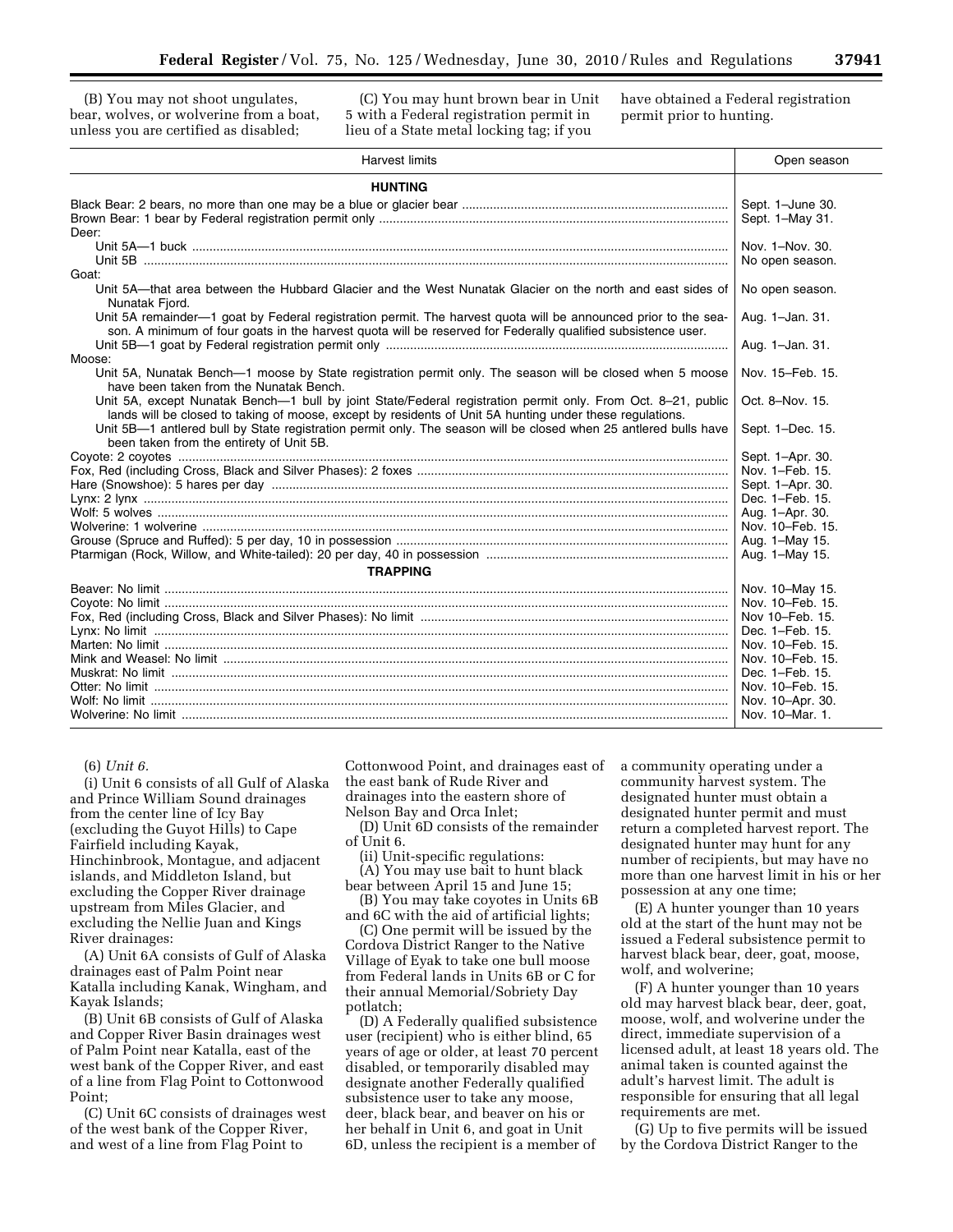Native Village of Chenega annually to harvest up to five deer total from Federal public lands in Unit 6D for their annual Old Chenega Memorial. Permits

will have effective dates of July 1–June 30.

(H) Up to five permits will be issued by the Cordova District Ranger to the Tatitlek IRA Council annually to harvest

up to five deer total from Federal public lands in Unit 6D for their annual Cultural Heritage Week. Permits will have effective dates of July 1–June 30.

| <b>Harvest limits</b>                                                                                         | Open season      |
|---------------------------------------------------------------------------------------------------------------|------------------|
| <b>HUNTING</b>                                                                                                |                  |
|                                                                                                               | Sept. 1-June 30. |
|                                                                                                               | Aug. 1-Dec. 31.  |
| Goats:                                                                                                        |                  |
|                                                                                                               | Aug. 20-Jan. 31. |
|                                                                                                               | No open season.  |
| Unit 6D (subareas RG242, RG243, RG244, RG249, RG266 and RG252 only)-1 goat by Federal registration            | Aug. 20-Jan. 31. |
| permit only. In each of the Unit 6D subareas, goat seasons will be closed by the Cordova District Ranger      |                  |
| when harvest limits for that subarea are reached. Harvest quotas are as follows: RG242-2 goats, RG243-4       |                  |
| goats, RG244-2 goats, RG249-4 goats, RG266-4 goats, RG252-1 goat.                                             |                  |
| Moose:                                                                                                        |                  |
|                                                                                                               | Sept. 1-Oct. 31. |
| (In Unit 6C, only one moose permit may be issued per household. A household receiving a State permit for Unit | Sept. 1-Dec. 31. |
| 6C moose may not receive a Federal permit. The annual harvest quota will be announced by the U.S. Forest      |                  |
| Service, Cordova Office, in consultation with ADF&G. The Federal harvest allocation will be 100% of the       |                  |
| antlerless moose permits and 75% of the bull permits.).                                                       |                  |
|                                                                                                               | No open season.  |
|                                                                                                               | May 1-Oct. 31.   |
| Coyote:                                                                                                       |                  |
|                                                                                                               | Sept. 1-Apr. 30. |
|                                                                                                               | July 1-June 30.  |
|                                                                                                               | No open season.  |
|                                                                                                               | July 1-June 30.  |
|                                                                                                               | Nov. 10-Jan. 31. |
|                                                                                                               | Aug. 10-Apr. 30. |
|                                                                                                               | Sept. 1-Mar. 31. |
|                                                                                                               | Aug. 1-May 15.   |
|                                                                                                               | Aug. 1-May 15.   |
| <b>TRAPPING</b>                                                                                               |                  |
|                                                                                                               | Dec. 1-Apr. 30.  |
| Coyote:                                                                                                       |                  |
|                                                                                                               | Nov. 10-Apr. 30. |
|                                                                                                               | Nov. 10-Mar. 31. |
|                                                                                                               | Nov. 10-Feb. 28. |
|                                                                                                               | Nov. 10–Feb. 28. |
|                                                                                                               | Nov. 10-Jan. 31. |
|                                                                                                               | Nov. 10-June 10. |
|                                                                                                               | Nov. 10-Mar. 31  |
|                                                                                                               | Nov. 10-Mar. 31. |
|                                                                                                               | Nov. 10-Feb. 28. |

## (7) *Unit 7.*

(i) Unit 7 consists of Gulf of Alaska drainages between Gore Point and Cape Fairfield including the Nellie Juan and Kings River drainages, and including the Kenai River drainage upstream from the Russian River, the drainages into the south side of Turnagain Arm west of and including the Portage Creek drainage, and east of 150° W. long., and all Kenai Peninsula drainages east of 150° W. long., from Turnagain Arm to the Kenai River.

(ii) In the following areas, the taking of wildlife for subsistence uses is prohibited or restricted on public lands:

(A) You may not take wildlife for subsistence uses in the Kenai Fjords National Park;

(B) You may not hunt in the Portage Glacier Closed Area in Unit 7, which consists of Portage Creek drainages between the Anchorage-Seward Railroad and Placer Creek in Bear Valley, Portage Lake, the mouth of Byron Creek, Glacier Creek, and Byron Glacier; however, you may hunt grouse, ptarmigan, hares, and squirrels with shotguns after September 1.

(C) You may not hunt moose in the Resurrection Creek Closed Area in Unit 7, which consists of the drainages of Resurrection Creek downstream from Rimrock and Highland Creeks including Palmer Creek.

(iii) Unit-specific regulations: (A) You may use bait to hunt black bear between April 15 and June 15; except in the drainages of Resurrection Creek and its tributaries. (B) [Reserved].

| <b>Harvest limits</b> | Open season     |
|-----------------------|-----------------|
| <b>HUNTING</b>        |                 |
|                       | July 1-June 30. |
| Caribou:              |                 |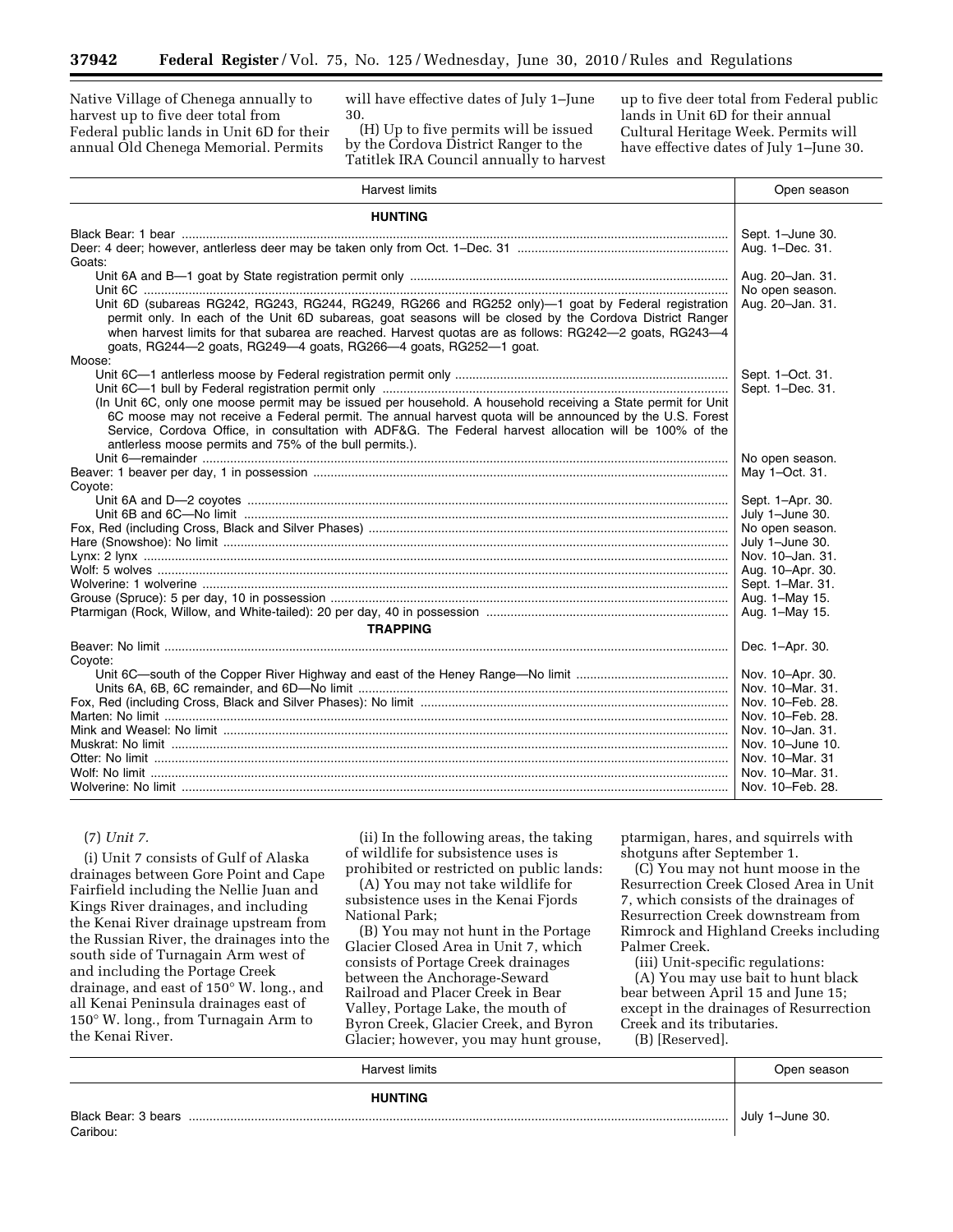| <b>Harvest limits</b>                                                                                                                                                                                                                                                  | Open season                          |
|------------------------------------------------------------------------------------------------------------------------------------------------------------------------------------------------------------------------------------------------------------------------|--------------------------------------|
| Unit 7—north of the Sterling Highway and west of the Seward Highway—1 Caribou by Federal Registration per-<br>mit only. The Seward District Ranger will close the Federal season when 5 caribou are harvested by Federal<br>registration permit.                       | Aug. 10-June 30.                     |
|                                                                                                                                                                                                                                                                        | No open season.                      |
| Moose:                                                                                                                                                                                                                                                                 |                                      |
| Unit 7—that portion draining into Kings Bay—Public lands are closed to the taking of moose by all users<br>Unit 7, remainder—1 antlered bull with spike-fork or 50-inch antlers or with 3 or more brow tines on either antler,<br>by Federal registration permit only. | No open season.<br>Aug. 10-Sept. 20. |
|                                                                                                                                                                                                                                                                        | May 1-Oct. 10.                       |
|                                                                                                                                                                                                                                                                        | Sept. 1-Apr. 30.                     |
|                                                                                                                                                                                                                                                                        | Nov. 1-Feb. 15.                      |
|                                                                                                                                                                                                                                                                        | July 1-June 30.                      |
| Wolf:                                                                                                                                                                                                                                                                  | Nov. 10-Jan. 31.                     |
|                                                                                                                                                                                                                                                                        | Aug. 10-Apr. 30.                     |
|                                                                                                                                                                                                                                                                        |                                      |
|                                                                                                                                                                                                                                                                        | Aug. 10-Apr. 30.                     |
|                                                                                                                                                                                                                                                                        | Sept. 1-Mar. 31.                     |
|                                                                                                                                                                                                                                                                        | Aug. 10-Mar. 31.                     |
|                                                                                                                                                                                                                                                                        | No open season.                      |
|                                                                                                                                                                                                                                                                        | Aug. 10-Mar. 31.                     |
| <b>TRAPPING</b>                                                                                                                                                                                                                                                        |                                      |
|                                                                                                                                                                                                                                                                        | Nov. 10-Mar. 31.                     |
|                                                                                                                                                                                                                                                                        | Nov. 10-Mar. 31.                     |
|                                                                                                                                                                                                                                                                        | Nov. 10-Feb. 28.                     |
|                                                                                                                                                                                                                                                                        | Jan. 1-Jan. 31.                      |
|                                                                                                                                                                                                                                                                        | Nov. 10-Jan. 31.                     |
|                                                                                                                                                                                                                                                                        | Nov. 10-Jan. 31.                     |
|                                                                                                                                                                                                                                                                        | Nov. 10-May 15.                      |
|                                                                                                                                                                                                                                                                        | Nov. 10-Feb. 28.                     |
|                                                                                                                                                                                                                                                                        | Nov. 10-Mar. 31.                     |
|                                                                                                                                                                                                                                                                        | Nov. 10–Feb. 28.                     |

(8) *Unit 8.* Unit 8 consists of all islands southeast of the centerline of Shelikof Strait including Kodiak, Afognak, Whale, Raspberry, Shuyak,

Spruce, Marmot, Sitkalidak, Amook, Uganik, and Chirikof Islands, the Trinity Islands, the Semidi Islands, and other adjacent islands.

(i) If you have a trapping license, you may take beaver with a firearm in Unit 8 from Nov. 10–Apr. 30.

(ii) [Reserved].

| <b>Harvest limits</b>                                                                                                                                                                                                                                                                                                                                                                       | Open season                       |
|---------------------------------------------------------------------------------------------------------------------------------------------------------------------------------------------------------------------------------------------------------------------------------------------------------------------------------------------------------------------------------------------|-----------------------------------|
| <b>HUNTING</b>                                                                                                                                                                                                                                                                                                                                                                              |                                   |
| Brown Bear: 1 bear by Federal registration permit only. Up to 1 permit may be issued in Akhiok; up to 1 permit may<br>be issued in Karluk; up to 3 permits may be issued in Larsen Bay; up to 2 permits may be issued in Old Harbor; up<br>to 2 permits may be issued in Ouzinkie; and up to 2 permits may be issued in Port Lions. Permits will be issued by<br>the Kodiak Refuge Manager. | Dec. 1-Dec. 15.<br>Apr. 1-May 15. |
| Deer: Unit 8—all lands within the Kodiak Archipelago within the Kodiak National Wildlife Refuge, including lands on<br>Kodiak, Ban, Uganik, and Afognak Islands—3 deer; however, antierless deer may be taken only from Oct. 1-Jan.<br>31.                                                                                                                                                  | Aug. 1-Jan. 31.                   |
| Elk: Kodiak, Ban, Uganik, and Afognak Islands—1 elk per household by Federal registration permit only. The season<br>will be closed by announcement of the Refuge Manager, Kodiak National Wildlife Refuge when the combined Fed-<br>eral/State harvest reaches 15% of the herd.                                                                                                            | Sept. 15-Nov. 30.                 |
|                                                                                                                                                                                                                                                                                                                                                                                             | Sept. 1-Feb. 15.                  |
|                                                                                                                                                                                                                                                                                                                                                                                             | July 1-June 30.                   |
|                                                                                                                                                                                                                                                                                                                                                                                             | Aug. 10-Apr. 30.                  |
| <b>TRAPPING</b>                                                                                                                                                                                                                                                                                                                                                                             |                                   |
|                                                                                                                                                                                                                                                                                                                                                                                             | Nov. 10-Apr. 30.                  |
|                                                                                                                                                                                                                                                                                                                                                                                             | Nov. 10-Mar. 31.                  |
|                                                                                                                                                                                                                                                                                                                                                                                             | Nov. 10-Jan. 31.                  |
|                                                                                                                                                                                                                                                                                                                                                                                             | Nov. 10-Jan. 31.                  |
|                                                                                                                                                                                                                                                                                                                                                                                             | Nov. 10-June 10.                  |
|                                                                                                                                                                                                                                                                                                                                                                                             | Nov. 10-Jan. 31.                  |

(9) *Unit 9.* 

(i) Unit 9 consists of the Alaska Peninsula and adjacent islands, including drainages east of False Pass, Pacific Ocean drainages west of and excluding the Redoubt Creek drainage;

drainages into the south side of Bristol Bay, drainages into the north side of Bristol Bay east of Etolin Point, and including the Sanak and Shumagin Islands:

(A) Unit 9A consists of that portion of Unit 9 draining into Shelikof Strait and Cook Inlet between the southern boundary of Unit 16 (Redoubt Creek) and the northern boundary of Katmai National Park and Preserve;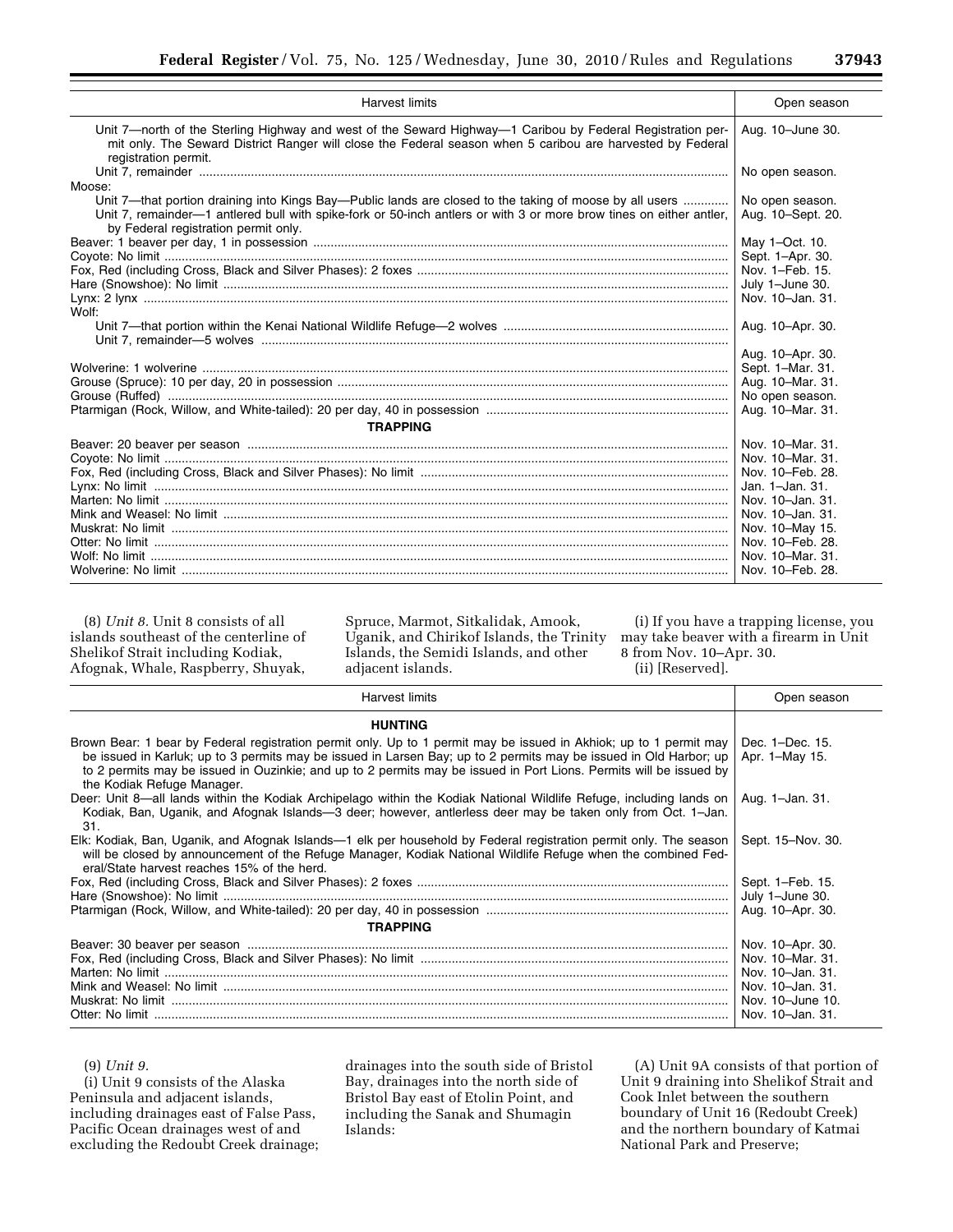(B) Unit 9B consists of the Kvichak River drainage except those lands drained by the Kvichak River/Bay between the Alagnak River drainage and the Naknek River drainage;

(C) Unit 9C consists of the Alagnak (Branch) River drainage, the Naknek River drainage, lands drained by the Kvichak River/Bay between the Alagnak River drainage and the Naknek River drainage, and all land and water within Katmai National Park and Preserve;

(D) Unit 9D consists of all Alaska Peninsula drainages west of a line from the southernmost head of Port Moller to the head of American Bay, including the Shumagin Islands and other islands of Unit 9 west of the Shumagin Islands;

(E) Unit 9E consists of the remainder of Unit 9.

(ii) In the following areas, the taking of wildlife for subsistence uses is prohibited or restricted on public lands:

(A) You may not take wildlife for subsistence uses in Katmai National Park;

(B) You may not use motorized vehicles, except aircraft, boats, or snowmobiles used for hunting and transporting a hunter or harvested animal parts from Aug. 1–Nov. 30 in the Naknek Controlled Use Area, which includes all of Unit 9C within the Naknek River drainage upstream from and including the King Salmon Creek drainage; however, you may use a motorized vehicle on the Naknek-King Salmon, Lake Camp, and Rapids Camp roads and on the King Salmon Creek trail, and on frozen surfaces of the Naknek River and Big Creek.

(iii) Unit-specific regulations:

(A) If you have a trapping license, you may use a firearm to take beaver in Unit

9B from April 1–May 31 and in the remainder of Unit 9 from April 1–30;

(B) You may hunt brown bear by State registration permit in lieu of a resident tag in Unit 9B, except that portion within the Lake Clark National Park and Preserve, if you have obtained a State registration permit prior to hunting.

(C) In Unit 9B, Lake Clark National Park and Preserve, residents of Iliamna, Newhalen, Nondalton, Pedro Bay, Port Alsworth, residents of that portion of the park resident zone in Unit 9B, and 13,440 permit holders, may hunt brown bear by Federal registration permit in lieu of a resident tag; ten permits will be available with at least one permit issued in each community; however, no more than five permits will be issued in a single community. The season will be closed when four females or ten bears have been taken, whichever occurs first. The permits will be issued and closure announcements made by the Superintendent Lake Clark National Park and Preserve;

(D) Residents of Iliamna, Newhalen, Nondalton, Pedro Bay, and Port Alsworth may take up to a total of 10 bull moose in Unit 9B for ceremonial purposes, under the terms of a Federal registration permit from July 1–June 30. Permits will be issued to individuals only at the request of a local organization. This 10-moose limit is not cumulative with that permitted for potlatches by the State;

(E) For Units 9C and 9E only, a Federally qualified subsistence user (recipient) of Units 9C and 9E may designate another Federally qualified subsistence user of Units 9C and 9E to take bull caribou on his or her behalf

unless the recipient is a member of a community operating under a community harvest system. The designated hunter must obtain a designated hunter permit and must return a completed harvest report and turn over all meat to the recipient. There is no restriction on the number of possession limits the designated hunter may have in his/her possession at any one time;

(F) For Unit 9D, a Federally qualified subsistence user (recipient) may designate another Federally qualified subsistence user to take caribou on his or her behalf unless the recipient is a member of a community operating under a community harvest system. The designated hunter must obtain a designated hunter permit and must return a completed harvest report. The designated hunter may hunt for any number of recipients but may have no more than four harvest limits in his/her possession at any one time;

(G) The communities of False Pass, King Cove, Cold Bay, Sand Point, and Nelson Lagoon annually may each take, from October 1–December 31 or May 10–25, one brown bear for ceremonial purposes, under the terms of a Federal registration permit. A permit will be issued to an individual only at the request of a local organization. The brown bear may be taken from either Unit 9D or Unit 10 (Unimak Island) only;

(H) You may hunt brown bear in Unit 9E with a Federal registration permit in lieu of a State locking tag if you have obtained a Federal registration permit prior to hunting.

| Harvest limits                                                                                                                                                                                                                                                       | Open season       |
|----------------------------------------------------------------------------------------------------------------------------------------------------------------------------------------------------------------------------------------------------------------------|-------------------|
| <b>HUNTING</b>                                                                                                                                                                                                                                                       |                   |
|                                                                                                                                                                                                                                                                      | July 1-June 30.   |
| Brown Bear:                                                                                                                                                                                                                                                          |                   |
| Unit 9B—Lake Clark National Park and Preserve—Rural residents of Iliamna, Newhalen, Nondalton, Pedro Bay,<br>Port Alsworth, residents of that portion of the park resident zone in Unit 9B; and 13,440 permit holders—1 bear<br>by Federal registration permit only. | July 1-June 30.   |
| The season will be closed by the Lake Clark National Park and Preserve Superintendent when four females or<br>ten bear have been taken, whichever occurs first.                                                                                                      |                   |
|                                                                                                                                                                                                                                                                      | Sept. 1-May 31.   |
|                                                                                                                                                                                                                                                                      | Oct. 1-May 31.    |
| The season will be closed by the Katmai National Park and Preserve Superintendent in consultation with BLM                                                                                                                                                           |                   |
| and FWS land managers and ADF&G, when six females or ten bear have been taken, whichever occurs first.                                                                                                                                                               | Sept. 25-Dec. 31. |
|                                                                                                                                                                                                                                                                      | Apr. 15–May 25.   |
| Caribou:                                                                                                                                                                                                                                                             |                   |
| Unit 9A-2 caribou; no more than 1 caribou may be a bull, and no more than 1 caribou may be taken Aug. 1–<br>Jan. 31.                                                                                                                                                 | Aug. 1-Mar. 15.   |
| Unit 9B -2 caribou; no more than 1 caribou may be a bull, and no more than 1 caribou may be taken Aug. 1–<br>Jan. 31.                                                                                                                                                | Aug. 1-Mar. 15.   |
| Unit 9C, that portion within the Alagnak River drainage—2 caribou; no more than 1 caribou may be a bull, and<br>no more than 1 caribou may be taken Aug. 1-Jan. 31.                                                                                                  | Aug. 1-Mar. 15.   |
| Unit 9C, remainder—Federal public lands are closed to the taking of caribou                                                                                                                                                                                          |                   |
|                                                                                                                                                                                                                                                                      |                   |
|                                                                                                                                                                                                                                                                      |                   |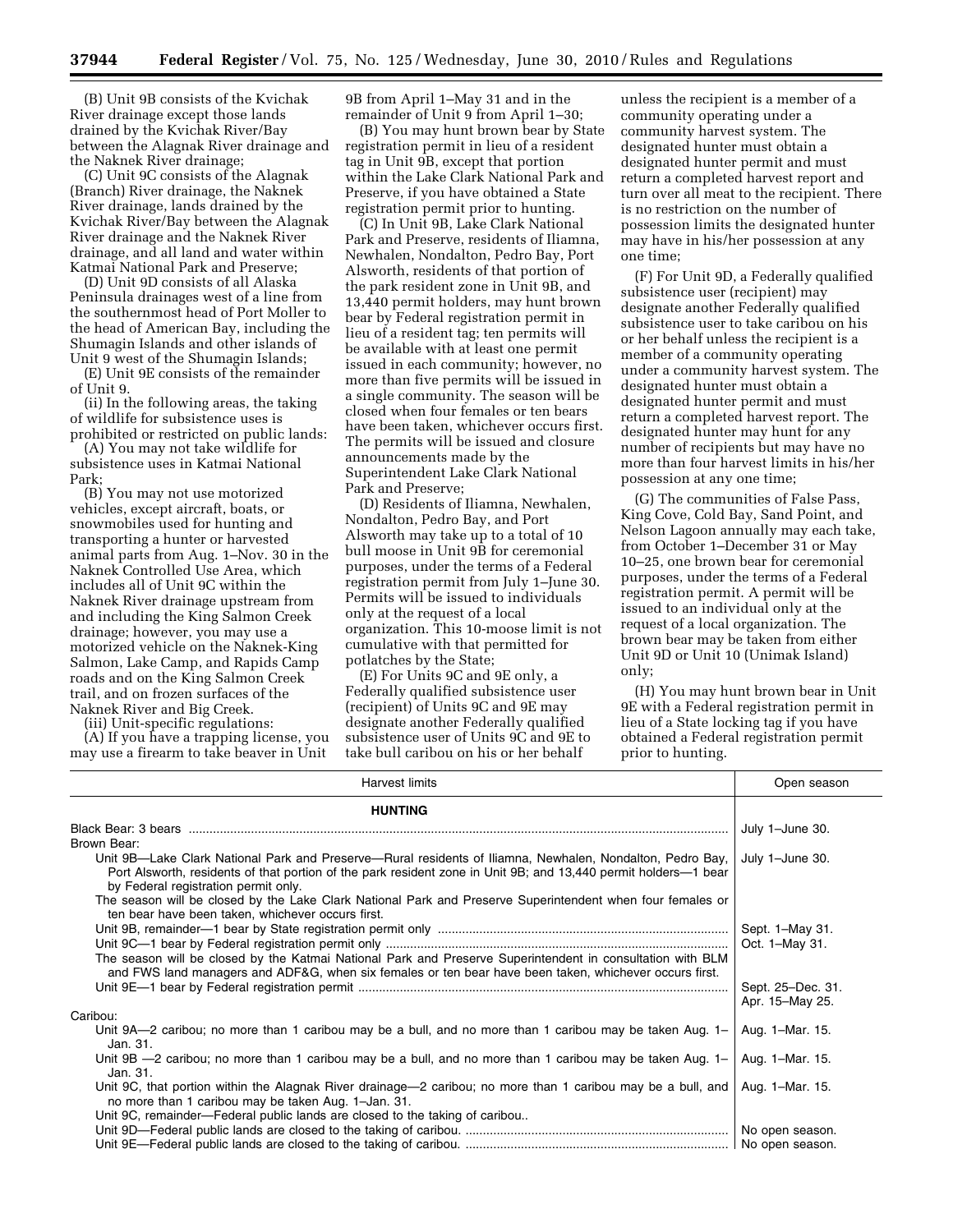| <b>Harvest limits</b>                                                                                                                                                                                                                                                   | Open season                                              |
|-------------------------------------------------------------------------------------------------------------------------------------------------------------------------------------------------------------------------------------------------------------------------|----------------------------------------------------------|
| Sheep:<br>Unit 9B, that portion within Lake Clark National Park and Preserve-1 ram with 3/4 curl or larger horn by Federal<br>registration permit only. By announcement of the Lake Clark National Park and Preserve Superintendent, the                                | July 15-Oct. 15.<br>Jan. 1-Apr. 1                        |
| summer/fall season will be closed when up to 5 sheep are taken and the winter season will be closed when up<br>to 2 sheep are taken                                                                                                                                     |                                                          |
| Moose:                                                                                                                                                                                                                                                                  | Aug. 10-Oct. 10.<br>Aug. 10-Sept. 20.                    |
|                                                                                                                                                                                                                                                                         | Sept. 1-15.<br>Aug. 20-Sept. 15.<br>Dec. 1-Jan. 15.      |
|                                                                                                                                                                                                                                                                         | Sept. 1-15.<br>Dec. 1-31.                                |
| Unit 9C-that portion draining into the Naknek River from the south-1 bull by Federal registration permit only.<br>Public lands are closed during December for the hunting of moose, except by Federally qualified subsistence<br>users hunting under these regulations. | Aug. 20–Sept. 15.<br>Dec. 1-31.                          |
|                                                                                                                                                                                                                                                                         | Sept. 1-15.<br>Dec. 15-Jan. 15.                          |
| Unit 9D-1 bull by Federal registration permit. Federal public lands will be closed by announcement of the<br>Izembek Refuge Manager to the harvest of moose when a total of 10 bulls have been harvested between<br>State and Federal hunts                             | Dec. 15-Jan. 20.                                         |
|                                                                                                                                                                                                                                                                         | Aug. 20–Sept. 20.<br>Dec. 1-Jan. 31.                     |
|                                                                                                                                                                                                                                                                         | Apr. 15-May 31.<br>Sept. 1-Apr. 30.                      |
|                                                                                                                                                                                                                                                                         | Dec. 1-Mar. 15.<br>Sept. 1-Feb. 15.                      |
|                                                                                                                                                                                                                                                                         | July 1-June 30.<br>Nov. 10-Feb. 28.                      |
|                                                                                                                                                                                                                                                                         | Aug. 10-Apr. 30.<br>Sept. 1-Mar. 31.                     |
|                                                                                                                                                                                                                                                                         | Aug. 10-Apr. 30.<br>Aug. 10-Apr. 30.                     |
| <b>TRAPPING</b><br>Beaver:                                                                                                                                                                                                                                              |                                                          |
|                                                                                                                                                                                                                                                                         | Oct. 10–Mar. 31<br>Apr. 15–May 31.                       |
|                                                                                                                                                                                                                                                                         | Nov. 10-Mar. 31.<br>Nov. 10-Feb. 28.                     |
|                                                                                                                                                                                                                                                                         | Nov. 10-Feb. 28.<br>Nov. 10-Feb. 28.<br>Nov. 10-Feb. 28. |
|                                                                                                                                                                                                                                                                         | Nov. 10-Feb. 28.<br>Nov. 10-June 10.                     |
|                                                                                                                                                                                                                                                                         | Nov. 10–Mar. 31.<br>Nov. 10–Mar. 31.                     |
|                                                                                                                                                                                                                                                                         | Nov. 10-Feb. 28.                                         |

(10) *Unit 10.* 

(i) Unit 10 consists of the Aleutian Islands, Unimak Island, and the Pribilof Islands.

(ii) You may not take any wildlife species for subsistence uses on Otter Island in the Pribilof Islands.

(iii) In Unit 10—Unimak Island only, a Federally qualified subsistence user (recipient) may designate another Federally qualified subsistence user to take caribou on his or her behalf unless

the recipient is a member of a community operating under a community harvest system. The designated hunter must obtain a designated hunter permit and must return a completed harvest report. The designated hunter may hunt for any number of recipients but may have no more than four harvest limits in his/her

(iv) The communities of False Pass, King Cove, Cold Bay, Sand Point, and

Nelson Lagoon annually may each take, from October 1–December 31 or May 10–25, one brown bear for ceremonial purposes, under the terms of a Federal registration permit. A permit will be issued to an individual only at the request of a local organization. The brown bear may be taken from either Unit 9D or Unit 10 (Unimak Island) only.

|                | Open season      |
|----------------|------------------|
| <b>HUNTING</b> |                  |
| Caribou:       |                  |
|                | No open season.  |
|                |                  |
|                | Sept. 1-Apr. 30. |
|                |                  |
|                |                  |
|                |                  |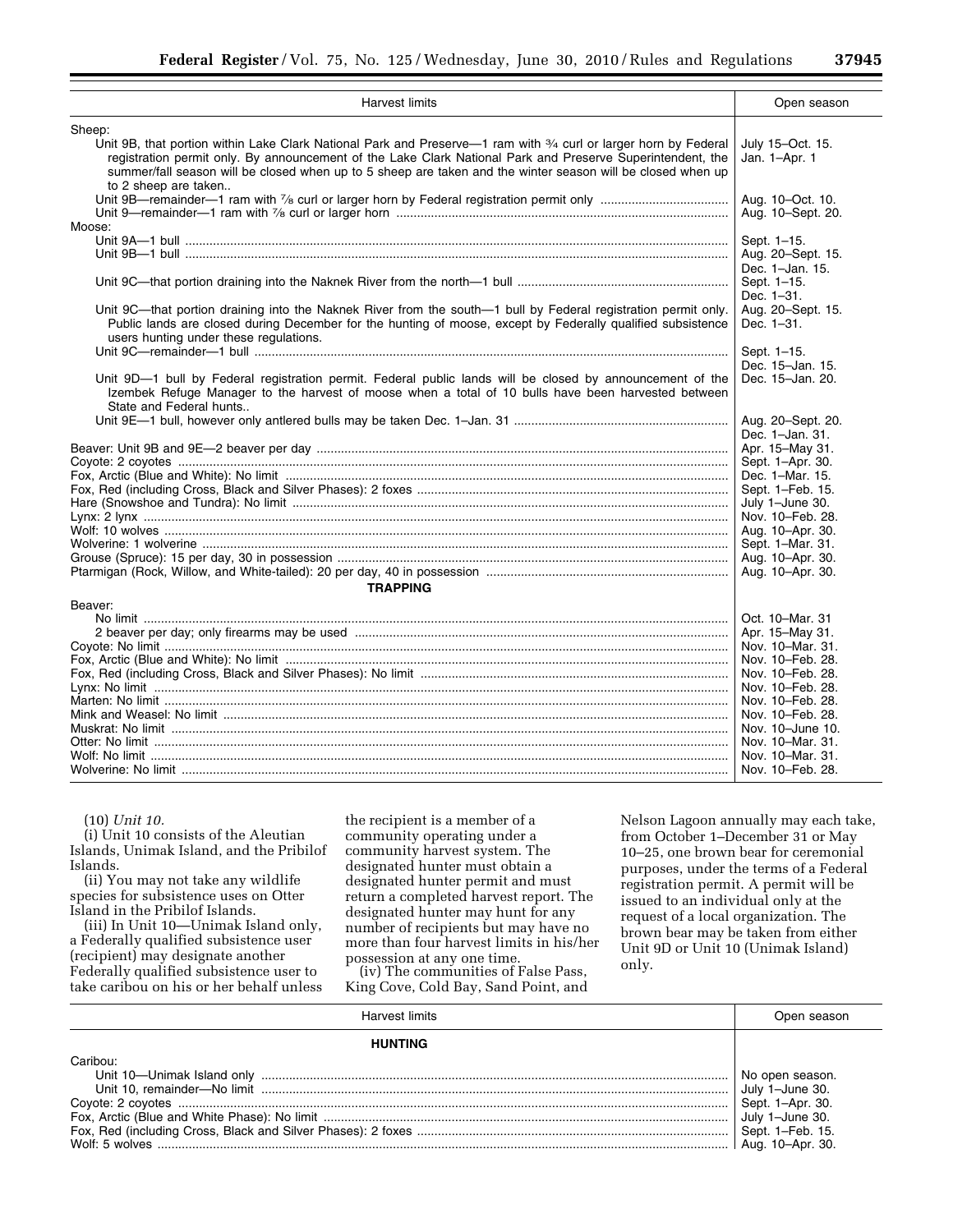| Harvest limits  | Open season                                                                                                                                                 |
|-----------------|-------------------------------------------------------------------------------------------------------------------------------------------------------------|
| <b>TRAPPING</b> | Sept. 1-Mar. 31.<br>Aug. 10-Apr. 30.                                                                                                                        |
|                 | Sept. 1-Apr. 30.<br>July 1-June 30.<br>Sept. 1-Feb. 28.<br>Nov. 10-Feb. 28.<br>Nov. 10-June 10.<br>Nov. 10-Mar. 31.<br>Nov. 10-Mar. 31.<br>Nov. 10-Feb. 28. |

(11) *Unit 11.* Unit 11 consists of that area draining into the headwaters of the Copper River south of Suslota Creek and the area drained by all tributaries into the east bank of the Copper River between the confluence of Suslota Creek with the Slana River and Miles Glacier.

(i) Unit-specific regulations:

(A) You may use bait to hunt black bear between April 15 and June 15;

(B) One moose without calf may be taken from June 20–July 31 in the Wrangell-St. Elias National Park and Preserve in Unit 11 or 12 for the Batzulnetas Culture Camp. Two hunters

from either Chistochina or Mentasta Village may be designated by the Mt. Sanford Tribal Consortium to receive the Federal subsistence harvest permit. The permit may be obtained from a Wrangell-St. Elias National Park and Preserve office.

(ii) A joint permit may be issued to a pair of a minor and an elder to hunt sheep during the Sept. 21–Oct. 20 hunt. The following conditions apply:

(A) The permittees must be a minor aged 8 to 15 years old and an accompanying adult 60 years of age or older;

(B) Both the elder and the minor must be Federally qualified subsistence users with a positive customary and traditional use determination for the area they want to hunt;

(C) The minor must hunt under the direct immediate supervision of the accompanying adult, who is responsible for ensuring that all legal requirements are met;

(D) Only one animal may be harvested with this permit. The sheep harvested will count against the harvest limits of both the minor and accompanying adult.

| <b>Harvest limits</b>                                                                                                                                                                                                                                                             | Open season       |
|-----------------------------------------------------------------------------------------------------------------------------------------------------------------------------------------------------------------------------------------------------------------------------------|-------------------|
| <b>HUNTING</b>                                                                                                                                                                                                                                                                    |                   |
|                                                                                                                                                                                                                                                                                   | July 1-June 30.   |
|                                                                                                                                                                                                                                                                                   | Aug. 10-June 15.  |
|                                                                                                                                                                                                                                                                                   | No open season.   |
| Sheep:                                                                                                                                                                                                                                                                            |                   |
|                                                                                                                                                                                                                                                                                   | Aug. 10-Sept. 20. |
|                                                                                                                                                                                                                                                                                   | Sept. 21-Oct. 20. |
| Goat:                                                                                                                                                                                                                                                                             |                   |
| Unit 11—that portion within the Wrangell-St. Elias National Park and Preserve that is bounded by the Chitina and<br>Nizina rivers on the south, the Kennicott River and glacier on the southeast, and the Root Glacier on the<br>east-1 goat by Federal registration permit only. | Aug. 25-Dec. 31.  |
| Unit 11-the remainder of the Wrangell-St. Elias National Park and Preserve-1 goat by Federal registration per-<br>mit only.                                                                                                                                                       | Aug. 10-Dec. 31.  |
| Federal public lands will be closed by announcement of the Superintendent, Wrangell-St. Elias National Park and<br>Preserve to the harvest of goats when a total of 45 goats has been harvested between Federal and State<br>hunts.                                               | No open season.   |
|                                                                                                                                                                                                                                                                                   | Aug 20-Sept. 20.  |
|                                                                                                                                                                                                                                                                                   | Sept. 20-Jun. 10. |
|                                                                                                                                                                                                                                                                                   | June 1-Oct. 10.   |
|                                                                                                                                                                                                                                                                                   | Aug. 10-Apr. 30.  |
| Fox, Red (including Cross, Black and Silver Phases): 10 foxes; however, no more than 2 foxes may be taken prior to<br>Oct.1.                                                                                                                                                      | Sept. 1-Mar. 15.  |
|                                                                                                                                                                                                                                                                                   | July 1-June 30.   |
|                                                                                                                                                                                                                                                                                   | Nov. 10-Feb. 28.  |
|                                                                                                                                                                                                                                                                                   | Aug. 10-Apr. 30.  |
|                                                                                                                                                                                                                                                                                   | Sept. 1-Jan. 31.  |
|                                                                                                                                                                                                                                                                                   | Aug. 10-Mar. 31.  |
|                                                                                                                                                                                                                                                                                   | Aug. 10-Mar. 31.  |
| <b>TRAPPING</b>                                                                                                                                                                                                                                                                   |                   |
|                                                                                                                                                                                                                                                                                   | Sept. 25-May 31.  |
|                                                                                                                                                                                                                                                                                   | Nov. 10-Mar. 31.  |
|                                                                                                                                                                                                                                                                                   | Nov. 10–Feb. 28.  |
|                                                                                                                                                                                                                                                                                   | Nov. 10-Feb. 28.  |
|                                                                                                                                                                                                                                                                                   | Nov. 10–Feb. 28.  |
|                                                                                                                                                                                                                                                                                   | Nov. 10–Feb. 28.  |
|                                                                                                                                                                                                                                                                                   | Nov. 10-June 10.  |
|                                                                                                                                                                                                                                                                                   | Nov. 10–Mar. 31.  |
|                                                                                                                                                                                                                                                                                   | Nov. 10-Mar. 31.  |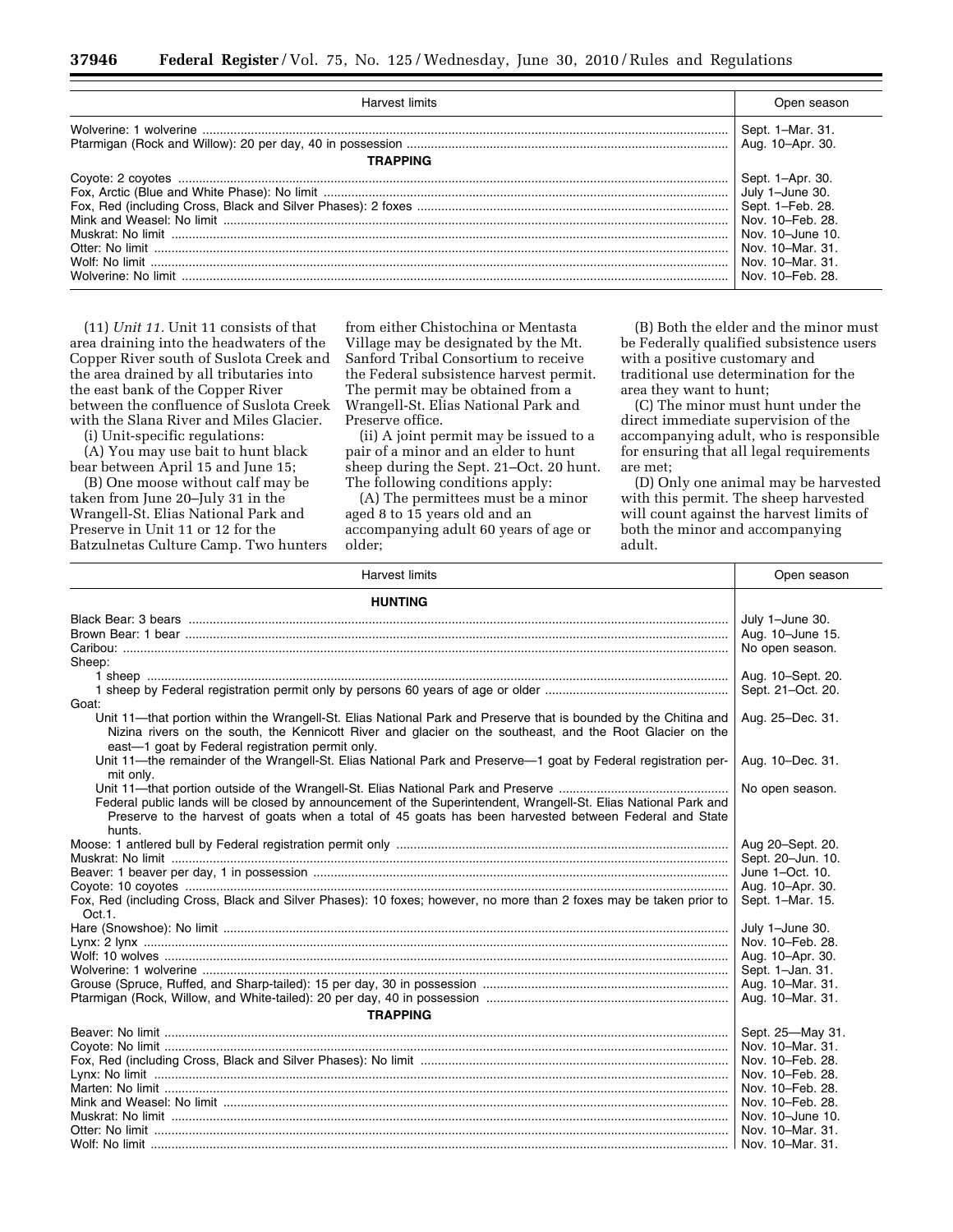| Harvest limits           | Open season         |
|--------------------------|---------------------|
| Wolverine: No limit<br>. | 10–Feb. 28.<br>Nov. |

(12) *Unit 12.* Unit 12 consists of the Tanana River drainage upstream from the Robertson River, including all drainages into the east bank of the Robertson River, and the White River drainage in Alaska, but excluding the Ladue River drainage.

(i) Unit-specific regulations:

(A) You may use bait to hunt black bear between April 15 and June 30; you may use bait to hunt wolves on FWS and BLM lands;

(B) You may not use a steel trap, or a snare using cable smaller than  $\frac{3}{32}$ inch diameter to trap coyotes or wolves in Unit 12 during April and October;

(C) One moose without calf may be taken from June 20–July 31 in the

Wrangell-St. Elias National Park and Preserve in Unit 11 or 12 for the Batzulnetas Culture Camp. Two hunters from either Chistochina or Mentasta Village may be designated by the Mt. Sanford Tribal Consortium to receive the Federal subsistence harvest permit. The permit may be obtained from a Wrangell–St. Elias National Park and Preserve office.

(ii) A joint permit may be issued to a pair of a minor and an elder to hunt sheep during the Sept. 21–Oct. 20 hunt. The following conditions apply:

(A) The permittees must be a minor aged 8 to 15 years old and an

accompanying adult 60 years of age or older;

(B) Both the elder and the minor must be Federally qualified subsistence users with a positive customary and traditional use determination for the area they want to hunt;

(C) The minor must hunt under the direct immediate supervision of the accompanying adult, who is responsible for ensuring that all legal requirements are met;

(D) Only one animal may be harvested with this permit. The sheep harvested will count against the harvest limits of both the minor and accompanying adult.

| <b>Harvest limits</b>                                                                                                                                                                                                                                                                                                                                                                                                                                                                                                                                     | Open season                            |
|-----------------------------------------------------------------------------------------------------------------------------------------------------------------------------------------------------------------------------------------------------------------------------------------------------------------------------------------------------------------------------------------------------------------------------------------------------------------------------------------------------------------------------------------------------------|----------------------------------------|
| <b>HUNTING</b>                                                                                                                                                                                                                                                                                                                                                                                                                                                                                                                                            |                                        |
|                                                                                                                                                                                                                                                                                                                                                                                                                                                                                                                                                           | July 1-June 30.                        |
|                                                                                                                                                                                                                                                                                                                                                                                                                                                                                                                                                           | Aug. 10-June 30.                       |
| Caribou:                                                                                                                                                                                                                                                                                                                                                                                                                                                                                                                                                  |                                        |
| Unit 12-that portion of the Nabesna River drainage within the Wrangell-St. Elias National Park and Preserve<br>and all Federal lands south of the Winter Trail running southeast from Pickerel Lake to the Canadian border-<br>All hunting of caribou is prohibited on Federal public lands.                                                                                                                                                                                                                                                              | No open season.                        |
|                                                                                                                                                                                                                                                                                                                                                                                                                                                                                                                                                           | Sept. 1-20.                            |
| Unit 12—remainder—1 caribou may be taken by a Federal registration permit during a winter season to be an-<br>nounced. Dates for a winter season to occur between Oct. 1 and Apr. 30 and sex of animal to be taken will be<br>announced by Tetlin National Wildlife Refuge Manager in consultation with Wrangell-St. Elias National Park<br>and Preserve Superintendent, Alaska Department of Fish and Game area biologists, and Chairs of the Eastern<br>Interior Regional Advisory Council and Upper Tanana/Fortymile Fish and Game Advisory Committee. | Winter season to be an-<br>nounced.    |
| Sheep:                                                                                                                                                                                                                                                                                                                                                                                                                                                                                                                                                    |                                        |
| Unit 12-that portion within Wrangell-St. Elias National Park and Preserve-1 ram with full curl horn or larger by<br>Federal registration permit only by persons 60 years of age or older.                                                                                                                                                                                                                                                                                                                                                                 | Aug. 10-Sept. 20.<br>Sept. 21-Oct. 20. |
| Moose:                                                                                                                                                                                                                                                                                                                                                                                                                                                                                                                                                    |                                        |
| Unit 12—that portion within the Tetlin National Wildlife Refuge and those lands within the Wrangell-St. Elias Na-                                                                                                                                                                                                                                                                                                                                                                                                                                         | Aug. 24-28.                            |
| tional Preserve north and east of a line formed by the Pickerel Lake Winter Trail from the Canadian border to                                                                                                                                                                                                                                                                                                                                                                                                                                             | Sept. 8-17.                            |
| Pickerel Lake-1 antlered bull. The Nov.-Dec. season is open by Federal registration permit only.<br>Unit 12—that portion east of the Nabesna River and Nabesna Glacier, and south of the Winter Trail running<br>southeast from Pickerel Lake to the Canadian border—1 antlered bull.                                                                                                                                                                                                                                                                     | Nov. 20-Dec 10.<br>Aug. 24-Sept. 30.   |
|                                                                                                                                                                                                                                                                                                                                                                                                                                                                                                                                                           | Aug. 15-23                             |
|                                                                                                                                                                                                                                                                                                                                                                                                                                                                                                                                                           | Aug. 24-28.                            |
|                                                                                                                                                                                                                                                                                                                                                                                                                                                                                                                                                           | Sept. 1-17.                            |
| Beaver: Unit 12-Wrangell-Saint Elias National Park and Preserve-6 beaver per season. Meat from harvested bea-<br>ver must be salvaged for human consumption.                                                                                                                                                                                                                                                                                                                                                                                              | Sept. 20-May 15.                       |
|                                                                                                                                                                                                                                                                                                                                                                                                                                                                                                                                                           | Aug. 10-Apr. 30.                       |
| Fox, Red (including Cross, Black and Silver Phases): 10 foxes; however, no more than 2 foxes may be taken prior to<br>Oct. 1.                                                                                                                                                                                                                                                                                                                                                                                                                             | Sept. 1-Mar. 15.                       |
|                                                                                                                                                                                                                                                                                                                                                                                                                                                                                                                                                           | July 1-June 30.                        |
|                                                                                                                                                                                                                                                                                                                                                                                                                                                                                                                                                           | Nov. 1-Mar. 15.                        |
|                                                                                                                                                                                                                                                                                                                                                                                                                                                                                                                                                           | Aug. 10-Apr. 30.<br>Sept. 1-Mar. 31    |
|                                                                                                                                                                                                                                                                                                                                                                                                                                                                                                                                                           | Aug. 10-Mar. 31.                       |
|                                                                                                                                                                                                                                                                                                                                                                                                                                                                                                                                                           | Aug. 10-Apr. 30.                       |
| <b>TRAPPING</b>                                                                                                                                                                                                                                                                                                                                                                                                                                                                                                                                           |                                        |
| Beaver: 15 beaver per season. Only firearms may be used during Sept. 20-Oct. 31 and Apr. 16-May 15, to take up                                                                                                                                                                                                                                                                                                                                                                                                                                            | Sept. 20-May 15.                       |
| to 6 beaver. Only traps or snares may be used Nov. 1-Apr. 15. The total annual harvest limit for beaver is 15, of<br>which no more than 6 may be taken by firearm under trapping or hunting regulations. Meat from beaver harvested<br>by firearm must be salvaged for human consumption.                                                                                                                                                                                                                                                                 |                                        |
|                                                                                                                                                                                                                                                                                                                                                                                                                                                                                                                                                           | Oct. 15-Apr. 30.                       |
|                                                                                                                                                                                                                                                                                                                                                                                                                                                                                                                                                           | Nov. 1-Feb. 28.                        |
|                                                                                                                                                                                                                                                                                                                                                                                                                                                                                                                                                           | Nov. 1-Dec. 31.                        |
|                                                                                                                                                                                                                                                                                                                                                                                                                                                                                                                                                           |                                        |
|                                                                                                                                                                                                                                                                                                                                                                                                                                                                                                                                                           |                                        |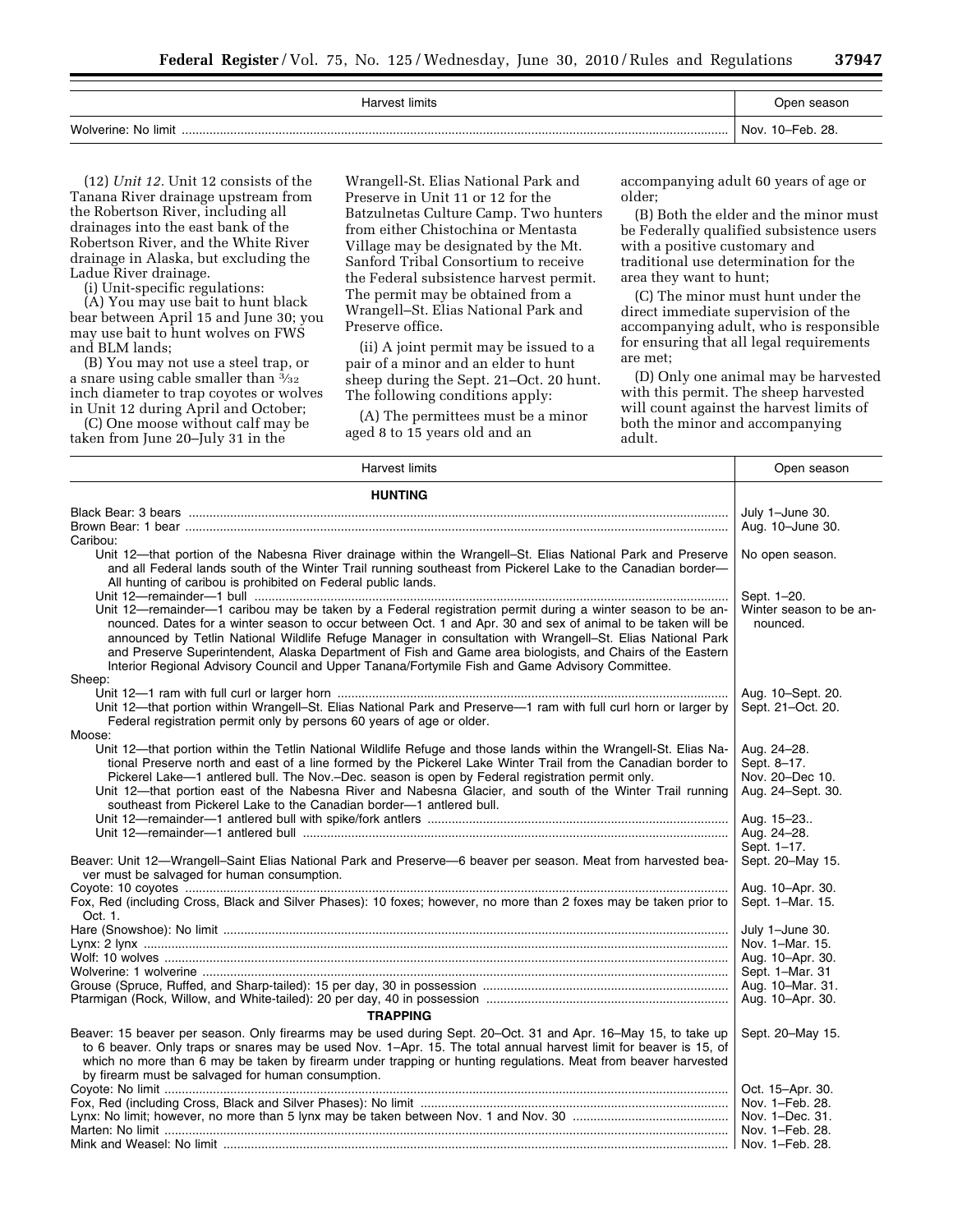| Harvest limits                                             | Open season                                                                   |
|------------------------------------------------------------|-------------------------------------------------------------------------------|
| Muskrat: No limit<br>Wolf: No limit<br>Wolverine: No limit | Sept. 20–June 10.<br>Nov. 1-Apr. 15.<br>1-Apr. 30.<br>Oct.<br>Nov. 1-Feb. 28. |

#### (13) *Unit 13.*

(i) Unit 13 consists of that area westerly of the east bank of the Copper River and drained by all tributaries into the west bank of the Copper River from Miles Glacier and including the Slana River drainages north of Suslota Creek; the drainages into the Delta River upstream from Falls Creek and Black Rapids Glacier; the drainages into the Nenana River upstream from the southeast corner of Denali National Park at Windy; the drainage into the Susitna River upstream from its junction with the Chulitna River; the drainage into the east bank of the Chulitna River upstream to its confluence with Tokositna River; the drainages of the Chulitna River (south of Denali National Park) upstream from its confluence with the Tokositna River; the drainages into the north bank of the Tokositna River upstream to the base of the Tokositna Glacier; the drainages into the Tokositna Glacier; the drainages into the east bank of the Susitna River between its confluences with the Talkeetna and Chulitna Rivers; the drainages into the north and east bank of the Talkeetna River including the Talkeetna River to its confluence with Clear Creek, the eastside drainages of a line going up the south bank of Clear Creek to the first unnamed creek on the south, then up that creek to lake 4408, along the northeast shore of lake 4408, then southeast in a straight line to the northern most fork of the Chickaloon River; the drainages into the east bank of the Chickaloon River below the line from lake 4408; the drainages of the Matanuska River above its confluence with the Chickaloon River:

(A) Unit 13A consists of that portion of Unit 13 bounded by a line beginning at the Chickaloon River bridge at Mile 77.7 on the Glenn Highway, then along the Glenn Highway to its junction with the Richardson Highway, then south along the Richardson Highway to the foot of Simpson Hill at Mile 111.5, then east to the east bank of the Copper River, then northerly along the east bank of the Copper River to its junction with the Gulkana River, then northerly along the west bank of the Gulkana River to its junction with the West Fork of the Gulkana River, then westerly along the west bank of the West Fork of the Gulkana River to its source, an unnamed lake, then across the divide into the Tyone River drainage, down an unnamed stream into the Tyone River, then down the Tyone River to the Susitna River, then down the southern bank of the Susitna River to the mouth of Kosina Creek, then up Kosina Creek to its headwaters, then across the divide and down Aspen Creek to the Talkeetna River, then southerly along the boundary of Unit 13 to the Chickaloon River bridge, the point of beginning;

(B) Unit 13B consists of that portion of Unit 13 bounded by a line beginning at the confluence of the Copper River and the Gulkana River, then up the east bank of the Copper River to the Gakona River, then up the Gakona River and Gakona Glacier to the boundary of Unit 13, then westerly along the boundary of Unit 13 to the Susitna Glacier, then southerly along the west bank of the Susitna Glacier and the Susitna River to the Tyone River, then up the Tyone River and across the divide to the headwaters of the West Fork of the Gulkana River, then down the West Fork of the Gulkana River to the confluence of the Gulkana River and the Copper River, the point of beginning;

(C) Unit 13C consists of that portion of Unit 13 east of the Gakona River and Gakona Glacier;

(D) Unit 13D consists of that portion of Unit 13 south of Unit 13A;

(E) Unit 13E consists of the remainder of Unit 13.

(ii) Within the following areas, the taking of wildlife for subsistence uses is prohibited or restricted on public lands:

(A) You may not take wildlife for subsistence uses on lands within Mount McKinley National Park as it existed prior to December 2, 1980. Subsistence uses as authorized by this paragraph (m)(13) are permitted in Denali National Preserve and lands added to Denali National Park on December 2, 1980;

(B) You may not use motorized vehicles or pack animals for hunting from Aug. 5–25 in the Delta Controlled Use Area, the boundary of which is defined as: a line beginning at the confluence of Miller Creek and the Delta River, then west to vertical angle benchmark Miller, then west to include all drainages of Augustana Creek and Black Rapids Glacier, then north and east to include all drainages of McGinnis Creek to its confluence with the Delta River, then east in a straight

line across the Delta River to Mile 236.7 Richardson Highway, then north along the Richardson Highway to its junction with the Alaska Highway, then east along the Alaska Highway to the west bank of the Johnson River, then south along the west bank of the Johnson River and Johnson Glacier to the head of the Cantwell Glacier, then west along the north bank of the Cantwell Glacier and Miller Creek to the Delta River;

(C) Except for access and transportation of harvested wildlife on Sourdough and Haggard Creeks, Middle Fork trails, or other trails designated by the Board, you may not use motorized vehicles for subsistence hunting in the Sourdough Controlled Use Area. The Sourdough Controlled Use Area consists of that portion of Unit 13B bounded by a line beginning at the confluence of Sourdough Creek and the Gulkana River, then northerly along Sourdough Creek to the Richardson Highway at approximately Mile 148, then northerly along the Richardson Highway to the Middle Fork Trail at approximately Mile 170, then westerly along the trail to the Gulkana River, then southerly along the east bank of the Gulkana River to its confluence with Sourdough Creek, the point of beginning;

(D) You may not use any motorized vehicle or pack animal for hunting, including the transportation of hunters, their hunting gear, and/or parts of game from July 26–September 30 in the Tonsina Controlled Use Area. The Tonsina Controlled Use Area consists of that portion of Unit 13D bounded on the west by the Richardson Highway from the Tiekel River to the Tonsina River at Tonsina, on the north along the south bank of the Tonsina River to where the Edgerton Highway crosses the Tonsina River, then along the Edgerton Highway to Chitina, on the east by the Copper River from Chitina to the Tiekel River, and on the south by the north bank of the Tiekel River.

(iii) Unit-specific regulations: (A) You may use bait to hunt black

bear between April 15 and June 15; (B) Upon written request by the Camp Director to the Glennallen Field Office, 2 caribou, sex to be determined by the Glennallen Field Office Manager of the BLM, may be taken from Aug. 10–Sept. 30 or Oct. 21–Mar. 31 by Federal registration permit for the Hudson Lake Residential Treatment Camp.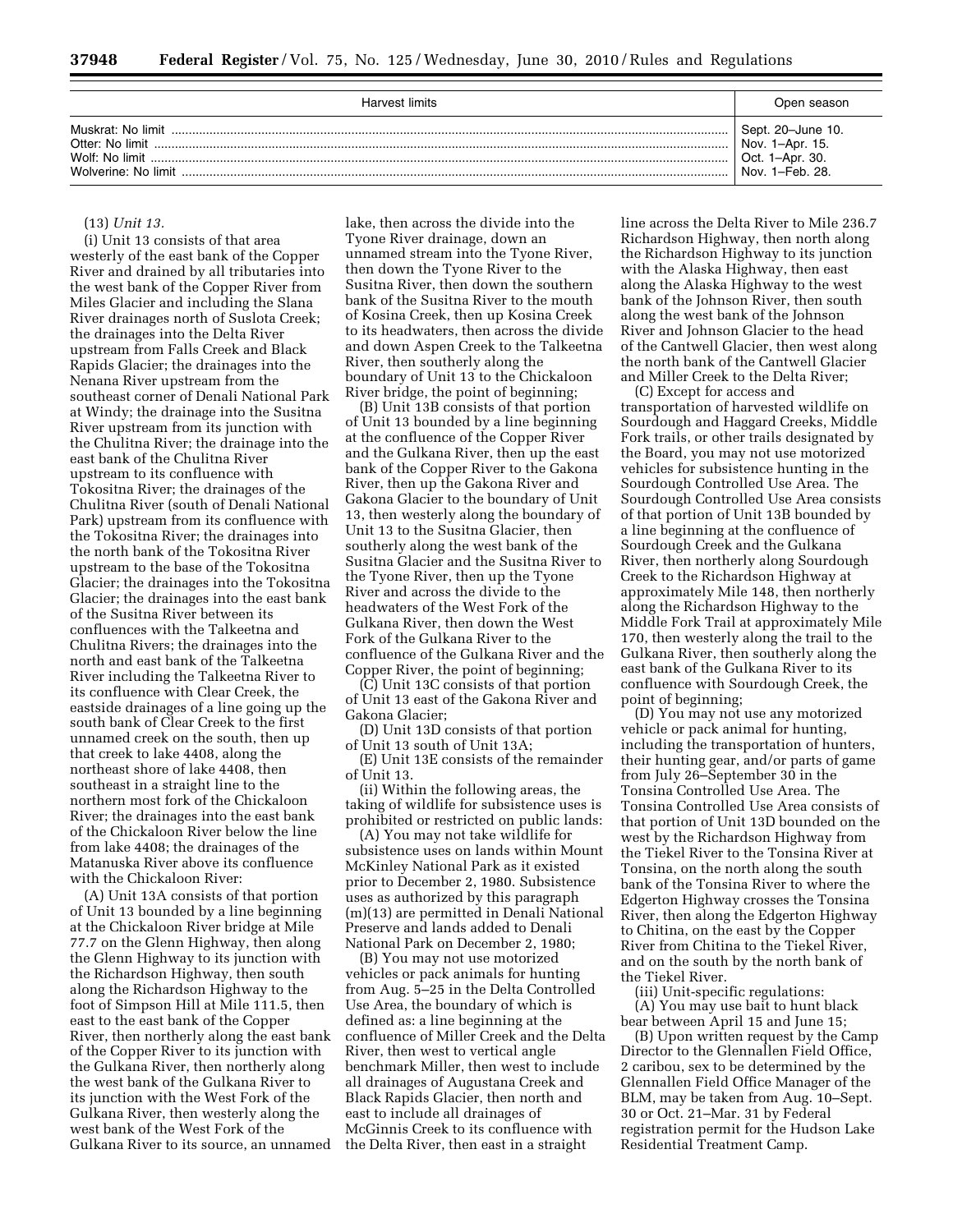Additionally, 1 bull moose may be taken Aug. 1–Sept. 20. The animals may be taken by any Federally qualified hunter designated by the Camp Director. The hunter must have in his/her possession the permit and a designated hunter permit during all periods that are being hunted;

(C) Upon written request from the Ahtna Heritage Foundation to the

Glennallen Field Office, either 1 bull moose or 2 caribou, sex to be determined by the Glennallen Field Office Manager of the Bureau of Land Management, may be taken from Aug 1– Sept. 20 for 1 moose or Aug. 10–Sept. 20 for 2 caribou by Federal registration permit for the Ahtna Heritage Foundation's culture camp. The permit will expire on September 20 or when

the camp closes, whichever comes first. No combination of caribou and moose is allowed. The animals may be taken by any Federally qualified hunter designated by the Camp Director. The hunter must have in his/her possession the permit and a designated hunter permit during all periods that are being hunted.

| Harvest limits                                                                                                                                                                                                                                                                                                                                                                                  | Open season                           |
|-------------------------------------------------------------------------------------------------------------------------------------------------------------------------------------------------------------------------------------------------------------------------------------------------------------------------------------------------------------------------------------------------|---------------------------------------|
| <b>HUNTING</b>                                                                                                                                                                                                                                                                                                                                                                                  |                                       |
|                                                                                                                                                                                                                                                                                                                                                                                                 | July 1-June 30.                       |
| Brown Bear: 1 bear. Bears taken within Denali National Park must be sealed within 5 days of harvest. That portion<br>within Denali National Park will be closed by announcement of the Superintendent after 4 bears have been har-<br>vested.                                                                                                                                                   | Aug. 10-May 31.                       |
| Caribou:                                                                                                                                                                                                                                                                                                                                                                                        |                                       |
| Unit 13A and 13B-2 caribou by Federal registration permit only. The sex of animals that may be taken will be<br>announced by the Glennallen Field Office Manager of the Bureau of Land Management in consultation with the<br>Alaska Department of Fish and Game area biologist and Chairs of the Eastern Interior Regional Advisory<br>Council and the Southcentral Regional Advisory Council. | Aug. 10-Sept. 30.<br>Oct. 21-Mar. 31. |
|                                                                                                                                                                                                                                                                                                                                                                                                 | Aug. 10-Sept. 30.                     |
| You may not hunt within the Trans-Alaska Oil Pipeline right-of-way. The right-of-way is the area occupied by the<br>pipeline (buried or above ground) and the cleared area 25 feet on either side of the pipeline.                                                                                                                                                                              | Oct. 21-Mar. 31.                      |
| Sheep: Unit 13, excluding Unit 13D and the Tok Management Area and Delta Controlled Use Area-1 ram with 7/8<br>curl or larger horn.                                                                                                                                                                                                                                                             | Aug. 10-Sept. 20.                     |
| Moose:                                                                                                                                                                                                                                                                                                                                                                                          |                                       |
| Unit 13E-1 antlered bull moose by Federal registration permit only; only 1 permit will be issued per household<br>Unit 13-remainder-1 antlered bull moose by Federal registration permit only.<br>Aug. 1-Sept. 20.                                                                                                                                                                              | Aug. 1-Sept. 20.                      |
|                                                                                                                                                                                                                                                                                                                                                                                                 | June 15-Sept. 10.                     |
|                                                                                                                                                                                                                                                                                                                                                                                                 | Aug. 10-Apr. 30.                      |
| Fox, Red (including Cross, Black and Silver Phases): 10 foxes; however, no more than 2 foxes may be taken prior to<br>Oct.1.                                                                                                                                                                                                                                                                    | Sept. 1-Mar. 15.                      |
|                                                                                                                                                                                                                                                                                                                                                                                                 | July 1-June 30.                       |
|                                                                                                                                                                                                                                                                                                                                                                                                 | Nov. 10-Feb. 28.                      |
|                                                                                                                                                                                                                                                                                                                                                                                                 | Aug. 10-Apr. 30.                      |
|                                                                                                                                                                                                                                                                                                                                                                                                 | Sept. 1-Jan. 31.                      |
|                                                                                                                                                                                                                                                                                                                                                                                                 | Aug. 10-Mar. 31.                      |
|                                                                                                                                                                                                                                                                                                                                                                                                 | Aug. 10-Mar. 31.                      |
| <b>TRAPPING</b>                                                                                                                                                                                                                                                                                                                                                                                 |                                       |
|                                                                                                                                                                                                                                                                                                                                                                                                 | Sept. 25-May 31.                      |
|                                                                                                                                                                                                                                                                                                                                                                                                 | Nov. 10-Mar. 31.                      |
|                                                                                                                                                                                                                                                                                                                                                                                                 | Nov. 10-Feb. 28.                      |
|                                                                                                                                                                                                                                                                                                                                                                                                 | Nov. 10–Feb. 28.                      |
|                                                                                                                                                                                                                                                                                                                                                                                                 | Nov. 10–Feb. 28.                      |
|                                                                                                                                                                                                                                                                                                                                                                                                 | Nov. 10-Feb. 28.                      |
|                                                                                                                                                                                                                                                                                                                                                                                                 | Sept. 25-June 10.                     |
|                                                                                                                                                                                                                                                                                                                                                                                                 | Nov. 10-Mar. 31.                      |
|                                                                                                                                                                                                                                                                                                                                                                                                 | Oct. 15-Apr. 30.                      |
|                                                                                                                                                                                                                                                                                                                                                                                                 | Nov. 10-Jan. 31.                      |
|                                                                                                                                                                                                                                                                                                                                                                                                 |                                       |

#### (14) *Unit 14.*

(i) Unit 14 consists of drainages into the north side of Turnagain Arm west of and excluding the Portage Creek drainage, drainages into Knik Arm excluding drainages of the Chickaloon and Matanuska Rivers in Unit 13, drainages into the north side of Cook Inlet east of the Susitna River, drainages into the east bank of the Susitna River downstream from the Talkeetna River, and drainages into the south and west bank of the Talkeetna River to its confluence with Clear Creek, the west side drainages of a line going up the south bank of Clear Creek to the first

unnamed creek on the south, then up that creek to lake 4408, along the northeast shore of lake 4408, then southeast in a straight line to the northern most fork of the Chickaloon River:

(A) Unit 14A consists of drainages in Unit 14 bounded on the west by the east bank of the Susitna River, on the north by the north bank of Willow Creek and Peters Creek to its headwaters, then east along the hydrologic divide separating the Susitna River and Knik Arm drainages to the outlet creek at lake 4408, on the east by the eastern boundary of Unit 14, and on the south

by Cook Inlet, Knik Arm, the south bank of the Knik River from its mouth to its junction with Knik Glacier, across the face of Knik Glacier and along the north side of Knik Glacier to the Unit 6 boundary;

(B) Unit 14B consists of that portion of Unit 14 north of Unit 14A;

(C) Unit 14C consists of that portion of Unit 14 south of Unit 14A.

(ii) In the following areas, the taking of wildlife for subsistence uses is prohibited or restricted on public lands:

(A) You may not take wildlife for subsistence uses in the Fort Richardson and Elmendorf Air Force Base Management Areas, consisting of the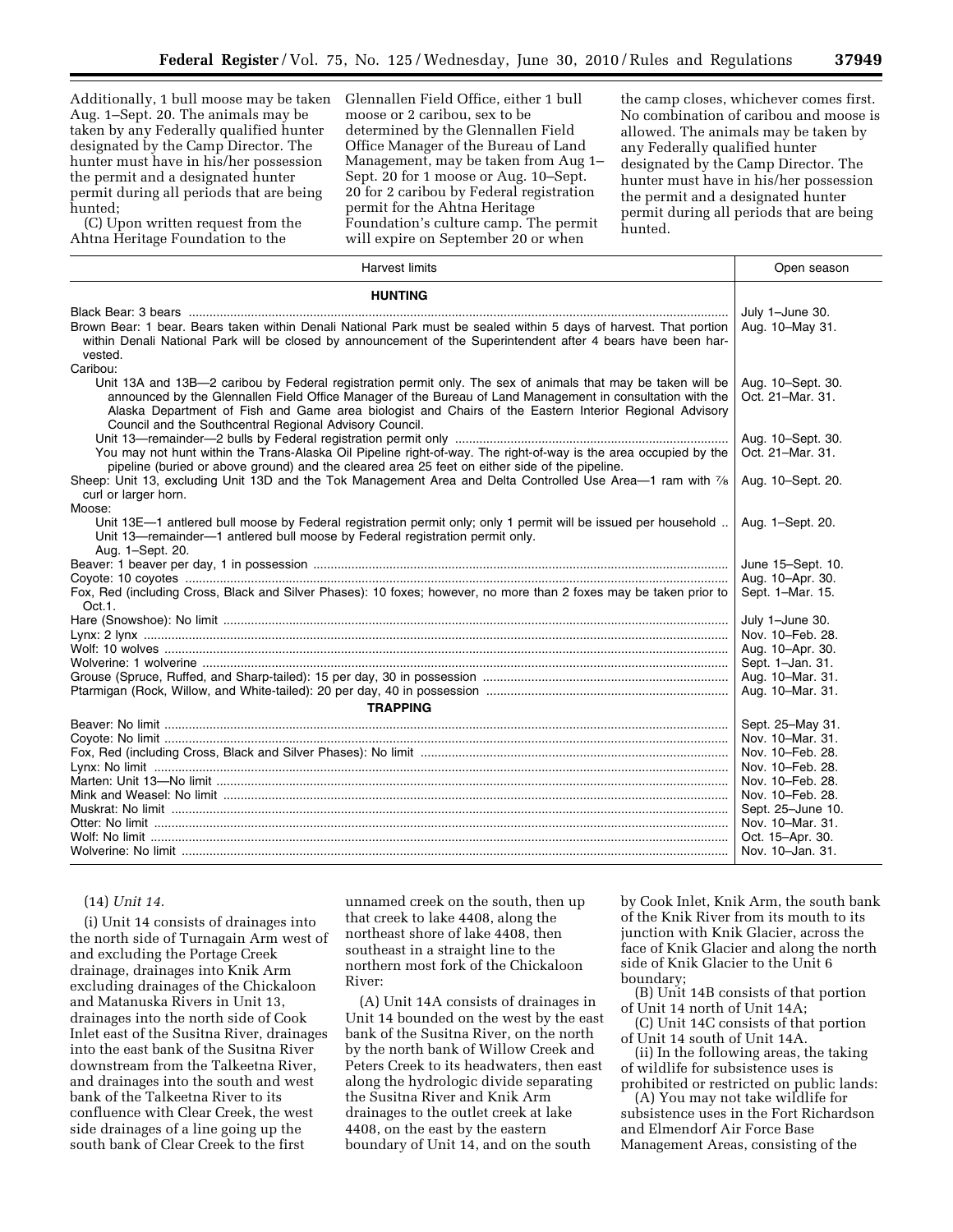Fort Richardson and Elmendorf Military Reservations;

(B) You may not take wildlife for subsistence uses in the Anchorage

Management Area, consisting of all drainages south of Elmendorf and Fort Richardson military reservations and north of and including Rainbow Creek. (iii) Unit-specific regulations:

| <b>Harvest limits</b>                                                                                                                                                                                     | Open season      |
|-----------------------------------------------------------------------------------------------------------------------------------------------------------------------------------------------------------|------------------|
| <b>HUNTING</b>                                                                                                                                                                                            |                  |
|                                                                                                                                                                                                           | Jul. 1-Jun. 30.  |
|                                                                                                                                                                                                           | May 15-Oct. 31.  |
|                                                                                                                                                                                                           | Sept. 1-Apr. 30. |
|                                                                                                                                                                                                           |                  |
|                                                                                                                                                                                                           |                  |
|                                                                                                                                                                                                           |                  |
|                                                                                                                                                                                                           | Aug. 10-Apr. 30. |
|                                                                                                                                                                                                           | Sept. 1-Mar. 31. |
|                                                                                                                                                                                                           |                  |
|                                                                                                                                                                                                           | Sept. 8-Mar. 31. |
| <b>TRAPPING</b>                                                                                                                                                                                           |                  |
| Beaver: Unit 14C—that portion within the drainages of Glacier Creek, Kern Creek, Peterson Creek, the Twentymile<br>River and the drainages of Knik River outside Chugach State Park—20 beaver per season. | Dec. 1-Apr. 15.  |
|                                                                                                                                                                                                           | Nov. 10–Feb. 28. |
|                                                                                                                                                                                                           |                  |
|                                                                                                                                                                                                           | Dec. 15-Jan. 31. |
|                                                                                                                                                                                                           | Nov. 10-Jan. 31. |
|                                                                                                                                                                                                           | Nov. 10-Jan. 31. |
|                                                                                                                                                                                                           | Nov. 10-May 15.  |
|                                                                                                                                                                                                           | Nov. 10–Feb. 28. |
|                                                                                                                                                                                                           | Nov. 10–Feb. 28. |
|                                                                                                                                                                                                           | Nov. 10-Jan. 31. |

## (15) *Unit 15.*

(i) Unit 15 consists of that portion of the Kenai Peninsula and adjacent islands draining into the Gulf of Alaska, Cook Inlet, and Turnagain Arm from Gore Point to the point where longitude line 150°00′ W. crosses the coastline of Chickaloon Bay in Turnagain Arm, including that area lying west of longitude line 150°00′ W. to the mouth of the Russian River, then southerly along the Chugach National Forest boundary to the upper end of Upper Russian Lake; and including the drainages into Upper Russian Lake west of the Chugach National Forest boundary:

(A) Unit 15A consists of that portion of Unit 15 north of the north bank of the Kenai River and the north shore of Skilak Lake;

(B) Unit 15B consists of that portion of Unit 15 south of the north bank of the Kenai River and the north shore of Skilak Lake, and north of the north bank of the Kasilof River, the north shore of Tustumena Lake, Glacier Creek, and Tustumena Glacier;

(C) Unit 15C consists of the remainder of Unit 15.

(ii) You may not take wildlife, except for grouse, ptarmigan, and hares that may be taken only from October 1– March 1 by bow and arrow only, in the Skilak Loop Management Area, which consists of that portion of Unit 15A bounded by a line beginning at the easternmost junction of the Sterling Highway and the Skilak Loop (milepost 76.3), then due south to the south bank of the Kenai River, then southerly along the south bank of the Kenai River to its confluence with Skilak Lake, then

westerly along the north shore of Skilak Lake to Lower Skilak Lake Campground, then northerly along the Lower Skilak Lake Campground Road and the Skilak Loop Road to its westernmost junction with the Sterling Highway, then easterly along the Sterling Highway to the point of beginning.

(iii) Unit-specific regulations:

(A) You may use bait to hunt black bear between April 15 and June 15;

(B) You may not trap furbearers for subsistence in the Skilak Loop Wildlife Management Area;

(C) You may not trap marten in that portion of Unit 15B east of the Kenai River, Skilak Lake, Skilak River, and Skilak Glacier;

(D) You may not take red fox in Unit 15 by any means other than a steel trap or snare.

| Harvest limits                                                                                                                                                                                                                                                                                                 | Open season                                                                                               |
|----------------------------------------------------------------------------------------------------------------------------------------------------------------------------------------------------------------------------------------------------------------------------------------------------------------|-----------------------------------------------------------------------------------------------------------|
| <b>HUNTING</b>                                                                                                                                                                                                                                                                                                 |                                                                                                           |
| Black Bear:                                                                                                                                                                                                                                                                                                    |                                                                                                           |
| Brown Bear: Unit 15C—1 bear every four regulatory years by Federal registration permit. The season may be opened<br>or closed by announcement from the Kenai National Wildlife Refuge Manager after consultation with ADF&G and<br>the Chair of the Southcentral Alaska Subsistence Regional Advisory Council. | Jul. 1–Jun. 30.<br>Jul. 1-Jun. 30.<br>Oct. 1-Nov. 30, to be<br>announced and<br>Apr. 1-Jun. 15, to be an- |
| Moose:<br>Unit 15A—remainder, 15B, and 15C—1 antlered bull with spike-fork or 50-inch antlers or with 3 or more brow<br>tines on either antler, by Federal registration permit only.                                                                                                                           | nounced.<br>No open season.<br>Aug. 10-Sept. 20.                                                          |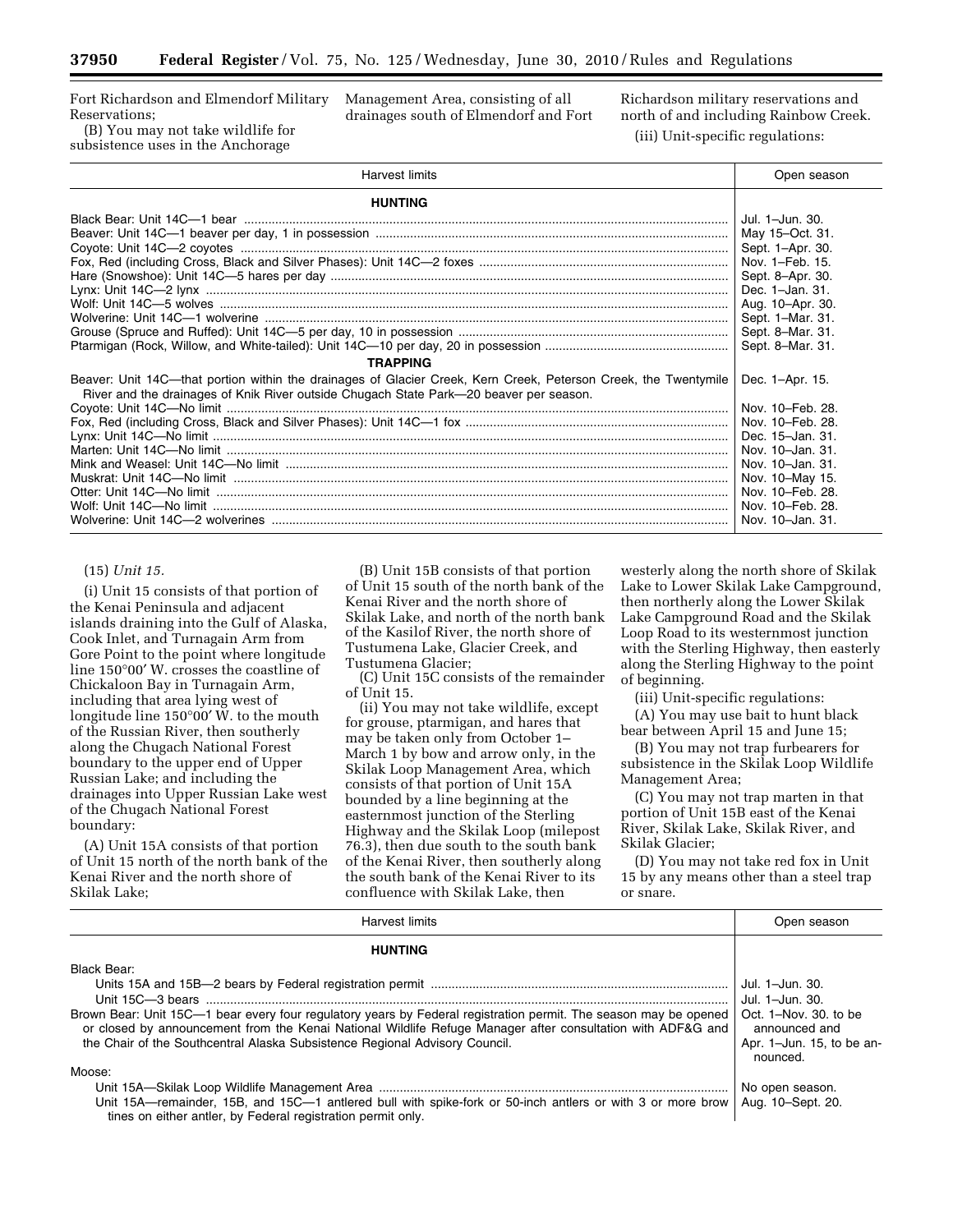| <b>Harvest limits</b>                                                                                                                                                                                                                                                                                                                                                                           | Open season      |
|-------------------------------------------------------------------------------------------------------------------------------------------------------------------------------------------------------------------------------------------------------------------------------------------------------------------------------------------------------------------------------------------------|------------------|
| Units 15B and 15C—1 antlered bull with spike-fork or 50-inch antlers or with 3 or more brow tines on either ant-<br>ler, by Federal registration permit only. The Kenai NWR Refuge Manager is authorized to close the October/<br>November season based on conservation concerns, in consultation with ADF&G and the Chair of the<br>Southcentral Alaska Subsistence Regional Advisory Council. | Oct. 20-Nov. 10. |
|                                                                                                                                                                                                                                                                                                                                                                                                 | Sept. 1-Apr. 30. |
|                                                                                                                                                                                                                                                                                                                                                                                                 | July 1-Jun. 30.  |
|                                                                                                                                                                                                                                                                                                                                                                                                 | Nov. 10-Jan. 31. |
| Wolf:                                                                                                                                                                                                                                                                                                                                                                                           |                  |
|                                                                                                                                                                                                                                                                                                                                                                                                 | Aug. 10-Apr. 30. |
|                                                                                                                                                                                                                                                                                                                                                                                                 | Aug. 10-Apr. 30. |
|                                                                                                                                                                                                                                                                                                                                                                                                 | Sept. 1-Mar. 31. |
|                                                                                                                                                                                                                                                                                                                                                                                                 | Aug. 10-Mar. 31. |
|                                                                                                                                                                                                                                                                                                                                                                                                 | No open season.  |
| Ptarmigan (Rock, Willow, and White-tailed):.                                                                                                                                                                                                                                                                                                                                                    |                  |
|                                                                                                                                                                                                                                                                                                                                                                                                 | Aug. 10-Mar. 31. |
|                                                                                                                                                                                                                                                                                                                                                                                                 | Aug. 10-Dec. 31. |
|                                                                                                                                                                                                                                                                                                                                                                                                 | Jan. 1-Mar. 31.  |
| <b>TRAPPING</b>                                                                                                                                                                                                                                                                                                                                                                                 |                  |
|                                                                                                                                                                                                                                                                                                                                                                                                 | Nov. 10–Mar. 31. |
|                                                                                                                                                                                                                                                                                                                                                                                                 | Nov. 10-Mar. 31. |
|                                                                                                                                                                                                                                                                                                                                                                                                 | Nov. 10-Feb. 28. |
|                                                                                                                                                                                                                                                                                                                                                                                                 | Jan. 1-Jan. 31.  |
| Marten:                                                                                                                                                                                                                                                                                                                                                                                         |                  |
|                                                                                                                                                                                                                                                                                                                                                                                                 | No open season.  |
|                                                                                                                                                                                                                                                                                                                                                                                                 | Nov. 10-Jan. 31. |
|                                                                                                                                                                                                                                                                                                                                                                                                 | Nov. 10-Jan. 31. |
|                                                                                                                                                                                                                                                                                                                                                                                                 | Nov. 10-May 15.  |
|                                                                                                                                                                                                                                                                                                                                                                                                 | Nov. 10-Feb. 28. |
|                                                                                                                                                                                                                                                                                                                                                                                                 | Nov. 10-Mar. 31. |
|                                                                                                                                                                                                                                                                                                                                                                                                 | Nov. 10–Feb. 28. |

#### (16) *Unit 16.*

(i) Unit 16 consists of the drainages into Cook Inlet between Redoubt Creek and the Susitna River, including Redoubt Creek drainage, Kalgin Island, and the drainages on the west side of the Susitna River (including the Susitna River) upstream to its confluence with the Chulitna River; the drainages into the west side of the Chulitna River (including the Chulitna River) upstream to the Tokositna River, and drainages

into the south side of the Tokositna River upstream to the base of the Tokositna Glacier, including the drainage of the Kahiltna Glacier:

(A) Unit 16A consists of that portion of Unit 16 east of the east bank of the Yentna River from its mouth upstream to the Kahiltna River, east of the east bank of the Kahiltna River, and east of the Kahiltna Glacier;

(B) Unit 16B consists of the remainder of Unit 16.

(ii) You may not take wildlife for subsistence uses in the Mount McKinley National Park, as it existed prior to December 2, 1980. Subsistence uses as authorized by this paragraph (m)(16) are permitted in Denali National Preserve and lands added to Denali National Park on December 2, 1980.

(iii) Unit-specific regulations:

(A) You may use bait to hunt black bear between April 15 and June 15. (B) [Reserved]

| <b>Harvest limits</b>                                                                                         | Open season      |
|---------------------------------------------------------------------------------------------------------------|------------------|
| <b>HUNTING</b>                                                                                                |                  |
|                                                                                                               | July 1-June 30.  |
|                                                                                                               | Aug. 10-Oct. 31. |
| Moose:                                                                                                        |                  |
| Unit 16B—Redoubt Bay Drainages south and west of, and including the Kustatan River drainage—1 bull            | Sept. 1-15.      |
| Unit 16B-Denali National Preserve only-1 bull by Federal registration permit. One Federal registration permit | Sept. 1-30       |
| for moose issued per household.                                                                               | Dec. 1-Feb. 28   |
|                                                                                                               | Sept. 1-30.      |
|                                                                                                               | Dec. 1-Feb. 28.  |
|                                                                                                               | Sept. 1-Apr. 30. |
|                                                                                                               | Sept. 1-Feb. 15. |
|                                                                                                               | July 1-Jun. 30.  |
|                                                                                                               | Dec. 1-Jan. 31.  |
|                                                                                                               | Aug. 10-Apr. 30. |
|                                                                                                               | Sept. 1-Mar. 31. |
|                                                                                                               | Aug. 10-Mar. 31. |
|                                                                                                               | Aug. 10-Mar. 31. |
| <b>TRAPPING</b>                                                                                               |                  |
|                                                                                                               | Oct. 10-May 15.  |
|                                                                                                               | Nov. 10-Mar. 31. |
|                                                                                                               | Nov. 10–Feb. 28. |
|                                                                                                               | Dec. 15-Jan. 31. |
|                                                                                                               | Nov. 10-Feb. 28. |
|                                                                                                               |                  |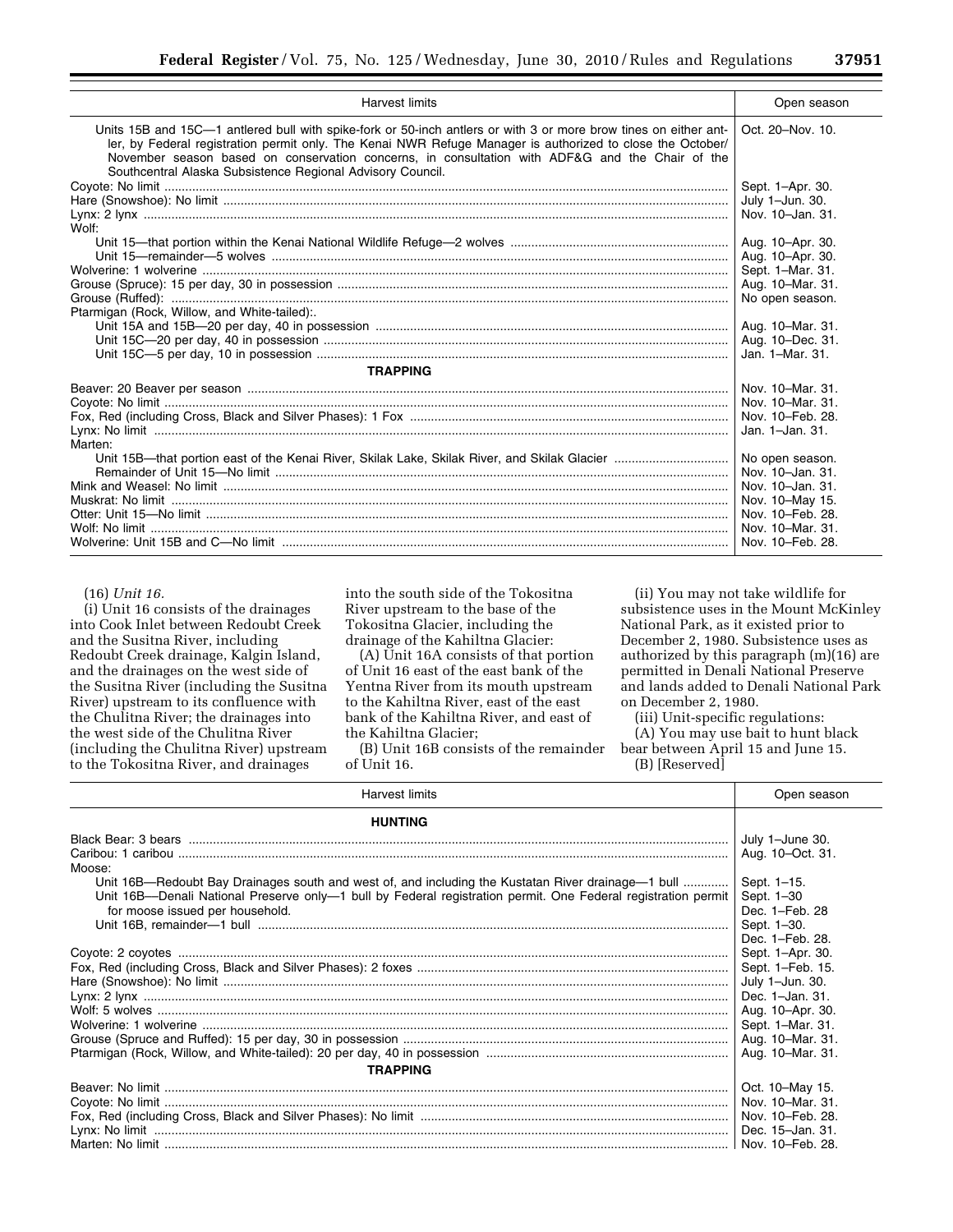| Harvest limits                        | Open season                                                                                                     |
|---------------------------------------|-----------------------------------------------------------------------------------------------------------------|
| Wolf: No limit<br>Wolverine: No limit | Nov. 10-Jan. 31.<br>Nov. $10 - \lim_{h \to 0} 10$ .<br>Nov. 10-Mar. 31.<br>Nov. 10-Mar. 31.<br>Nov. 10–Feb. 28. |

(17) *Unit 17.* 

(i) Unit 17 consists of drainages into Bristol Bay and the Bering Sea between Etolin Point and Cape Newenham, and all islands between these points including Hagemeister Island and the Walrus Islands:

(A) Unit 17A consists of the drainages between Cape Newenham and Cape Constantine, and Hagemeister Island and the Walrus Islands;

(B) Unit 17B consists of the Nushagak River drainage upstream from, and including the Mulchatna River drainage and the Wood River drainage upstream from the outlet of Lake Beverley;

(C) Unit 17C consists of the remainder of Unit 17.

(ii) In the following areas, the taking of wildlife for subsistence uses is prohibited or restricted on public lands:

(A) Except for aircraft and boats and in legal hunting camps, you may not use any motorized vehicle for hunting ungulates, bears, wolves, and wolverine, including transportation of hunters and parts of ungulates, bear, wolves, or wolverine in the Upper Mulchatna Controlled Use Area consisting of Unit 17B, from Aug. 1–Nov. 1.

(B) [Reserved]

(iii) Unit-specific regulations:

(A) You may use bait to hunt black bear between April 15 and June 15;

(B) You may hunt brown bear by State registration permit in lieu of a resident tag if you have obtained a State registration permit prior to hunting;

(C) [Reserved]

(D) If you have a trapping license, you may use a firearm to take beaver in Unit 17 from April 15–May 31. You may not take beaver with a firearm under a trapping license on National Park Service lands.

| <b>Harvest limits</b>                                                                                                                                                                                                                                                                                                                                                                                                                                                                                                                                                                                                                                                                                                                                                                                                                                                                                                                 | Open season                                                                 |
|---------------------------------------------------------------------------------------------------------------------------------------------------------------------------------------------------------------------------------------------------------------------------------------------------------------------------------------------------------------------------------------------------------------------------------------------------------------------------------------------------------------------------------------------------------------------------------------------------------------------------------------------------------------------------------------------------------------------------------------------------------------------------------------------------------------------------------------------------------------------------------------------------------------------------------------|-----------------------------------------------------------------------------|
| <b>HUNTING</b>                                                                                                                                                                                                                                                                                                                                                                                                                                                                                                                                                                                                                                                                                                                                                                                                                                                                                                                        |                                                                             |
|                                                                                                                                                                                                                                                                                                                                                                                                                                                                                                                                                                                                                                                                                                                                                                                                                                                                                                                                       | Aug. 1-May 31.                                                              |
| Caribou:                                                                                                                                                                                                                                                                                                                                                                                                                                                                                                                                                                                                                                                                                                                                                                                                                                                                                                                              | Sept. 1-May 31.                                                             |
| Unit 17A—all drainages west of Right Hand Point—2 caribou; no more than 1 caribou may be a bull, and no<br>more than 1 caribou may be taken Aug. 1-Jan. 31. The season may be closed and harvest limit reduced for<br>the drainages between the Togiak River and Right Hand Point by announcement of the Togiak National Wild-<br>life Refuge Manager.                                                                                                                                                                                                                                                                                                                                                                                                                                                                                                                                                                                | Aug. 1-Mar. 15.                                                             |
| Units 17A and 17C-that portion of 17A and 17C consisting of the Nushagak Peninsula south of the Igushik<br>River, Tuklung River and Tuklung Hills, west to Tvativak Bay—up to 2 caribou by Federal registration permit.<br>Public lands are closed to the taking of caribou except by residents of Togiak, Twin Hills, Manokotak,<br>Aleknagik, Dillingham, Clark's Point, and Ekuk hunting under these regulations. The harvest objective, harvest<br>limit, and the number of permits available will be announced by the Togiak National Wildlife Refuge Manager<br>after consultation with the Alaska Department of Fish and Game and the Nushagak Peninsula Caribou Plan-<br>ning Committee. Successful hunters must report their harvest to the Togiak National Wildlife Refuge within 24<br>hours after returning from the field. The season may be closed by announcement of the Togiak National Wild-<br>life Refuge Manager. | Aug. 1-Sept. 30.<br>Dec. 1-Mar. 31.                                         |
| Units 17A remainder and 17C remainder—selected drainages; a harvest limit of up to 2 caribou will be deter-<br>mined at the time the season is announced. Season, harvest limit, and hunt area to be announced by the<br>Togiak National Wildlife Refuge Manager.<br>Units 17B and 17C-that portion of 17C east of the Wood River and Wood River Lakes-2 caribou; no more<br>than 1 caribou may be a bull, and no more than 1 caribou from Aug. 1-Jan. 31.                                                                                                                                                                                                                                                                                                                                                                                                                                                                            | Season to occur some-<br>time within Aug. 1-<br>Mar. 31.<br>Aug. 1-Mar. 15. |
| Moose:                                                                                                                                                                                                                                                                                                                                                                                                                                                                                                                                                                                                                                                                                                                                                                                                                                                                                                                                | Aug. 10-Sept. 20.                                                           |
| Unit 17A-that portion that includes the area east of the west shore of Nenevok Lake, east of the west bank of<br>the Kemuk River, and east of the west bank of the Togiak River south from the confluence Togiak and Kemuk<br>Rivers-1 antlered bull by State registration permit. Up to a 14-day season during the period Dec. 1-Jan. 31<br>may be opened or closed by the Togiak National Wildlife Refuge Manager after consultation with ADF&G and<br>local users.                                                                                                                                                                                                                                                                                                                                                                                                                                                                 | Aug. 25-Sept. 20.<br>Winter season to be an-<br>nounced.                    |
| Unit 17B—that portion that includes all the Mulchatna River drainage upstream from and including the Chilchitna<br>River drainage—1 bull by State registration permit. During the period Sept. 1–15, a spike/fork bull or a bull with                                                                                                                                                                                                                                                                                                                                                                                                                                                                                                                                                                                                                                                                                                 | Aug. 20-Sept. 15.                                                           |
| 50-inch antlers or with 3 or more brow tines on one side may be taken with a State harvest ticket<br>Unit 17C-that portion that includes the lowithla drainage and Sunshine Valley and all lands west of Wood River<br>and south of Aleknagik Lake-1 bull by State registration permit. During the period Sept. 1-15, a spike/fork<br>bull or a bull with 50-inch antlers or with 3 or more brow tines on one side may be taken with a State harvest<br>ticket.                                                                                                                                                                                                                                                                                                                                                                                                                                                                       | Aug. 20-Sept. 15.                                                           |
| Unit 17B—remainder and 17C—remainder—1 bull by State registration permit. During the period Sept. 1–15, a<br>spike/fork bull or a bull with 50-inch antlers or with 3 or more brow tines on one side may be taken with a<br>State harvest ticket.                                                                                                                                                                                                                                                                                                                                                                                                                                                                                                                                                                                                                                                                                     | Aug. 20-Sept. 15.<br>Dec. 1-31.                                             |
|                                                                                                                                                                                                                                                                                                                                                                                                                                                                                                                                                                                                                                                                                                                                                                                                                                                                                                                                       | Sept. 1-Apr. 30.                                                            |
|                                                                                                                                                                                                                                                                                                                                                                                                                                                                                                                                                                                                                                                                                                                                                                                                                                                                                                                                       | Dec. 1-Mar. 15.                                                             |
|                                                                                                                                                                                                                                                                                                                                                                                                                                                                                                                                                                                                                                                                                                                                                                                                                                                                                                                                       | Sept. 1-Feb. 15.                                                            |
|                                                                                                                                                                                                                                                                                                                                                                                                                                                                                                                                                                                                                                                                                                                                                                                                                                                                                                                                       | July 1-June 30.                                                             |
|                                                                                                                                                                                                                                                                                                                                                                                                                                                                                                                                                                                                                                                                                                                                                                                                                                                                                                                                       |                                                                             |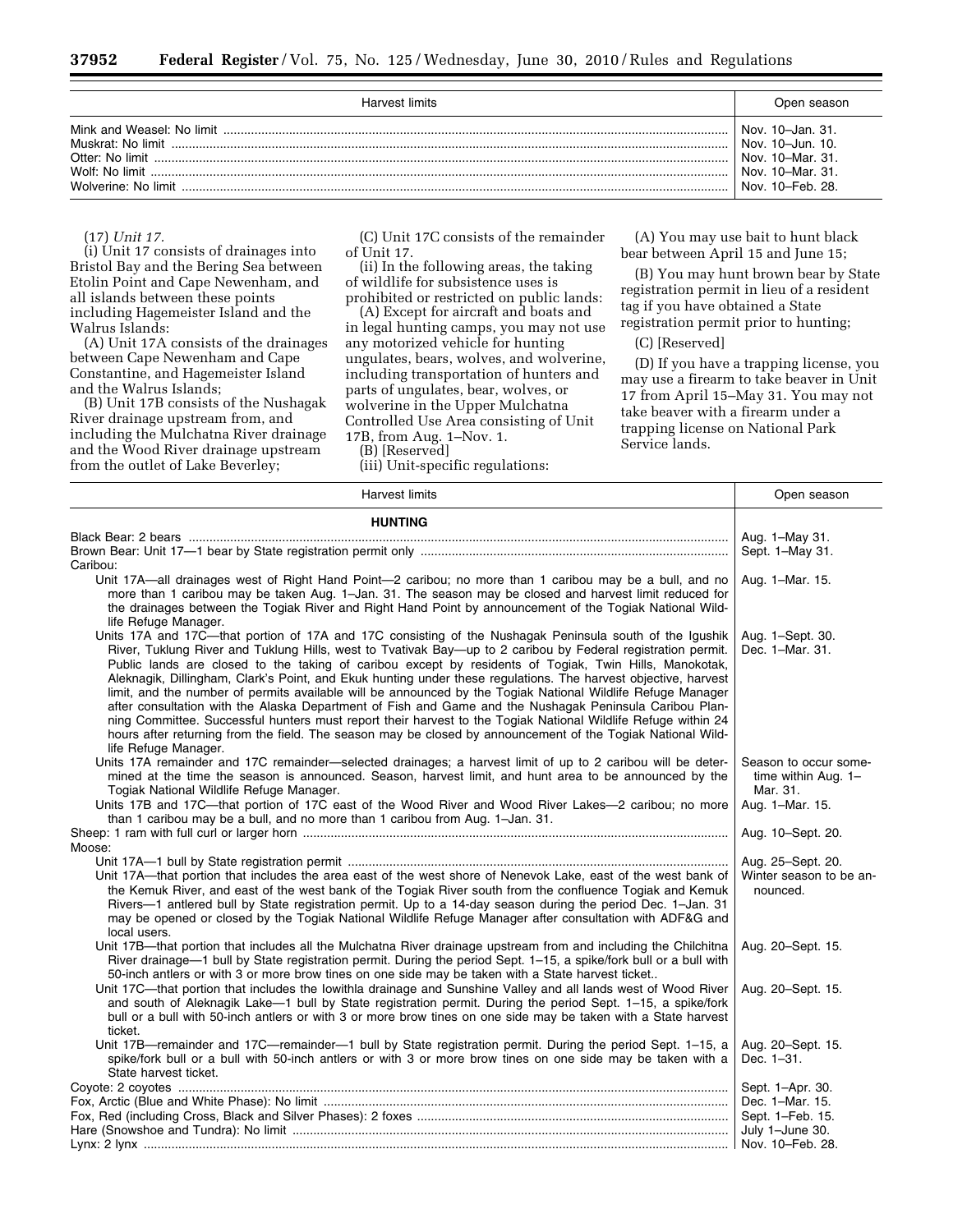| Harvest limits                                                                                                                                                                                                                                                                                                                                                                                                                                            | Open season                                                                                                                              |
|-----------------------------------------------------------------------------------------------------------------------------------------------------------------------------------------------------------------------------------------------------------------------------------------------------------------------------------------------------------------------------------------------------------------------------------------------------------|------------------------------------------------------------------------------------------------------------------------------------------|
| $\textbf{Wolf: 10 wolves} \,\, \ldots \,\, \ldots \,\, \ldots \,\, \ldots \,\, \ldots \,\, \ldots \,\, \ldots \,\, \ldots \,\, \ldots \,\, \ldots \,\, \ldots \,\, \ldots \,\, \ldots \,\, \ldots \,\, \ldots \,\, \ldots \,\, \ldots \,\, \ldots \,\, \ldots \,\, \ldots \,\, \ldots \,\, \ldots \,\, \ldots \,\, \ldots \,\, \ldots \,\, \ldots \,\, \ldots \,\, \ldots \,\, \ldots \,\, \ldots \,\, \ldots \,\, \ldots \,\, \ldots \,\, \ldots \,\, \$ | Aug. 10-Apr. 30.<br>Sept. 1-Mar. 31.                                                                                                     |
| <b>TRAPPING</b>                                                                                                                                                                                                                                                                                                                                                                                                                                           |                                                                                                                                          |
| Beaver:<br>$Lynx: No limit  \  \ldots \  \, \ldots \  \, \ldots \  \, \ldots \  \, \ldots \  \, \ldots \  \, \ldots \  \, \ldots \  \, \ldots \  \, \ldots \  \, \ldots \  \, \ldots \  \, \ldots \  \, \ldots \  \, \ldots \  \, \ldots \  \, \ldots \  \, \ldots \  \, \ldots \  \, \ldots \  \, \ldots \  \, \ldots \  \, \ldots \  \, \ldots \  \, \ldots \  \, \ldots \  \, \ldots \  \, \ldots \  \, \ldots \  \, \ldots \  \, \$                   | Oct. 10-Mar. 31.<br>Nov. 10-Mar. 31.<br>Nov. 10-Feb. 28.<br>Nov. 10-Feb. 28.<br>Nov. 10-Feb. 28.<br>Nov. 10-Mar. 31.<br>Nov. 10-Mar. 31. |
|                                                                                                                                                                                                                                                                                                                                                                                                                                                           | Nov. 10-Feb. 28.                                                                                                                         |

(18) *Unit 18.* 

(i) Unit 18 consists of that area draining into the Yukon and Kuskokwim Rivers downstream from a straight line drawn between Lower Kalskag and Paimiut and the drainages flowing into the Bering Sea from Cape Newenham on the south to and including the Pastolik River drainage on the north; Nunivak, St. Matthew, and adjacent islands between Cape Newenham and the Pastolik River.

(ii) In the Kalskag Controlled Use Area, which consists of that portion of Unit 18 bounded by a line from Lower Kalskag on the Kuskokwim River, northwesterly to Russian Mission on the Yukon River, then east along the north bank of the Yukon River to the old site

of Paimiut, then back to Lower Kalskag, you are not allowed to use aircraft for hunting any ungulate, bear, wolf, or wolverine, including the transportation of any hunter and ungulate, bear, wolf, or wolverine part; however, this does not apply to transportation of a hunter or ungulate, bear, wolf, or wolverine part by aircraft between publicly owned airports in the Controlled Use Area or between a publicly owned airport within the Area and points outside the Area.

(iii) Unit-specific regulations:

(A) If you have a trapping license, you may use a firearm to take beaver in Unit 18 from Apr. 1–Jun. 10;

(B) You may hunt brown bear by State registration permit in lieu of a resident

tag if you have obtained a State registration permit prior to hunting;

(C) You may take caribou from a boat moving under power in Unit 18.

(D) You may take moose from a boat moving under power in that portion of Unit 18, north and west of a line from the Kashunuk River including the north bank from the mouth of the river upstream to the old village of Chakaktolik, west of line from Chakaktolik to Mountain Village and excluding all Yukon River drainages upriver from Mountain Village.

(E) Taking of wildlife in Unit 18 while in possession of lead shot size T, .20 caliber or less in diameter, is prohibited.

| Harvest limits                                                                                                                                                                                                                                                                                                                                                                                                                                                                                                                                                                                                                                                                                                                                                                                                                                                                                        | Open season       |
|-------------------------------------------------------------------------------------------------------------------------------------------------------------------------------------------------------------------------------------------------------------------------------------------------------------------------------------------------------------------------------------------------------------------------------------------------------------------------------------------------------------------------------------------------------------------------------------------------------------------------------------------------------------------------------------------------------------------------------------------------------------------------------------------------------------------------------------------------------------------------------------------------------|-------------------|
| <b>HUNTING</b>                                                                                                                                                                                                                                                                                                                                                                                                                                                                                                                                                                                                                                                                                                                                                                                                                                                                                        |                   |
|                                                                                                                                                                                                                                                                                                                                                                                                                                                                                                                                                                                                                                                                                                                                                                                                                                                                                                       | July 1-June 30.   |
|                                                                                                                                                                                                                                                                                                                                                                                                                                                                                                                                                                                                                                                                                                                                                                                                                                                                                                       | Sept. 1-May 31.   |
| Caribou: 2 caribou; no more than 1 caribou may be a bull; no more than 1 caribou may be taken from Aug. 1-Jan. 31                                                                                                                                                                                                                                                                                                                                                                                                                                                                                                                                                                                                                                                                                                                                                                                     | Aug. 1-Mar. 15.   |
| Moose:                                                                                                                                                                                                                                                                                                                                                                                                                                                                                                                                                                                                                                                                                                                                                                                                                                                                                                |                   |
| Unit 18—that portion east of a line running from the mouth of the Ishkowik River to the closest point of Dall Lake,<br>then to the east bank of the Johnson River at its entrance into Nunavakanukakslak Lake (N 60°59.41' Latitude;<br>W162°22.14' Longitude), continuing upriver along a line $\frac{1}{2}$ mile south and east of, and paralleling a line along<br>the southerly bank of the Johnson River to the confluence of the east bank of Crooked Creek, then continuing<br>upriver to the outlet at Arhymot Lake, then following the south bank east of the Unit 18 border and then north<br>of and including the Eek River drainage. Federal public lands are closed to the taking of moose except by resi-<br>dents of Tuntutuliak, Eek, Napakiak, Napaskiak, Kasigluk, Nunapitchuk, Atmautlauk, Oscarville, Bethel,<br>Kwethluk, Akiachak, Akiak, Tuluksak, Lower Kalskag, and Kalskag. | No open season.   |
| Unit 18—south of and including the Kanektok River drainages to the Goodnews River drainage. Federal public<br>lands are closed to the taking of moose by all users.                                                                                                                                                                                                                                                                                                                                                                                                                                                                                                                                                                                                                                                                                                                                   | No open season.   |
| Unit 18–Goodnews River drainage and south to the Unit 18 boundary—1 antlered bull by State registration per-<br>mit. Any needed closures will be announced by the Togiak National Wildlife Refuge Manager after consultation<br>with BLM, ADF&G, and the Chair of the Yukon-Kuskokwim Delta Subsistence Regional Advisory Council.                                                                                                                                                                                                                                                                                                                                                                                                                                                                                                                                                                    | Aug. 25-Sept. 20. |
| Unit 18—That portion north and west of the Kashunuk River including the north bank from the mouth of the river<br>upstream to the old village of Chakaktolik, west of a line from Chakaktolik to Mountain Village and excluding all<br>Yukon River drainages upriver from Mountain Village-1 antlered bull.                                                                                                                                                                                                                                                                                                                                                                                                                                                                                                                                                                                           | Aug. 10-Sept. 30. |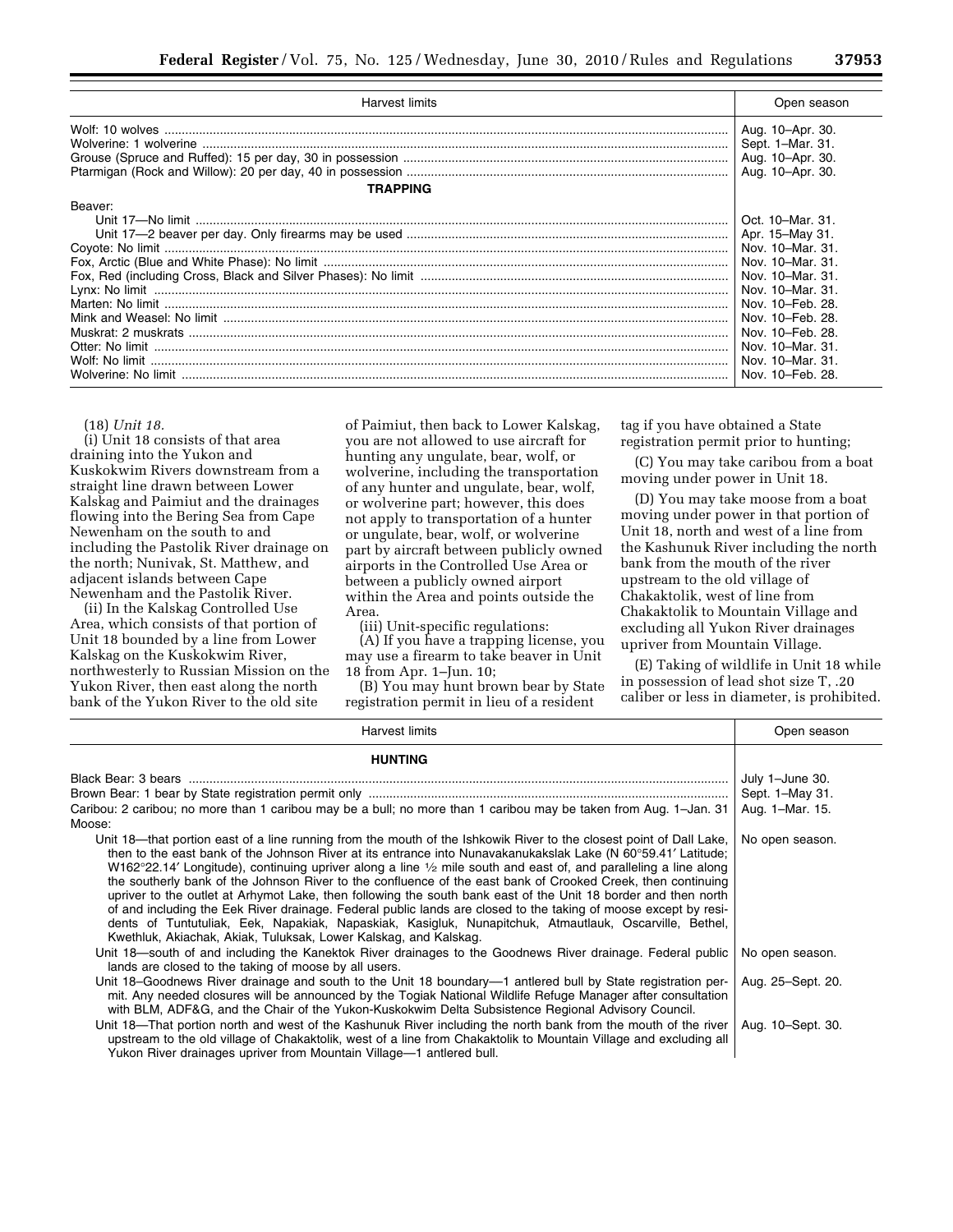| <b>Harvest limits</b>                                                                                                                                                                                                                                                                                                                                                                                                                                                                                                                                                                                                                                                                                                                                                                                                                                                                                       | Open season                          |
|-------------------------------------------------------------------------------------------------------------------------------------------------------------------------------------------------------------------------------------------------------------------------------------------------------------------------------------------------------------------------------------------------------------------------------------------------------------------------------------------------------------------------------------------------------------------------------------------------------------------------------------------------------------------------------------------------------------------------------------------------------------------------------------------------------------------------------------------------------------------------------------------------------------|--------------------------------------|
| Unit 18-That portion north and west of the Kashunuk River including the north bank from the mouth of the river<br>upstream to the old village of Chakaktolik, west of a line from Chakaktolik to Mountain Village and excluding all<br>Yukon River drainages upriver from Mountain Village—1 moose. If 1 antlered bull is taken during the fall sea-<br>son in this area, 1 additional moose may be taken during the winter season. If no moose are taken in the fall<br>season, 2 moose may be taken in the winter season. No more than 2 moose may be harvested in this area in<br>a regulatory year. A federal registration permit is required. The Yukon Delta NWR Manager may restrict the<br>harvest in the winter season to only 1 antlered bull or only 1 moose per regulatory year after consultation with<br>the ADF&G and the Yukon-Kuskokwim Delta Subsistence Regional Advisory Council chair. | Dec. 20-Feb. 28.                     |
|                                                                                                                                                                                                                                                                                                                                                                                                                                                                                                                                                                                                                                                                                                                                                                                                                                                                                                             | Aug. 10-Sept. 30.                    |
|                                                                                                                                                                                                                                                                                                                                                                                                                                                                                                                                                                                                                                                                                                                                                                                                                                                                                                             | Dec. 20-Jan. 10.                     |
|                                                                                                                                                                                                                                                                                                                                                                                                                                                                                                                                                                                                                                                                                                                                                                                                                                                                                                             | July 1-June 30.                      |
|                                                                                                                                                                                                                                                                                                                                                                                                                                                                                                                                                                                                                                                                                                                                                                                                                                                                                                             | Sept. 1-Apr. 30.                     |
| Fox, Red (including Cross, Black and Silver Phases): 10 foxes; however, no more than 2 foxes may be taken prior to                                                                                                                                                                                                                                                                                                                                                                                                                                                                                                                                                                                                                                                                                                                                                                                          | Sept. 1-Apr. 30.<br>Sept. 1-Mar. 15. |
| Oct. 1.                                                                                                                                                                                                                                                                                                                                                                                                                                                                                                                                                                                                                                                                                                                                                                                                                                                                                                     |                                      |
|                                                                                                                                                                                                                                                                                                                                                                                                                                                                                                                                                                                                                                                                                                                                                                                                                                                                                                             | July 1-June 30.                      |
|                                                                                                                                                                                                                                                                                                                                                                                                                                                                                                                                                                                                                                                                                                                                                                                                                                                                                                             | Nov. 10-Mar. 31.                     |
|                                                                                                                                                                                                                                                                                                                                                                                                                                                                                                                                                                                                                                                                                                                                                                                                                                                                                                             | Aug. 10-Apr. 30.                     |
|                                                                                                                                                                                                                                                                                                                                                                                                                                                                                                                                                                                                                                                                                                                                                                                                                                                                                                             | Sept. 1-Mar. 31.                     |
|                                                                                                                                                                                                                                                                                                                                                                                                                                                                                                                                                                                                                                                                                                                                                                                                                                                                                                             | Aug. 10-Apr. 30.                     |
|                                                                                                                                                                                                                                                                                                                                                                                                                                                                                                                                                                                                                                                                                                                                                                                                                                                                                                             | Aug. 10-May 30.                      |
| <b>TRAPPING</b>                                                                                                                                                                                                                                                                                                                                                                                                                                                                                                                                                                                                                                                                                                                                                                                                                                                                                             |                                      |
|                                                                                                                                                                                                                                                                                                                                                                                                                                                                                                                                                                                                                                                                                                                                                                                                                                                                                                             | July 1-June 30.                      |
|                                                                                                                                                                                                                                                                                                                                                                                                                                                                                                                                                                                                                                                                                                                                                                                                                                                                                                             | Nov. 10–Mar. 31.                     |
|                                                                                                                                                                                                                                                                                                                                                                                                                                                                                                                                                                                                                                                                                                                                                                                                                                                                                                             | Nov. 10–Mar. 31.                     |
|                                                                                                                                                                                                                                                                                                                                                                                                                                                                                                                                                                                                                                                                                                                                                                                                                                                                                                             | Nov. 10–Mar. 31.                     |
|                                                                                                                                                                                                                                                                                                                                                                                                                                                                                                                                                                                                                                                                                                                                                                                                                                                                                                             | Nov. 10–Mar. 31.                     |
|                                                                                                                                                                                                                                                                                                                                                                                                                                                                                                                                                                                                                                                                                                                                                                                                                                                                                                             | Nov. 10–Mar. 31.                     |
|                                                                                                                                                                                                                                                                                                                                                                                                                                                                                                                                                                                                                                                                                                                                                                                                                                                                                                             | Nov. 10-Jan. 31.                     |
|                                                                                                                                                                                                                                                                                                                                                                                                                                                                                                                                                                                                                                                                                                                                                                                                                                                                                                             | Nov. 10-June 10.                     |
|                                                                                                                                                                                                                                                                                                                                                                                                                                                                                                                                                                                                                                                                                                                                                                                                                                                                                                             | Nov. 10-Mar. 31.                     |
|                                                                                                                                                                                                                                                                                                                                                                                                                                                                                                                                                                                                                                                                                                                                                                                                                                                                                                             | Nov. 10-Mar. 31.                     |
|                                                                                                                                                                                                                                                                                                                                                                                                                                                                                                                                                                                                                                                                                                                                                                                                                                                                                                             | Nov. 10–Mar. 31.                     |

(19) *Unit 19.* 

(i) Unit 19 consists of the Kuskokwim River drainage upstream from a straight line drawn between Lower Kalskag and Piamiut:

(A) Unit 19A consists of the Kuskokwim River drainage downstream from and including the Moose Creek drainage on the north bank and downstream from and including the Stony River drainage on the south bank, excluding Unit 19B;

(B) Unit 19B consists of the Aniak River drainage upstream from and including the Salmon River drainage, the Holitna River drainage upstream from and including the Bakbuk Creek drainage, that area south of a line from the mouth of Bakbuk Creek to the radar dome at Sparrevohn Air Force Base, including the Hoholitna River drainage upstream from that line, and the Stony River drainage upstream from and including the Can Creek drainage;

(C) Unit 19C consists of that portion of Unit 19 south and east of a line from Benchmark M#1.26 (approximately 1.26 miles south of the northwest corner of the original Mt. McKinley National Park boundary) to the peak of Lone Mountain, then due west to Big River, including the Big River drainage upstream from that line, and including the Swift River drainage upstream from and including the North Fork drainage;

(D) Unit 19D consists of the remainder of Unit 19.

(ii) In the following areas, the taking of wildlife for subsistence uses is prohibited or restricted on public land:

(A) You may not take wildlife for subsistence uses on lands within Mount McKinley National Park as it existed prior to December 2, 1980. Subsistence uses as authorized by this paragraph (m)(19) are permitted in Denali National Preserve and lands added to Denali National Park on December 2, 1980;

(B) In the Upper Kuskokwim Controlled Use Area, which consists of that portion of Unit 19D upstream from the mouth of the Selatna River, but excluding the Selatna and Black River drainages, to a line extending from Dyckman Mountain on the northern Unit 19D boundary southeast to the 1,610 foot crest of Munsatli Ridge, then south along Munsatli Ridge to the 2,981

foot peak of Telida Mountain, then northeast to the intersection of the western boundary of Denali National Preserve with the Minchumina-Telida winter trail, then south along the western boundary of Denali National Preserve to the southern boundary of Unit 19D, you may not use aircraft for hunting moose, including transportation of any moose hunter or moose part; however, this does not apply to transportation of a moose hunter or moose part by aircraft between publicly owned airports in the Controlled Use Area, or between a publicly owned airport within the area and points outside the area.

(iii) Unit-specific regulations:

(A) You may use bait to hunt black bear between April 15 and June 30;

(B) You may hunt brown bear by State registration permit in lieu of a resident tag in those portions of 19A and 19B downstream of and including the Aniak River drainage if you have obtained a State registration permit prior to hunting.

| Harvest limits      | Open season     |
|---------------------|-----------------|
| <b>HUNTING</b>      |                 |
| Black Bear: 3 bears | July 1-June 30. |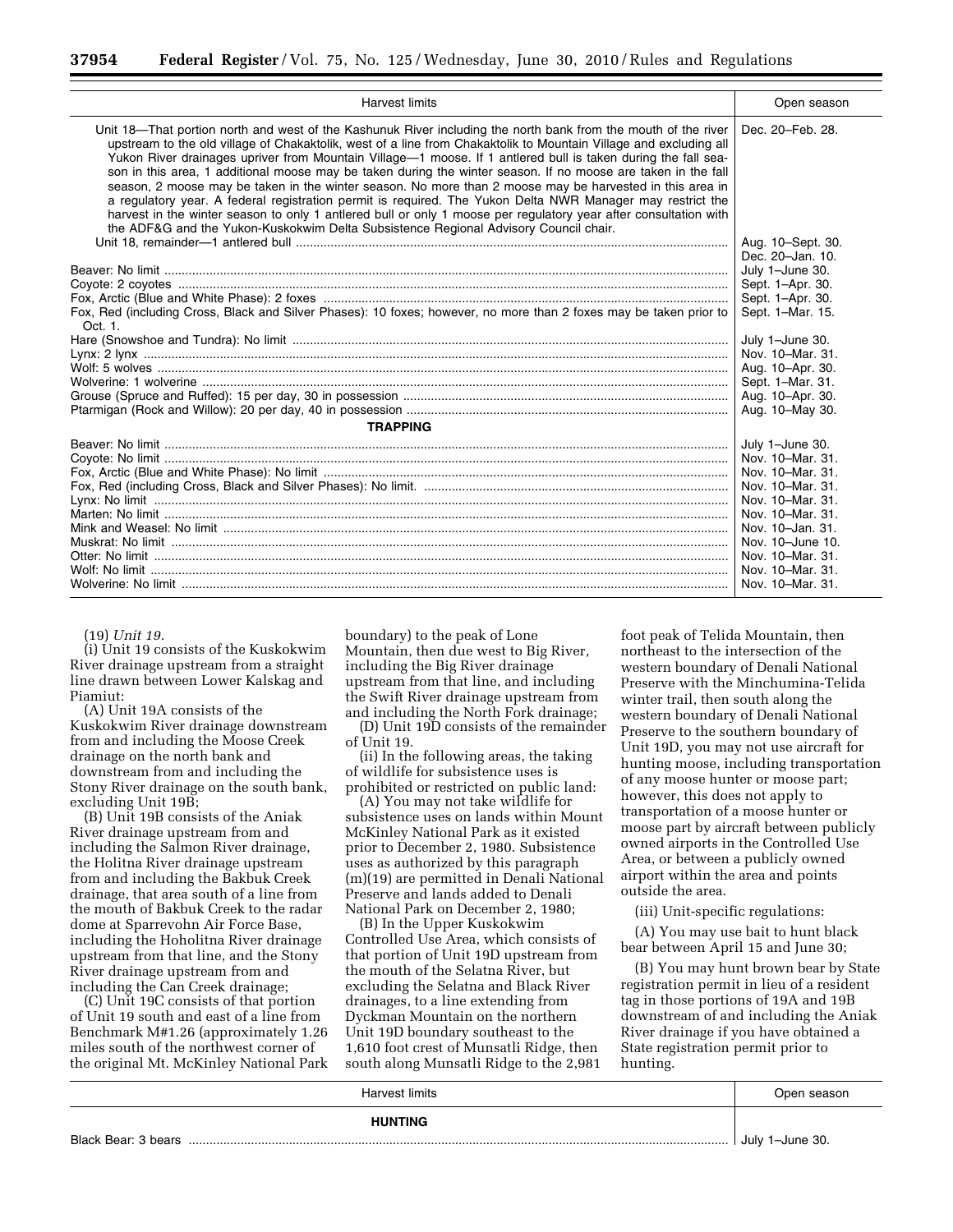| Harvest limits                                                                                                                                                                                                                                                                                                                                                                                                                                                                                                                                                                                                                                                                                                                                                | Open season                                              |
|---------------------------------------------------------------------------------------------------------------------------------------------------------------------------------------------------------------------------------------------------------------------------------------------------------------------------------------------------------------------------------------------------------------------------------------------------------------------------------------------------------------------------------------------------------------------------------------------------------------------------------------------------------------------------------------------------------------------------------------------------------------|----------------------------------------------------------|
|                                                                                                                                                                                                                                                                                                                                                                                                                                                                                                                                                                                                                                                                                                                                                               |                                                          |
| Brown Bear:<br>Unit 19A and 19B—those portions which are downstream of and including the Aniak River drainage—1 bear by<br>State registration permit.                                                                                                                                                                                                                                                                                                                                                                                                                                                                                                                                                                                                         | Aug. 10-June 30                                          |
| Caribou:                                                                                                                                                                                                                                                                                                                                                                                                                                                                                                                                                                                                                                                                                                                                                      | Aug. 10-June 30.                                         |
| Unit 19A-north of Kuskokwim River-2 caribou, no more than 1 caribou may be a bull; no more than 1 caribou<br>may be taken from Aug. 1-Jan. 31.                                                                                                                                                                                                                                                                                                                                                                                                                                                                                                                                                                                                                | Aug. 1-Mar. 15.                                          |
| Unit 19A—south of the Kuskokwim River and Unit 19B (excluding rural Alaska residents of Lime Village)—2 car-<br>ibou; no more than 1 caribou may be a bull; no more than 1 caribou may be taken Aug. 1-Jan. 31.                                                                                                                                                                                                                                                                                                                                                                                                                                                                                                                                               | Aug. 1–Mar. 15.                                          |
| Unit 19D-south and east of the Kuskokwim River and North Fork of the Kuskokwim River-1 caribou                                                                                                                                                                                                                                                                                                                                                                                                                                                                                                                                                                                                                                                                | Aug. 10-Oct. 10.<br>Aug. 10-Sept. 30.<br>Nov. 1-Jan. 31. |
|                                                                                                                                                                                                                                                                                                                                                                                                                                                                                                                                                                                                                                                                                                                                                               | Aug. 10-Sept. 30.                                        |
| Unit 19—Residents domiciled in Lime Village only—no individual harvest limit but a village harvest quota of 200<br>caribou; cows and calves may not be taken from Apr. 1–Aug. 9. Reporting will be by a community reporting<br>system.                                                                                                                                                                                                                                                                                                                                                                                                                                                                                                                        | July 1-June 30.                                          |
| Moose:                                                                                                                                                                                                                                                                                                                                                                                                                                                                                                                                                                                                                                                                                                                                                        | Aug. 10-Sept. 20.                                        |
| Unit 19-Residents of Lime Village only-no individual harvest limit, but a village harvest quota of 28 bulls (in-<br>cluding those taken under the State permits). Reporting will be by a community reporting system.                                                                                                                                                                                                                                                                                                                                                                                                                                                                                                                                          | July 1-June 30.                                          |
| Unit 19A-North of the Kuskokwim River, upstream from but excluding the George River drainage, and south of<br>the Kuskokwim River upstream from and including the Downey Creek drainage, not including the Lime Village<br>Management Area; Federal public lands are closed to the taking of moose.                                                                                                                                                                                                                                                                                                                                                                                                                                                           | No open season.                                          |
| Unit 19A, remainder-1 antlered bull by Federal drawing permit or a State permit. Federal public lands are<br>closed to the taking of moose except by residents of Tuluksak, Lower Kalskag, Upper Kalskag, Aniak,<br>Chuathbaluk, and Crooked Creek hunting under these regulations. The Refuge Manager of the Yukon Delta<br>NWR, in cooperation with the BLM Field Office Manager, will annually establish the harvest quota and number<br>of permits to be issued in coordination with the State Tier I hunt. If the allowable harvest level is reached be-<br>fore the regular season closing date, the Refuge Manager, in consultation with the BLM Field Office Manager,<br>will announce an early closure of Federal public lands to all moose hunting. | Sept. 1-20.                                              |
| Unit 19B-1 bull with spike-fork or 50-inch antlers or antlers with 4 or more brow tines on one side                                                                                                                                                                                                                                                                                                                                                                                                                                                                                                                                                                                                                                                           | Sept. 1-20.<br>Sept. 1-20.                               |
| Unit 19D—that portion of the Upper Kuskokwim Controlled Use Area within the North Fork drainage upstream<br>from the confluence of the South Fork to the mouth of the Swift Fork-1 antlered bull.                                                                                                                                                                                                                                                                                                                                                                                                                                                                                                                                                             | Jan. 15-Feb. 15.<br>Sept. 1-30.                          |
|                                                                                                                                                                                                                                                                                                                                                                                                                                                                                                                                                                                                                                                                                                                                                               | Sept. 1-30.<br>Dec. 1-Feb. 28.                           |
|                                                                                                                                                                                                                                                                                                                                                                                                                                                                                                                                                                                                                                                                                                                                                               | Sept. 1-30.<br>Dec. 1-15.                                |
|                                                                                                                                                                                                                                                                                                                                                                                                                                                                                                                                                                                                                                                                                                                                                               | Aug. 10-Apr. 30.                                         |
| Fox, Red (including Cross, Black and Silver Phases): 10 foxes; however, no more than 2 foxes may be taken prior to<br>Oct. 1.                                                                                                                                                                                                                                                                                                                                                                                                                                                                                                                                                                                                                                 | Sept. 1-Mar. 15.                                         |
|                                                                                                                                                                                                                                                                                                                                                                                                                                                                                                                                                                                                                                                                                                                                                               | July 1-June 30.                                          |
| Wolf:                                                                                                                                                                                                                                                                                                                                                                                                                                                                                                                                                                                                                                                                                                                                                         | Nov. 1-Feb. 28.                                          |
|                                                                                                                                                                                                                                                                                                                                                                                                                                                                                                                                                                                                                                                                                                                                                               | Aug. 10-Apr. 30.                                         |
|                                                                                                                                                                                                                                                                                                                                                                                                                                                                                                                                                                                                                                                                                                                                                               | Aug. 10-Apr. 30.                                         |
|                                                                                                                                                                                                                                                                                                                                                                                                                                                                                                                                                                                                                                                                                                                                                               | Sept. 1-Mar. 31.                                         |
|                                                                                                                                                                                                                                                                                                                                                                                                                                                                                                                                                                                                                                                                                                                                                               | Aug. 10-Apr. 30.                                         |
| <b>TRAPPING</b>                                                                                                                                                                                                                                                                                                                                                                                                                                                                                                                                                                                                                                                                                                                                               | Aug. 10-Apr. 30.                                         |
|                                                                                                                                                                                                                                                                                                                                                                                                                                                                                                                                                                                                                                                                                                                                                               | Nov. 1-June 10.                                          |
|                                                                                                                                                                                                                                                                                                                                                                                                                                                                                                                                                                                                                                                                                                                                                               | Nov. 1–Mar. 31.                                          |
|                                                                                                                                                                                                                                                                                                                                                                                                                                                                                                                                                                                                                                                                                                                                                               | Nov. 1-Mar. 31.                                          |
|                                                                                                                                                                                                                                                                                                                                                                                                                                                                                                                                                                                                                                                                                                                                                               | Nov. 1-Feb. 28.                                          |
|                                                                                                                                                                                                                                                                                                                                                                                                                                                                                                                                                                                                                                                                                                                                                               | Nov. 1–Feb. 28.                                          |
|                                                                                                                                                                                                                                                                                                                                                                                                                                                                                                                                                                                                                                                                                                                                                               | Nov. 1-Feb. 28.                                          |
|                                                                                                                                                                                                                                                                                                                                                                                                                                                                                                                                                                                                                                                                                                                                                               | Nov. 1-June 10.                                          |
|                                                                                                                                                                                                                                                                                                                                                                                                                                                                                                                                                                                                                                                                                                                                                               | Nov. 1–Apr. 15.                                          |
|                                                                                                                                                                                                                                                                                                                                                                                                                                                                                                                                                                                                                                                                                                                                                               | Nov. 1-Apr. 30.                                          |
|                                                                                                                                                                                                                                                                                                                                                                                                                                                                                                                                                                                                                                                                                                                                                               | Nov. 1-Mar. 31.                                          |

## (20) *Unit 20.*

(i) Unit 20 consists of the Yukon River drainage upstream from and including the Tozitna River drainage to and including the Hamlin Creek drainage, drainages into the south bank of the Yukon River upstream from and including the Charley River drainage,

the Ladue River and Fortymile River drainages, and the Tanana River drainage north of Unit 13 and downstream from the east bank of the Robertson River:

(A) Unit 20A consists of that portion of Unit 20 bounded on the south by the Unit 13 boundary, bounded on the east

by the west bank of the Delta River, bounded on the north by the north bank of the Tanana River from its confluence with the Delta River downstream to its confluence with the Nenana River, and bounded on the west by the east bank of the Nenana River;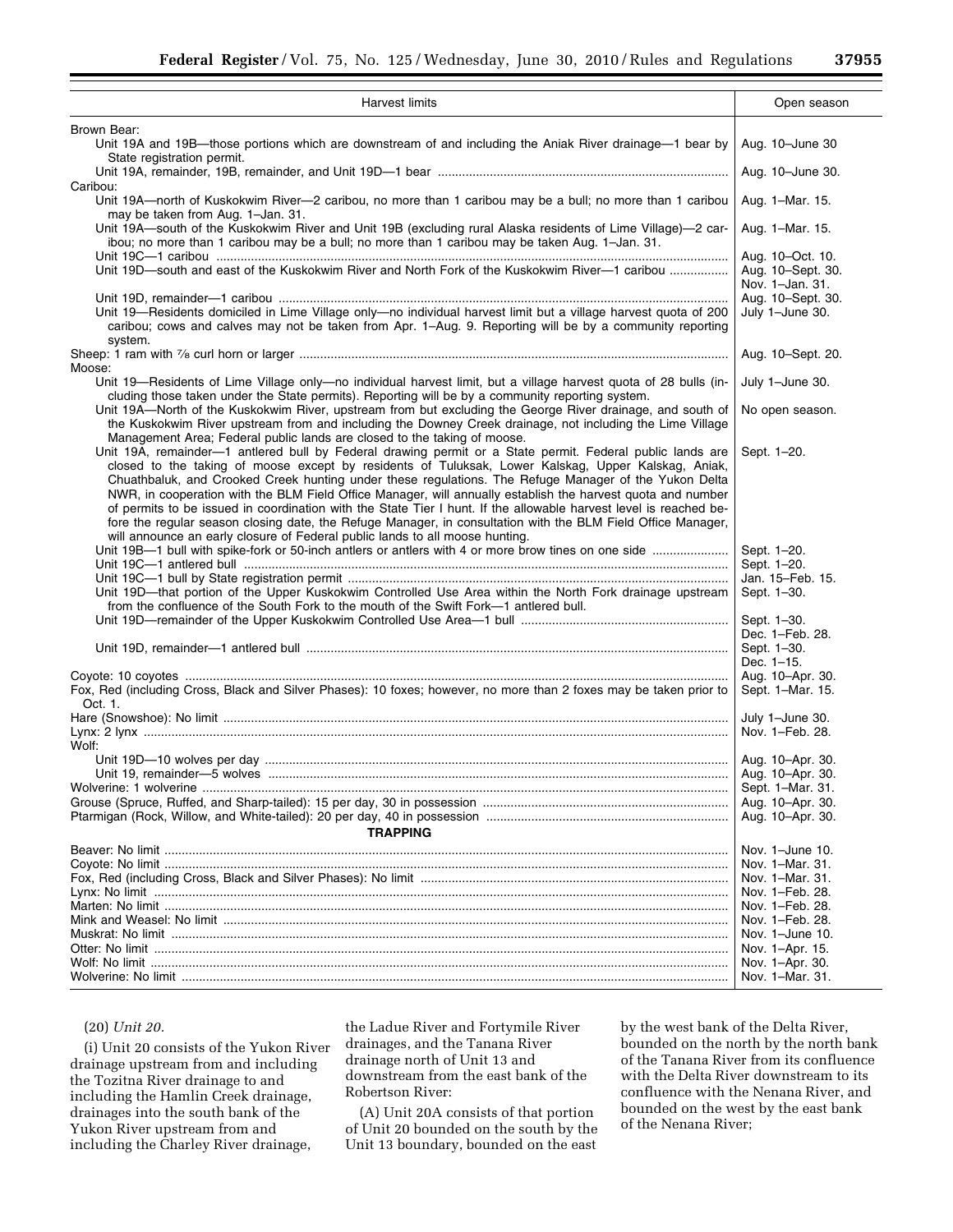(B) Unit 20B consists of drainages into the north bank of the Tanana River from and including Hot Springs Slough upstream to and including the Banner Creek drainage;

(C) Unit 20C consists of that portion of Unit 20 bounded on the east by the east bank of the Nenana River and on the north by the north bank of the Tanana River downstream from the Nenana River;

(D) Unit 20D consists of that portion of Unit 20 bounded on the east by the east bank of the Robertson River and on the west by the west bank of the Delta River, and drainages into the north bank of the Tanana River from its confluence with the Robertson River downstream to, but excluding, the Banner Creek drainage;

(E) Unit 20E consists of drainages into the south bank of the Yukon River upstream from and including the Charley River drainage, and the Ladue River drainage;

(F) Unit 20F consists of the remainder of Unit 20.

(ii) In the following areas, the taking of wildlife for subsistence uses is prohibited or restricted on public land:

(A) You may not take wildlife for subsistence uses on lands within Mount McKinley National Park as it existed prior to December 2, 1980. Subsistence uses as authorized by this paragraph (n)(20) are permitted in Denali National Preserve and lands added to Denali National Park on December 2, 1980;

(B) You may not use motorized vehicles or pack animals for hunting from Aug. 5–25 in the Delta Controlled Use Area, the boundary of which is defined as: A line beginning at the confluence of Miller Creek and the Delta River, then west to vertical angle benchmark Miller, then west to include all drainages of Augustana Creek and Black Rapids Glacier, then north and east to include all drainages of McGinnis Creek to its confluence with the Delta River, then east in a straight line across the Delta River to Mile 236.7 of the Richardson Highway, then north along the Richardson Highway to its junction with the Alaska Highway, then east along the Alaska Highway to the west bank of the Johnson River, then south along the west bank of the Johnson River and Johnson Glacier to the head of the Canwell Glacier, then west along the north bank of the Canwell Glacier and Miller Creek to the Delta River;

(C) You may not use firearms, snowmobiles, licensed highway vehicles or motorized vehicles, except aircraft and boats, in the Dalton Highway Corridor Management Area, which consists of those portions of

Units 20, 24, 25, and 26 extending 5 miles from each side of the Dalton Highway from the Yukon River to milepost 300 of the Dalton Highway, except as follows: Residents living within the Dalton Highway Corridor Management Area may use snowmobiles only for the subsistence taking of wildlife. You may use licensed highway vehicles only on designated roads within the Dalton Highway Corridor Management Area. The residents of Alatna, Allakaket, Anaktuvuk Pass, Bettles, Evansville, Stevens Village, and residents living within the Corridor may use firearms within the Corridor only for subsistence taking of wildlife;

(D) You may not use any motorized vehicle for hunting from August 5– September 20 in the Glacier Mountain Controlled Use Area, which consists of that portion of Unit 20E bounded by a line beginning at Mile 140 of the Taylor Highway, then north along the highway to Eagle, then west along the cat trail from Eagle to Crooked Creek, then from Crooked Creek southwest along the west bank of Mogul Creek to its headwaters on North Peak, then west across North Peak to the headwaters of Independence Creek, then southwest along the west bank of Independence Creek to its confluence with the North Fork of the Fortymile River, then easterly along the south bank of the North Fork of the Fortymile River to its confluence with Champion Creek, then across the North Fork of the Fortymile River to the south bank of Champion Creek and easterly along the south bank of Champion Creek to its confluence with Little Champion Creek, then northeast along the east bank of Little Champion Creek to its headwaters, then northeasterly in a direct line to Mile 140 on the Taylor Highway; however, this does not prohibit motorized access via, or transportation of harvested wildlife on, the Taylor Highway or any airport;

(E) You may by permit hunt moose on the Minto Flats Management Area, which consists of that portion of Unit 20 bounded by the Elliot Highway beginning at Mile 118, then northeasterly to Mile 96, then east to the Tolovana Hotsprings Dome, then east to the Winter Cat Trail, then along the Cat Trail south to the Old Telegraph Trail at Dunbar, then westerly along the trail to a point where it joins the Tanana River 3 miles above Old Minto, then along the north bank of the Tanana River (including all channels and sloughs except Swan Neck Slough), to the confluence of the Tanana and Tolovana Rivers and then northerly to the point of beginning;

(F) You may only hunt moose by bow and arrow in the Fairbanks Management Area. The Area consists of that portion of Unit 20B bounded by a line from the confluence of Rosie Creek and the Tanana River, northerly along Rosie Creek to Isberg Road, then northeasterly on Isberg Road to Cripple Creek Road, then northeasterly on Cripple Creek Road to the Parks Highway, then north on the Parks Highway to Alder Creek, then westerly to the middle fork of Rosie Creek through section 26 to the Parks Highway, then east along the Parks Highway to Alder Creek, then upstream along Alder Creek to its confluence with Emma Creek, then upstream along Emma Creek to its headwaters, then northerly along the hydrographic divide between Goldstream Creek drainages and Cripple Creek drainages to the summit of Ester Dome, then down Sheep Creek to its confluence with Goldstream Creek, then easterly along Goldstream Creek to Sheep Creek Road, then north on Sheep Creek Road to Murphy Dome Road, then west on Murphy Dome Road to Old Murphy Dome Road, then east on Old Murphy Dome Road to the Elliot Highway, then south on the Elliot Highway to Goldstream Creek, then easterly along Goldstream Creek to its confluence with First Chance Creek, Davidson Ditch, then southeasterly along the Davidson Ditch to its confluence with the tributary to Goldstream Creek in Section 29, then downstream along the tributary to its confluence with Goldstream Creek, then in a straight line to First Chance Creek, then up First Chance Creek to Tungsten Hill, then southerly along Steele Creek to its confluence with Ruby Creek, then upstream along Ruby Creek to Esro Road, then south on Esro Road to Chena Hot Springs Road, then east on Chena Hot Springs Road to Nordale Road, then south on Nordale Road to the Chena River, to its intersection with the Trans-Alaska Pipeline right of way, then southeasterly along the easterly edge of the Trans-Alaska Pipeline right of way to the Chena River, then along the north bank of the Chena River to the Moose Creek dike, then southerly along the Moose Creek dike to its intersection with the Tanana River, and then westerly along the north bank of the Tanana River to the point of beginning.

(iii) Unit-specific regulations: (A) You may use bait to hunt black bear from April 15–June 30; you may use bait to hunt wolves on FWS and BLM lands;

(B) You may not use a steel trap, or a snare using cable smaller than  $\frac{3}{32}$ inch diameter to trap coyotes or wolves in Unit 20E during April and October;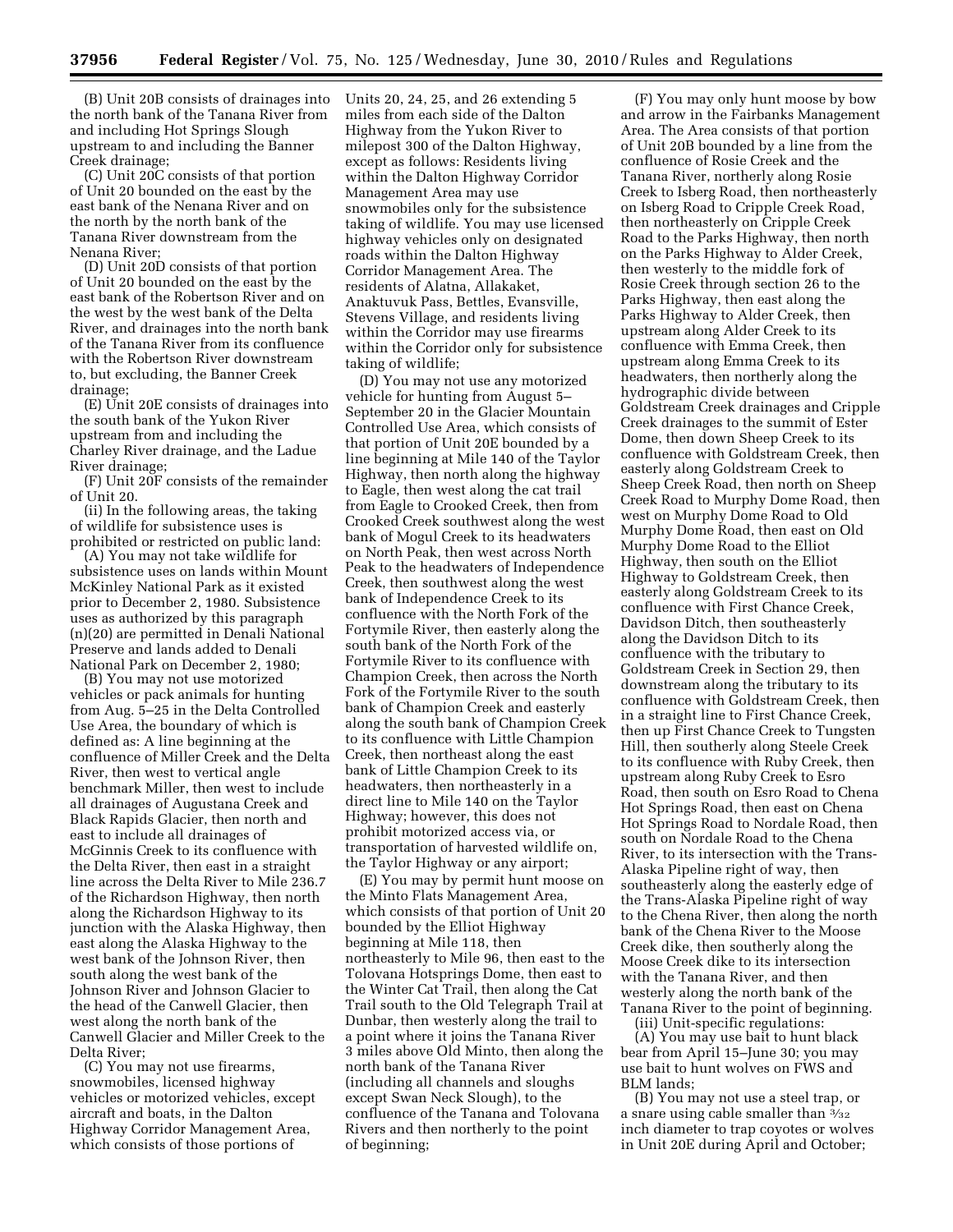(C) Residents of Units 20 and 21 may take up to three moose per regulatory year for the celebration known as the Nuchalawoyya Potlatch, under the

terms of a Federal registration permit. Permits will be issued to individuals at the request of the Native Village of Tanana only. This three-moose limit is

not cumulative with that permitted by the State.

▀

| Harvest limits                                                                                                                                                                                                                                                                                                                                                                                                                                                                                                            | Open season                                         |
|---------------------------------------------------------------------------------------------------------------------------------------------------------------------------------------------------------------------------------------------------------------------------------------------------------------------------------------------------------------------------------------------------------------------------------------------------------------------------------------------------------------------------|-----------------------------------------------------|
| <b>HUNTING</b>                                                                                                                                                                                                                                                                                                                                                                                                                                                                                                            |                                                     |
|                                                                                                                                                                                                                                                                                                                                                                                                                                                                                                                           | July 1-June 30.                                     |
| Brown Bear:                                                                                                                                                                                                                                                                                                                                                                                                                                                                                                               |                                                     |
|                                                                                                                                                                                                                                                                                                                                                                                                                                                                                                                           | Sept. 1-May 31.<br>Aug. 10-June 30.                 |
|                                                                                                                                                                                                                                                                                                                                                                                                                                                                                                                           | Sept. 1-May 31.                                     |
| Caribou:<br>Unit 20E-1 caribou by joint State/Federal registration permit only. Up to 900 caribou may be taken under a                                                                                                                                                                                                                                                                                                                                                                                                    | Aug. 10–Sept. 30.                                   |
| State/Federal harvest quota. During the fall season the harvest will be restricted to 1 bull and the harvest will<br>not exceed 100 caribou between Aug. 10-29. During the winter season, area closures or hunt restrictions may<br>be announced when Nelchina caribou are present in a mix of more than 1 Nelchina caribou to 15 Fortymile<br>caribou, except when the number of caribou present is low enough that less than 50 Nelchina caribou will be<br>harvested regardless of the mixing ratio for the two herds. | Nov. 1-Feb. 28.<br>Aug. 10–Mar. 31.                 |
| Unit 20F—east of the Dalton Highway and south of the Yukon River—1 caribou; cow caribou may be taken only<br>from Nov. 1–March 31. During the November 1–March 31 season, a State registration permit is required.<br>Moose:                                                                                                                                                                                                                                                                                              | Aug. 10-Sept. 20<br>Nov. 1-Mar. 31.                 |
|                                                                                                                                                                                                                                                                                                                                                                                                                                                                                                                           | Sept. 1-20.                                         |
| Unit 20B—that portion within the Minto Flats Management Area—1 bull by Federal registration permit only                                                                                                                                                                                                                                                                                                                                                                                                                   | Sept. 1-20.<br>Jan. 10–Feb. 28.                     |
|                                                                                                                                                                                                                                                                                                                                                                                                                                                                                                                           | Sept. 1-20.                                         |
| Unit 20C-that portion within Denali National Park and Preserve west of the Toklat River, excluding lands within<br>Mount McKinley National Park as it existed prior to December 2, 1980-1 antlered bull; however, white-phased                                                                                                                                                                                                                                                                                            | Sept. 1-30.<br>Nov. 15-Dec. 15.                     |
| or partial albino (more than 50 percent white) moose may not be taken.<br>Unit 20C, remainder -1 antlered bull; however, white-phased or partial albino (more than 50 percent white)<br>moose may not be taken.                                                                                                                                                                                                                                                                                                           | Sept. 1-30.                                         |
| Unit 20E—that portion drained by the Middle Fork of the Fortymile River upstream from and including the Joseph<br>Creek drainage-1 bull.                                                                                                                                                                                                                                                                                                                                                                                  | Aug. 20–Sept. 30.<br>Aug. 24-Sept. 25.              |
| Unit 20F-that portion within the Dalton Highway Corridor Management Area-1 antlered bull by Federal reg-<br>istration permit only.                                                                                                                                                                                                                                                                                                                                                                                        | Aug. 24–Sept. 25.<br>Sept. 1-25.                    |
|                                                                                                                                                                                                                                                                                                                                                                                                                                                                                                                           | Sept. 1-25.                                         |
| Beaver: Unit 20E-Yukon-Charley Rivers National Preserve-6 beaver per season. Meat from harvested beaver<br>must be salvaged for human consumption.                                                                                                                                                                                                                                                                                                                                                                        | Dec. 1-10.<br>Sept. 20-May 15.                      |
| Fox, Red (including Cross, Black and Silver Phases): 10 foxes; however, no more than 2 foxes may be taken prior to<br>Oct. 1.                                                                                                                                                                                                                                                                                                                                                                                             | Aug. 10-Apr. 30.<br>Sept. 1-Mar. 15.                |
| Lynx:                                                                                                                                                                                                                                                                                                                                                                                                                                                                                                                     | July 1-June 30.                                     |
|                                                                                                                                                                                                                                                                                                                                                                                                                                                                                                                           | Dec. 1-Jan 31.<br>Nov. 1-Jan 31.<br>Dec. 1-Jan. 31. |
| Muskrat:                                                                                                                                                                                                                                                                                                                                                                                                                                                                                                                  |                                                     |
| Wolf:                                                                                                                                                                                                                                                                                                                                                                                                                                                                                                                     |                                                     |
| Unit 20C, that portion within Denali National Park and Preserve-1 wolf during the Aug. 10-Oct. 31 period; 5                                                                                                                                                                                                                                                                                                                                                                                                               | Aug. 10-Apr. 30.<br>Aug. 10-Oct. 31.                |
| wolves during the Nov. 1–Apr. 30 period, for a total of 6 wolves for the season.                                                                                                                                                                                                                                                                                                                                                                                                                                          | Nov. 1-Apr. 30.<br>Aug. 10-Apr. 30.                 |
|                                                                                                                                                                                                                                                                                                                                                                                                                                                                                                                           | Sept. 1-Mar. 31.                                    |
| Grouse (Spruce, Ruffed, and Sharp-tailed): Units 20A, 20B, 20C, 20E, and 20F-15 per day, 30 in possession<br>Ptarmigan (Rock and Willow):                                                                                                                                                                                                                                                                                                                                                                                 | Aug. 10–Mar. 31.                                    |
| Unit 20—those portions within 5 miles of Alaska Route 5 (Taylor Highway, both to Eagle and the Alaska-Canada<br>boundary) and that portion of Alaska Route 4 (Richardson Highway) south of Delta Junction-20 per day, 40 in<br>possession.                                                                                                                                                                                                                                                                                | Aug. 10-Mar. 31.                                    |
|                                                                                                                                                                                                                                                                                                                                                                                                                                                                                                                           | Aug. 10-Apr. 30.                                    |
| <b>TRAPPING</b>                                                                                                                                                                                                                                                                                                                                                                                                                                                                                                           |                                                     |
| Beaver:                                                                                                                                                                                                                                                                                                                                                                                                                                                                                                                   |                                                     |
| Unit 20E-25 beaver per season. Only firearms may be used during Sept. 20-Oct. 31 and Apr. 16-May 15, to<br>take up to 6 beaver. Only traps or snares may be used Nov. 1–Apr. 15. The total annual harvest limit for bea-<br>ver is 25, of which no more than 6 may be taken by firearm under trapping or hunting regulations. Meat from<br>beaver harvested by firearm must be salvaged for human consumption.                                                                                                            | Nov. 1-Apr. 15.<br>Sept. 20–May 15.                 |
| Coyote:                                                                                                                                                                                                                                                                                                                                                                                                                                                                                                                   |                                                     |

Coyote: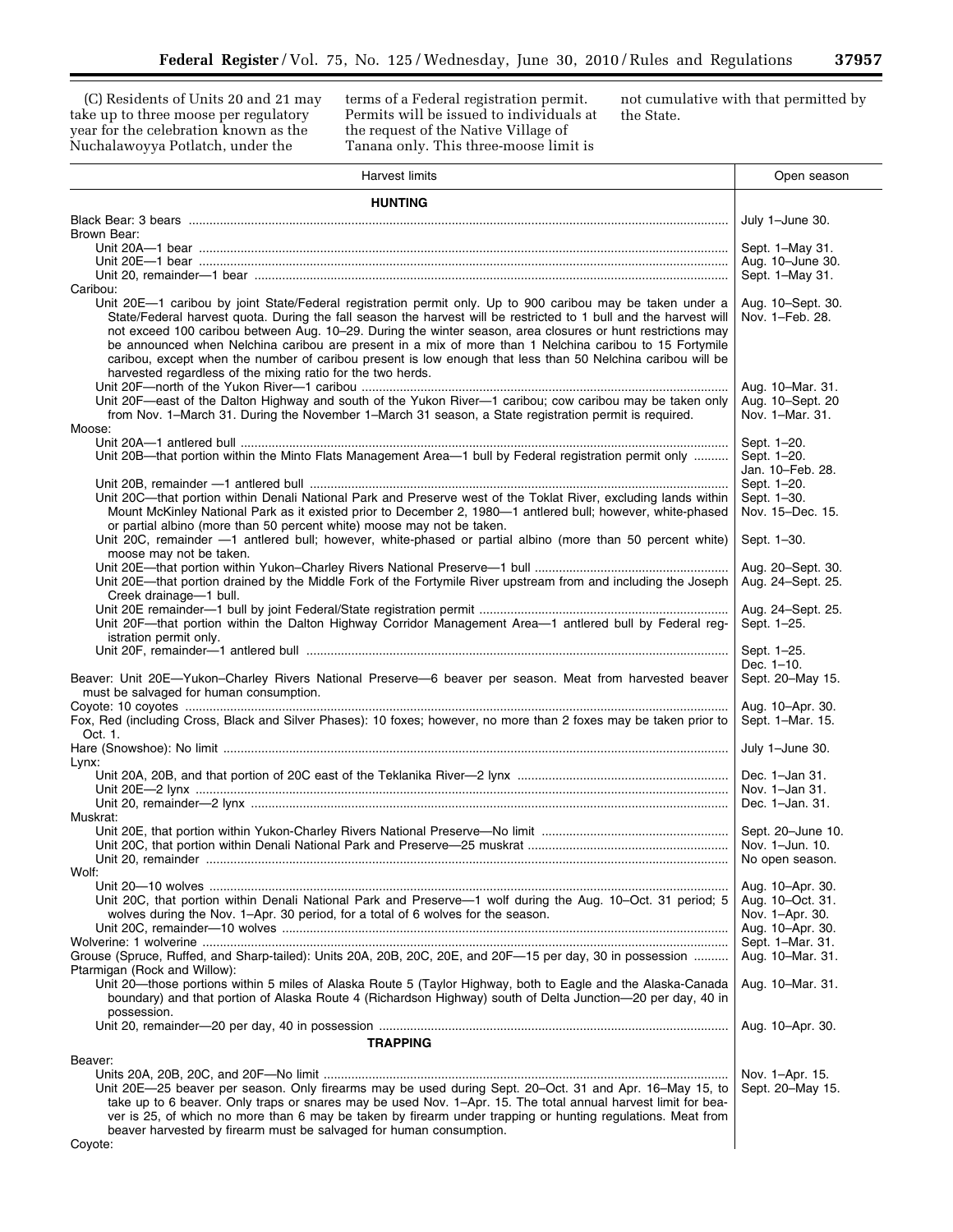| Harvest limits                                                                                  | Open season                                                             |
|-------------------------------------------------------------------------------------------------|-------------------------------------------------------------------------|
| Fox, Red (including Cross, Black and Silver Phases): No limit <b>Example 20</b> Nov. 1–Feb. 28. | Oct. 15-Apr. 30.<br>Nov. 1-Mar. 31.                                     |
| Lynx:                                                                                           | Dec. 15–Feb. 15.<br>Nov. 1-Feb. 28.                                     |
| Muskrat:                                                                                        | Nov. 1-Feb. 28.<br>Sept. 20-June 10.<br>Nov. 1-June 10.                 |
| Wolf:<br>Wolverine: No limit                                                                    | Nov. 1-Apr. 15.<br>Nov. 1-Apr. 30.<br>Oct. 1-Apr. 30.<br>Nov. 1-Feb. 28 |

#### (21) *Unit 21.*

(i) Unit 21 consists of drainages into the Yukon River upstream from Paimiut to, but not including, the Tozitna River drainage on the north bank, and to, but not including, the Tanana River drainage on the south bank; and excluding the Koyukuk River drainage upstream from the Dulbi River drainage:

(A) Unit 21A consists of the Innoko River drainage upstream from and including the Iditarod River drainage;

(B) Unit 21B consists of the Yukon River drainage upstream from Ruby and east of the Ruby-Poorman Road, downstream from and excluding the Tozitna River and Tanana River drainages, and excluding the Melozitna River drainage upstream from Grayling Creek;

(C) Unit 21C consists of the Melozitna River drainage upstream from Grayling Creek, and the Dulbi River drainage upstream from and including the Cottonwood Creek drainage;

(D) Unit 21D consists of the Yukon River drainage from and including the Blackburn Creek drainage upstream to Ruby, including the area west of the Ruby-Poorman Road, excluding the Koyukuk River drainage upstream from the Dulbi River drainage, and excluding the Dulbi River drainage upstream from Cottonwood Creek;

(E) Unit 21E consists of the Yukon River drainage from Paimiut upstream to, but not including, the Blackburn Creek drainage, and the Innoko River drainage downstream from the Iditarod River drainage.

(ii) In the following areas, the taking of wildlife for subsistence uses is prohibited or restricted on public land:

(A) The Koyukuk Controlled Use Area, which consists of those portions of Units 21 and 24 bounded by a line from the north bank of the Yukon River at Koyukuk at 64°52.58′ N. lat., 157°43.10′ W. long., then northerly to

the confluences of the Honhosa and Kateel Rivers at 65°28.42′ N. lat., 157°44.89′ W. long., then northeasterly to the confluences of Billy Hawk Creek and the Huslia River (65°57′ N. lat., 156°41′ W. long.) at 65°56.66′ N. lat., 156°40.81′ W. long., then easterly to the confluence of the forks of the Dakli River at 66°02.56′ N. lat., 156°12.71′ W. long., then easterly to the confluence of McLanes Creek and the Hogatza River at 66°00.31′ N. lat., 155°18.57′ W. long., then southwesterly to the crest of Hochandochtla Mountain at 65°31.87′ N. lat., 154°52.18′ W. long., then southwest to the mouth of Cottonwood Creek at 65°13.00′ N. lat., 156°06.43′ W. long., then southwest to Bishop Rock (Yistletaw) at 64°49.35′ N. lat., 157°21.73′ W. long., then westerly along the north bank of the Yukon River (including Koyukuk Island) to the point of beginning, is closed during moose hunting seasons to the use of aircraft for hunting moose, including transportation of any moose hunter or moose part; however, this does not apply to transportation of a moose hunter or moose part by aircraft between publicly owned airports in the controlled use area or between a publicly owned airport within the area and points outside the area; all hunters on the Koyukuk River passing the ADF&Goperated check station at Ella's Cabin (15 miles upstream from the Yukon on the Koyukuk River) are required to stop and report to ADF&G personnel at the check station;

(B) The Paradise Controlled Use Area, which consists of that portion of Unit 21 bounded by a line beginning at the old village of Paimiut, then north along the west bank of the Yukon River to Paradise, then northwest to the mouth of Stanstrom Creek on the Bonasila River, then northeast to the mouth of the Anvik River, then along the west bank of the Yukon River to the lower end of

Eagle Island (approximately 45 miles north of Grayling), then to the mouth of the Iditarod River, then down the east bank of the Innoko River to its confluence with Paimiut Slough, then south along the east bank of Paimiut Slough to its mouth, and then to the old village of Paimiut, is closed during moose hunting seasons to the use of aircraft for hunting moose, including transportation of any moose hunter or part of moose; however, this does not apply to transportation of a moose hunter or part of moose by aircraft between publicly owned airports in the Controlled Use Area or between a publicly owned airport within the area and points outside the area.

(iii) In Unit 21D, you may hunt brown bear by State registration permit in lieu of a resident tag if you have obtained a State registration permit prior to hunting. Aircraft may not be used in any manner for brown bear hunting under the authority of a brown bear State registration permit, including transportation of hunters, bears, or parts of bears; however, this does not apply to transportation of bear hunters or bear parts by regularly scheduled flights to and between communities by carriers that normally provide scheduled service to this area, nor does it apply to transportation of aircraft to or between publicly owned airports.

(iv) Unit-specific regulations: (A) You may use bait to hunt black bear between April 15 and June 30; and in the Koyukuk Controlled Use Area, you may also use bait to hunt black bear between September 1 and September 25;

(B) If you have a trapping license, you may use a firearm to take beaver in Unit  $21(E)$  from Nov. 1–June 10;

(C) The residents of Units 20 and 21 may take up to three moose per regulatory year for the celebration known as the Nuchalawoyya Potlatch, under the terms of a Federal registration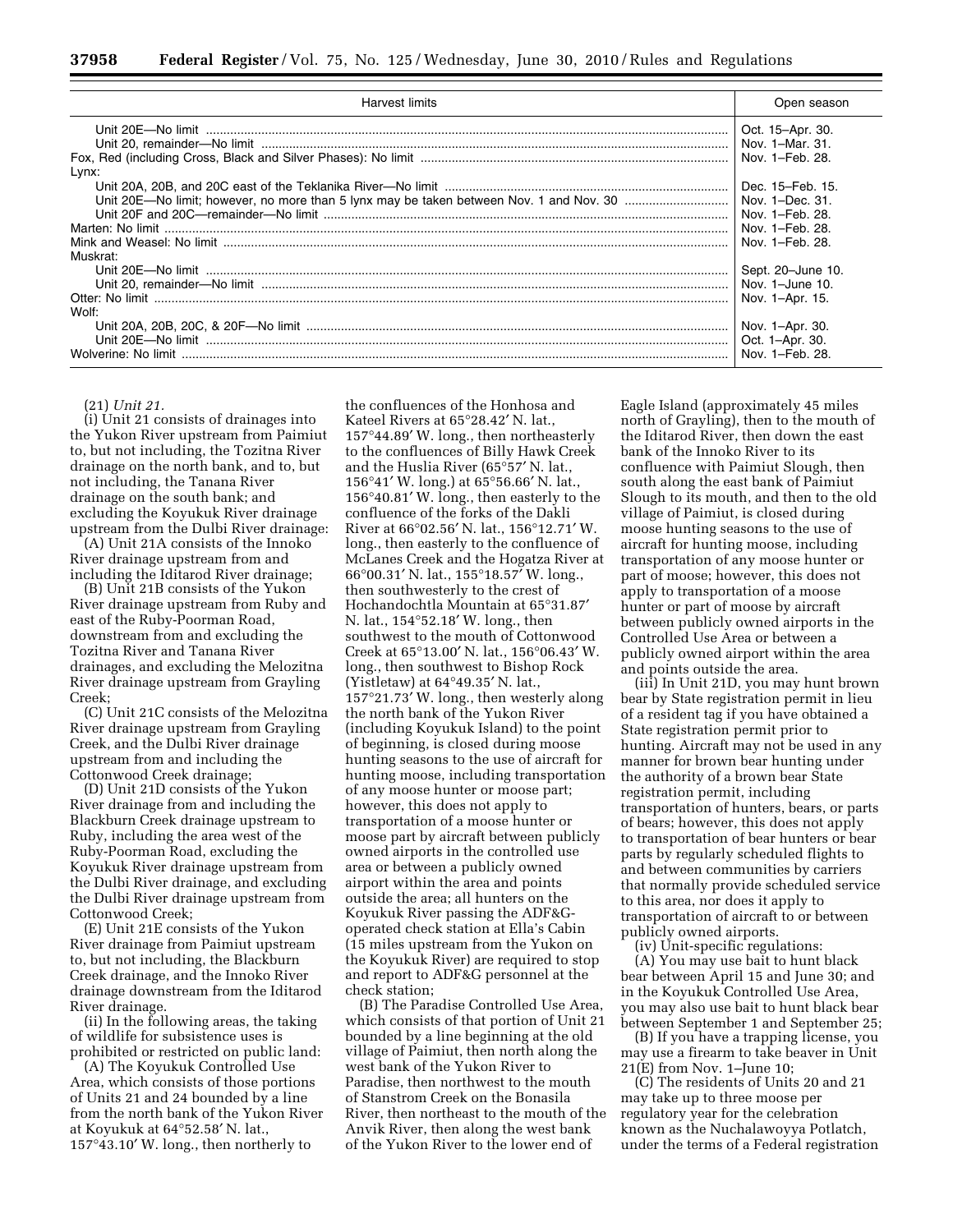permit. Permits will be issued to individuals only at the request of the Native Village of Tanana. This three moose limit is not cumulative with that permitted by the State;

(D) The residents of Unit 21 may take up to three moose per regulatory year for the celebration known as the Kaltag/ Nulato Stickdance, under the terms of a Federal registration permit. Permits will

be issued to individuals only at the request of the Native Village of Kaltag or Nulato. This three moose limit is not cumulative with that permitted by the State.

| <b>Harvest limits</b>                                                                                                                                                                                                                                                                                                                                                                                                                                                                                                                                                                                                                                                                                                                                                | Open season                                                        |
|----------------------------------------------------------------------------------------------------------------------------------------------------------------------------------------------------------------------------------------------------------------------------------------------------------------------------------------------------------------------------------------------------------------------------------------------------------------------------------------------------------------------------------------------------------------------------------------------------------------------------------------------------------------------------------------------------------------------------------------------------------------------|--------------------------------------------------------------------|
| <b>HUNTING</b>                                                                                                                                                                                                                                                                                                                                                                                                                                                                                                                                                                                                                                                                                                                                                       |                                                                    |
|                                                                                                                                                                                                                                                                                                                                                                                                                                                                                                                                                                                                                                                                                                                                                                      | July 1-June 30.                                                    |
| Brown Bear:                                                                                                                                                                                                                                                                                                                                                                                                                                                                                                                                                                                                                                                                                                                                                          |                                                                    |
|                                                                                                                                                                                                                                                                                                                                                                                                                                                                                                                                                                                                                                                                                                                                                                      | Aug. 10-June 30.<br>Aug. 10-June 30.                               |
| Caribou:                                                                                                                                                                                                                                                                                                                                                                                                                                                                                                                                                                                                                                                                                                                                                             |                                                                    |
|                                                                                                                                                                                                                                                                                                                                                                                                                                                                                                                                                                                                                                                                                                                                                                      | Aug. 10–Sept. 30.                                                  |
|                                                                                                                                                                                                                                                                                                                                                                                                                                                                                                                                                                                                                                                                                                                                                                      | Dec. 10-Dec. 20.<br>No open season.                                |
|                                                                                                                                                                                                                                                                                                                                                                                                                                                                                                                                                                                                                                                                                                                                                                      | No open season.                                                    |
|                                                                                                                                                                                                                                                                                                                                                                                                                                                                                                                                                                                                                                                                                                                                                                      | Aug. 10-Sept. 30.                                                  |
| Unit 21D-north of the Yukon River and east of the Koyukuk River-caribou may be taken during a winter sea-<br>son to be announced by the Refuge Manager of the Koyukuk/Nowitna National Wildlife Refuge Manager and<br>the BLM Central Yukon Field Office Manager, in consultation with ADF&G and the Chairs of the Western Inte-<br>rior Subsistence Regional Advisory Council, and the Middle Yukon and Ruby Fish and Game Advisory Com-                                                                                                                                                                                                                                                                                                                            | Winter season to be an-<br>nounced.                                |
| mittees.<br>Unit 21D, remainder—5 caribou per day; however, cow caribou may not be taken May 16-June 30                                                                                                                                                                                                                                                                                                                                                                                                                                                                                                                                                                                                                                                              | July 1-June 30.                                                    |
| Moose:                                                                                                                                                                                                                                                                                                                                                                                                                                                                                                                                                                                                                                                                                                                                                               |                                                                    |
| Unit 21B-that part of the Nowitna River drainage downstream from and including the Little Mud River drain-<br>age-1 bull. A State registration permit is required from Sept. 5-25. A Federal registration permit is required<br>from Sept. 26-Oct. 1.                                                                                                                                                                                                                                                                                                                                                                                                                                                                                                                | Sept. 5-Oct. 1.                                                    |
| Unit 21B—that part of the Nowitna River drainage downstream from and including the Little Mud River drain-<br>age-1 antlered bull. A Federal registration permit is required during the 5-day season and will be limited to<br>one per household. The 5-day season may be announced by the Koyukuk/Nowitna National Wildlife Refuge<br>Manager after consultation with the ADF&G and the Chairs of the Western Interior Regional Advisory Council<br>and the Ruby Fish and Game Advisory Committee.                                                                                                                                                                                                                                                                  | Five-day season to be<br>announced between<br>Dec. 1 and March 31. |
|                                                                                                                                                                                                                                                                                                                                                                                                                                                                                                                                                                                                                                                                                                                                                                      | Aug. 20–Sept. 25.                                                  |
|                                                                                                                                                                                                                                                                                                                                                                                                                                                                                                                                                                                                                                                                                                                                                                      | Nov. 1-30.                                                         |
|                                                                                                                                                                                                                                                                                                                                                                                                                                                                                                                                                                                                                                                                                                                                                                      | Sept. 5-25.<br>Sep. 1-25.                                          |
| 1 antlerless moose by Federal permit if authorized by announcement by the Koyukuk/Nowitna NWR manager.<br>Harvest of cow moose accompanied by calves is prohibited. A harvestable surplus of cows will be determined<br>for a quota.<br>or                                                                                                                                                                                                                                                                                                                                                                                                                                                                                                                           | Mar. 1-5 season to be<br>announced.                                |
| 1 antlered bull by Federal permit, if there is no Mar.1–5 season and if authorized by announcement by the<br>Koyukuk/Nowitna NWR manager and BLM Central Yukon field office manager. A harvestable surplus of bulls<br>will be determined for a quota. Announcement for the Mar. and Apr. seasons and harvest quotas will be made<br>after consultation with the ADF&G area biologist and the Chairs of the Western Interior Regional Advisory<br>Council and Middle Yukon and Koyukuk River Fish and Game Advisory Committee.                                                                                                                                                                                                                                       | Apr. 10-15 season to be<br>announced.                              |
| Unit 21D, remainder-1 moose; however, antlerless moose may be taken only during Sept. 21-25 and the Mar.<br>1-5 season if authorized jointly by the Koyukuk/Nowitna National Wildlife Refuge Manager and the Central<br>Yukon Field Office Manager, Bureau of Land Management. Harvest of cow moose accompanied by calves is<br>prohibited. During the Aug. 22-31 and Sept. 5-25 seasons, a State registration permit is required. During the<br>Mar. 1-5 season a Federal registration permit is required. Announcement for the antlerless moose seasons<br>and cow quotas will be made after consultation with the ADF&G area biologist and the Chairs of the Western<br>Interior Regional Advisory Council and the Middle Yukon Fish and Game Advisory Committee. | Aug. 22-31.<br>Sept. 5-25.<br>Mar. 1-5 season to be<br>announced.  |
|                                                                                                                                                                                                                                                                                                                                                                                                                                                                                                                                                                                                                                                                                                                                                                      | Aug. 25–Sept. 30.<br>Feb. 15-Mar. 15.                              |
| During the Feb. 15–Mar. 15 season a Federal registration permit is required. The permit conditions and any<br>needed closures for the winter season will be announced by the Innoko NWR manager after consultation with<br>the ADF&G area biologist and the Chairs of the Western Interior Regional Advisory Council and the Middle<br>Yukon Fish and Game Advisory Committee as stipulated in a letter of delegation. Moose may not be taken<br>within one-half mile of the Innoko or Yukon River during the winter season.                                                                                                                                                                                                                                         |                                                                    |
| Beaver:                                                                                                                                                                                                                                                                                                                                                                                                                                                                                                                                                                                                                                                                                                                                                              |                                                                    |
|                                                                                                                                                                                                                                                                                                                                                                                                                                                                                                                                                                                                                                                                                                                                                                      | Nov. 1-June 10.<br>No open season.                                 |
|                                                                                                                                                                                                                                                                                                                                                                                                                                                                                                                                                                                                                                                                                                                                                                      | Aug. 10-Apr. 30.                                                   |
| Fox, Red (including Cross, Black and Silver Phases): 10 foxes; however, no more than 2 foxes may be taken prior to<br>Oct. 1.                                                                                                                                                                                                                                                                                                                                                                                                                                                                                                                                                                                                                                        | Sept. 1-Mar. 15.                                                   |
|                                                                                                                                                                                                                                                                                                                                                                                                                                                                                                                                                                                                                                                                                                                                                                      | July 1-June 30.                                                    |
|                                                                                                                                                                                                                                                                                                                                                                                                                                                                                                                                                                                                                                                                                                                                                                      | Nov. 1-Feb. 28.                                                    |
|                                                                                                                                                                                                                                                                                                                                                                                                                                                                                                                                                                                                                                                                                                                                                                      | Aug. 10-Apr. 30.                                                   |
|                                                                                                                                                                                                                                                                                                                                                                                                                                                                                                                                                                                                                                                                                                                                                                      | Sept. 1–Mar. 31.<br>Aug. 10-Apr. 30.                               |
|                                                                                                                                                                                                                                                                                                                                                                                                                                                                                                                                                                                                                                                                                                                                                                      | Aug. 10-Apr. 30.                                                   |
| <b>TRAPPING</b>                                                                                                                                                                                                                                                                                                                                                                                                                                                                                                                                                                                                                                                                                                                                                      |                                                                    |
|                                                                                                                                                                                                                                                                                                                                                                                                                                                                                                                                                                                                                                                                                                                                                                      |                                                                    |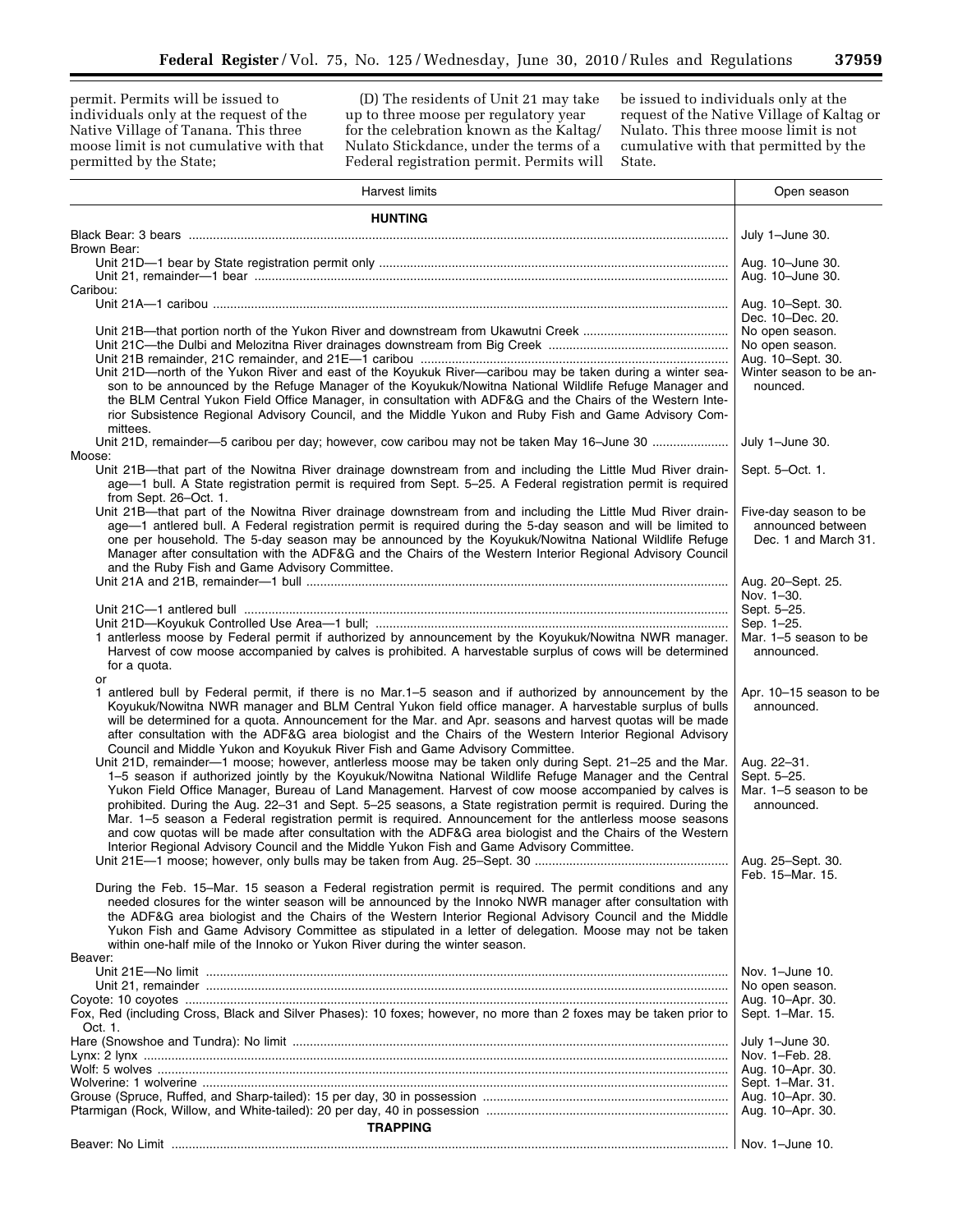| Harvest limits | Joen season                                                                                                                                                |
|----------------|------------------------------------------------------------------------------------------------------------------------------------------------------------|
|                | Nov. 1-Mar. 31.<br>Nov. 1-Feb. 28.<br>Nov. 1–Feb. 28.<br>Nov. 1–Feb. 28.<br>Nov. $1 -$ June $10$ .<br>Nov. 1–Apr. 15.<br>Nov. 1-Apr. 30.<br>Nov $1-Mar$ 31 |

#### (22) *Unit 22.*

(i) Unit 22 consists of Bering Sea, Norton Sound, Bering Strait, Chukchi Sea, and Kotzebue Sound drainages from, but excluding, the Pastolik River drainage in southern Norton Sound to, but not including, the Goodhope River drainage in Southern Kotzebue Sound, and all adjacent islands in the Bering Sea between the mouths of the Goodhope and Pastolik Rivers:

(A) Unit 22A consists of Norton Sound drainages from, but excluding, the Pastolik River drainage to, and including, the Ungalik River drainage, and Stuart and Besboro Islands;

(B) Unit 22B consists of Norton Sound drainages from, but excluding, the Ungalik River drainage to, and including, the Topkok Creek drainage;

(C) Unit 22C consists of Norton Sound and Bering Sea drainages from, but excluding, the Topkok Creek drainage to, and including, the Tisuk River drainage, and King and Sledge Islands;

(D) Unit 22D consists of that portion of Unit 22 draining into the Bering Sea north of, but not including, the Tisuk River to and including Cape York and St. Lawrence Island;

(E) Unit 22E consists of Bering Sea, Bering Strait, Chukchi Sea, and Kotzebue Sound drainages from Cape York to, but excluding, the Goodhope River drainage, and including Little Diomede Island and Fairway Rock.

(ii) You may hunt brown bear by State registration permit in lieu of a resident tag if you have obtained a State registration permit prior to hunting. Aircraft may not be used in any manner for brown bear hunting under the authority of a brown bear State registration permit, including transportation of hunters, bears, or parts of bears; however, this does not apply to transportation of bear hunters or bear parts by regularly scheduled flights to and between communities by carriers that normally provide scheduled service to this area, nor does it apply to transportation of aircraft to or between publicly owned airports.

(iii) Unit-specific regulations:

(A) If you have a trapping license, you may use a firearm to take beaver in Unit 22 during the established seasons;

(B) Coyote, incidentally taken with a trap or snare, may be used for subsistence purposes;

(C) A snowmachine may be used to position a hunter to select individual caribou for harvest provided that the animals are not shot from a moving snowmachine;

(D) The taking of one bull moose and up to three musk oxen by the community of Wales is allowed for the celebration of the Kingikmuit Dance Festival under the terms of a Federal registration permit. Permits will be issued to individuals only at the request of the Native Village of Wales. The harvest may only occur within regularly established seasons in Unit 22E. The harvest will count against any established quota for the area;

(E) A Federally qualified subsistence user (recipient) may designate another Federally qualified subsistence user to take musk oxen on his or her behalf unless the recipient is a member of a community operating under a community harvest system. The designated hunter must get a designated hunter permit and must return a completed harvest report. The designated hunter may hunt for any number of recipients in the course of a season, but have no more than two harvest limits in his/her possession at any one time, except in Unit 22E where a resident of Wales or Shishmaref acting as a designated hunter may hunt for any number of recipients, but have no more than four harvest limits in his/her possession at any one time.

| <b>Harvest limits</b>                                                                                                                                                                                                                                                                                             | Open season                                                                                                                                                                 |
|-------------------------------------------------------------------------------------------------------------------------------------------------------------------------------------------------------------------------------------------------------------------------------------------------------------------|-----------------------------------------------------------------------------------------------------------------------------------------------------------------------------|
| <b>HUNTING</b>                                                                                                                                                                                                                                                                                                    |                                                                                                                                                                             |
| <b>Black Bear:</b>                                                                                                                                                                                                                                                                                                |                                                                                                                                                                             |
|                                                                                                                                                                                                                                                                                                                   | Jul. 1-Jun. 30.                                                                                                                                                             |
|                                                                                                                                                                                                                                                                                                                   | No open season.                                                                                                                                                             |
| Brown Bear:                                                                                                                                                                                                                                                                                                       |                                                                                                                                                                             |
|                                                                                                                                                                                                                                                                                                                   | Aug. 1-May 31.                                                                                                                                                              |
|                                                                                                                                                                                                                                                                                                                   | Aug. 1-Oct. 31.                                                                                                                                                             |
|                                                                                                                                                                                                                                                                                                                   | May 10-25.                                                                                                                                                                  |
| Caribou:                                                                                                                                                                                                                                                                                                          |                                                                                                                                                                             |
| Unit 22B west of Golovin Bay and west of a line along the west bank of the Fish and Niukluk Rivers and exclud-<br>ing the Libby River drainage—5 caribou per day.                                                                                                                                                 | Oct. 1-Apr. 30.<br>May 1-Sept. 30, a sea-<br>son may be opened<br>by announcement by<br>the Anchorage Field<br>Office Manager of the<br>BLM, in consultation<br>with ADF&G. |
| Units 22A, 22B remainder, that portion of Unit 22D in the Kougaruk, Kuzitrin (excluding the Pilgrim River drain-<br>age), American, and Agiapuk River Drainages, and Unit 22E, that portion east of and including the Sanaguich<br>River drainage-5 caribou per day; cow caribou may not be taken May 16-June 30. | July 1-June 30.                                                                                                                                                             |
| Moose:                                                                                                                                                                                                                                                                                                            |                                                                                                                                                                             |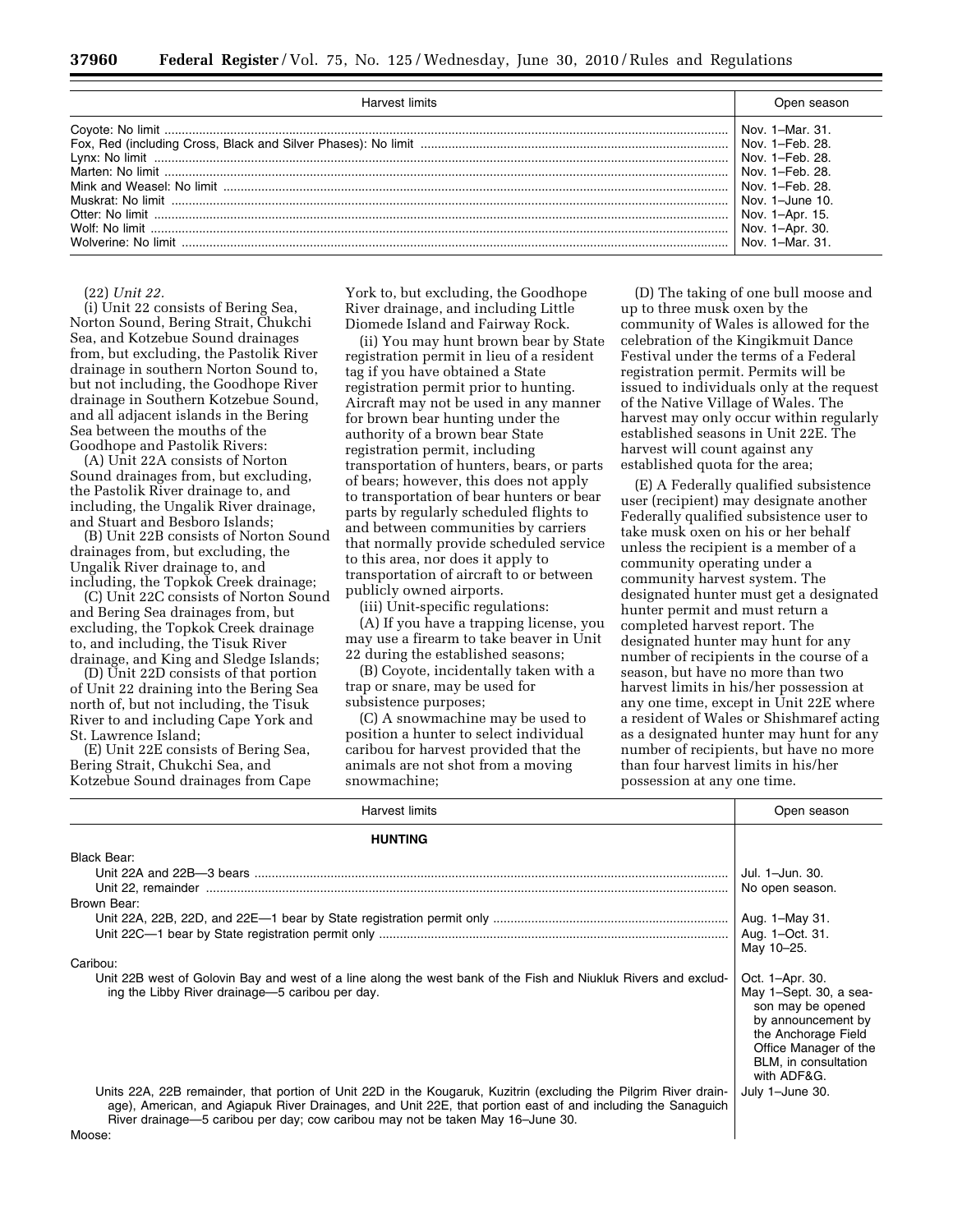▘

 $\overline{\phantom{a}}$ 

| Harvest limits                                                                                                                                                                                                                                                                                                                                                                                                                                                                                                                                                                                                                                                                                                                | Open season                          |
|-------------------------------------------------------------------------------------------------------------------------------------------------------------------------------------------------------------------------------------------------------------------------------------------------------------------------------------------------------------------------------------------------------------------------------------------------------------------------------------------------------------------------------------------------------------------------------------------------------------------------------------------------------------------------------------------------------------------------------|--------------------------------------|
| Unit 22A—that portion north of and including the Tagoomenik and Shaktoolik River drainages—1 bull. Federal<br>public lands are closed to hunting except by residents of Unit 22A hunting under these regulations.<br>Unit 22A—that portion in the Unalakleet drainage and all drainages flowing into Norton Sound north of the<br>Golsovia River drainage and south of the Tagoomenik and Shaktoolik River drainages-Federal public lands<br>are closed to the taking of moose, except that residents of Unalakleet, hunting under these regulations, may<br>take 1 bull by Federal registration permit, administered by the BLM Anchorage Field Office with the authority to<br>close the season in consultation with ADF&G. | Aug. 1-Sept. 30.<br>Aug. 15–Sept. 14 |
| Unit 22A, remainder-1 bull. However, during the period Jan.1-Feb. 15, only an antlered bull may be taken.<br>Federal public lands are closed to the taking of moose except by residents of Unit 22A hunting under these<br>regulations.                                                                                                                                                                                                                                                                                                                                                                                                                                                                                       | Aug. 1-Sept. 30.<br>Jan. 1-Feb. 15   |
| Unit 22B-west of the Darby Mountains-1 bull by State registration permit. Quotas and any needed closures<br>will be announced by the Anchorage Field Office Manager of the BLM, in consultation with NPS and ADF&G.<br>Federal public lands are closed to the taking of moose except by Federally qualified subsistence users hunting<br>under these regulations.                                                                                                                                                                                                                                                                                                                                                             | Sept. 1-14.                          |
| Unit 22B—west of the Darby Mountains—1 bull by either Federal or State registration permit. Quotas and any<br>needed season closures will be announced by the Anchorage Field Office Manager of the BLM, in consultation<br>with NPS, and ADF&G. Federal public lands are closed to the taking of moose except by residents of White<br>Mountain and Golovin hunting under these regulations.                                                                                                                                                                                                                                                                                                                                 | Jan. 1-31.                           |
|                                                                                                                                                                                                                                                                                                                                                                                                                                                                                                                                                                                                                                                                                                                               | Aug. 1-Jan. 31.                      |
| Unit 22D—that portion within the Kougarok, Kuzitrin, and Pilgrim River drainages—1 bull by State registration<br>permit. Quotas and any needed closures will be announced by the Anchorage Field Office Manager of the<br>BLM, in consultation with NPS and ADF&G. Federal public lands are closed to the taking of moose except by<br>residents of Units 22D and 22C hunting under these regulations.                                                                                                                                                                                                                                                                                                                        | Sept. 1–14.<br>Sept. 1-14.           |
| Unit 22D—that portion west of the Tisuk River drainage and Canyon Creek—1 bull by State registration permit.<br>Quotas and any needed closures will be announced by the Anchorage Field Office Manager of the BLM, in<br>consultation with NPS and ADF&G.                                                                                                                                                                                                                                                                                                                                                                                                                                                                     | Sept. 1-14.                          |
| Unit 22D—that portion west of the Tisuk River drainage and Canyon Creek—1 bull by Federal registration per-<br>mit. Quotas and any needed closures will be announced by the Anchorage Field Office Manager of the BLM,<br>in consultation with NPS and ADF&G. Federal public lands are closed to the taking of moose except by resi-<br>dents of Units 22D and 22C hunting under these regulations.                                                                                                                                                                                                                                                                                                                           | Dec. 1-31.                           |
|                                                                                                                                                                                                                                                                                                                                                                                                                                                                                                                                                                                                                                                                                                                               | Aug. 10–Sept. 14.                    |
|                                                                                                                                                                                                                                                                                                                                                                                                                                                                                                                                                                                                                                                                                                                               | Oct. 1-Nov. 30.                      |
| Unit 22D, remainder-1 moose; however, no person may take a calf or a cow accompanied by a calf                                                                                                                                                                                                                                                                                                                                                                                                                                                                                                                                                                                                                                | Dec. 1-31.<br>Jan. 1-31.             |
| Unit 22E-1 antlered bull. Federal public lands are closed to the taking of moose except by Federally qualified<br>subsistence users hunting under these regulations.                                                                                                                                                                                                                                                                                                                                                                                                                                                                                                                                                          | Aug. 1-Mar. 15.                      |
| Musk ox:                                                                                                                                                                                                                                                                                                                                                                                                                                                                                                                                                                                                                                                                                                                      |                                      |
| Unit 22B—1 bull by Federal permit or State permit. Federal public lands are closed to the taking of musk ox ex-<br>cept by Federally qualified subsistence users hunting under these regulations. Annual harvest quotas and any<br>needed closures will be announced by the Anchorage Field Office Manager of the BLM, in consultation with<br>NPS and ADF&G.                                                                                                                                                                                                                                                                                                                                                                 | Aug. 1–Mar. 15.                      |
| Unit 22D—that portion west of the Tisuk River drainage and Canyon Creek—1 musk ox by Federal permit or<br>State permit; however, cows may only be taken during the period Jan. 1-Mar. 15. Annual harvest quotas and<br>any needed closures will be announced by the Superintendent of the Western Arctic National Parklands in<br>consultation with ADF&G and BLM.                                                                                                                                                                                                                                                                                                                                                            | Sept.1-Mar. 15.                      |
| Unit 22D, that portion within the Kuzitrin River drainages-1 musk ox by Federal permit or State permit; however,<br>cows may only be taken during the period Jan. 1–Mar. 15. Federal public lands are closed to the taking of<br>musk ox except by Federally qualified subsistence users hunting under these regulations. Annual harvest<br>quotas and any needed closures will be announced by the Superintendent of the Bering Land Bridge National<br>Preserve in consultation with ADF&G and BLM.                                                                                                                                                                                                                         | Aug. 1–Mar. 15.                      |
| Unit 22D, remainder—1 musk ox by Federal permit or State permit; however, cows may only be taken during the<br>period Jan. 1–Mar. 15. Federal public lands are closed to the taking of musk ox except by Federally qualified<br>subsistence users hunting under these regulations. Annual harvest quotas and any needed closures will be an-<br>nounced by the Superintendent of the Western Arctic National Parklands in consultation with ADF&G and BLM.                                                                                                                                                                                                                                                                    | Aug. 1-Mar. 15.                      |
| Unit 22E-1 musk ox by Federal permit or State permit. Annual harvest quotas and any needed closures will be<br>announced by the Superintendent of the Western Arctic National Parklands in consultation with ADF&G and<br>BLM.                                                                                                                                                                                                                                                                                                                                                                                                                                                                                                | Aug. 1-Mar. 15.                      |
|                                                                                                                                                                                                                                                                                                                                                                                                                                                                                                                                                                                                                                                                                                                               | No open season.                      |
| Beaver:                                                                                                                                                                                                                                                                                                                                                                                                                                                                                                                                                                                                                                                                                                                       | Nov. 1-June 10.                      |
|                                                                                                                                                                                                                                                                                                                                                                                                                                                                                                                                                                                                                                                                                                                               | No open season.                      |
|                                                                                                                                                                                                                                                                                                                                                                                                                                                                                                                                                                                                                                                                                                                               | No open season.                      |
|                                                                                                                                                                                                                                                                                                                                                                                                                                                                                                                                                                                                                                                                                                                               | Sept. 1-Apr. 30.                     |
|                                                                                                                                                                                                                                                                                                                                                                                                                                                                                                                                                                                                                                                                                                                               | Nov. 1-Apr. 15.                      |
|                                                                                                                                                                                                                                                                                                                                                                                                                                                                                                                                                                                                                                                                                                                               | Sept. 1-Apr. 15.<br>Nov. 1-Apr. 15.  |
| Marten:                                                                                                                                                                                                                                                                                                                                                                                                                                                                                                                                                                                                                                                                                                                       |                                      |
|                                                                                                                                                                                                                                                                                                                                                                                                                                                                                                                                                                                                                                                                                                                               | Nov. 1–Apr. 15.                      |
|                                                                                                                                                                                                                                                                                                                                                                                                                                                                                                                                                                                                                                                                                                                               | No open season.                      |
|                                                                                                                                                                                                                                                                                                                                                                                                                                                                                                                                                                                                                                                                                                                               | Nov. 1-Jan. 31.                      |
|                                                                                                                                                                                                                                                                                                                                                                                                                                                                                                                                                                                                                                                                                                                               | Nov. 1-Apr. 15.<br>Nov. 1-Apr. 15.   |
|                                                                                                                                                                                                                                                                                                                                                                                                                                                                                                                                                                                                                                                                                                                               | Sept. 1–Mar. 31.                     |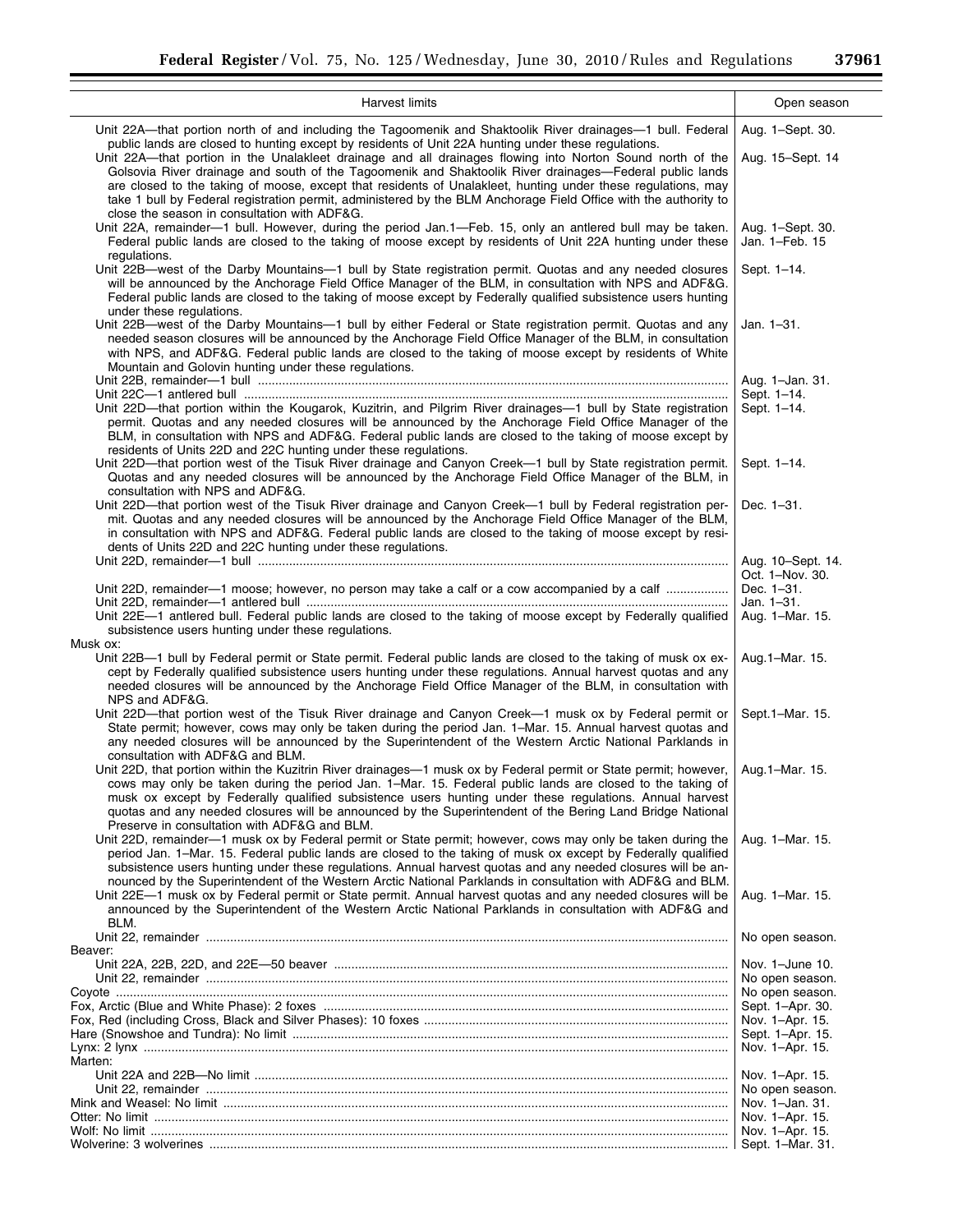| Harvest limits               | Open season      |
|------------------------------|------------------|
| Ptarmigan (Rock and Willow): | Aug. 10-Apr. 30. |
|                              | Aug. 10-Apr. 30. |
|                              | July 15-May 15   |
|                              |                  |
| TRAPPING                     |                  |
| Beaver:                      |                  |
|                              | Nov. 1-June 10.  |
|                              | No open season.  |
|                              | No open season.  |
|                              | Nov. 1-Apr. 15.  |
|                              | Nov. 1-Apr. 15.  |
|                              | Nov. 1-Apr. 15.  |
|                              | Nov. 1-Apr. 15.  |
|                              | Nov. 1-Jan. 31.  |
|                              | Nov. 1-June 10.  |
|                              | Nov. 1-Apr. 15.  |
|                              | Nov. 1-Apr. 30.  |
|                              | Nov. 1-Apr. 15.  |

(23) *Unit 23.* 

(i) Unit 23 consists of Kotzebue Sound, Chukchi Sea, and Arctic Ocean drainages from and including the Goodhope River drainage to Cape Lisburne.

(ii) In the following areas, the taking of wildlife for subsistence uses is prohibited or restricted on public land:

(A) You may not use aircraft in any manner either for hunting of ungulates, bear, wolves, or wolverine, or for transportation of hunters or harvested species in the Noatak Controlled Use Area for the period August 15– September 30. The Area consists of that portion of Unit 23 in a corridor extending five miles on either side of the Noatak River beginning at the mouth of the Noatak River, and extending upstream to the mouth of Sapun Creek. This closure does not apply to the transportation of hunters or parts of ungulates, bear, wolves, or wolverine by regularly scheduled flights to communities by carriers that normally provide scheduled air service.

(B) [Reserved]

(iii) You may hunt brown bear by State registration permit in lieu of a resident tag if you have obtained a State registration permit prior to hunting. Aircraft may not be used in any manner for brown bear hunting under the authority of a brown bear State registration permit, including transportation of hunters, bears, or parts of bears; however, this does not apply to transportation of bear hunters or bear parts by regularly scheduled flights to and between communities by carriers that normally provide scheduled service to this area, nor does it apply to transportation of aircraft to or between publicly owned airports.

(iv) Unit-specific regulations:

(A) You may take caribou from a boat moving under power in Unit 23;

(B) In addition to other restrictions on method of take found in this  $\S$  .26, you may also take swimming caribou with a firearm using rimfire cartridges;

(C) If you have a trapping license, you may take beaver with a firearm in all of Unit 23 from Nov. 1–Jun. 10;

(D) For the Baird and DeLong Mountain sheep hunts—A Federally qualified subsistence user (recipient) may designate another Federally qualified subsistence user to take sheep

on his or her behalf unless the recipient is a member of a community operating under a community harvest system. The designated hunter must obtain a designated hunter permit and must return a completed harvest report. The designated hunter may hunt for only one recipient in the course of a season and may have both his and the recipients' harvest limits in his/her possession at the same time;

(E) A snowmachine may be used to position a hunter to select individual caribou for harvest provided that the animals are not shot from a moving snowmachine;

(F) A Federally qualified subsistence user (recipient) may designate another Federally qualified subsistence user to take musk oxen on his or her behalf unless the recipient is a member of a community operating under a community harvest system. The designated hunter must get a designated hunter permit and must return a completed harvest report. The designated hunter may hunt for any number of recipients, but have no more than two harvest limits in his/her possession at any one time.

| Harvest limits | Open season     |
|----------------|-----------------|
| <b>HUNTING</b> |                 |
|                | July 1-June 30. |
|                | Aug. 1-May 31.  |
|                |                 |
| Sheep:         |                 |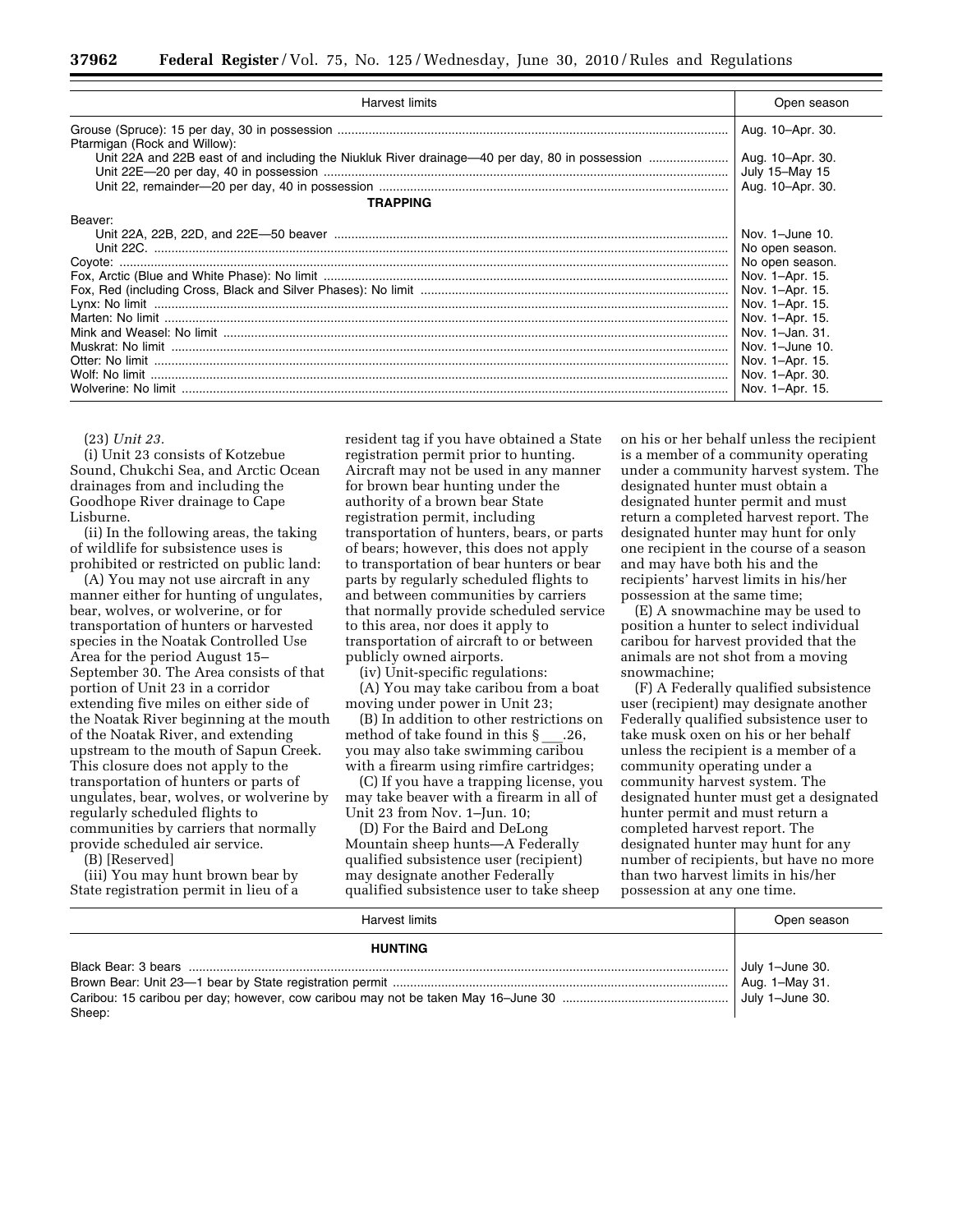i.

| <b>Harvest limits</b>                                                                                                                                                                                                                                                                                                                                                                                                                                                                                                                                                                                                                                                                                                                                               | Open season                                                                                                                                                                                                                                                                                                                                |
|---------------------------------------------------------------------------------------------------------------------------------------------------------------------------------------------------------------------------------------------------------------------------------------------------------------------------------------------------------------------------------------------------------------------------------------------------------------------------------------------------------------------------------------------------------------------------------------------------------------------------------------------------------------------------------------------------------------------------------------------------------------------|--------------------------------------------------------------------------------------------------------------------------------------------------------------------------------------------------------------------------------------------------------------------------------------------------------------------------------------------|
| Unit 23—south of Rabbit Creek, Kiyak Creek, and the Noatak River, and west of the Cutler and Redstone Rivers<br>(Baird Mountains)—1 sheep by Federal registration permit. The total allowable harvest of sheep is 21, of which<br>15 may be rams and 6 may be ewes. Federal public lands are closed to the taking of sheep except by Feder-<br>ally qualified subsistence users hunting under these regulations.<br>Unit 23—north of Rabbit Creek, Kiyak Creek, and the Noatak River, and west of the Aniuk River (DeLong Moun-<br>tains)-1 sheep by Federal registration permit. The total allowable harvest of sheep for the DeLong Mountains<br>is 8, of which 5 may be rams and 3 may be ewes.                                                                  | Aug. 10-April 30. If the<br>allowable harvest lev-<br>els are reached before<br>the regular season<br>closing date, the Su-<br>perintendent of the<br>Western Arctic Na-<br>tional Parklands will<br>announce an early clo-<br>sure.<br>Aug. 10-April 30. If the<br>allowable harvest lev-<br>els are reached before<br>the regular season |
|                                                                                                                                                                                                                                                                                                                                                                                                                                                                                                                                                                                                                                                                                                                                                                     | closing date, the Su-<br>perintendent of the<br>Western Arctic Na-<br>tional Parklands will<br>announce an early clo-<br>sure.<br>Aug. 10-Sept. 20.                                                                                                                                                                                        |
|                                                                                                                                                                                                                                                                                                                                                                                                                                                                                                                                                                                                                                                                                                                                                                     | Oct. 1-Apr. 30.                                                                                                                                                                                                                                                                                                                            |
| Moose:<br>Unit 23—that portion north and west of and including the Singoalik River drainage, and all lands draining into the<br>Kukpuk and Ipewik Rivers-1 moose; no person may take a calf or a cow accompanied by a calf.<br>Unit 23-that portion lying within the Noatak River drainage-1 moose; however, antlerless moose may be taken<br>only from Nov. 1–Mar. 31; no person may take a calf or a cow accompanied by a calf.                                                                                                                                                                                                                                                                                                                                   | July 1-Mar. 31.<br>Aug. 1-Mar. 31.                                                                                                                                                                                                                                                                                                         |
|                                                                                                                                                                                                                                                                                                                                                                                                                                                                                                                                                                                                                                                                                                                                                                     | Aug. 1-Mar. 31.                                                                                                                                                                                                                                                                                                                            |
| Musk ox:<br>Unit 23—south of Kotzebue Sound and west of and including the Buckland River drainage—1 bull by Federal<br>permit or State permit.<br>or                                                                                                                                                                                                                                                                                                                                                                                                                                                                                                                                                                                                                | Aug. 1-Dec. 31.                                                                                                                                                                                                                                                                                                                            |
|                                                                                                                                                                                                                                                                                                                                                                                                                                                                                                                                                                                                                                                                                                                                                                     | Jan. 1-Mar. 15.                                                                                                                                                                                                                                                                                                                            |
| Federal public lands are closed to the taking of musk ox except by Federally qualified subsistence users hunting<br>under these regulations. Annual harvest quotas and any needed closures will be announced by the Super-<br>intendent of the Western Arctic National Parklands, in consultation with ADF&G and BLM.<br>Unit 23—Cape Krusenstern National Monument—1 bull by Federal permit. Annual harvest quotas and any need-<br>ed closures will be announced by the Superintendent of Western Arctic National Parklands. Cape Krusenstern<br>National Monument is closed to the taking of musk oxen except by resident zone community members with<br>permanent residence within the Monument or the immediately adjacent Napaktuktuk Mountain area, south of | Aug. 1-Mar. 15.                                                                                                                                                                                                                                                                                                                            |
| latitude 67°05' N and west of longitude 162°30' W hunting under these regulations.                                                                                                                                                                                                                                                                                                                                                                                                                                                                                                                                                                                                                                                                                  |                                                                                                                                                                                                                                                                                                                                            |
|                                                                                                                                                                                                                                                                                                                                                                                                                                                                                                                                                                                                                                                                                                                                                                     | No open season.<br>July 1-June 30.                                                                                                                                                                                                                                                                                                         |
|                                                                                                                                                                                                                                                                                                                                                                                                                                                                                                                                                                                                                                                                                                                                                                     | Sept. 1-Apr. 30.                                                                                                                                                                                                                                                                                                                           |
|                                                                                                                                                                                                                                                                                                                                                                                                                                                                                                                                                                                                                                                                                                                                                                     | Sept. 1-Apr. 30.                                                                                                                                                                                                                                                                                                                           |
|                                                                                                                                                                                                                                                                                                                                                                                                                                                                                                                                                                                                                                                                                                                                                                     | Sept. 1-Mar. 15.                                                                                                                                                                                                                                                                                                                           |
|                                                                                                                                                                                                                                                                                                                                                                                                                                                                                                                                                                                                                                                                                                                                                                     | July 1-June 30.                                                                                                                                                                                                                                                                                                                            |
|                                                                                                                                                                                                                                                                                                                                                                                                                                                                                                                                                                                                                                                                                                                                                                     | Nov. 1-Apr. 15.                                                                                                                                                                                                                                                                                                                            |
|                                                                                                                                                                                                                                                                                                                                                                                                                                                                                                                                                                                                                                                                                                                                                                     | Oct. 1-Apr. 30.                                                                                                                                                                                                                                                                                                                            |
|                                                                                                                                                                                                                                                                                                                                                                                                                                                                                                                                                                                                                                                                                                                                                                     | Sept. 1-Mar. 31.                                                                                                                                                                                                                                                                                                                           |
|                                                                                                                                                                                                                                                                                                                                                                                                                                                                                                                                                                                                                                                                                                                                                                     | July 1-June 30                                                                                                                                                                                                                                                                                                                             |
|                                                                                                                                                                                                                                                                                                                                                                                                                                                                                                                                                                                                                                                                                                                                                                     | Aug. 10-Apr. 30.                                                                                                                                                                                                                                                                                                                           |
|                                                                                                                                                                                                                                                                                                                                                                                                                                                                                                                                                                                                                                                                                                                                                                     | Aug. 10-Apr. 30.                                                                                                                                                                                                                                                                                                                           |
| <b>TRAPPING</b>                                                                                                                                                                                                                                                                                                                                                                                                                                                                                                                                                                                                                                                                                                                                                     |                                                                                                                                                                                                                                                                                                                                            |
| Beaver:                                                                                                                                                                                                                                                                                                                                                                                                                                                                                                                                                                                                                                                                                                                                                             |                                                                                                                                                                                                                                                                                                                                            |
|                                                                                                                                                                                                                                                                                                                                                                                                                                                                                                                                                                                                                                                                                                                                                                     | July 1-June 30.                                                                                                                                                                                                                                                                                                                            |
|                                                                                                                                                                                                                                                                                                                                                                                                                                                                                                                                                                                                                                                                                                                                                                     | July 1-June 30.                                                                                                                                                                                                                                                                                                                            |
|                                                                                                                                                                                                                                                                                                                                                                                                                                                                                                                                                                                                                                                                                                                                                                     | Nov. 1–Apr. 15.                                                                                                                                                                                                                                                                                                                            |
|                                                                                                                                                                                                                                                                                                                                                                                                                                                                                                                                                                                                                                                                                                                                                                     | Nov. 1–Apr. 15.<br>Nov. 1–Apr. 15.                                                                                                                                                                                                                                                                                                         |
|                                                                                                                                                                                                                                                                                                                                                                                                                                                                                                                                                                                                                                                                                                                                                                     | Nov. 1–Apr. 15.                                                                                                                                                                                                                                                                                                                            |
|                                                                                                                                                                                                                                                                                                                                                                                                                                                                                                                                                                                                                                                                                                                                                                     | Nov. 1–Apr. 15.                                                                                                                                                                                                                                                                                                                            |
|                                                                                                                                                                                                                                                                                                                                                                                                                                                                                                                                                                                                                                                                                                                                                                     | Nov. 1-Jan. 31.                                                                                                                                                                                                                                                                                                                            |
|                                                                                                                                                                                                                                                                                                                                                                                                                                                                                                                                                                                                                                                                                                                                                                     | Nov. 1-June 10.                                                                                                                                                                                                                                                                                                                            |
|                                                                                                                                                                                                                                                                                                                                                                                                                                                                                                                                                                                                                                                                                                                                                                     | Nov. 1–Apr. 15.                                                                                                                                                                                                                                                                                                                            |
|                                                                                                                                                                                                                                                                                                                                                                                                                                                                                                                                                                                                                                                                                                                                                                     | Nov. 1–Apr. 30.                                                                                                                                                                                                                                                                                                                            |
|                                                                                                                                                                                                                                                                                                                                                                                                                                                                                                                                                                                                                                                                                                                                                                     | Nov. 1-Apr. 15.                                                                                                                                                                                                                                                                                                                            |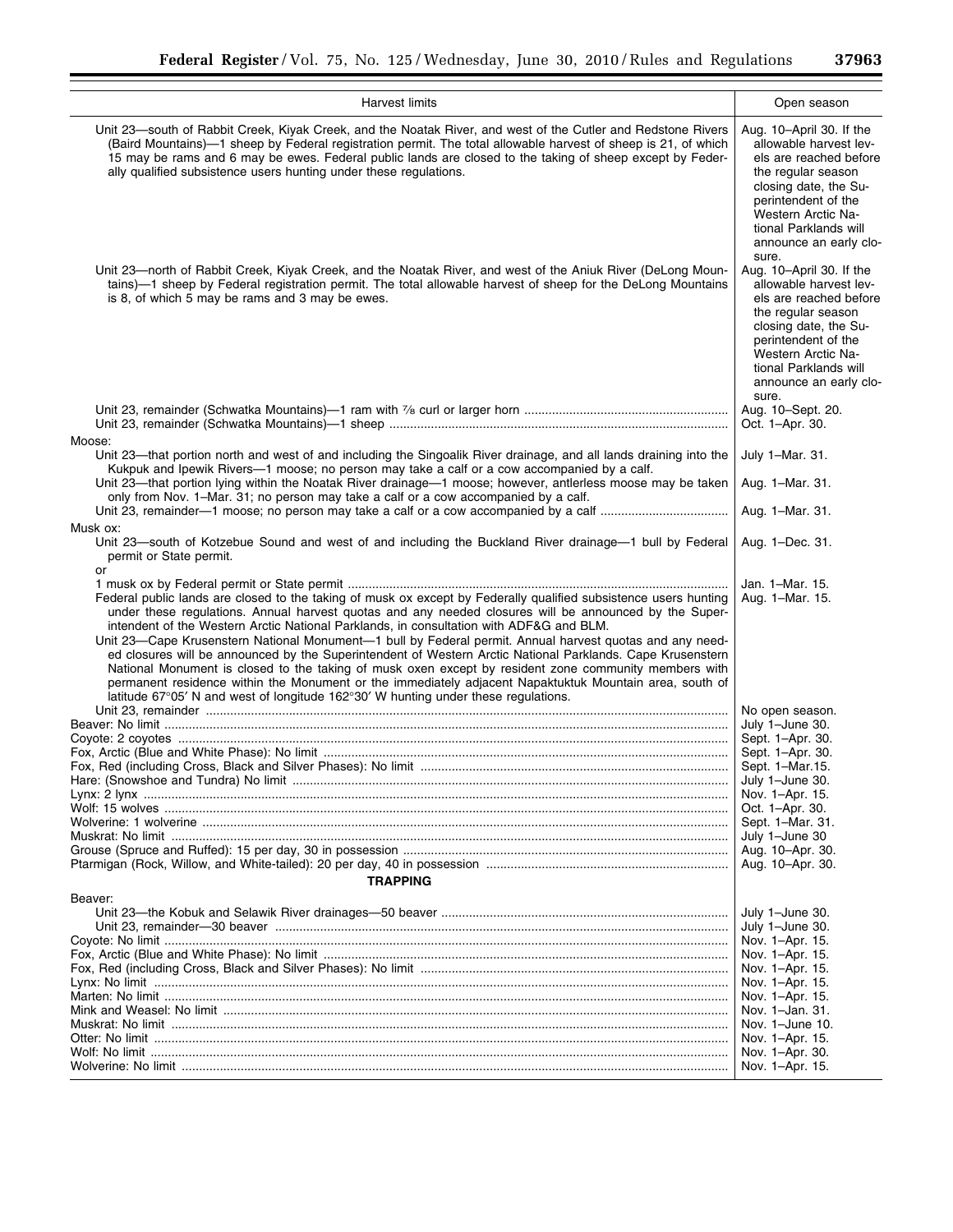#### (24) *Unit 24.*

(i) Unit 24 consists of the Koyukuk River drainage upstream from but not including the Dulbi River drainage:

(A) Unit 24A consists of the Middle Fork of the Koyukuk River drainage upstream from but not including the Harriet Creek and North Fork Koyukuk River drainages, to the South Fork of the Koyukuk River drainage upstream from Squaw Creek, the Jim River Drainage, the Fish Creek drainage upstream from and including the Bonanza Creek drainage, to the 1,410 ft. peak of the hydrologic divide with the northern fork of the Kanuti Chalatna River at N. Lat. 66°33.303′ W. Long. 151°03.637′ and following the unnamed northern fork of the Kanuti Chalatna Creek to the confluence of the southern fork of the Kanuti Chalatna River at N. Lat. 66°27.090′ W. Long. 151 °23.841′, 4.2 miles SSW (194 degrees true) of Clawanmenka Lake and following the unnamed southern fork of the Kanuti Chalatna Creek to the hydrologic divide with the Kanuti River drainage at N. Lat. 66°19.789′ W. Long. 151°10.102′, 3.0 miles ENE (79 degrees true) from the 2,055 ft. peak on that divide, and the Kanuti River drainage upstream from the confluence of an unnamed creek at N. Lat. 66°13.050′ W. Long. 151 °05.864′, 0.9 miles SSE (155 degrees true) of a 1,980 ft. peak on that divide, and following that unnamed creek to the Unit 24 boundary on the hydrologic divide to the Ray River drainage at N. Lat. 66°03.827′ W. Long. 150°49.988′ at the 2,920 ft. peak of that divide;

(B) Unit 24B consists of the Koyukuk River Drainage upstream from Dog Island to the Subunit 24A boundary;

(C) Unit 24C consists of the Hogatza River Drainage, the Koyukuk River Drainage upstream from Batza River on the north side of the Koyukuk River and upstream from and including the Indian River Drainage on the south side of the Koyukuk River to the Subunit 24B boundary;

(D) Unit 24D consists of the remainder of Unit 24.

(ii) In the following areas, the taking of wildlife for subsistence uses is prohibited or restricted on public land:

(A) You may not use firearms,

snowmobiles, licensed highway

vehicles, or motorized vehicles, except aircraft and boats, in the Dalton Highway Corridor Management Area, which consists of those portions of Units 20, 24, 25, and 26 extending 5 miles from each side of the Dalton Highway from the Yukon River to milepost 300 of the Dalton Highway, except as follows: Residents living within the Dalton Highway Corridor Management Area may use snowmobiles only for the subsistence taking of wildlife. You may use licensed highway vehicles only on designated roads within the Dalton Highway Corridor Management Area. The residents of Alatna, Allakaket, Anaktuvuk Pass, Bettles, Evansville, and Stevens Village, and residents living within the Corridor may use firearms within the Corridor only for subsistence taking of wildlife;

(B) You may not use aircraft for hunting moose, including transportation of any moose hunter or moose part in the Kanuti Controlled Use Area, which consists of that portion of Unit 24 bounded by a line from the Bettles Field VOR to the east side of Fish Creek Lake, to Old Dummy Lake, to the south end of Lake Todatonten (including all waters of these lakes), to the northernmost headwaters of Siruk Creek, to the highest peak of Double Point Mountain, then back to the Bettles Field VOR; however, this does not apply to transportation of a moose hunter or moose part by aircraft between publicly owned airports in the controlled use area or between a publicly owned airport within the area and points outside the area;

(C) You may not use aircraft for hunting moose, including transportation of any moose hunter or moose part in the Koyukuk Controlled Use Area, which consists of those portions of Unit 21s and 24 bounded by a line from the north bank of the Yukon River at Koyukuk at 64°52.58′ N. lat., 157°43.10′ W. long., then northerly to the confluences of the Honhosa and Kateel Rivers at 65°28.42′ N. lat., 157°44.89′ W. long., then northeasterly to the confluences of Billy Hawk Creek and the Huslia River (65°57′ N. lat., 156°41′ W. long.) at 65°56.66′ N. lat.,

156°40.81′ W. long., then easterly to the confluence of the forks of the Dakli River at 66°02.56′ N. lat., 156°12.71′ W. long., then easterly to the confluence of McLanes Creek and the Hogatza River at 66°00.31′ N. lat., 155°18.57′ W. long., then southwesterly to the crest of Hochandochtla Mountain at 65°31.87′ N. lat., 154°52.18′ W. long., then southwest to the mouth of Cottonwood Creek at 65°13.00′ N. lat., 156°06.43′ W. long., then southwest to Bishop Rock (Yistletaw) at 64°49.35′ N. lat., 157°21.73′ W. long., then westerly along the north bank of the Yukon River (including Koyukuk Island) to the point of beginning; however, this does not apply to transportation of a moose hunter or moose part by aircraft between publicly owned airports in the controlled use area or between a publicly owned airport within the area and points outside the area; all hunters on the Koyukuk River passing the ADF&G operated check station at Ella's Cabin (15 miles upstream from the Yukon on the Koyukuk River) are required to stop and report to ADF&G personnel at the check station.

(iii) You may hunt brown bear by State registration permit in lieu of a resident tag if you have obtained a State registration permit prior to hunting. You may not use aircraft in any manner for brown bear hunting under the authority of a brown bear State registration permit, including transportation of hunters, bears, or parts of bears. However, this prohibition does not apply to transportation of bear hunters or bear parts by regularly scheduled flights to and between communities by carriers that normally provide scheduled service to this area, nor does it apply to transportation of aircraft to or between publicly owned airports.

(iv) Unit-specific regulations:

(A) You may use bait to hunt black bear between April 15 and June 30; and in the Koyukuk Controlled Use Area, you may also use bait to hunt black bear between September 1 and September 25;

(B) Arctic fox, incidentally taken with a trap or snare intended for red fox, may be used for subsistence purposes.

| Harvest limits                                                                                                                                                                                                                                                                                                                              | Open season                         |
|---------------------------------------------------------------------------------------------------------------------------------------------------------------------------------------------------------------------------------------------------------------------------------------------------------------------------------------------|-------------------------------------|
| <b>HUNTING</b>                                                                                                                                                                                                                                                                                                                              |                                     |
|                                                                                                                                                                                                                                                                                                                                             | July 1-June 30.<br>Aug. 10-June 30. |
| Caribou:                                                                                                                                                                                                                                                                                                                                    |                                     |
| Unit 24—that portion south of the south bank of the Kanuti River, upstream from and including that portion of the<br>Kanuti-Kilolitna River drainage, bounded by the southeast bank of the Kodosin–Nolitna Creek, then down-<br>stream along the east bank of the Kanuti-Kilolitna River to its confluence with the Kanuti River-1 caribou. | Aug. 10–Mar. 31.                    |
|                                                                                                                                                                                                                                                                                                                                             |                                     |
| Sheep:                                                                                                                                                                                                                                                                                                                                      |                                     |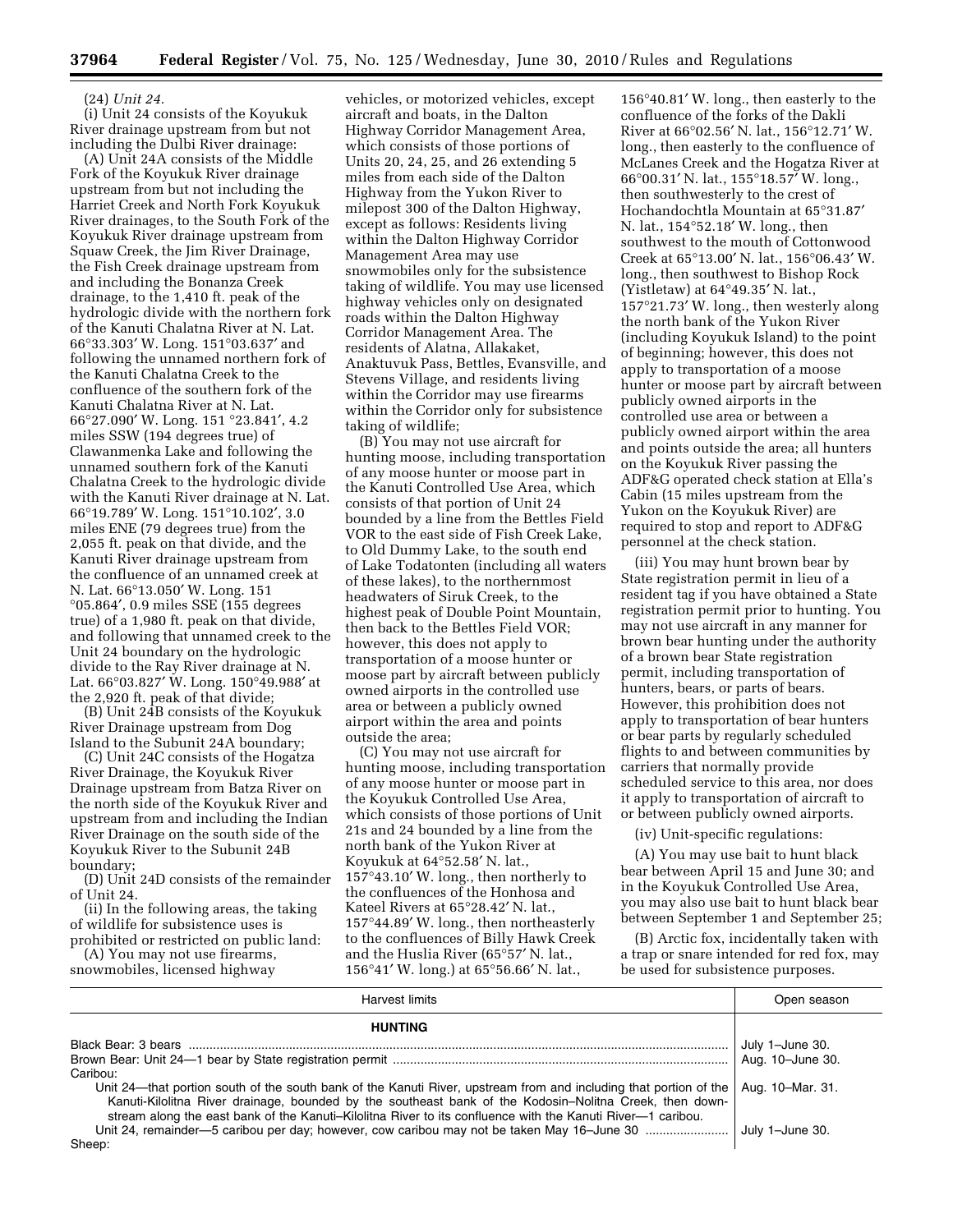| Harvest limits                                                                                                                                                                                                                                                                                                                                                                                                                                                                                                                                                                           | Open season                                                  |
|------------------------------------------------------------------------------------------------------------------------------------------------------------------------------------------------------------------------------------------------------------------------------------------------------------------------------------------------------------------------------------------------------------------------------------------------------------------------------------------------------------------------------------------------------------------------------------------|--------------------------------------------------------------|
| Unit 24A and 24B-(Anaktuvuk Pass residents only)-that portion within the Gates of the Arctic National Park-<br>community harvest quota of 60 sheep, no more than 10 of which may be ewes and a daily possession limit of<br>3 sheep per person, no more than 1 of which may be a ewe.                                                                                                                                                                                                                                                                                                    | July 15-Dec. 31.                                             |
| Unit 24A and 24B—(excluding Anaktuvuk Pass residents)—that portion within the Gates of the Arctic National<br>Park-3 sheep.                                                                                                                                                                                                                                                                                                                                                                                                                                                              | Aug. 1-Apr. 30.                                              |
| Unit 24A—except that portion within the Gates of the Arctic National Park—1 ram with 7/8 curl or larger horn by<br>Federal registration permit only.                                                                                                                                                                                                                                                                                                                                                                                                                                     | Aug. 20–Sept. 30.                                            |
| Moose:                                                                                                                                                                                                                                                                                                                                                                                                                                                                                                                                                                                   | Aug. 10-Sept. 20.                                            |
|                                                                                                                                                                                                                                                                                                                                                                                                                                                                                                                                                                                          |                                                              |
|                                                                                                                                                                                                                                                                                                                                                                                                                                                                                                                                                                                          | Aug. 25-Oct. 1.                                              |
| Unit 24B—Kanuti National Wildlife Refuge and BLM lands—1 antlered bull. A federal registration permit is re-<br>quired for the Sep. 26–Oct. 1 period.                                                                                                                                                                                                                                                                                                                                                                                                                                    | Aug. 1-Dec. 31.<br>Dec. 15-Apr. 15 (until<br>Jun. 30, 2014). |
| A Federal registration permit is required for the Dec.15–Apr. 15 season for the Kanuti National Wildlife Refuge<br>and BLM lands that are within the Koyukuk River drainage upstream of the Henshaw Creek drainage and up-                                                                                                                                                                                                                                                                                                                                                               |                                                              |
| stream of and including the Bonanza Creek drainage.<br>Federal public lands in the Kanuti Controlled Use Area, as described in Federal regulations, are closed to taking<br>of moose, except by Federally qualified subsistence users of Unit 24, Koyukuk, and Galena hunting under<br>these regulations.                                                                                                                                                                                                                                                                                |                                                              |
| Unit 24B, remainder 1 antlered bull. A Federal registration permit is required for the Sept. 26–Oct. 1 period<br>Unit 24C and 24D—that portion within the Koyukuk Controlled Use Area and Koyukuk National Wildlife Refuge—<br>1 bull.                                                                                                                                                                                                                                                                                                                                                   | Aug. 25-Oct. 1.<br>Sep. 1-25.                                |
| 1 antierless moose by Federal permit if authorized by announcement by the Koyukuk/Nowitna National Wildlife<br>Refuge Manager and BLM Field Office Manager Central Yukon Field Office. Harvest of cow moose accom-<br>panied by calves is prohibited. A harvestable surplus of cows will be determined for a quota.                                                                                                                                                                                                                                                                      | Mar. $1-5$ to be an-<br>nounced.                             |
| or                                                                                                                                                                                                                                                                                                                                                                                                                                                                                                                                                                                       | or                                                           |
| 1 antlered bull by Federal permit, if there is no Mar. 1–5 season and if authorized by announcement by the<br>Koyukuk/Nowitna National Wildlife Refuge Manager and BLM Field Office Manager Central Yukon Field Office.<br>Harvest of cow moose accompanied by calves is prohibited. Announcement for the Mar. and Apr. seasons and<br>harvest quotas will be made after consultation with the ADF&G Area Biologist and the Chairs of the Western<br>Interior Alaska Subsistence Regional Advisory Council, and the Middle Yukon and Koyukuk River Fish and<br>Game Advisory Committees. | Apr. 10-15 to be an-<br>nounced.                             |
| Unit 24C, remainder and Unit 24D, remainder-1 antlered bull. During the Sept. 5-Sept. 25 season, a State reg-<br>istration permit is required.                                                                                                                                                                                                                                                                                                                                                                                                                                           | Aug. 25-Oct. 1.                                              |
|                                                                                                                                                                                                                                                                                                                                                                                                                                                                                                                                                                                          | Aug. 10-Apr. 30.                                             |
| Fox, Red (including Cross, Black and Silver Phases): 10 foxes; however, no more than 2 foxes may be taken prior to<br>Oct. 1.                                                                                                                                                                                                                                                                                                                                                                                                                                                            | Sept. 1-Mar. 15.                                             |
|                                                                                                                                                                                                                                                                                                                                                                                                                                                                                                                                                                                          | July 1-June 30.                                              |
|                                                                                                                                                                                                                                                                                                                                                                                                                                                                                                                                                                                          | Nov. 1-Feb. 28.                                              |
|                                                                                                                                                                                                                                                                                                                                                                                                                                                                                                                                                                                          | Aug. 10-Apr. 30.                                             |
|                                                                                                                                                                                                                                                                                                                                                                                                                                                                                                                                                                                          | Sept. 1-Mar. 31.                                             |
|                                                                                                                                                                                                                                                                                                                                                                                                                                                                                                                                                                                          | Aug. 10-Apr. 30.                                             |
|                                                                                                                                                                                                                                                                                                                                                                                                                                                                                                                                                                                          | Aug. 10-Apr. 30.                                             |
| <b>TRAPPING</b>                                                                                                                                                                                                                                                                                                                                                                                                                                                                                                                                                                          |                                                              |
|                                                                                                                                                                                                                                                                                                                                                                                                                                                                                                                                                                                          | Nov. 1-June 10.                                              |
|                                                                                                                                                                                                                                                                                                                                                                                                                                                                                                                                                                                          | Nov. 1-Mar. 31.                                              |
|                                                                                                                                                                                                                                                                                                                                                                                                                                                                                                                                                                                          | Nov. 1-Feb. 28.                                              |
|                                                                                                                                                                                                                                                                                                                                                                                                                                                                                                                                                                                          | Nov. 1-Feb. 28.                                              |
|                                                                                                                                                                                                                                                                                                                                                                                                                                                                                                                                                                                          | Nov. 1-Feb. 28.                                              |
|                                                                                                                                                                                                                                                                                                                                                                                                                                                                                                                                                                                          | Nov. 1-Feb. 28.                                              |
|                                                                                                                                                                                                                                                                                                                                                                                                                                                                                                                                                                                          | Nov. 1-June 10.                                              |
|                                                                                                                                                                                                                                                                                                                                                                                                                                                                                                                                                                                          | Nov. 1-Apr. 15.                                              |
|                                                                                                                                                                                                                                                                                                                                                                                                                                                                                                                                                                                          | Nov. 1-Apr. 30.                                              |
|                                                                                                                                                                                                                                                                                                                                                                                                                                                                                                                                                                                          | Nov. 1-Mar. 31.                                              |
|                                                                                                                                                                                                                                                                                                                                                                                                                                                                                                                                                                                          |                                                              |

(25) *Unit 25.* 

(i) Unit 25 consists of the Yukon River drainage upstream from but not including the Hamlin Creek drainage, and excluding drainages into the south bank of the Yukon River upstream from the Charley River:

(A) Unit 25A consists of the Hodzana River drainage upstream from the Narrows, the Chandalar River drainage upstream from and including the East Fork drainage, the Christian River drainage upstream from Christian, the Sheenjek River drainage upstream from and including the Thluichohnjik Creek,

the Coleen River drainage, and the Old Crow River drainage;

(B) Unit 25B consists of the Little Black River drainage upstream from but not including the Big Creek drainage, the Black River drainage upstream from and including the Salmon Fork drainage, the Porcupine River drainage upstream from the confluence of the Coleen and Porcupine Rivers, and drainages into the north bank of the Yukon River upstream from Circle, including the islands in the Yukon River;

(C) Unit 25C consists of drainages into the south bank of the Yukon River upstream from Circle to the Subunit 20E boundary, the Birch Creek drainage upstream from the Steese Highway bridge (milepost 147), the Preacher Creek drainage upstream from and including the Rock Creek drainage, and the Beaver Creek drainage upstream from and including the Moose Creek drainage;

(D) Unit 25D consists of the remainder of Unit 25.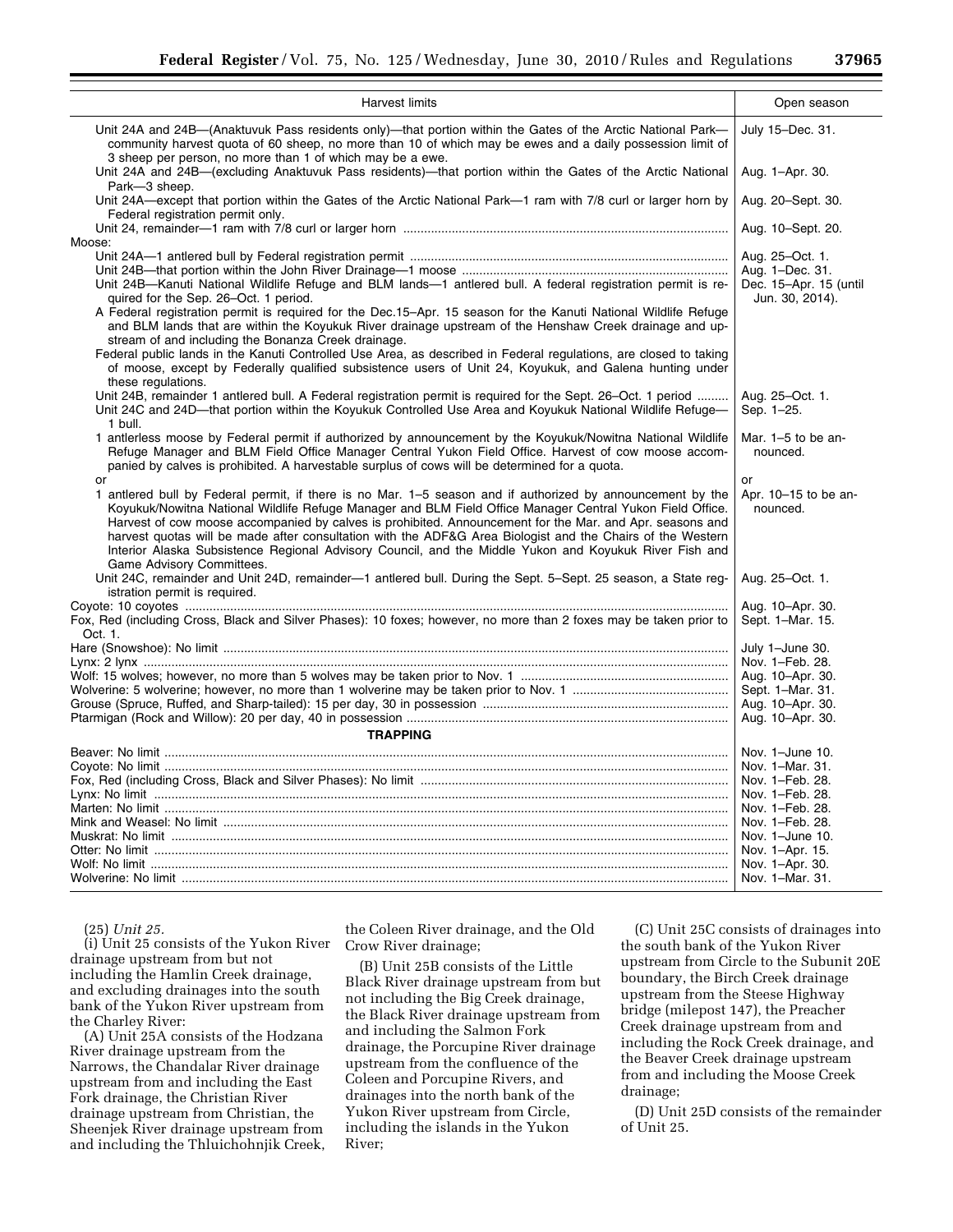(ii) In the following areas, the taking of wildlife for subsistence uses is prohibited or restricted on public land:

(A) You may not use firearms, snowmobiles, licensed highway vehicles or motorized vehicles, except aircraft and boats in the Dalton Highway Corridor Management Area, which consists of those portions of Units 20, 24, 25, and 26 extending 5 miles from each side of the Dalton Highway from the Yukon River to milepost 300 of the Dalton Highway, except as follows: Residents living within the Dalton Highway Corridor Management Area may use snowmobiles only for the subsistence taking of wildlife. You may use licensed highway vehicles only on designated roads within the Dalton Highway Corridor Management Area. The residents of Alatna, Allakaket, Anaktuvuk Pass, Bettles, Evansville, Stevens Village, and residents living within the Corridor may use firearms within the Corridor only for subsistence taking of wildlife;

(B) The Arctic Village Sheep Management Area consists of that portion of Unit 25A north and west of Arctic Village, which is bounded on the east by the East Fork Chandalar River beginning at the confluence of Red Sheep Creek and proceeding

southwesterly downstream past Arctic Village to the confluence with Crow Nest Creek, continuing up Crow Nest Creek, through Portage Lake, to its confluence with the Junjik River; then down the Junjik River past Timber Lake and a larger tributary, to a major, unnamed tributary, northwesterly, for approximately 6 miles where the stream forks into 2 roughly equal drainages; the boundary follows the easternmost fork, proceeding almost due north to the headwaters and intersects the Continental Divide; the boundary then follows the Continental Divide easterly, through Carter Pass, then easterly and northeasterly approximately 62 miles along the divide to the head waters of the most northerly tributary of Red Sheep Creek then follows southerly along the divide designating the eastern extreme of the Red Sheep Creek drainage then to the confluence of Red Sheep Creek and the East Fork Chandalar River.

(iii) Unit-specific regulations:

(A) You may use bait to hunt black bear between April 15 and June 30 and between August 1 and September 25; you may use bait to hunt wolves on FWS and BLM lands;

(B) You may take caribou and moose from a boat moving under power in Unit 25;

(C) The taking of bull moose outside the seasons provided in this part for food in memorial potlatches and traditional cultural events is authorized in Unit 25D west provided that:

(*1*) The person organizing the religious ceremony or cultural event contact the Refuge Manager, Yukon Flats National Wildlife Refuge prior to taking or attempting to take bull moose and provide to the Refuge Manager the name of the decedent, the nature of the ceremony or cultural event, number to be taken, and the general area in which the taking will occur;

(*2*) Each person who takes a bull moose under this section must submit a written report to the Refuge Manager, Yukon Flats National Wildlife Refuge not more than 15 days after the harvest specifying the harvester's name and address, and the date(s) and location(s) of the taking(s);

(*3*) No permit or harvest ticket is required for taking under this section; however, the harvester must be an Alaska rural resident with customary and traditional use in Unit 25D west;

(*4*) Any moose taken under this provision counts against the annual quota of 60 bulls.

| Harvest limits                                                                                                                                                                                                                                                                                                                                                                                                                                 | Open season                          |
|------------------------------------------------------------------------------------------------------------------------------------------------------------------------------------------------------------------------------------------------------------------------------------------------------------------------------------------------------------------------------------------------------------------------------------------------|--------------------------------------|
| <b>HUNTING</b>                                                                                                                                                                                                                                                                                                                                                                                                                                 |                                      |
| Black Bear:                                                                                                                                                                                                                                                                                                                                                                                                                                    |                                      |
|                                                                                                                                                                                                                                                                                                                                                                                                                                                | Jul. 1-Jun. 30.                      |
|                                                                                                                                                                                                                                                                                                                                                                                                                                                | Jul. 1-Jun. 30.                      |
| Brown Bear:                                                                                                                                                                                                                                                                                                                                                                                                                                    |                                      |
|                                                                                                                                                                                                                                                                                                                                                                                                                                                | Aug. 10-Jun. 30.                     |
|                                                                                                                                                                                                                                                                                                                                                                                                                                                | Sept. 1-May 31.                      |
|                                                                                                                                                                                                                                                                                                                                                                                                                                                | Jul. 1-Jun. 30.                      |
| Caribou:                                                                                                                                                                                                                                                                                                                                                                                                                                       |                                      |
| Unit 25A-in those portions west of the east bank of the East Fork of the Chandalar River extending from its<br>confluence with the Chandalar River upstream to Guilbeau Pass and north of the south bank of the mainstem<br>of the Chandalar River at its confluence with the East Fork Chandalar River west (and north of the south bank)<br>along the West Fork Chandalar River-10 caribou. However, only bulls may be taken May 16-Jun. 30. | Jul. 1-Jun. 30                       |
| Unit 25C—that portion west of the east bank of the mainstem of Preacher Creek to its confluence with American<br>Creek, then west of the east bank of American Creek—1 caribou; however, cow caribou may be taken only<br>from Nov. 1–Mar. 31. However, during the November 1–March 31 season, a State registration permit is re-<br>quired.                                                                                                   | Aug. 10-Sept. 20.<br>Nov. 1-Mar. 31. |
| Unit 25C, remainder—1 caribou by joint Federal/State registration permit only. During the fall season the harvest<br>will be restricted to 1 bull and the harvest will not exceed 100 caribou between Aug. 10-29. Up to 600 caribou<br>may be taken under a State/Federal harvest quota.                                                                                                                                                       | Aug. 10-Sept. 30.<br>Nov. 1-Feb. 28. |
| Unit 25D—that portion of Unit 25D drained by the west fork of the Dall River west of 150° W. long.—1 bull                                                                                                                                                                                                                                                                                                                                      | Aug. 10-Sept. 30.<br>Dec. 1-31.      |
| Sheep:                                                                                                                                                                                                                                                                                                                                                                                                                                         | July 1-Apr. 30.                      |
| Units 25A—Arctic Village Sheep Management Area—2 rams by Federal registration permit only. Federal public<br>lands, except the drainages of Red Sheep Creek and Cane Creek during the period of Aug. 10–Sept. 20, are<br>closed to the taking of sheep except by rural Alaska residents of Arctic Village, Venetie, Fort Yukon, Kaktovik,<br>and Chalkyitsik hunting under these regulations.                                                  | No open season.<br>Aug. 10-Apr. 30.  |
|                                                                                                                                                                                                                                                                                                                                                                                                                                                | Aug. 10-Apr. 30.                     |
| Moose:                                                                                                                                                                                                                                                                                                                                                                                                                                         |                                      |
|                                                                                                                                                                                                                                                                                                                                                                                                                                                | Aug. 25-Sept. 25.<br>Dec. 1-10.      |
|                                                                                                                                                                                                                                                                                                                                                                                                                                                |                                      |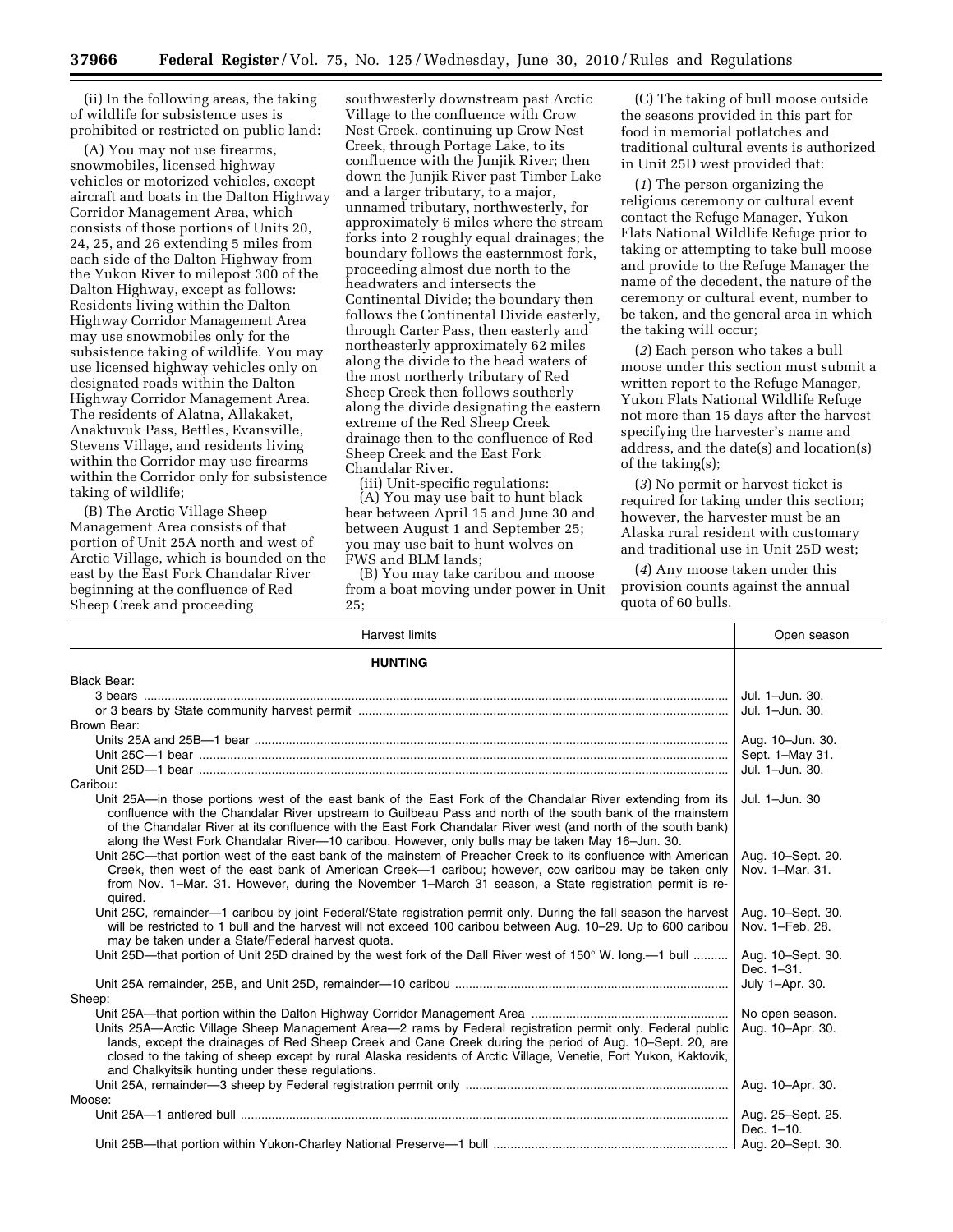|                                                                                                                                                                                                                                                                                                                                                                                                                                                                                                                                                                                                                                                                                                                                                                                                                                                                                                                                                                                                                                                                                                                                                                                                                                  | Open season                                                             |
|----------------------------------------------------------------------------------------------------------------------------------------------------------------------------------------------------------------------------------------------------------------------------------------------------------------------------------------------------------------------------------------------------------------------------------------------------------------------------------------------------------------------------------------------------------------------------------------------------------------------------------------------------------------------------------------------------------------------------------------------------------------------------------------------------------------------------------------------------------------------------------------------------------------------------------------------------------------------------------------------------------------------------------------------------------------------------------------------------------------------------------------------------------------------------------------------------------------------------------|-------------------------------------------------------------------------|
| Harvest limits                                                                                                                                                                                                                                                                                                                                                                                                                                                                                                                                                                                                                                                                                                                                                                                                                                                                                                                                                                                                                                                                                                                                                                                                                   |                                                                         |
| Unit 25B—that portion within the Porcupine River drainage upstream from, but excluding the Coleen River drain-<br>age-1 antlered bull.<br>Unit 25B—that portion, other than Yukon-Charley National Preserve, draining into the north bank of the Yukon<br>River upstream from and including the Kandik River drainage, including the islands in the Yukon River-1 ant-<br>lered bull.                                                                                                                                                                                                                                                                                                                                                                                                                                                                                                                                                                                                                                                                                                                                                                                                                                            | Aug. 25-Sept. 30.<br>Dec. 1-10.<br>Sept. 5-30.<br>Dec. 1-15.            |
| Unit 25D (west)—that portion lying west of a line extending from the Unit 25D boundary on Preacher Creek, then                                                                                                                                                                                                                                                                                                                                                                                                                                                                                                                                                                                                                                                                                                                                                                                                                                                                                                                                                                                                                                                                                                                   | Aug. 25-Sept. 25.<br>Dec. 1-15.<br>Aug. 20-Sep. 30.<br>Aug. 25-Feb. 28. |
| downstream along Preacher Creek, Birch Creek and Lower Mouth of Birch Creek to the Yukon River, then<br>downstream along the north bank of the Yukon River (including islands) to the confluence of the Hadweenzic<br>River, then upstream along the west bank of the Hadweenzic River to the confluence of Forty and One-Half<br>Mile Creek, then upstream along Forty and One-Half Mile Creek to Nelson Mountain on the Unit 25D bound-<br>ary—1 bull by a Federal registration permit. Permits will be available in the following villages: Beaver (25 per-<br>mits), Birch Creek (10 permits), and Stevens Village (25 permits). Permits for residents of 25D (west) who do<br>not live in one of the three villages will be available by contacting the Yukon Flats National Wildlife Refuge Of-<br>fice in Fairbanks or a local Refuge Information Technician. Moose hunting on public land in Unit 25D (west) is<br>closed at all times except for residents of Unit 25D (west) hunting under these regulations. The moose season<br>will be closed by announcement of the Refuge Manager Yukon Flats NWR when 60 moose have been har-<br>vested in the entirety (from Federal and non-Federal lands) of Unit 25D (west). |                                                                         |
| Beaver:                                                                                                                                                                                                                                                                                                                                                                                                                                                                                                                                                                                                                                                                                                                                                                                                                                                                                                                                                                                                                                                                                                                                                                                                                          | Aug. 25-Oct. 1.<br>Dec. 1-20.                                           |
|                                                                                                                                                                                                                                                                                                                                                                                                                                                                                                                                                                                                                                                                                                                                                                                                                                                                                                                                                                                                                                                                                                                                                                                                                                  | Apr. 16-Oct. 31.                                                        |
|                                                                                                                                                                                                                                                                                                                                                                                                                                                                                                                                                                                                                                                                                                                                                                                                                                                                                                                                                                                                                                                                                                                                                                                                                                  | No open season.                                                         |
|                                                                                                                                                                                                                                                                                                                                                                                                                                                                                                                                                                                                                                                                                                                                                                                                                                                                                                                                                                                                                                                                                                                                                                                                                                  | Aug. 10-Apr. 30.                                                        |
| Fox, Red (including Cross, Black and Silver Phases): 10 foxes; however, no more than 2 foxes may be taken prior to<br>Oct. 1.                                                                                                                                                                                                                                                                                                                                                                                                                                                                                                                                                                                                                                                                                                                                                                                                                                                                                                                                                                                                                                                                                                    | Sept. 1-Mar. 15.                                                        |
|                                                                                                                                                                                                                                                                                                                                                                                                                                                                                                                                                                                                                                                                                                                                                                                                                                                                                                                                                                                                                                                                                                                                                                                                                                  | July 1-June 30.                                                         |
| Lynx:                                                                                                                                                                                                                                                                                                                                                                                                                                                                                                                                                                                                                                                                                                                                                                                                                                                                                                                                                                                                                                                                                                                                                                                                                            |                                                                         |
|                                                                                                                                                                                                                                                                                                                                                                                                                                                                                                                                                                                                                                                                                                                                                                                                                                                                                                                                                                                                                                                                                                                                                                                                                                  | Dec. 1-Jan. 31.                                                         |
|                                                                                                                                                                                                                                                                                                                                                                                                                                                                                                                                                                                                                                                                                                                                                                                                                                                                                                                                                                                                                                                                                                                                                                                                                                  | Nov. 1-Feb. 28.                                                         |
| Muskrat:                                                                                                                                                                                                                                                                                                                                                                                                                                                                                                                                                                                                                                                                                                                                                                                                                                                                                                                                                                                                                                                                                                                                                                                                                         |                                                                         |
|                                                                                                                                                                                                                                                                                                                                                                                                                                                                                                                                                                                                                                                                                                                                                                                                                                                                                                                                                                                                                                                                                                                                                                                                                                  | Nov. 1-June 10.<br>No open season.                                      |
| Wolf:                                                                                                                                                                                                                                                                                                                                                                                                                                                                                                                                                                                                                                                                                                                                                                                                                                                                                                                                                                                                                                                                                                                                                                                                                            |                                                                         |
|                                                                                                                                                                                                                                                                                                                                                                                                                                                                                                                                                                                                                                                                                                                                                                                                                                                                                                                                                                                                                                                                                                                                                                                                                                  | Aug. 10-Apr. 30.                                                        |
|                                                                                                                                                                                                                                                                                                                                                                                                                                                                                                                                                                                                                                                                                                                                                                                                                                                                                                                                                                                                                                                                                                                                                                                                                                  | Aug. 10-Apr. 30.                                                        |
|                                                                                                                                                                                                                                                                                                                                                                                                                                                                                                                                                                                                                                                                                                                                                                                                                                                                                                                                                                                                                                                                                                                                                                                                                                  | Sept. 1-Mar. 31.                                                        |
| Grouse (Spruce, Ruffed, and Sharp-tailed):                                                                                                                                                                                                                                                                                                                                                                                                                                                                                                                                                                                                                                                                                                                                                                                                                                                                                                                                                                                                                                                                                                                                                                                       | Aug. 10–Mar. 31.                                                        |
|                                                                                                                                                                                                                                                                                                                                                                                                                                                                                                                                                                                                                                                                                                                                                                                                                                                                                                                                                                                                                                                                                                                                                                                                                                  | Aug. 10-Apr. 30.                                                        |
| Ptarmigan (Rock and Willow):                                                                                                                                                                                                                                                                                                                                                                                                                                                                                                                                                                                                                                                                                                                                                                                                                                                                                                                                                                                                                                                                                                                                                                                                     |                                                                         |
| Unit 25C-those portions within 5 miles of Route 6 (Steese Highway)-20 per day, 40 in possession                                                                                                                                                                                                                                                                                                                                                                                                                                                                                                                                                                                                                                                                                                                                                                                                                                                                                                                                                                                                                                                                                                                                  | Aug. 10–Mar. 31.                                                        |
|                                                                                                                                                                                                                                                                                                                                                                                                                                                                                                                                                                                                                                                                                                                                                                                                                                                                                                                                                                                                                                                                                                                                                                                                                                  | Aug. 10-Apr. 30.                                                        |
| <b>TRAPPING</b>                                                                                                                                                                                                                                                                                                                                                                                                                                                                                                                                                                                                                                                                                                                                                                                                                                                                                                                                                                                                                                                                                                                                                                                                                  |                                                                         |
| Beaver:                                                                                                                                                                                                                                                                                                                                                                                                                                                                                                                                                                                                                                                                                                                                                                                                                                                                                                                                                                                                                                                                                                                                                                                                                          |                                                                         |
|                                                                                                                                                                                                                                                                                                                                                                                                                                                                                                                                                                                                                                                                                                                                                                                                                                                                                                                                                                                                                                                                                                                                                                                                                                  | Nov. 1-Apr. 15.                                                         |
|                                                                                                                                                                                                                                                                                                                                                                                                                                                                                                                                                                                                                                                                                                                                                                                                                                                                                                                                                                                                                                                                                                                                                                                                                                  | Nov. 1-Apr. 15.                                                         |
|                                                                                                                                                                                                                                                                                                                                                                                                                                                                                                                                                                                                                                                                                                                                                                                                                                                                                                                                                                                                                                                                                                                                                                                                                                  | Nov. 1–Mar. 31.                                                         |
|                                                                                                                                                                                                                                                                                                                                                                                                                                                                                                                                                                                                                                                                                                                                                                                                                                                                                                                                                                                                                                                                                                                                                                                                                                  | Nov. 1–Feb. 28.                                                         |
|                                                                                                                                                                                                                                                                                                                                                                                                                                                                                                                                                                                                                                                                                                                                                                                                                                                                                                                                                                                                                                                                                                                                                                                                                                  | Nov. 1-Feb. 28.                                                         |
|                                                                                                                                                                                                                                                                                                                                                                                                                                                                                                                                                                                                                                                                                                                                                                                                                                                                                                                                                                                                                                                                                                                                                                                                                                  | Nov. 1-Feb. 28.                                                         |
|                                                                                                                                                                                                                                                                                                                                                                                                                                                                                                                                                                                                                                                                                                                                                                                                                                                                                                                                                                                                                                                                                                                                                                                                                                  | Nov. 1-Feb. 28.                                                         |
|                                                                                                                                                                                                                                                                                                                                                                                                                                                                                                                                                                                                                                                                                                                                                                                                                                                                                                                                                                                                                                                                                                                                                                                                                                  | Nov. 1-June 10.                                                         |
|                                                                                                                                                                                                                                                                                                                                                                                                                                                                                                                                                                                                                                                                                                                                                                                                                                                                                                                                                                                                                                                                                                                                                                                                                                  | Nov. 1-Apr. 15.                                                         |
| Wolverine:                                                                                                                                                                                                                                                                                                                                                                                                                                                                                                                                                                                                                                                                                                                                                                                                                                                                                                                                                                                                                                                                                                                                                                                                                       | Nov. 1-Apr. 30.                                                         |
|                                                                                                                                                                                                                                                                                                                                                                                                                                                                                                                                                                                                                                                                                                                                                                                                                                                                                                                                                                                                                                                                                                                                                                                                                                  | Nov. 1-Feb. 28.                                                         |
|                                                                                                                                                                                                                                                                                                                                                                                                                                                                                                                                                                                                                                                                                                                                                                                                                                                                                                                                                                                                                                                                                                                                                                                                                                  | Nov. 1–Mar. 31.                                                         |

## (26) *Unit 26.*

(i) Unit 26 consists of Arctic Ocean drainages between Cape Lisburne and the Alaska-Canada border, including the Firth River drainage within Alaska:

(A) Unit 26A consists of that portion of Unit 26 lying west of the Itkillik River drainage and west of the east bank of the

Colville River between the mouth of the Itkillik River and the Arctic Ocean;

(B) Unit 26B consists of that portion of Unit 26 east of Unit 26A, west of the west bank of the Canning River and west of the west bank of the Marsh Fork of the Canning River;

(C) Unit 26C consists of the remainder of Unit 26.

(ii) In the following areas, the taking of wildlife for subsistence uses is prohibited or restricted on public land:

(A) You may not use aircraft in any manner for moose hunting, including transportation of moose hunters or parts of moose during the periods July. 1– Sept. 14 and Jan. 1–Mar. 31 in Unit 26A; however, this does not apply to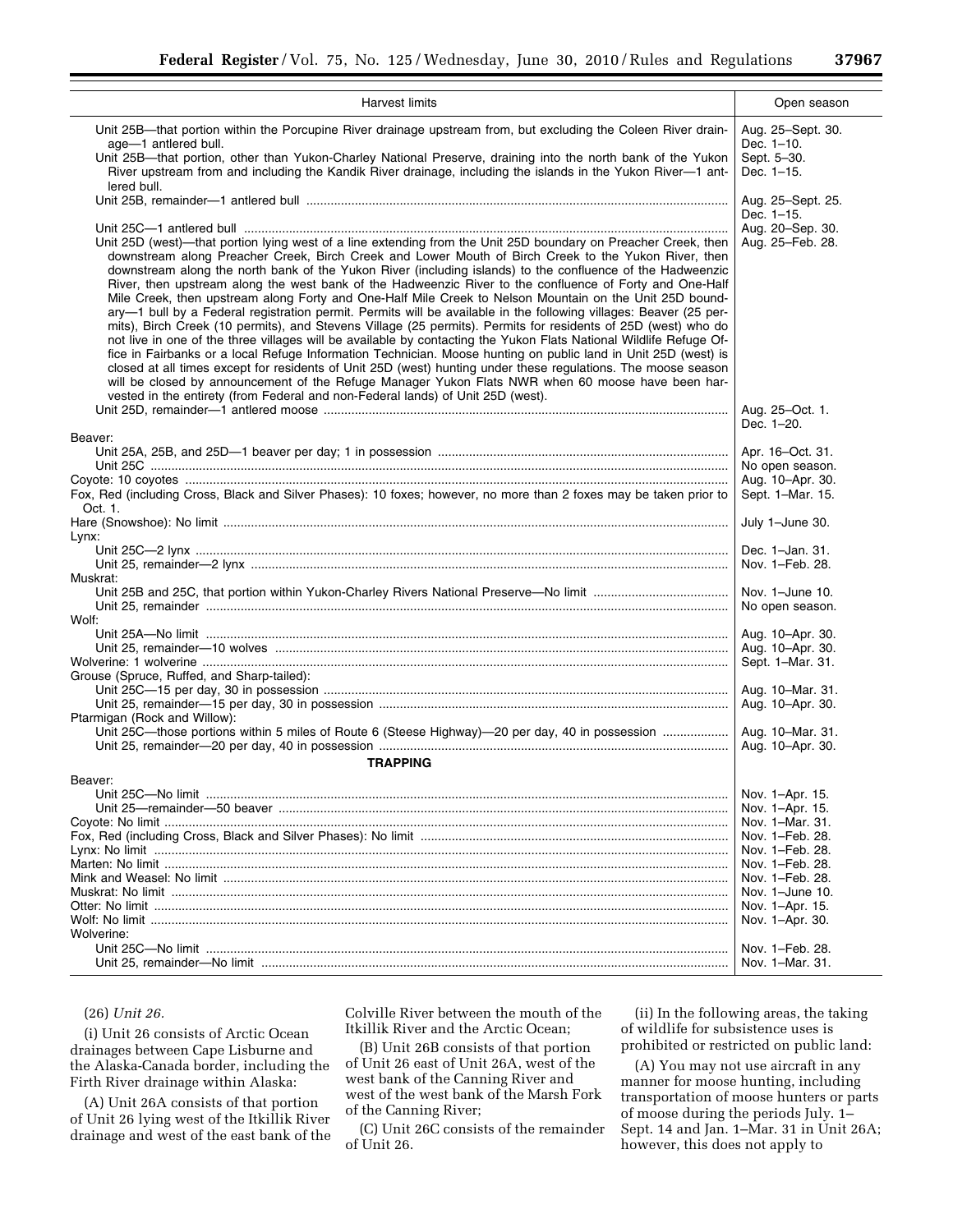transportation of moose hunters, their gear, or moose parts by aircraft between publicly owned airports;

(B) You may not use firearms, snowmobiles, licensed highway vehicles or motorized vehicles, except aircraft and boats, in the Dalton Highway Corridor Management Area, which consists of those portions of Units 20, 24, 25, and 26 extending 5 miles from each side of the Dalton Highway from the Yukon River to milepost 300 of the Dalton Highway, except as follows: Residents living within the Dalton Highway Corridor Management Area may use snowmobiles only for the subsistence taking of wildlife. You may use licensed highway vehicles only on designated roads within the Dalton Highway Corridor Management Area. The residents of Alatna, Allakaket, Anaktuvuk Pass, Bettles, Evansville, Stevens Village, and residents living within the Corridor may use firearms within the Corridor only for subsistence taking of wildlife.

(iii) You may hunt brown bear in Unit 26A by State registration permit in lieu of a resident tag if you have obtained a State registration permit prior to hunting. You may not use aircraft in any manner for brown bear hunting under the authority of a brown bear State registration permit, including transportation of hunters, bears or parts of bears. However, this does not apply to transportation of bear hunters or bear parts by regularly scheduled flights to and between communities by carriers that normally provide scheduled service to this area, nor does it apply to transportation of aircraft to or between publicly owned airports.

(iv) Unit-specific regulations:

(A) You may take caribou from a boat moving under power in Unit 26;

(B) In addition to other restrictions on method of take found in this  $\S$  .26, you may also take swimming caribou with a firearm using rimfire cartridges;

(C) In Kaktovik, a Federally qualified subsistence user (recipient) may designate another Federally qualified

subsistence user to take sheep or musk ox on his or her behalf unless the recipient is a member of a community operating under a community harvest system. The designated hunter must obtain a designated hunter permit and must return a completed harvest report. The designated hunter may hunt for any number of recipients but may have no more than two harvest limits in his/her possession at any one time;

(D) For the DeLong Mountain sheep hunts—A Federally qualified subsistence user (recipient) may designate another Federally qualified subsistence user to take sheep on his or her behalf unless the recipient is a member of a community operating under a community harvest system. The designated hunter must obtain a designated hunter permit and must return a completed harvest report. The designated hunter may hunt for only one recipient in the course of a season and may have both his and the recipient's harvest limits in his/her possession at the same time.

| <b>Harvest limits</b>                                                                                                                                                                                                                                                                                                                                                                                                               | Open season                          |
|-------------------------------------------------------------------------------------------------------------------------------------------------------------------------------------------------------------------------------------------------------------------------------------------------------------------------------------------------------------------------------------------------------------------------------------|--------------------------------------|
| <b>HUNTING</b>                                                                                                                                                                                                                                                                                                                                                                                                                      |                                      |
|                                                                                                                                                                                                                                                                                                                                                                                                                                     | July 1-June 30.                      |
| Brown Bear:                                                                                                                                                                                                                                                                                                                                                                                                                         |                                      |
|                                                                                                                                                                                                                                                                                                                                                                                                                                     | July 1-May 31.                       |
|                                                                                                                                                                                                                                                                                                                                                                                                                                     | Sept. 1-May 31.                      |
|                                                                                                                                                                                                                                                                                                                                                                                                                                     | Aug. 10-June 30.                     |
| Caribou:                                                                                                                                                                                                                                                                                                                                                                                                                            |                                      |
|                                                                                                                                                                                                                                                                                                                                                                                                                                     | July 1-June 30.                      |
|                                                                                                                                                                                                                                                                                                                                                                                                                                     | July 1-June 30.                      |
|                                                                                                                                                                                                                                                                                                                                                                                                                                     | July 1-Apr. 30.                      |
| (You may not transport more than 5 caribou per regulatory year from Unit 26 except to the community of<br>Anaktuvuk Pass.                                                                                                                                                                                                                                                                                                           |                                      |
| Sheep:                                                                                                                                                                                                                                                                                                                                                                                                                              |                                      |
| Unit 26A and 26B—(Anaktuvuk Pass residents only)—that portion within the Gates of the Arctic National Park—<br>community harvest quota of 60 sheep, no more than 10 of which may be ewes and a daily possession limit of<br>3 sheep per person, no more than 1 of which may be a ewe.                                                                                                                                               | July 15-Dec. 31.                     |
| Unit 26A—(excluding Anaktuvuk Pass residents)—those portions within the Gates of the Arctic National Park—3<br>sheep.                                                                                                                                                                                                                                                                                                               | Aug. 1-Apr. 30.                      |
| Unit 26A—that portion west of Howard Pass and the Etivluk River (DeLong Mountains)—1 sheep by Federal reg-<br>istration permit. The total allowable harvest of sheep for the DeLong Mountains is 8, of which 5 may be rams<br>and 3 may be ewes. If the allowable harvest levels are reached before the regular season closing date, the<br>Superintendent of the Western Arctic National Parklands will announce an early closure. | Aug. 10-April 30.                    |
| Unit 26B—that portion within the Dalton Highway Corridor Management Area—1 ram with $\frac{7}{6}$ curl or larger horn<br>by Federal registration permit only.                                                                                                                                                                                                                                                                       | Aug. 10-Sept. 20.                    |
| Unit 26A, remainder and 26B, remainder—including the Gates of the Arctic National Preserve—1 ram with 7/8<br>curl or larger horn.                                                                                                                                                                                                                                                                                                   | Aug. 10-Sept. 20.                    |
| Unit 26C—3 sheep per regulatory year; the Aug. 10–Sept. 20 season is restricted to 1 ram with $\frac{7}{6}$ curl or larger<br>horn. A Federal registration permit is required for the Oct. 1-Apr. 30 season.                                                                                                                                                                                                                        | Aug. 10-Sept. 20.<br>Oct. 1-Apr. 30. |
| Moose:                                                                                                                                                                                                                                                                                                                                                                                                                              |                                      |
| Unit 26A—that portion of the Colville River drainage upstream from and including the Anaktuvuk River drain-<br>age-1 bull.                                                                                                                                                                                                                                                                                                          | Aug. 1-Sept. 14.                     |
| Unit 26A—that portion of the Colville River drainage upstream from and including the Anaktuvuk River drain-<br>age-1 moose; however, you may not take a calf or a cow accompanied by a calf.                                                                                                                                                                                                                                        | Feb. 15-Apr. 15.                     |
| Unit 26A—that portion west of 156°00' W. longitude excluding the Colville River drainage. 1 moose, however,<br>you may not take a calf or a cow accompanied by a calf.                                                                                                                                                                                                                                                              | July 1-Sept. 14.                     |
|                                                                                                                                                                                                                                                                                                                                                                                                                                     | Aug. 1-Sept. 14.                     |
|                                                                                                                                                                                                                                                                                                                                                                                                                                     | Sept. 1-14.                          |
| Units 26B, remainder and 26C-1 moose by Federal registration permit by residents of Kaktovik only. The har-                                                                                                                                                                                                                                                                                                                         | Jul. 1-Mar. 31.                      |
| vest quota is 3 moose (2 antlered bulls and 1 of either sex), provided that no more than 2 antlered bulls may<br>be harvested from Unit 26C and cows may not be harvested from Unit 26C. You may not take a cow accom-                                                                                                                                                                                                              |                                      |
| panied by a calf in Unit 26B. Only 3 Federal registration permits will be issued. Federal public lands are closed<br>to the taking of moose except by a Kaktovik resident holding a Federal registration permit and hunting under<br>these regulations.                                                                                                                                                                             |                                      |